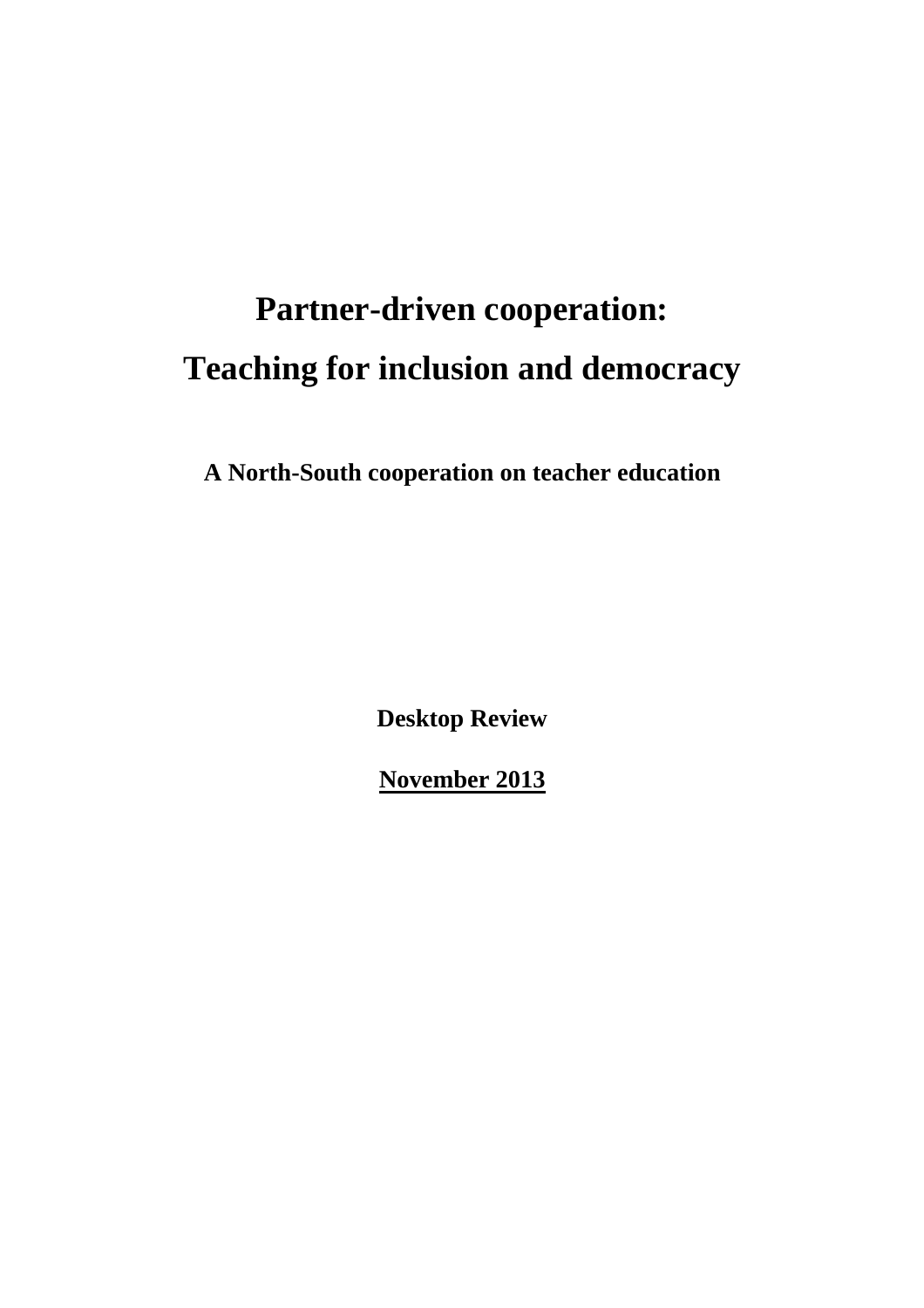# **Partner logos**















SPECIAL NEEDS NETWORK





basic education Department: **Basic Education REPUBLIC OF SOUTH AFRICA** 



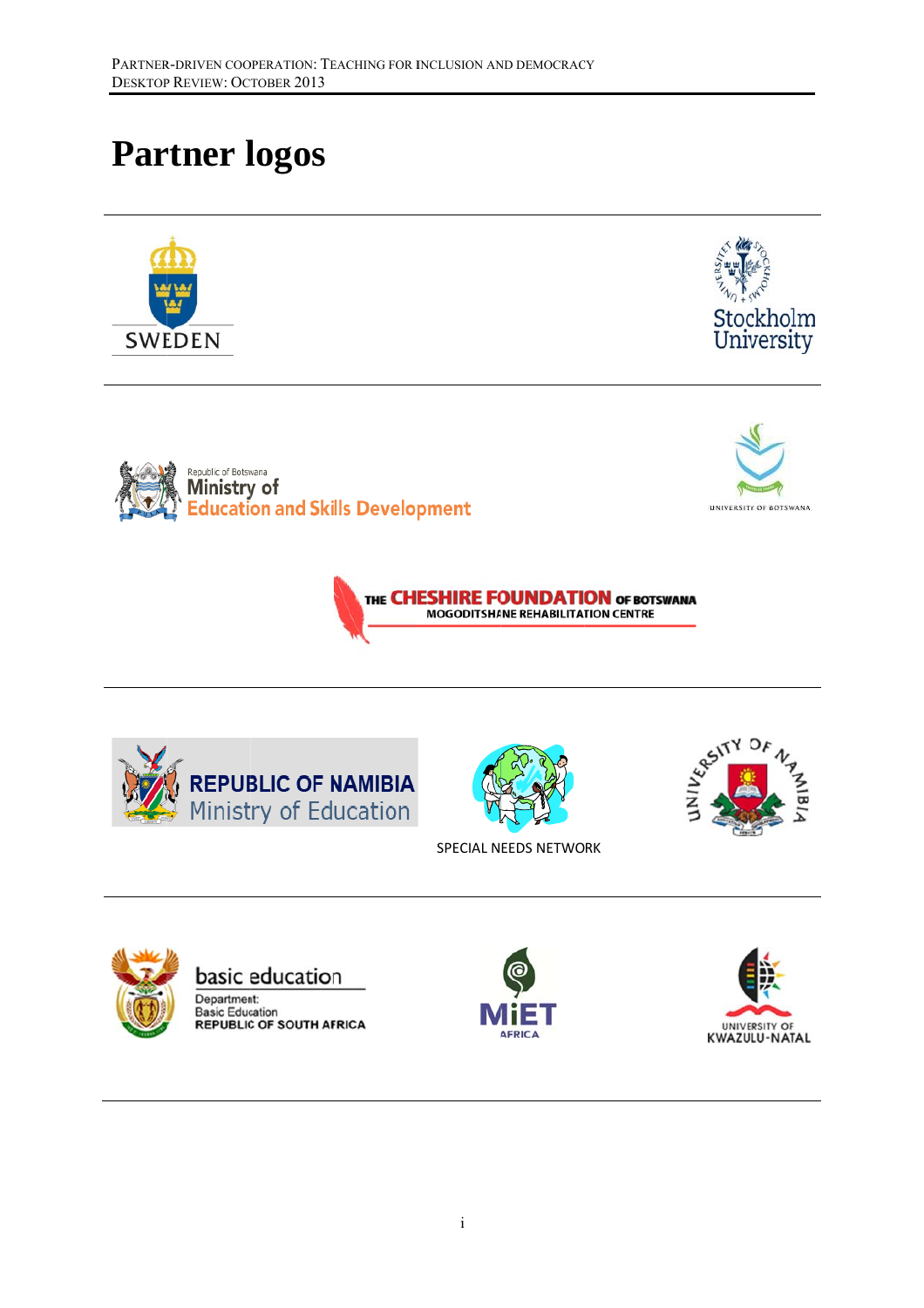# **Contents**

| 1.1 |       |  |  |  |
|-----|-------|--|--|--|
|     | 1.1.1 |  |  |  |
|     |       |  |  |  |
| 1.2 |       |  |  |  |
| 1.3 |       |  |  |  |
|     |       |  |  |  |
| 2.1 |       |  |  |  |
| 2.2 |       |  |  |  |
| 2.3 |       |  |  |  |
| 2.4 |       |  |  |  |
|     |       |  |  |  |
|     |       |  |  |  |
| 2.5 |       |  |  |  |
|     |       |  |  |  |
|     | 2.5.2 |  |  |  |
|     | 2.5.3 |  |  |  |
| 2.6 |       |  |  |  |
|     |       |  |  |  |
| 3.1 |       |  |  |  |
| 3.2 |       |  |  |  |
| 3.3 |       |  |  |  |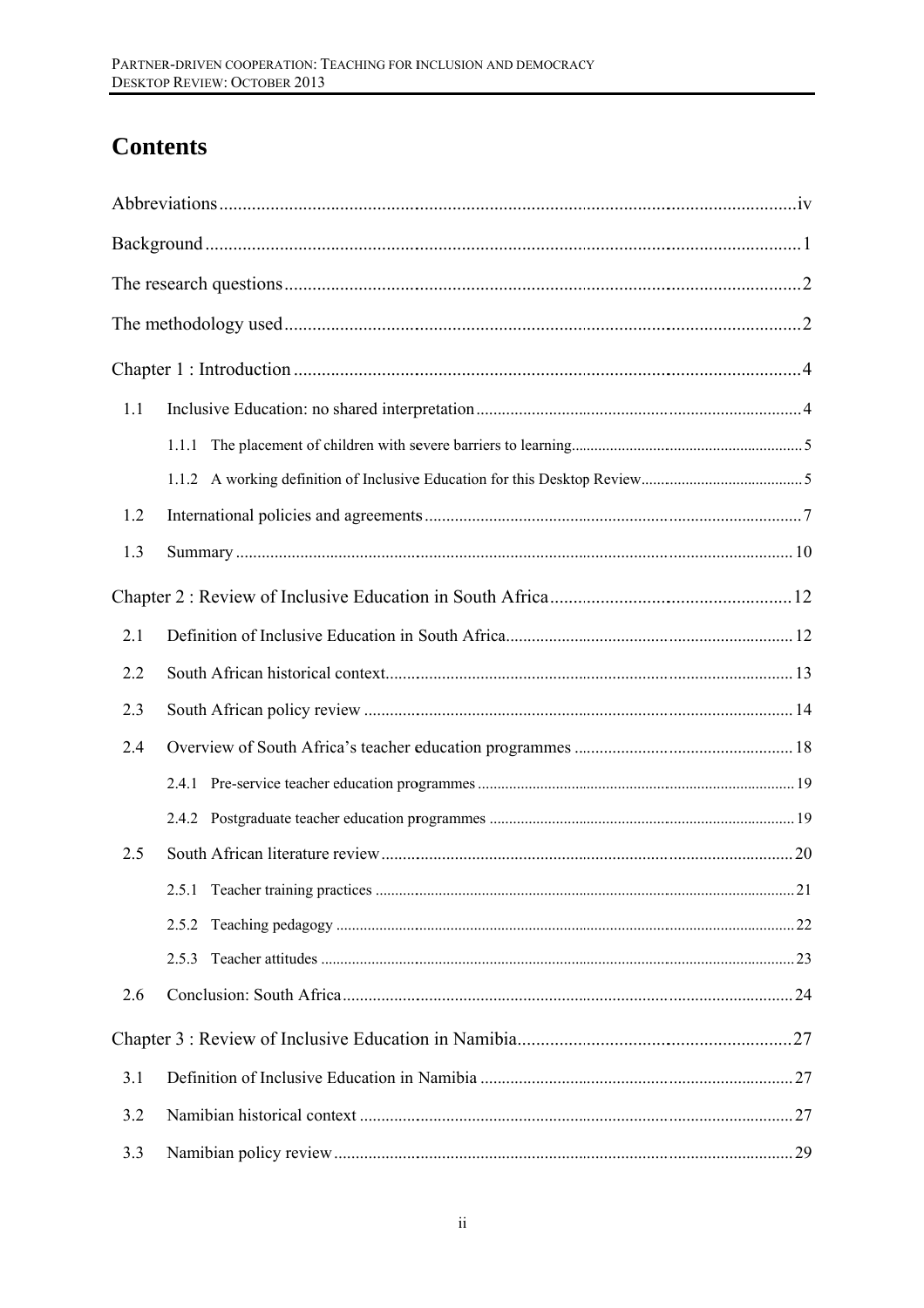| 3.4 |                                                                                            |  |  |  |  |
|-----|--------------------------------------------------------------------------------------------|--|--|--|--|
|     |                                                                                            |  |  |  |  |
|     |                                                                                            |  |  |  |  |
|     |                                                                                            |  |  |  |  |
| 3.5 |                                                                                            |  |  |  |  |
| 3.6 |                                                                                            |  |  |  |  |
|     |                                                                                            |  |  |  |  |
| 4.1 |                                                                                            |  |  |  |  |
| 4.2 |                                                                                            |  |  |  |  |
| 4.3 |                                                                                            |  |  |  |  |
|     | 4.3.1                                                                                      |  |  |  |  |
|     | 4.3.2                                                                                      |  |  |  |  |
|     | 4.3.3                                                                                      |  |  |  |  |
|     | 4.3.4                                                                                      |  |  |  |  |
|     | 4.3.5                                                                                      |  |  |  |  |
| 4.4 |                                                                                            |  |  |  |  |
|     | 4.4.1                                                                                      |  |  |  |  |
|     |                                                                                            |  |  |  |  |
|     | 4.4.3                                                                                      |  |  |  |  |
| 4.5 |                                                                                            |  |  |  |  |
|     |                                                                                            |  |  |  |  |
|     | 4.5.2 How well programmes are preparing teachers for inclusive and democratic classrooms53 |  |  |  |  |
| 4.6 |                                                                                            |  |  |  |  |
|     |                                                                                            |  |  |  |  |
| 5.1 |                                                                                            |  |  |  |  |
| 5.2 |                                                                                            |  |  |  |  |
| 5.3 |                                                                                            |  |  |  |  |
| 5.4 |                                                                                            |  |  |  |  |
|     |                                                                                            |  |  |  |  |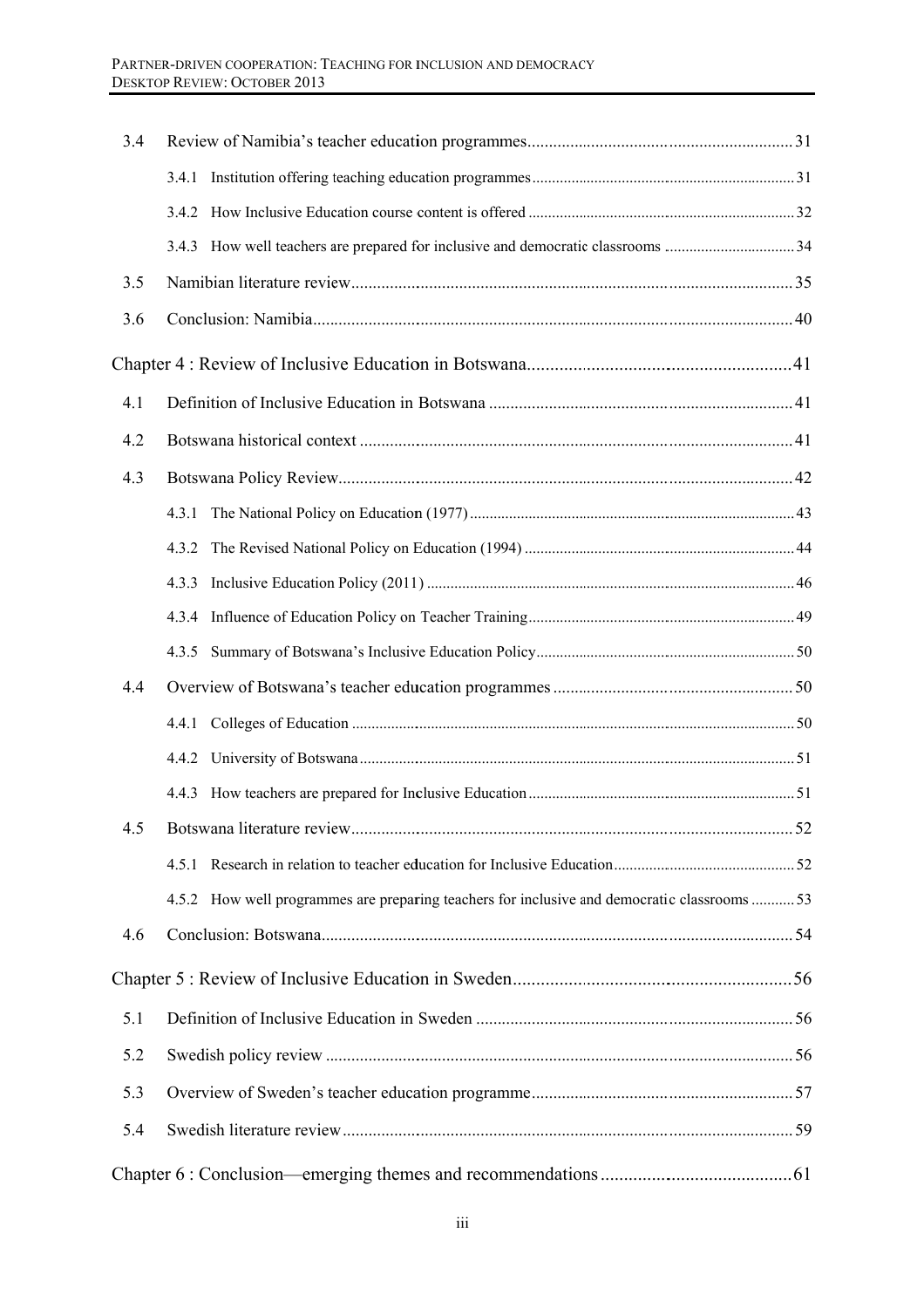# **Abbreviations**

| <b>BEd</b>       | Bachelor of Education                              |
|------------------|----------------------------------------------------|
| BEd (Hons)       | <b>Bachelor of Education Honours</b>               |
| <b>CRC</b>       | UN Convention on the Rights of the Child           |
| EFA              | <b>Education For All</b>                           |
| EWP <sub>6</sub> | Education White Paper 6 on Special Needs Education |
| MEd              | Master of Education                                |
| <b>NQF</b>       | <b>National Qualifications Framework</b>           |
| <b>NPE</b>       | National Policy on Education                       |
| PGCE             | Postgraduate Certificate in Education              |
| <b>RNPE</b>      | Revised National Policy on Education               |
| <b>SWAPO</b>     | South West Africa People's Organization            |
| <b>UNISA</b>     | University of South Africa                         |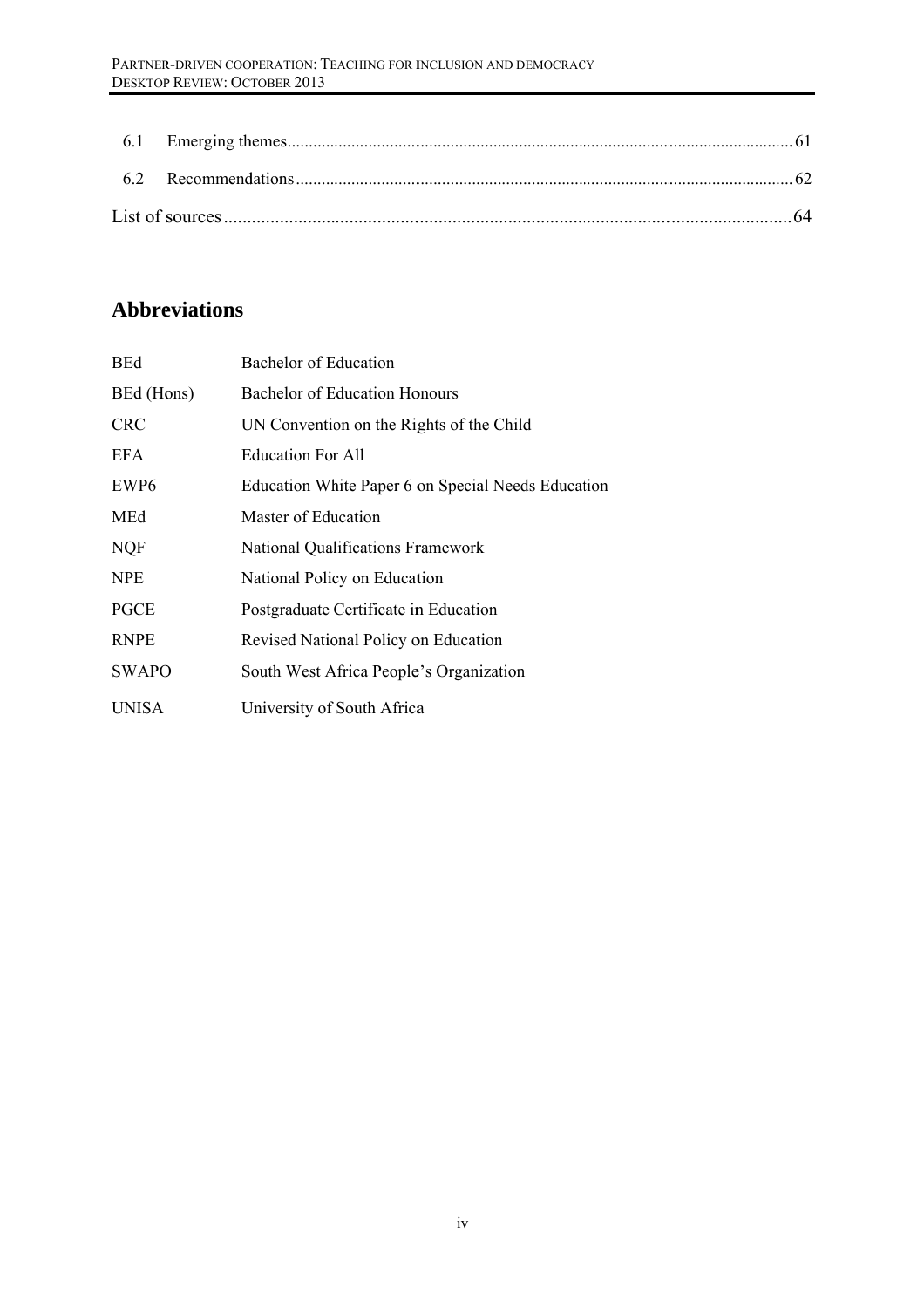# **Background**

This review is guided by the objectives of *Partner-driven cooperation: teaching for inclusion and democracy* project, funded by the Embassy of Sweden. The research-based collaboration is a partnership between Botswana, Namibia, South Africa and Sweden.

Each country participates through representatives from the respective Ministries of Education, one non-profit organization and one tertiary institution. The cooperation focuses on answering the question: *What are the implications of an inclusive and democratic approach to teaching and learning on teacher education and development?* The initiative involves research, knowledge-sharing lectures and discussions between the four countries that investigate the skills, knowledge, attitudes and competencies needed for teachers to teach in an inclusive and democratic way.

The project responds to the international shift toward an emphasis on creating inclusive systems of education that has been promoted by several significant international bodies and agreements, and is in line with a human rights-based approach to education. This shift in focus also requires a concomitant change in pedagogy. In the inclusive education approach, teachers have the challenge of educating a diverse learner<sup>1</sup> student population, which in turn requires a revisit of teacher education and in-service training.

The *Partner-driven cooperation* project focuses on conducting research in the four countries, with MIET Africa and Stockholm University coordinating and guiding the research, and facilitating collaboration between partners, so that issues can be discussed and further explored.

The review seeks to establish the background and current developments in existing teacher education for inclusion and democracy in the partner countries. It has been classified into three areas:

- 1. Policies on Inclusive Education and teacher training
- 2. Programmes for teacher education

 $\overline{a}$ 

<sup>&</sup>lt;sup>1</sup> In Botswana, Namibia and South Africa, "learner" is the standard term for children attending school. It has been adopted for that purpose in this paper, except in the Swedish context where "pupil" is used.

<sup>&</sup>quot;Student" is used for anyone engaged in tertiary study.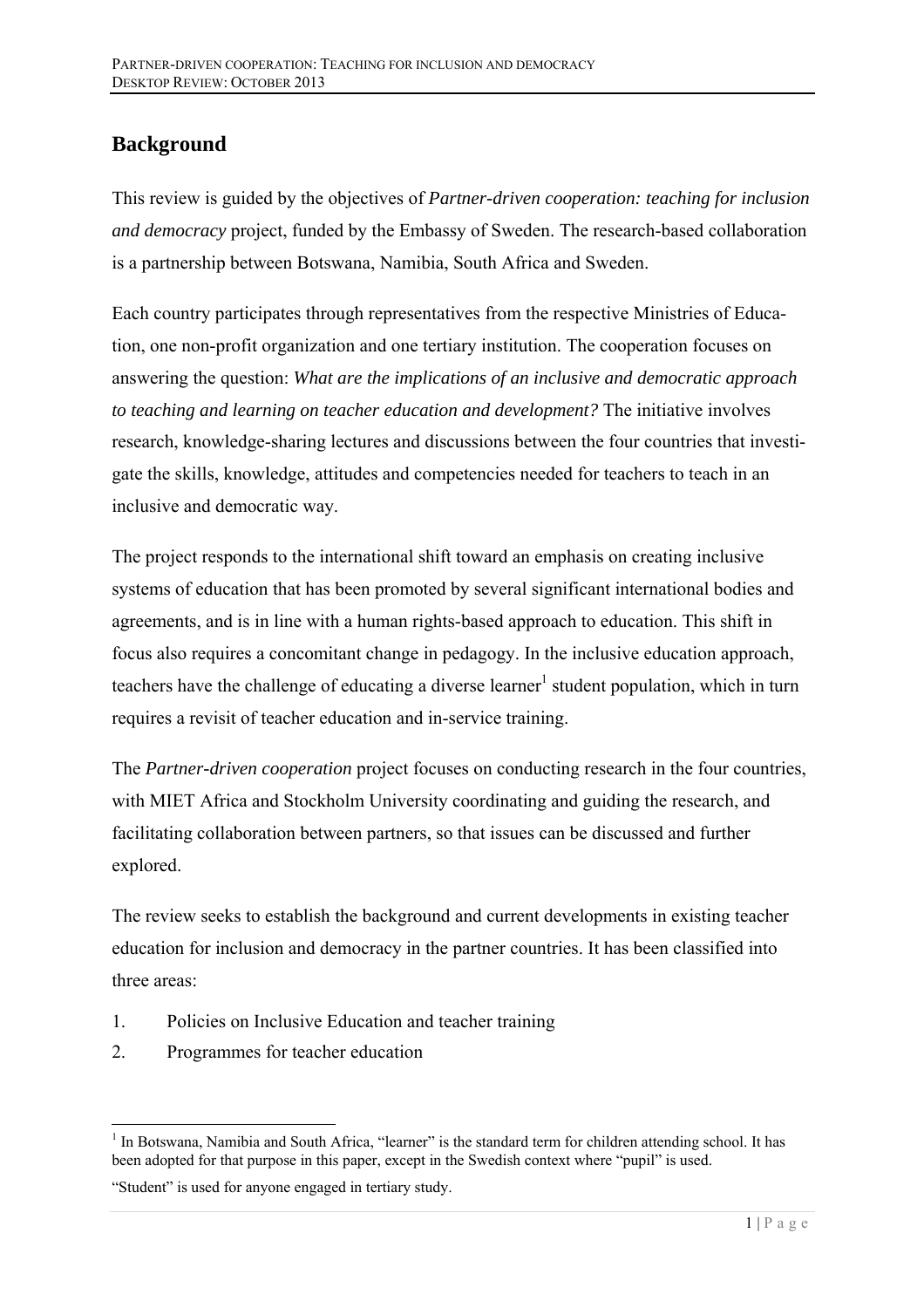**3.** A literature review looking at existing research related to teacher education for inclusion

# **The research questions**

This desktop review seeks to answer the following research questions:

### **1. Policy review**

- How is Inclusive Education defined in each country?
- What are the goals with relation to teacher education, focusing specifically on Inclusive Education?

### **2. Teacher education programme review**

- Which universities or colleges of education offer teacher education programmes in the country?
- For each programme, how is Inclusive Education course content offered? That is
	- How is Inclusive Education course content offered?
	- Is it part of the general stream or through an Inclusive Education focus?
	- Is it pre-service or in-service?
	- What are entry requirements?
	- At what levels (e.g. primary, secondary) is it offered?
	- As part of what certification level/accreditation is it offered?

### **3. Literature review**

- What research has already been done in relation to teacher education for Inclusive Education in the country?
- How well are teacher programmes currently preparing teachers for inclusive and democratic classrooms?

# **The methodology used**

This desktop review was conducted by members of the country project teams in Botswana, Namibia and South Africa, and Stockholm University. The methodology used was a systematic search of internet resources. This search focused on abstracts and academic databases (such as EBSCO & SAGE), relevant websites, online reports and dissertations related to the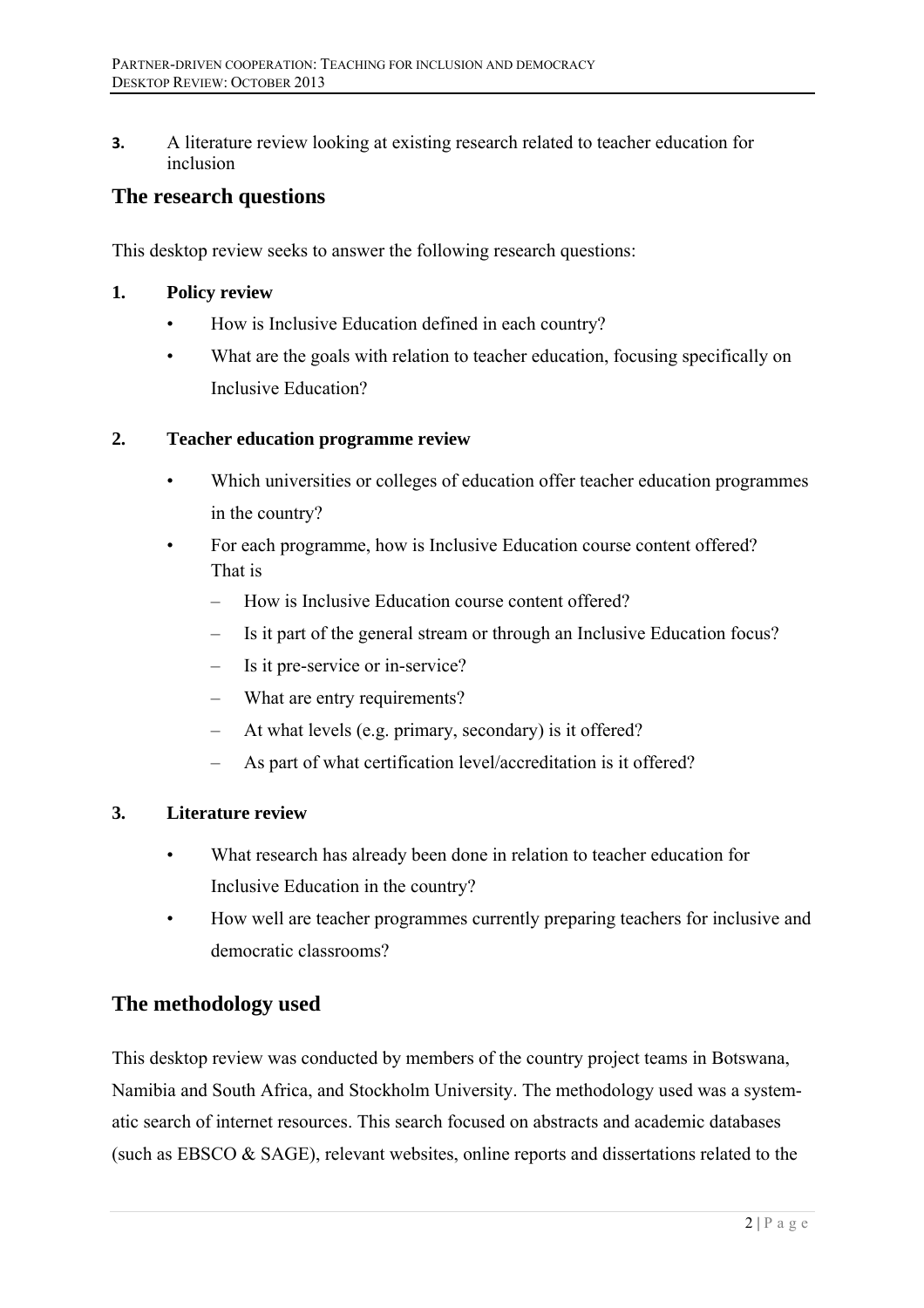topic of research. These general searches were followed up with more specific citation searches. Material was organized into the themes indicated by the research questions.

The descriptors used include: initial pre-service teacher education; training for inclusion; diversity; special educational needs; multiculturalism and basic education. For the most part, only findings and research from 2000 onwards have been taken into account.

The desktop reviews were then presented and discussed at a project workshop in Windhoek, Namibia, in March 2012.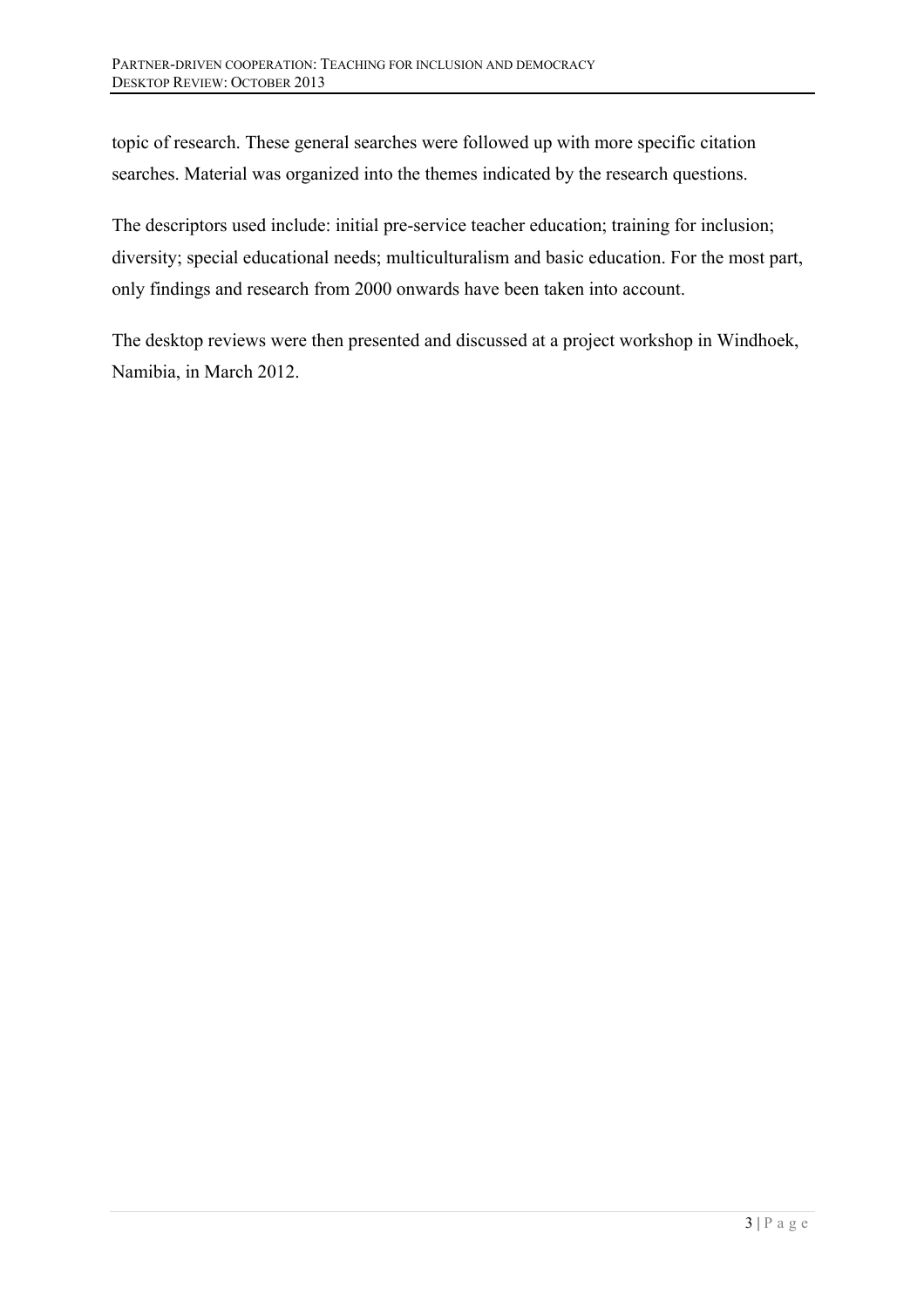# **Chapter 1: Introduction**

This chapter explores the various ways in which Inclusive Education is defined internationally, as well as some of the pertinent international agreements and conferences related to Inclusive Education. This will form the foundation of this collaboration and the research that will be conducted in each of the partner countries.

#### **Inclusive Education: no shared interpretation** 1.1

The term "Inclusive Education" has developed over decades and has done so parallel to education reform across the globe. While the whole world seems committed to Inclusive Education, because of different theoretical and ideological contexts (D'Alessio & Watkins 2009), there is no fully shared interpretation of the concept.

Over the years, international bodies have conducted studies that show different nuances in the interpretation of the term Inclusive Education. For example

- The UNESCO Convention against Discrimination in Education (1960) was mainly concerned with the dismantling of segregated education in terms of gender, ethnic origin, language, religion, nationality, social origin, economic condition, and so forth.
- In other instances, Inclusive Education referred to "education for all", i.e. wanting to ensure that all children had access to basic education, especially in areas ravaged by poverty, disease or war (UN Education For All [EFA] 1990).
- In the Salamanca statement and framework of action on special needs education (UNESCO 1994), the term "inclusion" had to do mainly with the placement of learners with disabilities. The statement called on all ordinary schools to accommodate all children regardless of their physical, intellectual, social, emotional, linguistic or other conditions, and argued that "regular schools with this inclusive orientation are the most effective means of ... achieving education for all" (UNESCO 1994, par 2).
- UNESCO (2008) states that inclusion is "a process of addressing and responding to students' diversity by increasing their participation in learning, cultures and communities, and reducing exclusion within and from education."

It is clear that all these interpretations represent different viewpoints. The whole area is still being hotly debated by policymakers, practitioners and academics.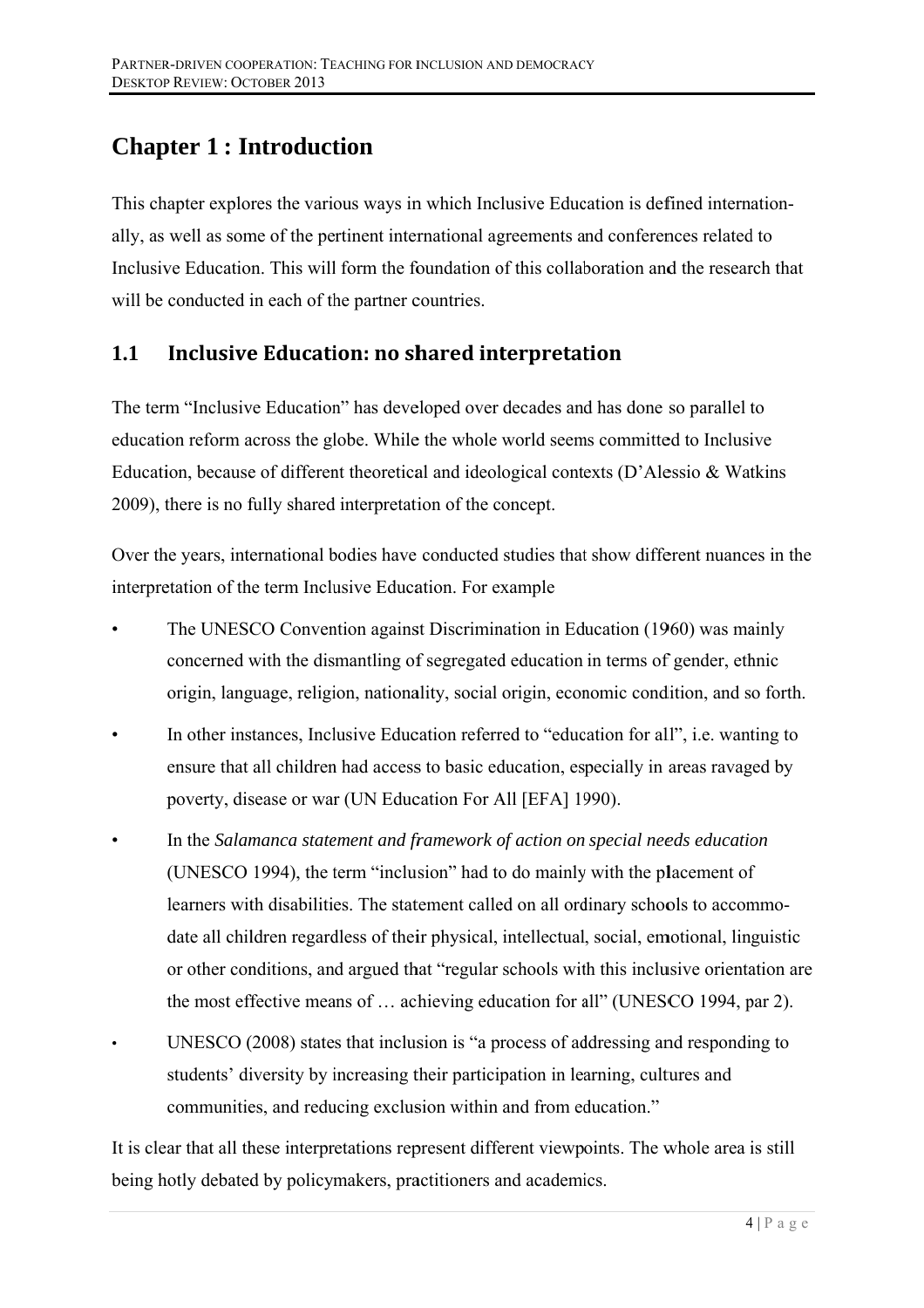#### $1.1.1$ The placement of children with severe barriers to learning

It is also necessary to note the issue of the placement of children with severe disabilities: should they be placed in special schools or be accommodated in mainstream schools?

Cigman (2007) calls the push for the dismantling of special schools and the transformation of regular schools so that they can accommodate all children a radical one: a more moderate view is that some form of special schools need to be maintained for children with severe barriers to learning (e.g. autism). These learners need specialist support, and to try and educate them in mainstream schools will simply not be effective (D'Alessio & Watkins 2009).

However, whatever one's viewpoint—radical or moderate—there is a growing body of literature that asserts that the move towards a more inclusive education system requires substantial reform of mainstream or ordinary schools (Avramidis 2005: 2).

#### A working definition of Inclusive Education for this Desktop Review  $1.1.2$

In a paper entitled Including pupils with autistic spectrum disorders in mainstream schools, Neil Humphrey (2008) uses a definition of inclusion that is very useful for the purposes of this review. He supports the four-pronged definition of inclusion: *presence, participation*, *acceptance* and *achievement*. This, he says, is because the definition is consistent with the current academic literature (e.g. UNESCO 2005 and 2008), and also because it stimulates teachers to think of inclusion as an ongoing process. When combined, these four components of inclusion work together to limit discrimination and segregation that exclude children from education. The combination of presence, participation, acceptance and achievement counteract barriers related to physical, socio-emotional, psychological and intellectual capabilities and status.

Each of the terms is examined below:

**Presence.** All pupils must have access to all educational institutions.

Inclusion means that pupils become part of their local education community from the beginning. It differs from integration because integration implies that the educative goal is to integrate a learner back into the mainstream school, because at some point they have been excluded from it (Watkins 2007).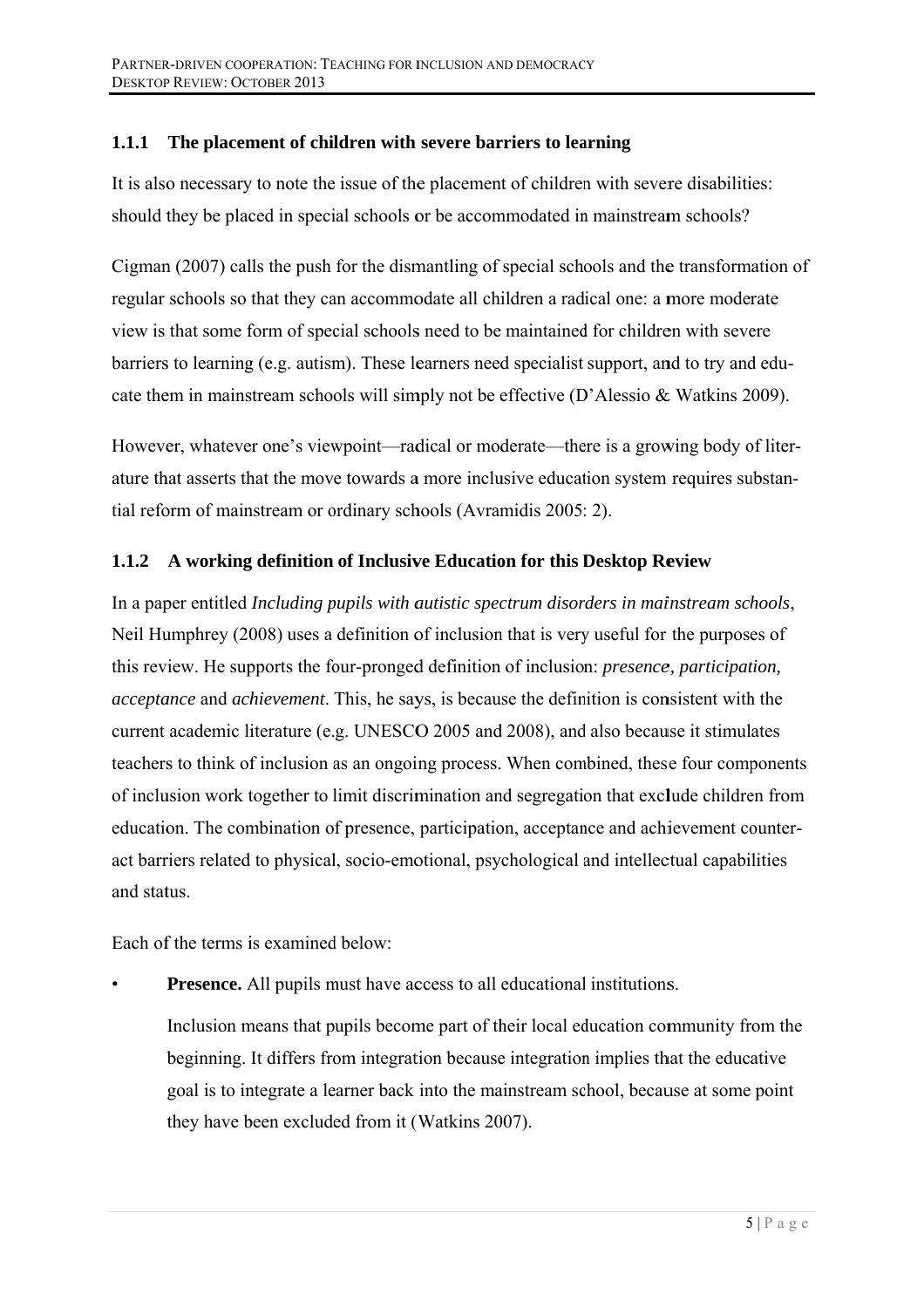Inclusion also seeks a radical restructuring of the school system (Armstrong et al. 2000; Dyson & Millward 2000) so that a pupil is never excluded (D'Alessio & Watkins 2009). Among the instruments that would practically address issues of presence and access of pupils to educational institutions are national and provincial education policies, and school policies on admissions, recruitment and promotions.

**Participation.** According to the Government of New Brunswick (2009), Inclusive Education is "a pairing of philosophy and pedagogical practices that allow each student … active participation in learning, a complete school experience, and positive interactions with peers and others in the school community."

It is about more than just "going to school": Inclusive Education is about "participating in school." Booth & Ainscow (2000) suggest a change in terminology from "needs" to "barriers to learning and participation", as the former locates the learning difficulties within a child, thus reinforcing a medical or deficit model.

Inclusive Education tends to emphasize barriers to learning at the level of the system, rather than at the level of the individual. It involves increasing the participation of learners in, and reducing their exclusion from, the cultures, curricula and communities of local schools (Booth & Ainscow 2002).

Donna Lene (2012), Principal of Senese Inclusive Education for Samoa, defines Inclusive Education as a process whereby the school systems, strategic plans and policies are adapted to include teaching strategies for a wider and more diverse range of children and their families. Inclusive Education implicitly means identifying a child's learning style and adapting the classroom and teaching strategies to ensure high quality learning outcomes for all members of the class.

- **Achievement.** Participation will have an impact in the classroom. If concerted efforts are made to meet this requirement, learners will be able to achieve their full potential.
- **Acceptance.** Both Humphrey (2008) and Lene (2012) stress that acceptance is an important aspect of inclusion. Lene (2012) says, "everyone is important, unique and valued for their contribution to the school."

In its definition, the Government of New Brunswick (2009) also says that Inclusive Education includes "pedagogical practices that allow each student to feel respected,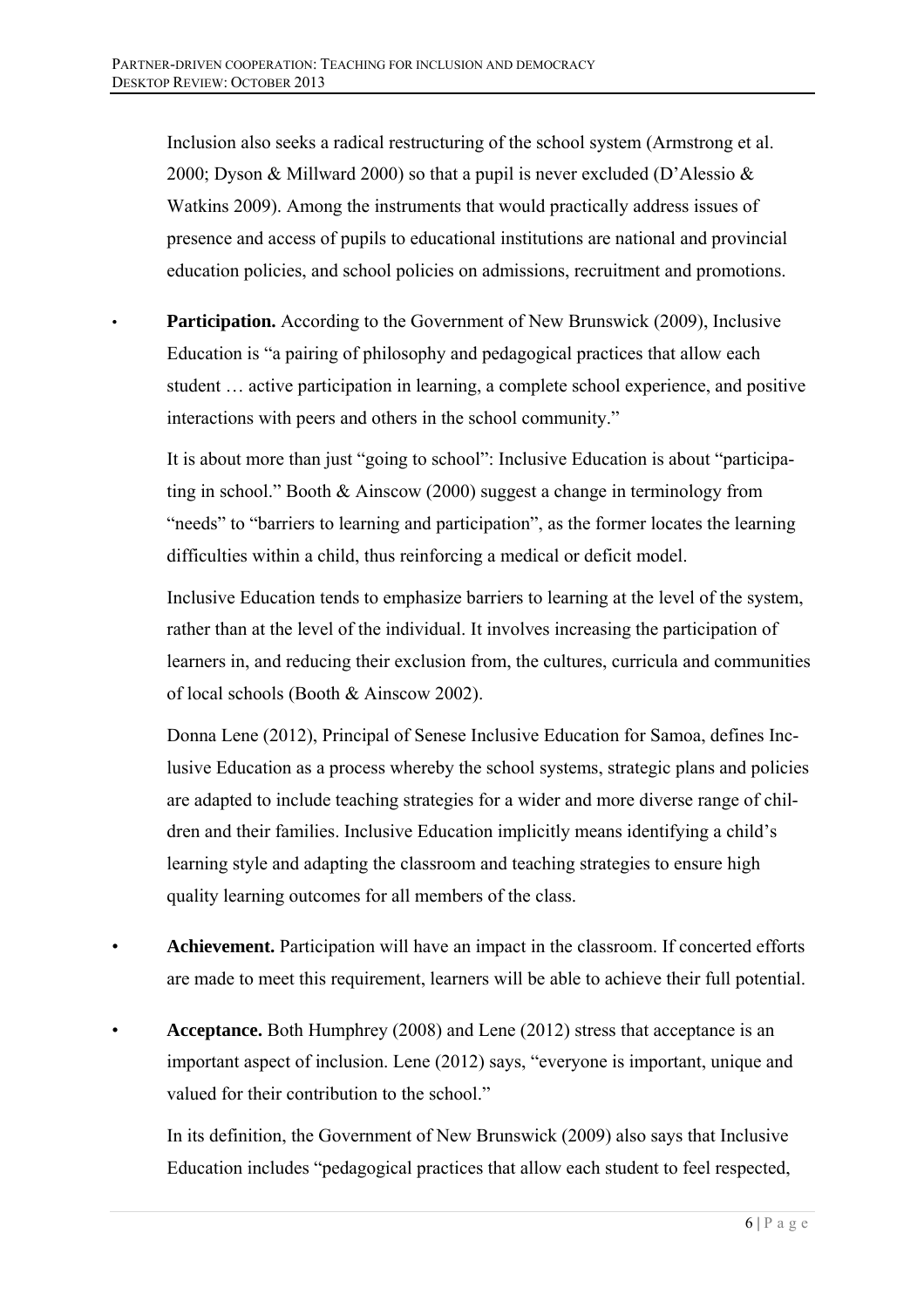confident and safe so he or she can learn and develop to his or her full potential. It is based on a system of values and beliefs centred on the best interests of the student, which promotes social cohesion, belonging ..."

#### $1.2$ **International policies and agreements**

Over the years, several significant international policies and agreements have been crafted regarding the right of all children, particularly marginalized children, to receive a quality education. These include the following:

#### UN Convention on the Rights of the Child (1989)  $\mathbf{a}$ .

In 1948, the United Nations General Assembly adopted the Universal Declaration on Human Rights, which represented the first global expression of rights that all people are entitled to. It was followed by a number of other declarations, including the UN Convention on the Rights of the Child (CRC), which expanded on these rights.

The CRC proclaimed the right to free and compulsory elementary education for all children. It also enshrines the right of children not to be discriminated against, and states that children with disabilities should have

Effective access to and receive education, training, health care services, rehabilitation services, preparation for employment and recreation opportunities in a manner conducive to the child's achieving the fullest possible social integration and individual development, including his or her cultural and spiritual development. ARTICLE 23

Furthermore, Article 29 states that the educational development of an individual is the central aim and that education should allow children to reach their full potential in terms of creative. emotional and cognitive capacities.

By seeking to ensure that all children have the right to receive education without being discriminated against in any form, the CRC represented a strong push for equal education opportunities for children who experience barriers to learning. The convention also states that the goal of education for children with disabilities should be to help them achieve high levels of social integration and individual development.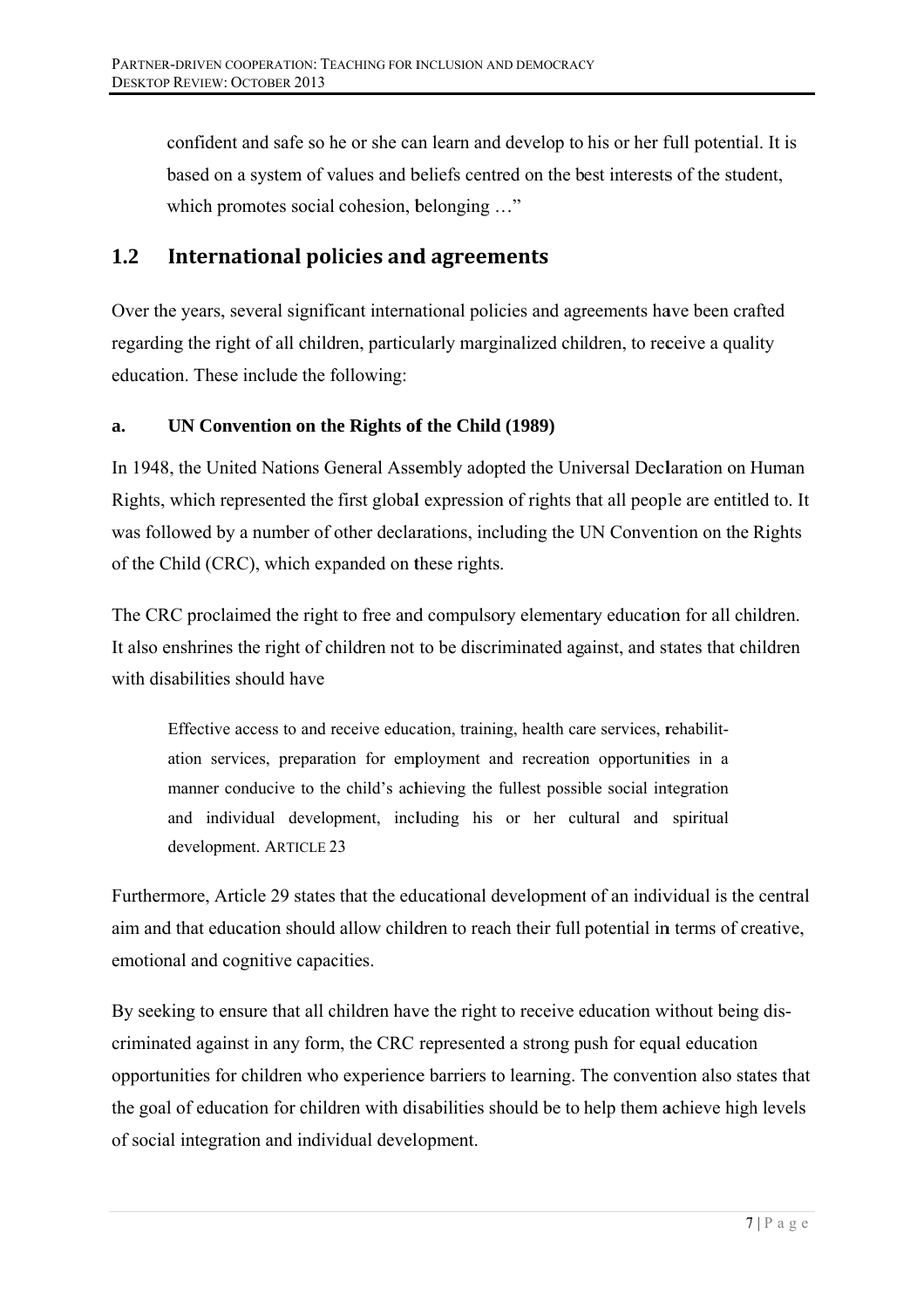The CRC binds governments that are signatories to it to ensure that the same rights apply to all children, irrespective of their impairment or environment. It is the UN's most widely ratified human rights document (UNESCO 2005:2). For example, when Namibia became independent, the new Government ratified the CRC. It continues to serve as a beacon for children's rights across sub-Saharan Africa.

# **b. UN Education For All (1990)**

In 1990, 160 governmental organizations and NGOs gathered at the World Conference on Education for All in Jomtien, Thailand. They reaffirmed the principle of education as the fundamental right of every person (Peters 2007: 98). The conference also developed a Framework for Action, setting targets and strategies to achieve EFA.

The agreement made the agenda of inclusion an integral element of the whole EFA movement (UNESCO 2005). The document was emphatic in stating that all children have the right to good quality basic education. Furthermore, the agreement calls for the creation of environments in schools and in basic education programmes in which children are both able and enabled to learn (UNESCO 2005).

# **c. The UN Standard Rules on Equalization of Opportunities for Persons with Disabilities (1993)**

This document affirms that all children, youth and adults have equal rights to quality education. It also states that education should be provided in integrated school settings. The Standard Rules not only declare that learners with disabilities have the right to equal education opportunities, but they also state that these opportunities should be available in integrated settings.

# According to Rule 6

States should recognise the principle of equal primary, secondary and tertiary educational opportunities for their children, youth and adults with disabilities in integrated settings. They should ensure that the education of persons with disabilities is an integral part of the education system.

**d. The Salamanca Statement and Framework of Action in Special Needs Education (UNESCO 1994)**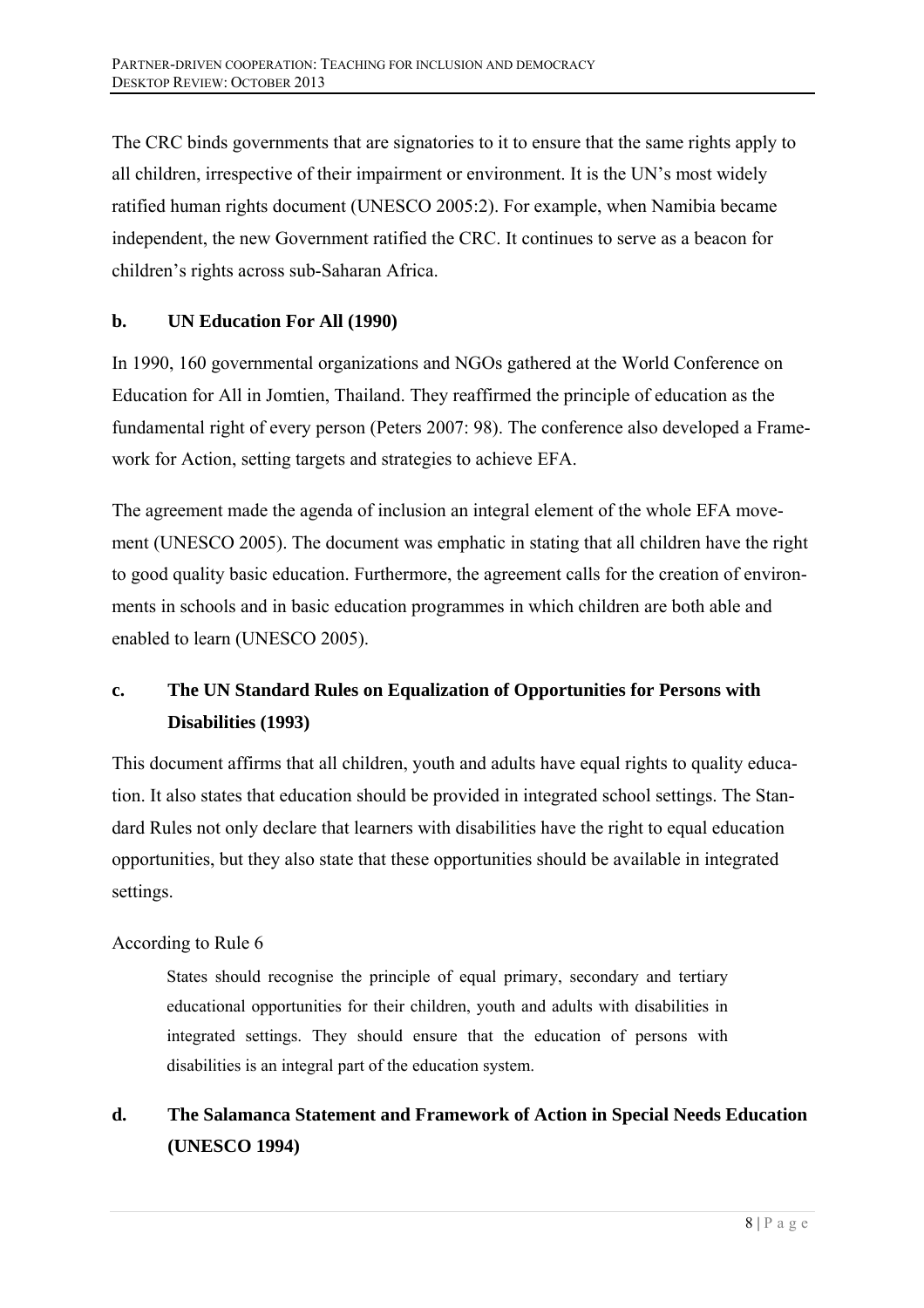Arguably regarded as the most significant international document to address Special Education (UNESCO 2005), this agreement was ratified by 92 countries, governments and independent organizations in 1994. The Salamanca Statement "widened the education footprint", bringing the education of children with disabilities to the forefront. So, too, was that of other at-risk groups who were likely to be excluded from education based on their physical, socioemotional, psychological or intellectual capabilities and status.

The Salamanca Statement also provides a framework for moving policy and practice forward with regards to education for learners experiencing barriers to learning. It says

Regular schools with inclusive orientation are the most effective means of combating discrimination, creating welcoming communities, building an inclusive society and achieving education for all. ARTICLE 2

It also says that educational systems should be designed, and educational programmes implemented, in a way that takes into account the diversity of characteristics and needs of children. The statement advocates that this education takes place in ordinary schools, as they have the ability to provide education to the majority of children in a cost-effective and efficient manner. However, it also recognizes that certain children may be best taught in special classes or schools because of specific needs in communication (such as those who are hearing impaired).

Following the adoption of the statement, many countries started seriously to re-think their policies and practices, and to streamline them in line with it. Many countries base their policies regarding special needs education and Inclusive Education on the principles outlined in the Salamanca Statement.

### **e. World Education Framework for Action, Dakar 2000**

The Dakar Framework for Action, Education for All was unambiguous in declaring

Education is a fundamental human right. It is the key to sustainable development and peace and stability within and among countries, and thus an indispensable means for effective participation in the societies and economies of the twentyfirst century, which are affected by rapid globalization. Achieving EFA goals should be postponed no longer. The basic need of all can and must be met as a matter of urgency.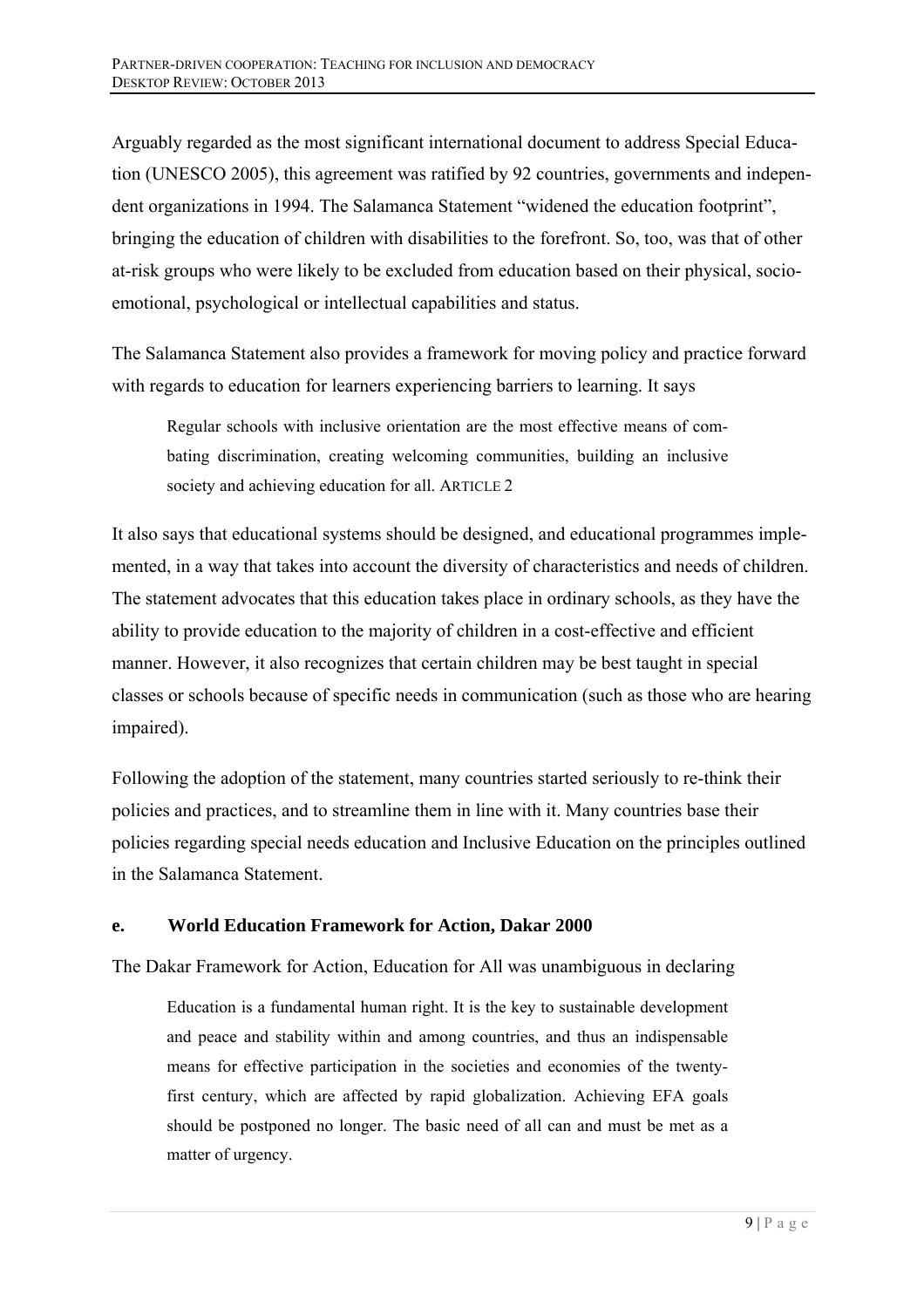In accordance with this position, the following were committed to:

- Expanding and improving comprehensive early childhood care and education, especially for the most vulnerable and disadvantaged children
- Ensuring that by 2015, all children—particularly girls, children in difficult circumstances and those belonging to ethnic minorities—have access to good quality, completely free and compulsory primary education
- Ensuring that the learning needs of all young people and adults are met through equitable access to appropriate learning and life skills programmes
- Achieving a 50 per cent improvement in levels of adult literacy by 2015, especially for women, and equitable access to basic and continuing education for all adults
- $\bullet$ Eliminating gender disparities in primary and secondary education by 2005, and achieving gender equality in education by 2015, with a focus on ensuring girls' full and equal access to, and achievement in, good quality basic education
- Improving all aspects of the quality of education and ensuring excellence of all so that  $\bullet$ recognized and measurable learning outcomes are achieved by all, especially in literacy, numeracy and essential life skills

#### f. The Millennium Development Goals (2000)

The MDGs stress the right of all children to access to education. The relevant goals include

- Goal 2: Achieve universal primary education by 2015
- Goal 3: Promote gender equality and empower girls and women to have equal access to primary and post-primary education

Although these goals focus more on universal primary education and providing equal opportunities for girls, rather than focusing on children with disabilities, they are relevant because they re-emphasize that all children should have equal access to education.

#### $1.3$ **Summary**

Taken as a package, the policies discussed above make it abundantly clear that all children have the right to an education that does not discriminate on any grounds, including caste, ethnicity, religion, economic status, refugee status, gender, language or disability. Further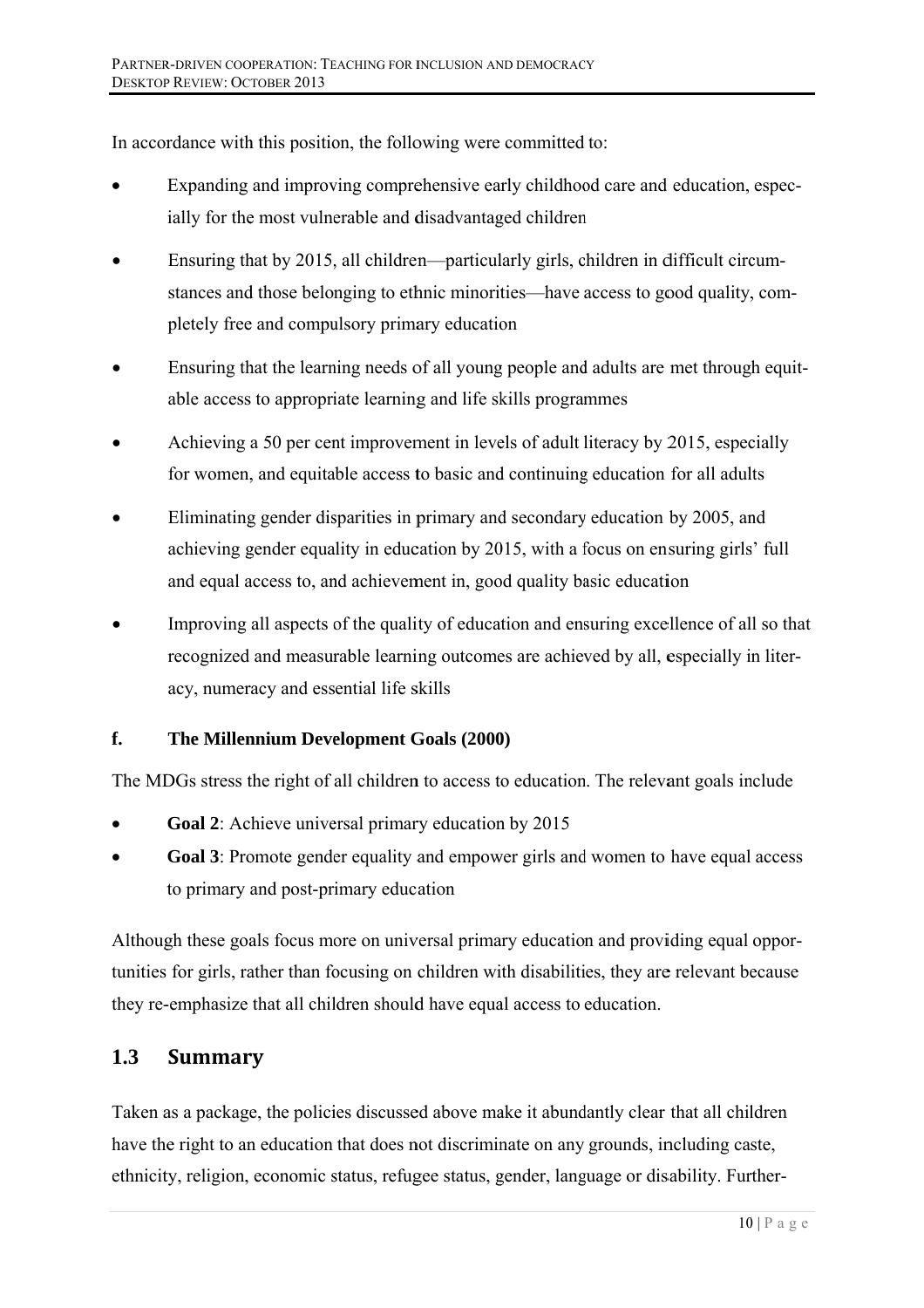more, they dictate that specific measures must be taken by states to implement these rights in all learning environments.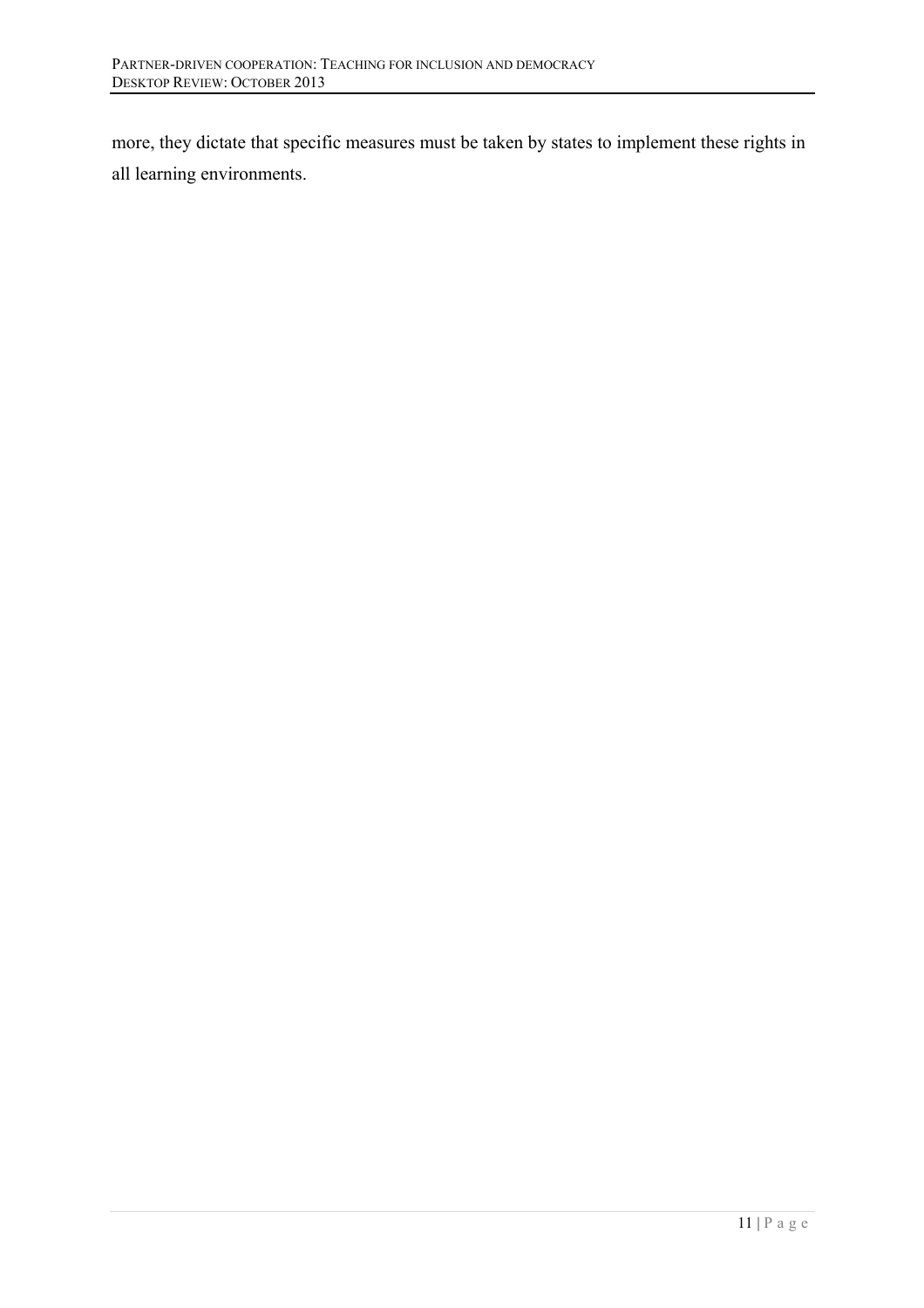# **Chapter 2: Review of Inclusive Education in South Africa**

#### $2.1$ Definition of Inclusive Education in South Africa

In South Africa, Inclusive Education is seen as an approach for establishing enabling education structures, systems and learning methodologies that will meet the needs of all learners (South African Department of Education 2001). This definition acknowledges differences in learning styles, as well as recognizing that various considerations have to be taken into account if the participation of all learners is to be maximized in a learning and development experience.

Differences in learning styles include those based on socioeconomic status, culture, language, ethnicity, religion, ability and race. These are some of the differences that Inclusive Education seeks to respond to

The Inclusive Education Policy in South Africa refers to the concept of barriers to learning, which it views as broader, and therefore more comprehensive than only disabilities (South) African Department of Education 2001). In exploring barriers to learning, the policy broke the concept down into the following four categories:

- **Systemic** (overcrowded classrooms, inaccessible school buildings for the disabled,  $\bullet$ policies and procedures, etc.)
- Societal (poverty, lack of safety and security in schools, the impact of HIV&AIDS, abuse in schools including bullying, etc.)
- **Pedagogical** (unqualified or under-qualified teachers, inappropriate teaching and assessment methodologies, inadequate and inaccessible teaching and learning materials, etc.)
- Intrinsic (neurological, sensory, physical and intellectual disabilities, behaviour, emotional problems, etc.)

Because of the above, and the wish to respond to these barriers to learning through inclusion, the policy asserts that inclusion does not only concern itself with disability, but considers a wider spectrum of barriers to learning.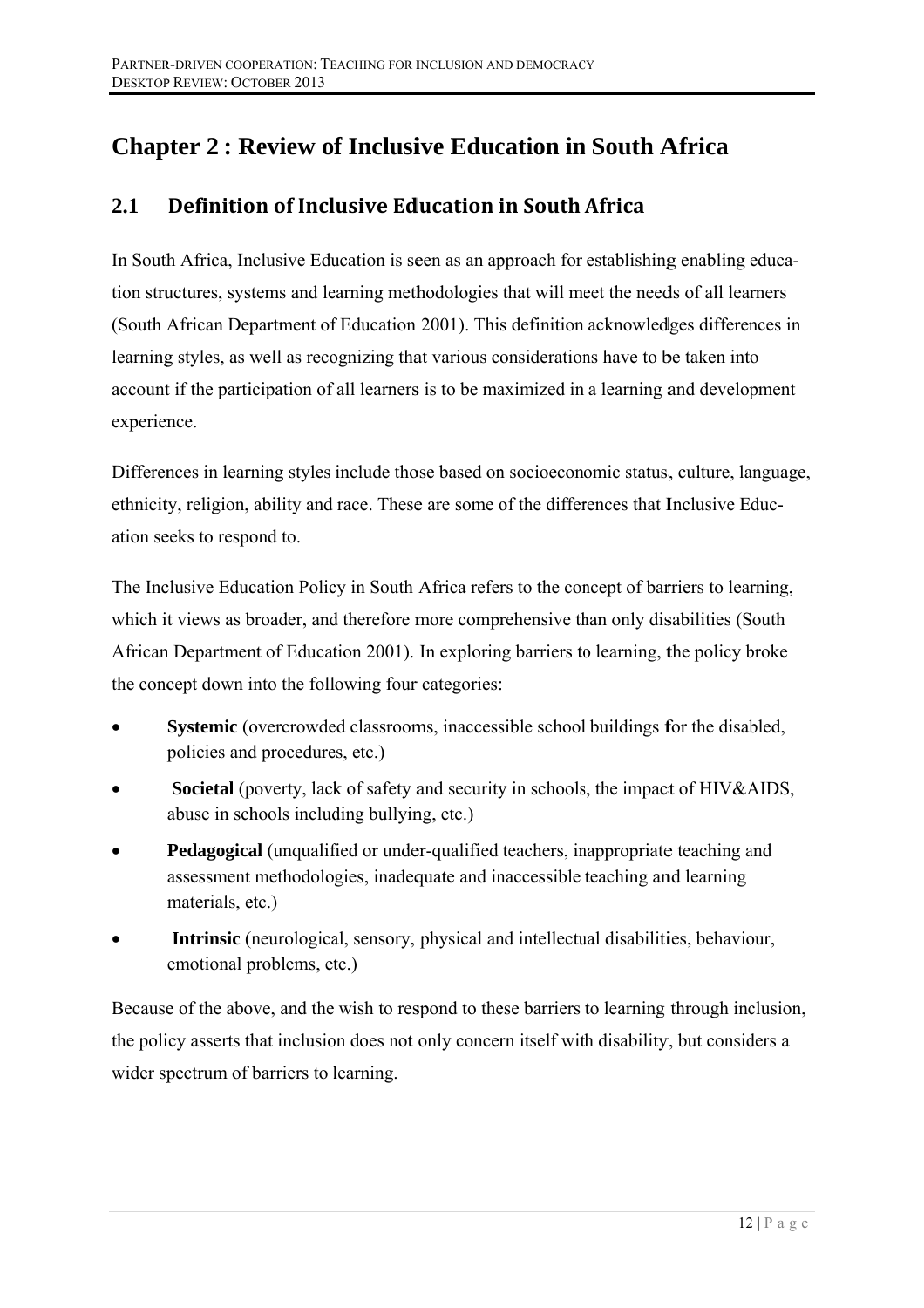#### $2.2$ South African historical context

A country's historical context not only impacts the current situation of its education but also the potential success of present or prevailing policies.

South Africa is a special case in that the country has gone through colonialism and Apartheid. each of which forced racial segregation on society, as well as introduced an education system that placed the black majority at the bottom. Both these political systems discriminated against the majority, depriving them of the franchise and thus a say in how they should be governed.

The Union of South Africa was formed in 1910. The National Party (NP), which was voted into power in 1948, governed the country until 1994, and was responsible for introducing the policy of racial segregation that became known universally as Apartheid.

The Apartheid era was fraught with inequality. South Africans experienced barriers to interacting fully in society. Apartheid was also institutionalized in all aspects of life, including education. There were separate education departments that were governed by specific legislation, and which were fragmented along racial and ethnic lines (Engelbrecht 2006). Altogether, there were 17 separate, racially designated Departments of Education under the Apartheid system (South African Department of Education 2005). The education system was also segregated by level of ability: learners categorized as having special needs were separated from those without (Naicker 2008; Walton et al. 2009). Mainstream schools did little to adapt their teaching methods for children and youth experienced barriers to learning (South African Department of Education 2005).

Under the Bantu Education Act (1953), which mandated that there be a separate teacher training system for blacks, teacher training was also segregated by race (Sayed 2004).

The Apartheid Government introduced the 1948 Special Schools Act to establish a special education model based on medical and mental diagnosis and treatment. The model focused on the "individual deficit" theory and the view of the person as a helpless being. The model relied on exclusive practices and an understanding of disability as an "impairment loss" (Naicker 2006). This education system divided pupils into two groups: regular education and Special Education.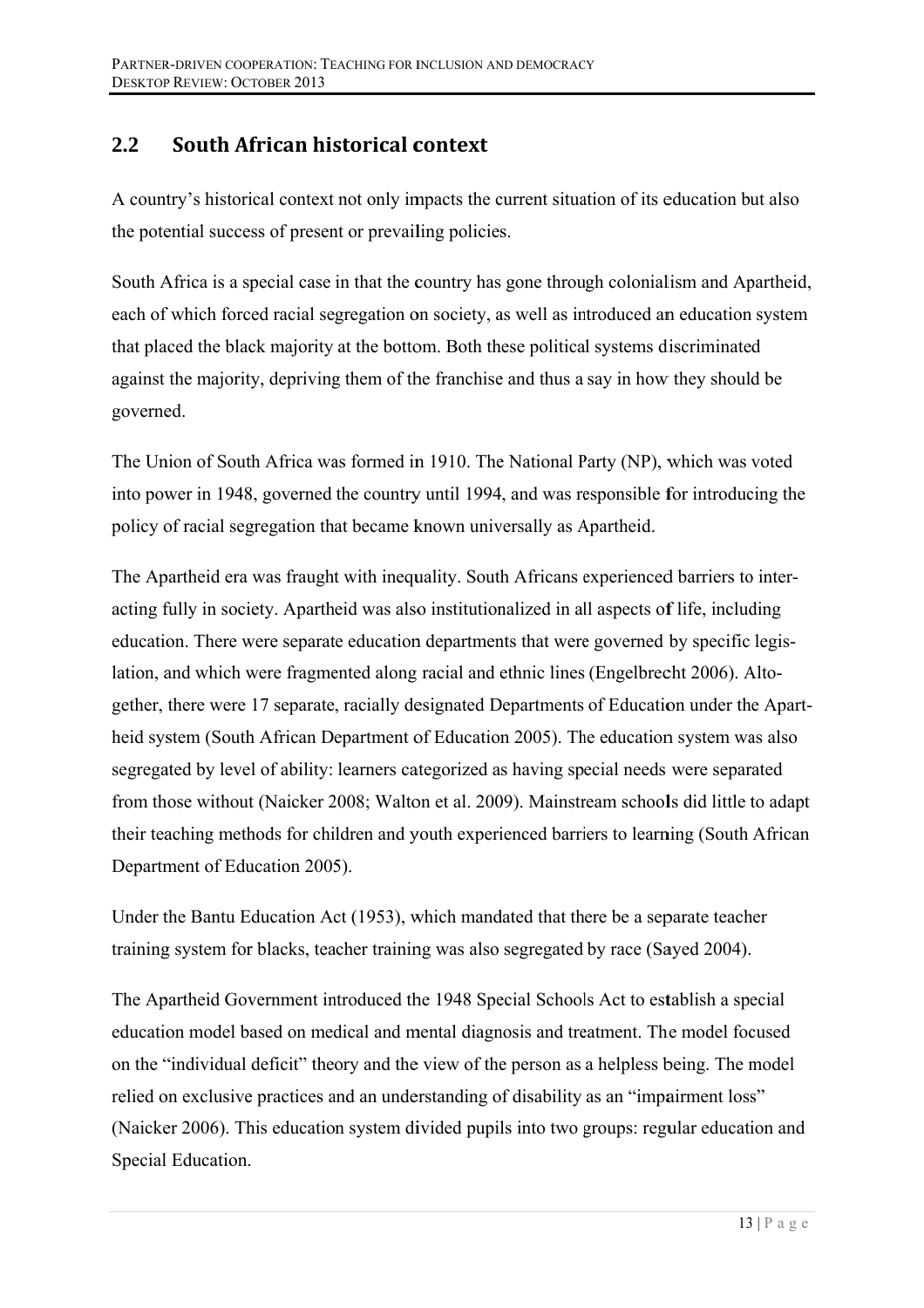In 1994, South Africa had its first democratic elections that brought an end to Apartheid and introduced a review of education policy to ensure that it was based on an ethos of human rights. It was envisaged that the new education system would address the injustices of the past, and provide all children with an equal opportunity to access quality education (Walton et al. 2009).

In 2001, the South African Government released Education White Paper 6 on Special Needs Education: Building an Inclusive Education and Training System (EWP6). The Government committed itself to creating a single education system for all learners within a 20 year-period (Naicker 2006). The policy emphasized non-racism, equity, non-sexism, access for all and "non-disablism".

Among the many education challenges faced in the new South Africa was the achievement of the values enshrined in the new constitution and EWP6: equality, freedom from discrimination and the right to a basic education for all children (Walton et al. 2009).

After 1994, pupils and teachers were faced with a new political system, one national education department being formed, and a curriculum that was changed several times. As a result, teachers were required to deal with nearly constant change and adaptation, as well as learning new roles and understanding added responsibilities (Phillips 2008). Because of this, teachers often confessed to being confused and insecure (Prinsloo 2001).

#### $2.3$ **South African policy review**

The South African Constitution (Act 108 of 1996) established the country as a democratic state and gave all people common citizenship based on values of human dignity, achievement of equality and the advancement of human rights and freedoms (South African Department of Education 2001). There are several sections that are particularly relevant to this review:

- Section 9 (2) commits the State to achievement of equality.
- Section 9 (3), (4), and (5) commit the State to non-discrimination.
- Section 29 states that "everyone has the right to a basic education, including adult basic education"
- The Bill of Rights entrenches the rights of all South Africans, regardless of race, gender, sexual orientation, disability, religion, culture, or language, to basic education and access to education institutions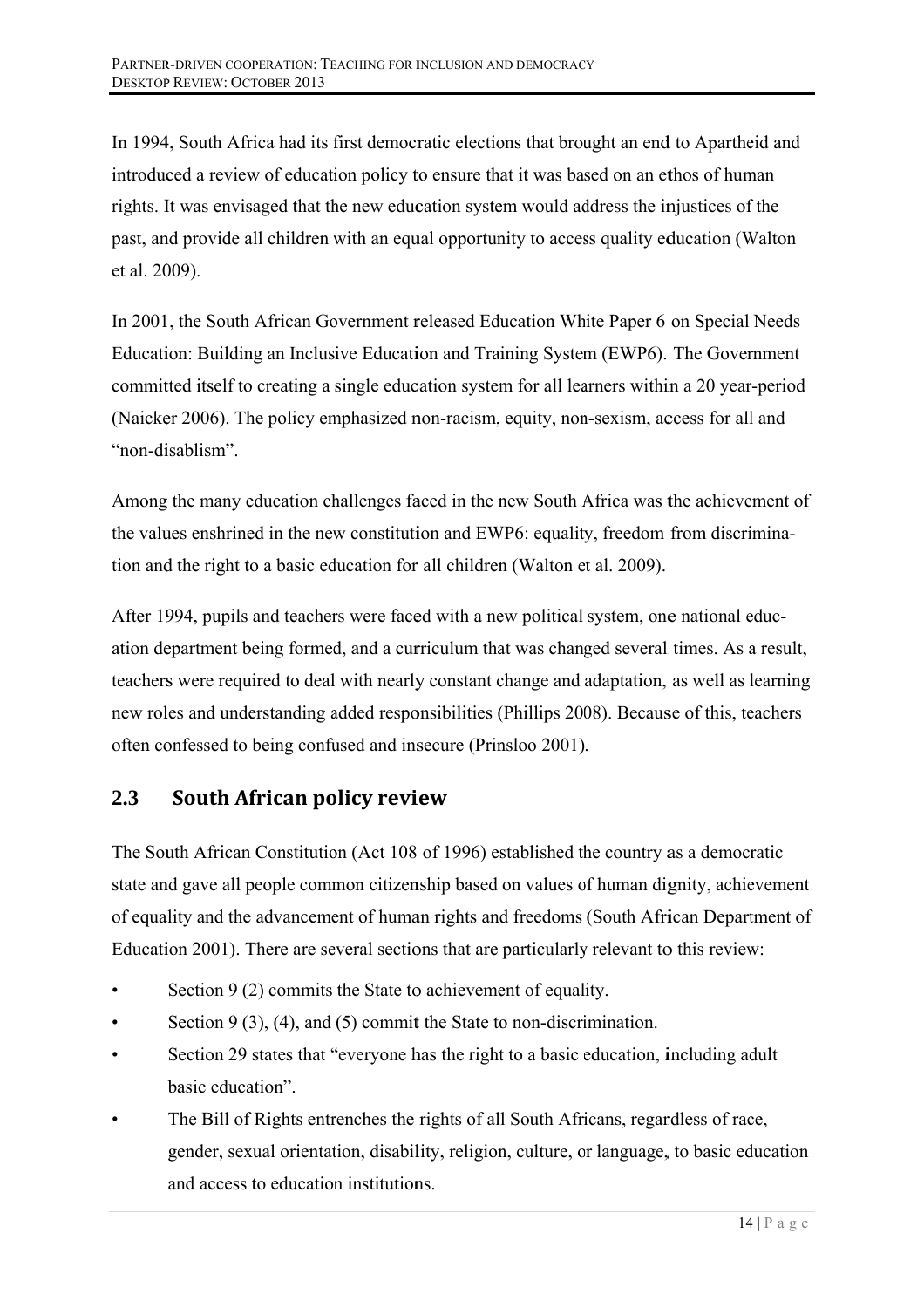The South African Government lays out specific guidelines and mandates with regards to education and the rights of learners who experience barriers to learning.

# **a. 1997 Report of the National Commission on Special Needs in Education and Training and National Committee on Education Support**

In 1994, the national Department of Education appointed the National Commission on Special Needs in Education and Training and the National Committee on Education Support Services. These two bodies were tasked with investigating and making recommendations on all aspects of special needs and support services in education and training in South Africa (South African Department of Education 2001). The joint report on the findings of these two bodies was presented in November 1997.

The findings concluded that Special Education in the country had been predominantly provided for only a small percentage of learners, and had remained within special schools and classes. In addition, specialized education and support had been provided on a racial basis, with the best resources reserved for white learners. Most learners who experienced barriers to learning had fallen out of the system, or were mainstreamed by default. In addition, the curriculum and education system had failed to respond to the diverse needs of the learner population (South African Department of Education 2001).

The committees recommended that the education and training system should promote education for all and should enable the development of inclusive and supportive centres of learning. All learners should be enabled to participate actively in the education process so that they could develop and extend their potential and participate as equal members of society (South African Department of Education 2001).

As a result of the work of these committees, in August 1999 the national Department of Education published Consultative Paper No 1 on Special Education: Building an Inclusive Education and Training System. The following Education White Papers were then published in the following years:

- Education White Paper 2: The organisation, governance and funding of schools (1996)
- Education White Paper 3: Programme for the transformation of Higher Education (1997)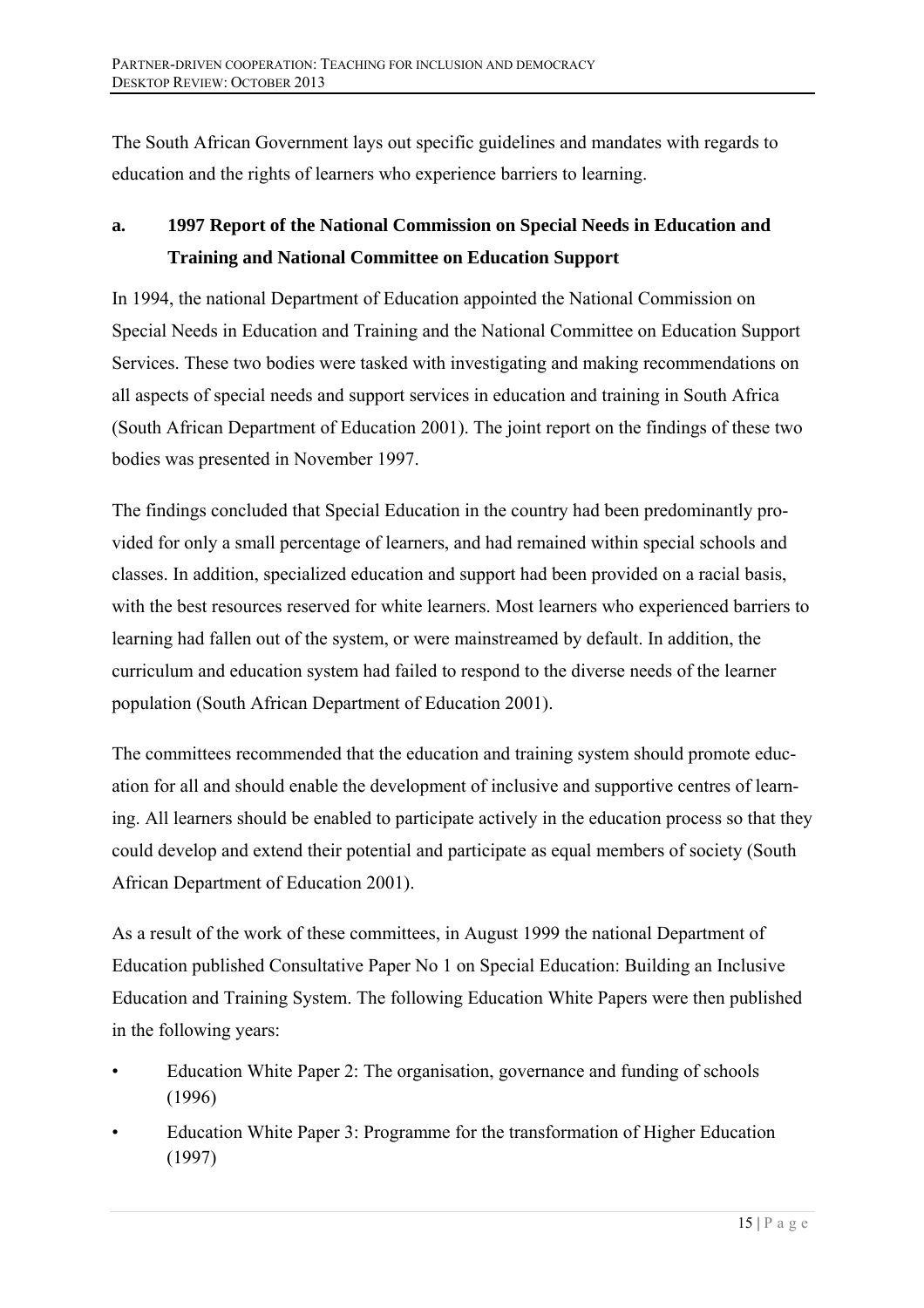- Education White Paper 4: Programme for the transformation of Further Education and Training (1998)
- Education White Paper 5 on Early Childhood Education: Meeting the challenge of Early Childhood Development in South Africa (2001)

## **b. Education White Paper 6 (2001)**

EWP6 is of particular importance because it sets out the guidelines for Inclusive Education in the country. It acknowledges the importance of providing an effective response to the educational experiences of learners with special educational needs, including those within the mainstream schools (South African Department of Education 2005).

### EWP6 seeks to

- address the needs of all learners in one undivided education system
- move from categorizing learners according to disability, to assessing the needs and levels of support required by individual learners in order to facilitate their maximum participation in the education system
- ensure that there is sufficient differentiation in curriculum delivery to accommodate learner needs, and to make support systems available for learners and schools (South African Department of Education 2005)

EWP6 states that within each province there will be schools that offer varying levels of support to learners. In this continuum of support there are mainstream schools, which provide basic levels of care and support for learners. Above these are "full-service schools", which provide higher levels of support through additional staffing and resourcing. Finally, there are "special schools as resource centres" that provide the highest levels of support, to learners who experience severe barriers to learning. These schools also serve as resources to the fullservice and mainstream schools.

In introducing EWP2006, the then Minister of Education, Kader Asmal, wrote that it was another landmark policy paper that cut South Africa's ties with its past. EWP6 also recognized the vital contribution that people with disabilities were making and must "continue to make but as part of and not isolated from the flowering of our nation." He also said:

I hold out great hope that through the measures that we put forward in this White Paper we will also be able to convince the thousands of mothers and fathers of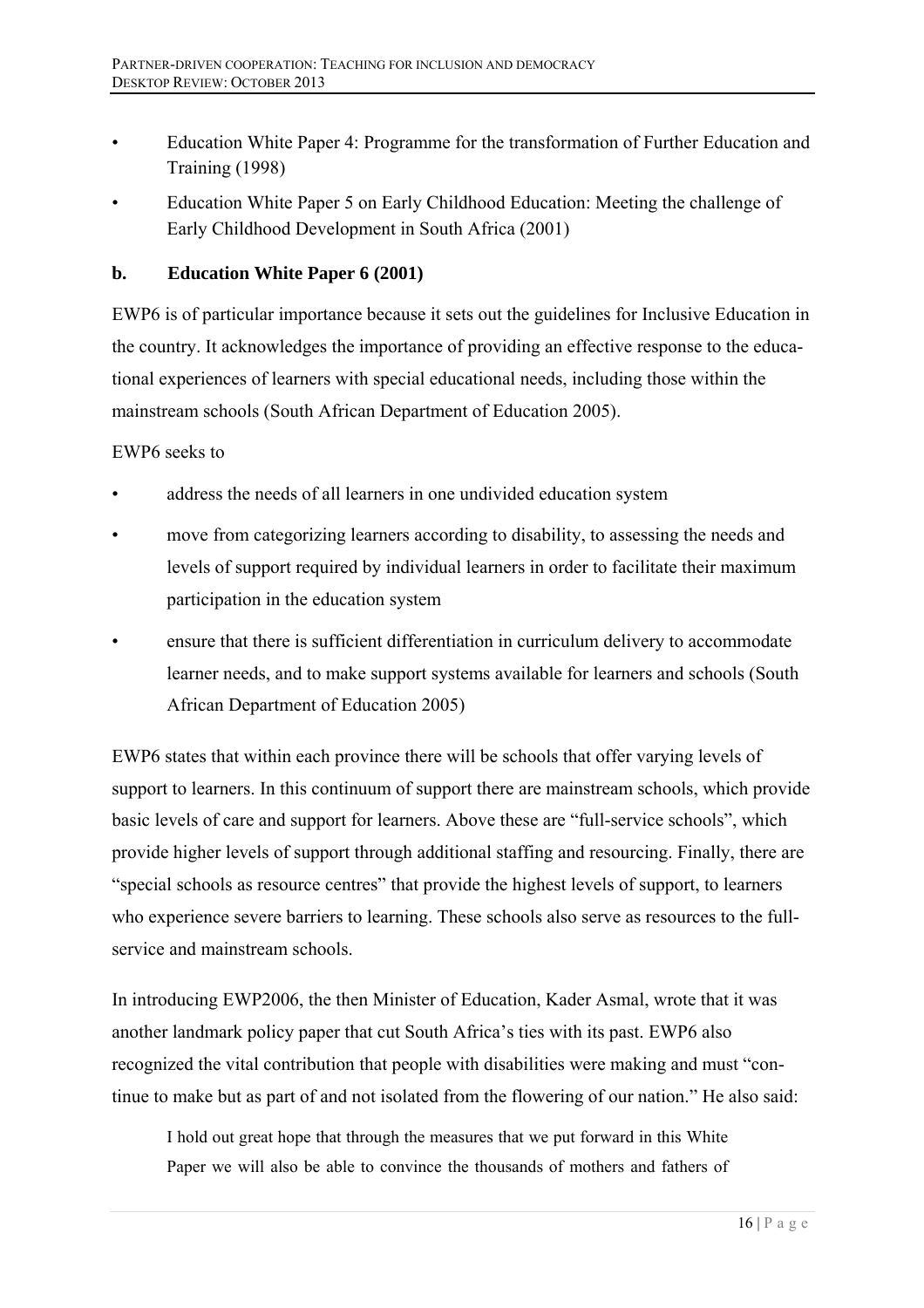some 280 000 disabled children—who are younger than 18 years and are not at schools or colleges—that the place of these children is not one of isolation in dark backrooms and sheds.

It is with their peers, in schools, on the playgrounds, on the streets and in places of worship where they can become part of local community and cultural life, and part of the reconstruction and development of our country. For, it is only when these ones among us are a natural and ordinary part of us that we can truly lay claim to the status of cherishing all our children equally. KADER ASMAL

He said too that race and exclusion were the decadent and immoral factors that determined the place of innocent and vulnerable children.

Special schools would be audited, and investment plans would be developed to improve the quality across all of them. Learners with severe disabilities would be accommodated in these vastly improved special schools, as part of an inclusive system. In this regard, the process of identifying, assessing and enrolling learners in special schools would be overhauled, and replaced by structures that acknowledged the central role played by educators, lecturers and parents.

Given the considerable expertise and resources that are invested in special schools, we must also make these available to neighbourhood schools, especially full-service schools and colleges. As we outline in this White Paper, this can be achieved by making special schools, in an incremental manner, part of district support services where they can become resources for all our schools. KADER ASMAL

### EWP6 defines Inclusive Education and Training as

- Acknowledging that all children and youth can learn and that all children and youth need support
- Enabling education structures, systems and learning methodologies to meet the needs of all learners
- Acknowledging and respecting differences in learners, whether due to age, gender, ethnicity, language, class, disability, HIV or other infectious diseases
- Being broader than formal schooling, and acknowledging that learning also occurs in the home and community, and within formal and informal settings and structures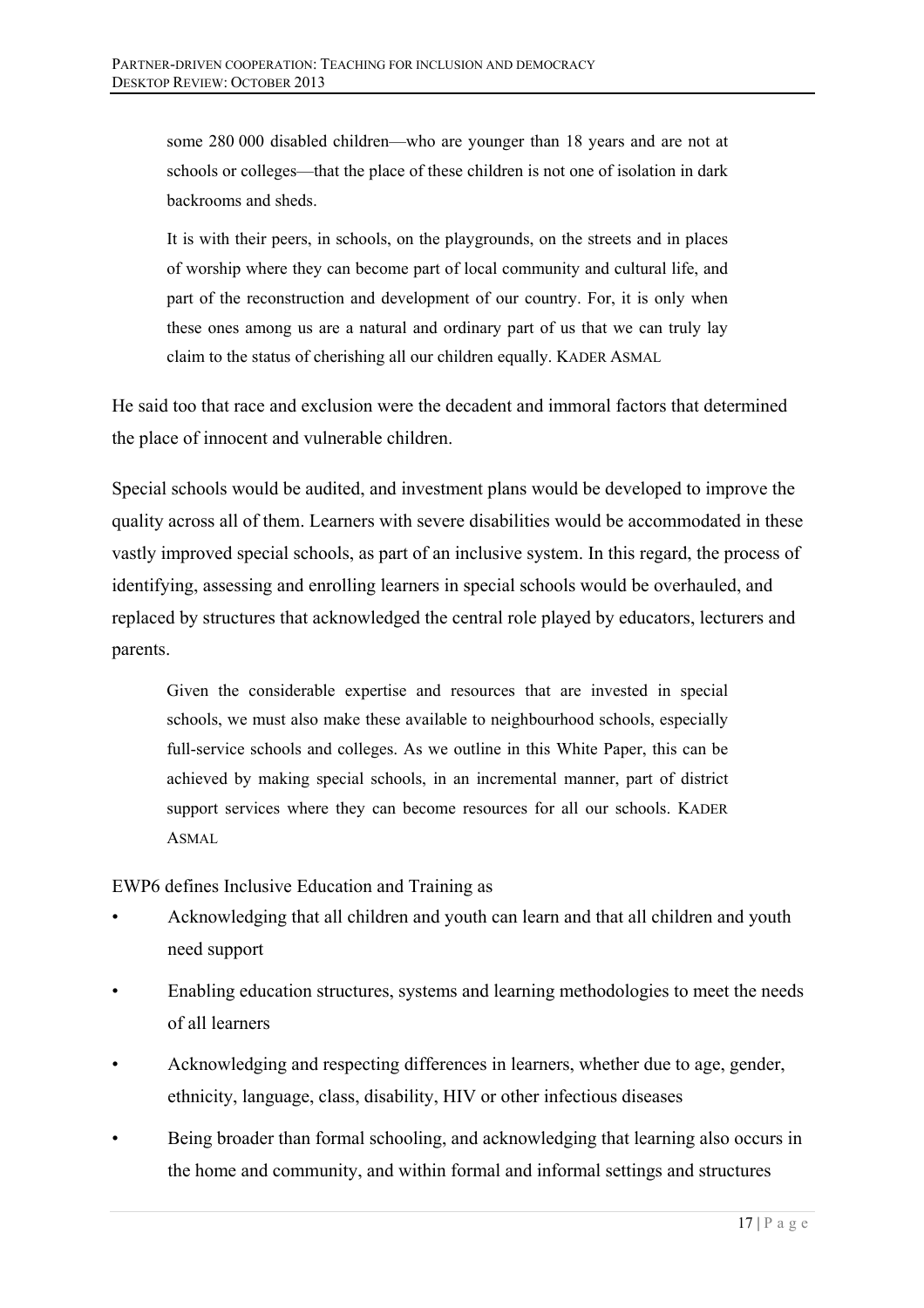- Changing attitudes, behaviour, teaching methods, curricula and environment to meet the needs of all learners
- Maximizing the participation of all learners in the culture and curriculum of educational institutions, and uncovering and minimizing barriers to learning

#### $2.4$ **Overview of South Africa's teacher education programmes**

This section presents an overview of the universities and training institutions that offer teacher education programmes in the country. It specifically looks at how Inclusive Education course content is offered, as well as the requirements and certifications for this content in the various teacher education programmes.

South Africa has 23 public higher education institutions, of which 17 are universities and six are "universities of technology". Although some offer teacher education qualifications, the universities of technology mainly offer "technology-focused" qualifications. Therefore, they have not been included in this review.

All teacher education qualifications in South Africa are determined by the Policy on the Minimum Requirements for Teacher Education Qualifications (2011) that is based on the Higher Education Qualifications Framework. The policy is relatively new, as it was published in the Government Gazette of 15 July 2011. It replaces the Norms and Standards for Educ*ators* that was published in February 2000. However, given the recentness of the publication of the new policy, all institutions in the country currently offer programmes designed and based on the 2000 document, but are engaging in reviewing these programmes to align them to the new policy. The South African Council of Higher Education is also setting up and training panels to prepare for the large volume of work that will come when quality assurance processes take place after the completion of the review of programmes in higher education institutions.

It should be noted, therefore, that the programme review that is presented in this document is for programmes that are undergoing review processes. Since some programmes might undergo drastic changes to bring them in line with the new policy, only a few selected programmes have been included in this review, i.e. the Bachelor of Education (BEd), Bachelor of Education Honours (BEd [Hons]) and the Master of Education (MEd). Although the new policy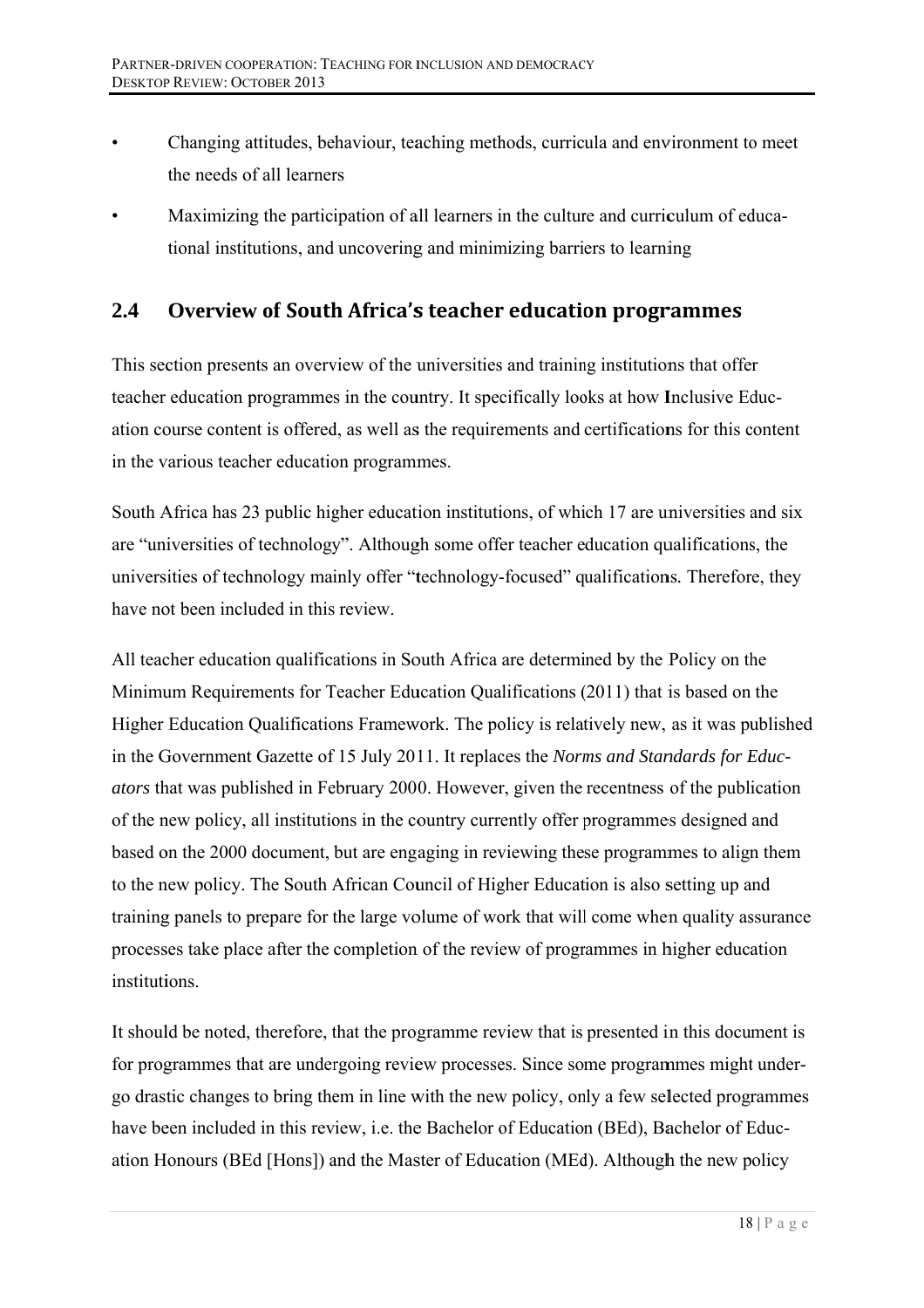requires these programmes to change their National Qualification Framework (NQF) levels (with concomitant changes in the degrees of complexity), the new policy does not require drastic changes of focus for each of these programmes. Therefore, presenting them in this review document is not a futile exercise, as most of the content may remain unchanged. Programmes that will require drastic changes and new programmes have not been included.

# 2.4.1 Pre-service teacher education programmes

There are two existing pre-service teacher education programmes: the BEd and the Postgraduate Certificate in Education (PGCE). Currently, they are both at NQF Level 6, but will be at NQF Level 7 when aligned to the new policy. The PGCE is a "capping qualification" to an undergraduate non-education degree. As a result, most courses within the PGCE focus on teaching specializations, with a few core modules (education studies modules) that introduce students to education theory.

For the BEd qualification, all institutions offer education studies (theory) modules that have some components that introduce students to educational psychology and the concept of Inclusive Education. A few institutions (University of Pretoria, University of Johannesburg) and Rhodes University) have psychology modules in their curriculum. Only a few universities (e.g. Zululand, Fort Hare and the Free State) have included a suite of modules focusing on Inclusive Education within their BEd curricula.

### 2.4.2 Postgraduate teacher education programmes

The postgraduate qualifications offered are the BEd (Hons), the MEd and the Doctor of Education (DEd) or PhD. There are a number of modules offered in the BEd (Hons) courses, with some credits allocated to a research project. Within the BEd (Hons) programme, some universities (Johannesburg and KwaZulu-Natal) have included modules with an Inclusive Education focus that can be selected by students to form a specialization in Inclusive Education or educational psychology. Some institutions (such as the University of Western Cape, the University of the Free State and the University of Zululand) have entire BEd (Hons) qualifications that focus on Inclusive Education and educational psychology. Some of these universities that have a strong component of Inclusive Education in their BEd (Hons) (for example, the Universities of Zululand and the Free State) specifically state that students may choose to do their research within the Inclusive Education field.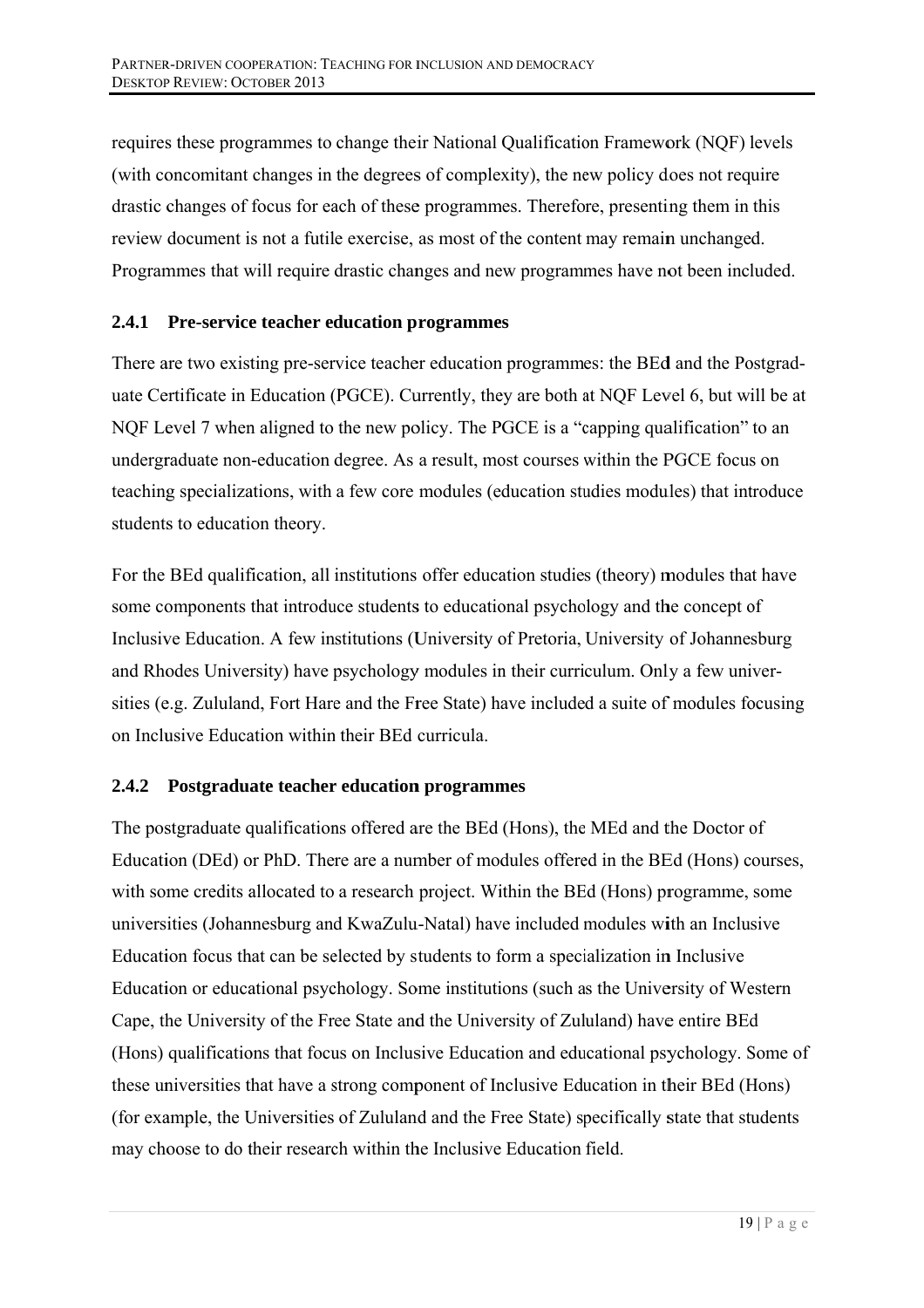In all universities there are two options for the MEd programmes. The first option is for students to do a full dissertation on a research project within a specific field. In the other option, coursework comprises 50 per cent credits, allocated to a set of modules within a specific field plus modules focusing on research; the remaining 50 per cent of credits are allocated to a research project. In this type of MEd, the research project will be in the same field as the modules that were taken.

Some universities have included modules with an Inclusive Education focus as components of the MEd. Such components vary in strength. In some programmes (e.g. at Rhodes University and the Universities of Cape Town and the Western Cape) they are single modules. In others, it is a set of modules forming a specialization (e.g. the Universities of Pretoria, KwaZulu-Natal and Johannesburg), while in other institutions the entire qualification focuses on educational psychology or Inclusive Education—e.g. at the Universities of Johannesburg, the Free State, South Africa (UNISA) and Zululand.

To conclude: clearly, there are varying degrees of inclusion and intensity of Inclusive Education within current programmes in different institutions. Although the new policy does not specify the number of credits allocated to Inclusive Education within programmes, it does provide guidance regarding the knowledge-mix within programmes. For example, within the BEd programme, 50 per cent of credits should be allocated to teaching specialization, 40 per cent allocated to educationally-focused disciplinary learning, while 10 per cent are flexible credits that can be used to address the needs of individual students (for example, to strengthen the specialization in complex subjects). Universities have the option of how they utilize these credits in relation to Inclusive Education.

#### **2.5 South A African lit erature r review**

This literature review explores existing research on teacher education for Inclusive Education in South Africa. Specifically, the review examines the extent to which pre-service and inservice teacher training programmes prepare teachers for inclusive and democratic classrooms. The review also considers existing research on the training, pedagogy and attitudes of teachers, and whether or not these are in line with the inclusive direction of governmental policy.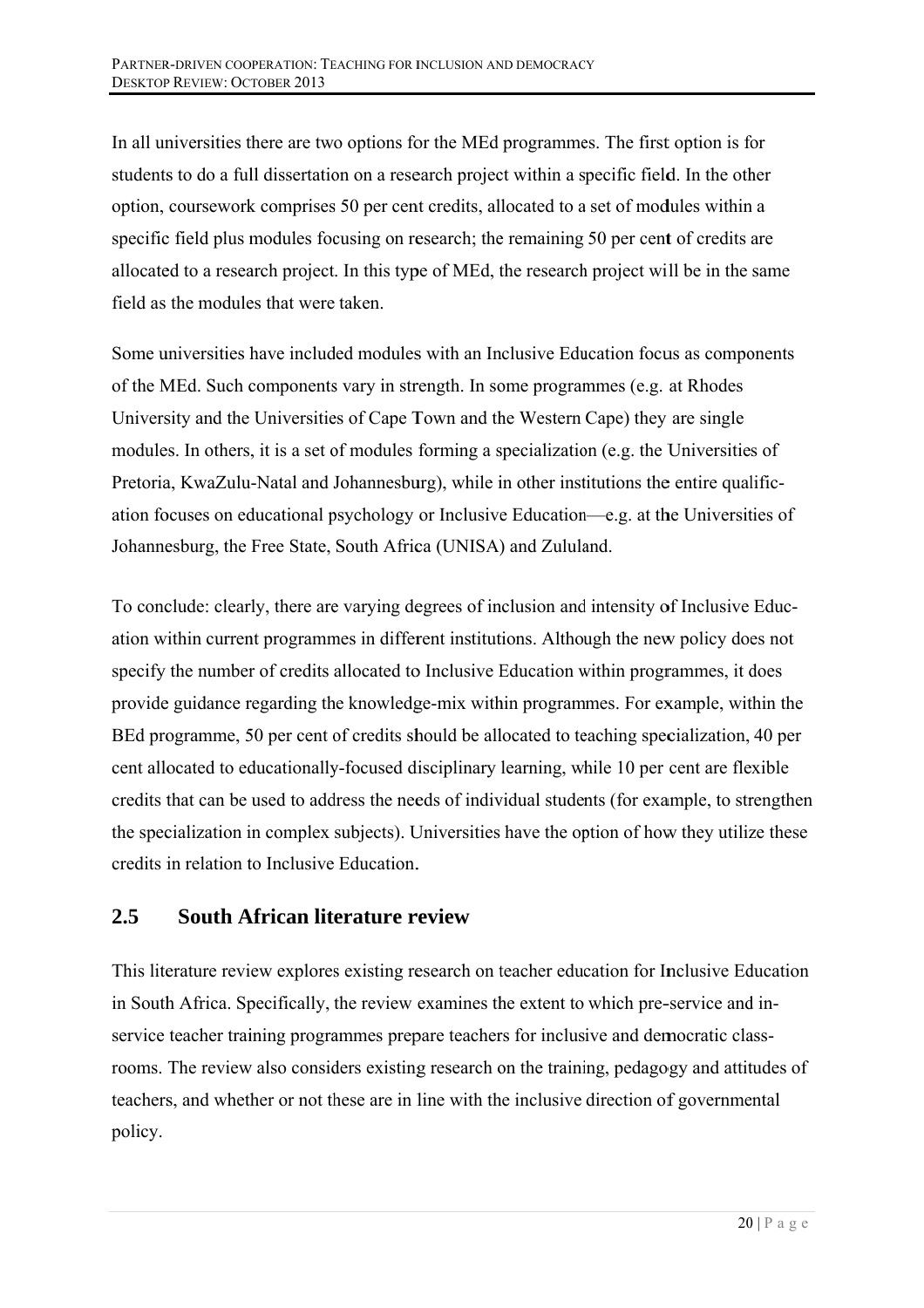Overall, the literature review aims to answer the following question: How well are teacher programmes currently preparing teachers for inclusive and democratic classrooms?

#### **Teacher training practices**  $2.5.1$

Many teachers in South Africa have received a one-week training related to EWP6 and the Revised National Curriculum Statement (RNCS). This training served as an orientation to the policy goals and aims, but did not provide teachers with the skills and understanding required to take ownership of the new educational pedagogy (Naicker 2006). Research has shown that there is a lack of effective preparation for teachers and that they are entering the classroom unable to cater for the diverse educational needs of the learners. Because of this, Inclusive Education is perceived negatively and causes additional stress for teachers (Engelbrecht 2006).

In general, teachers do not receive adequate training in the epistemological and theoretical underpinnings or the practical skills required for teaching in an inclusive classroom and for adopting a new way of thinking (Naicker 2006; Molope 2007; Prinsloo 2001). The lack of effective training has had a negative impact on the development of innovative teachers who are able to think creatively and adapt to a more constructivist approach. Because teachers are only exposed to the aims of the new policies and not to the underlying theory, they are not able to become dynamic, creative and reflective educators (Naicker 2006).

Another negative aspect of the in-service training is that it used the "cascade" method, in which small numbers of teachers were trained and were then expected to disseminate the competencies and knowledge they had gained to their colleagues (Engelbrecht 2006). Unfortunately, this has not proven to be an effective way of training teachers. In addition, Shalem (2003) points out the following concerns with in-service training for teachers in South Africa:

- Training is often fragmented and short-term.
- Training lacks in-depth content knowledge.
- Training does not take unique contextual influences into consideration.

According to a study conducted in the Province of KwaZulu-Natal, teachers do not feel that they are prepared adequately for including learners with special needs in mainstream classrooms. The questionnaires were completed by a sample of primary and secondary level teachers, and overwhelmingly (85%) they reported that they had not received the proper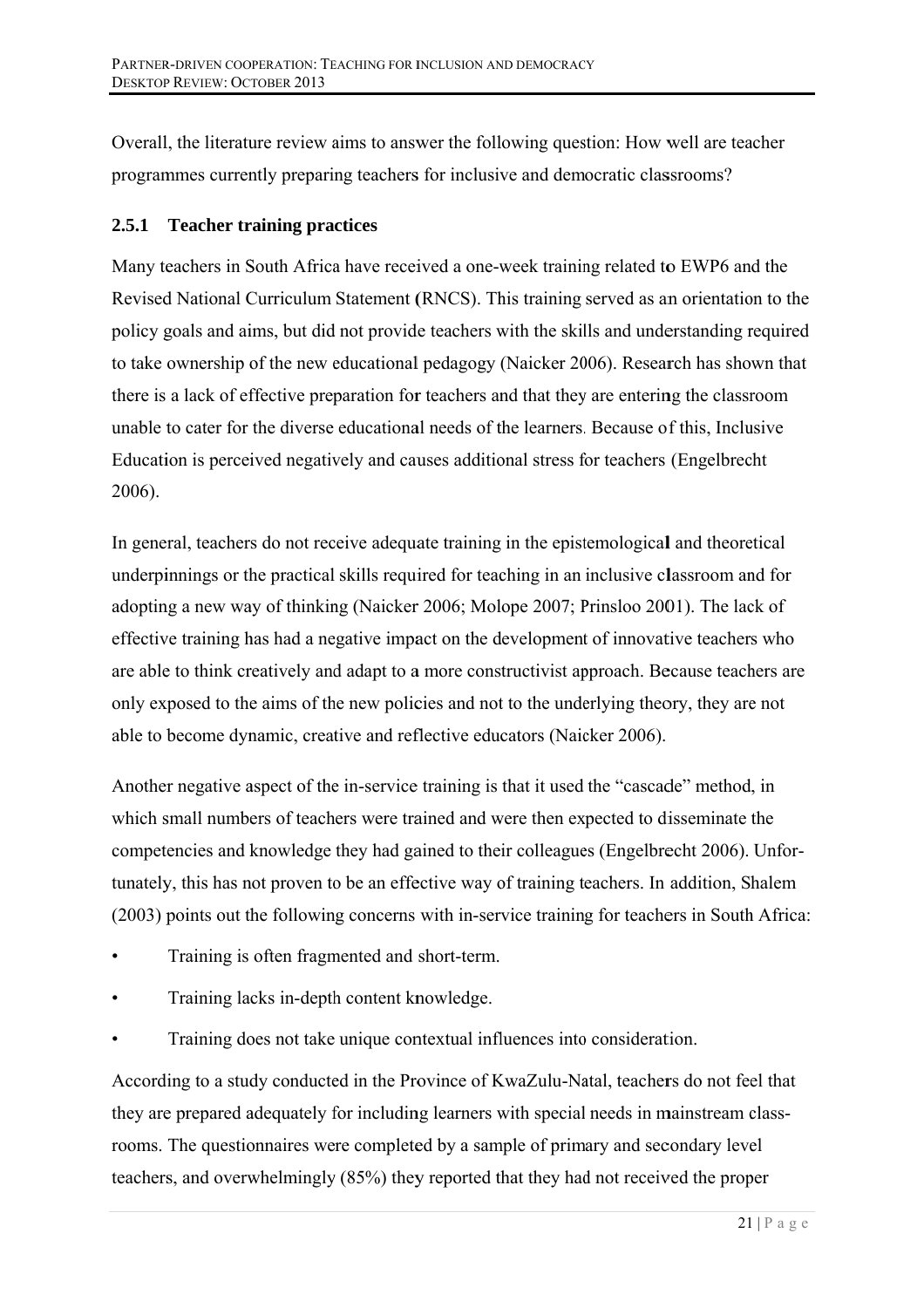training to equip them with the knowledge, skills and competencies required (Naicker 2008). Another study, conducted in a sample of schools in the Mpumalanga Province, found that 75.6 per cent of teachers had never received any training in Inclusive Education. Furthermore, only 5.8 per cent of teachers in the study felt that they had received sufficient training to implement Inclusive Education (Molope 2007). Thus, even though some teachers may have received training in Inclusive Education, very few felt that the training prepared them adequately for inclusive teaching.

To gain the skills and competencies needed to teach in an inclusive classroom, teachers require additional training, with a focus on adapting the curriculum, adapting teaching methods and working in greater collaboration with colleagues, parents and the broader community (Möwes 2002). They must also receive training on how to understand and assist learners with behaviour problems, as these create significant barriers to effective learning (Prinsloo 2001).

#### $2.5.2$ **Teaching pedagogy**

Under Apartheid, the pedagogical approach was a very authoritarian and controlling one. This approach was not very adaptive or active (Naicker 2006). Despite advances made in developing inclusive policy, to a large extent classroom pedagogy remains authoritarian, where the teacher is seen to be the "controller" in the classroom, and knowledge is fixed and learning involves repetition (Naicker 2006). This is not conducive to implementing the learner-centred policy that is located within a constructivist framework, where knowledge is built up (Naicker 2006).

Although current South African education policy is based on inclusion and access to a single curriculum, this has not resulted in a "pedagogic revolution" (Naicker 2006). Part of the problem is that there is a lack of institutional capacity in the form of qualified and trained staff able to successfully implement new education policies (Engelbrecht 2006). Research has shown that teachers play the most influential role in the successful implementation of Inclusive Education, but in general teachers in South Africa do not feel confident in the pedagogical approaches required for inclusive teaching (Engelbrecht 2006).

Even when teachers are committed to the principles of inclusion, they often do not have the skills or understanding on how to actually implement it (Molope 2007). Although teachers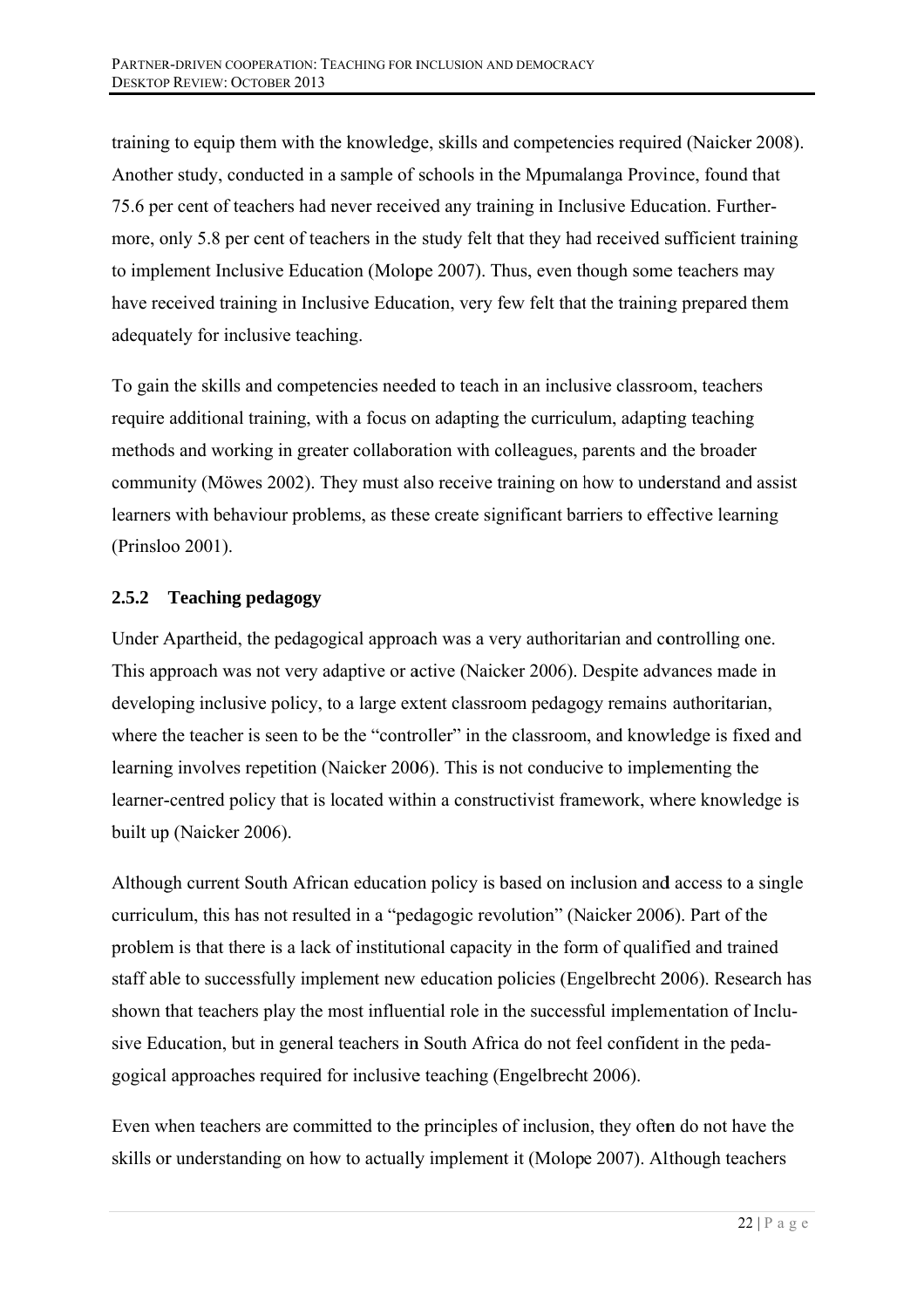are often in principle in favour of using more effective methods of teaching (such as group work, discovery and using previous knowledge as building blocks for learning), in reality they do not use these methods in their daily instruction (Morrow 2007). As a result, teachers often still think in terms of traditional teaching methods and specialized education models (Hay et al. 2001).

The inclusive education policy in South Africa requires teachers to develop new pedagogical skills in order to fulfil the roles expected of them. For example, the skills sometimes required of them now include those of: learning mediators, interpreters and designers of learning programmes; administrators; managers; assessors; disciplinarians (Phillips 2008). Because of insufficient training to deal with the challenging realities of the classroom, South African teachers often feel inadequate in fulfilling these roles (Phillips 2008).

#### $2.5.3$ **Teacher attitudes**

As discussed earlier, the Apartheid education system focused on exclusivity and a medical model for Special Education. Fundamental to this model was a belief that the deficit was in the individual rather than in the system (Naicker 2006). In addition, the policy of separation effectively legitimized exclusionary practices and created the attitude among teachers that educating learners with special needs was beyond their capabilities (Engelbrecht 2006). Although post-Apartheid policies have in theory shifted away from this thinking, it seems that the attitudes and mindsets of education practitioners have not made the same shift (Naicker 2006).

Teachers often give contextual reasons for feeling unprepared to teach in an inclusive classroom, rather than acknowledging that what they really need is a shift in mindset. According to one literature review, the following reasons were given for not being prepared to include learners with special needs in mainstream classrooms (Naicker 2008):

- Large class sizes
- Lack of support
- Lack of knowledge
- Lack of skills and competencies
- Lack of resources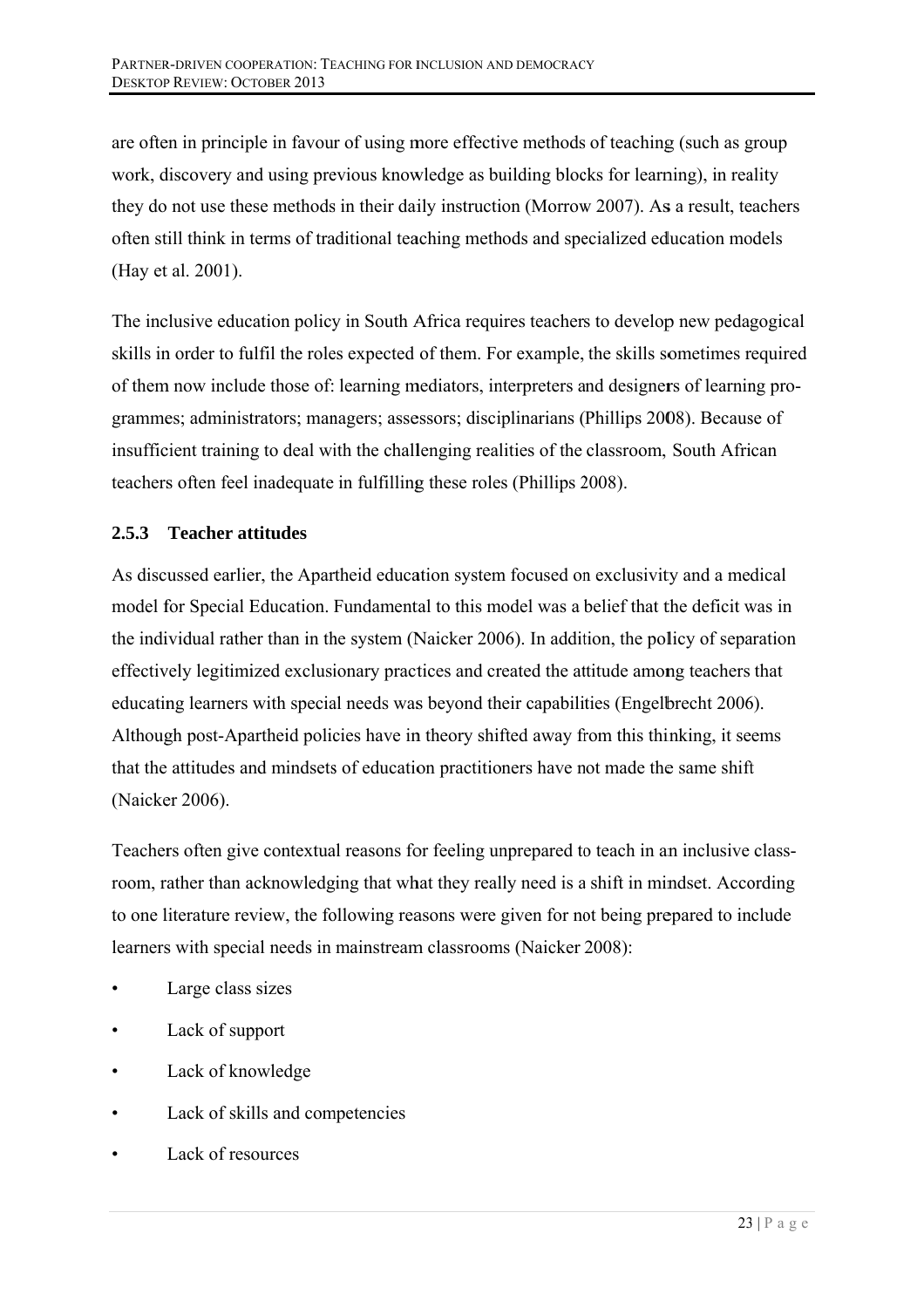- High stress level
- Time constraints

Teachers' negative attitude towards inclusion can also be attributed to their struggle to deal with diversity in the classroom and their lack of self-assurance in using new methodologies (Prinsloo 2001).

Partially because of these perceived constraints to inclusion, teachers have reported a decline in morale and less willingness and ability to cope with regard to the inclusion of learners with special needs in regular classrooms (Engelbrecht et al. 1999). Teaching in an inclusive classroom is seen to be placing additional demands on teachers who are already struggling to cope with policy changes in education (Naicker 2008).

Teachers also feel that changes are forced on them from the top down, and this has a further negative effect on their attitude toward inclusion. They feel they have no say in these changes and that they also do not get enough support to prepare them for these changes (Hay et al. 2001). This has resulted in teachers feeling disempowered and unsupported (Naicker 2008).

Teachers with negative attitudes toward Inclusive Education need to be supported to develop positive attitudes. This is essential to the realization of the aims of EWP6 in the classroom (Möwes 2002). Because attitudes are often affected by information, it is important that teachers be well informed about learners who experience barriers to learning. Through gaining additional knowledge, they will become more empowered and prepared to implement Inclusive Education (Wade 2000). Increasing competency and knowledge will result in improved attitudes toward inclusion. Increased knowledge improves attitude because it helps to dispel misconceptions and clarify misunderstandings.

#### $2.6$ **Conclusion: South Africa**

Research shows that teachers in South Africa are not adequately prepared for inclusive classrooms by in-service or pre-service training. The training that teachers do receive often lacks the theoretical foundation required to create a change in mindset, nor it provide the practical skills needed. In-service training is often short-term and fragmented, and does not consider the contextual environment of teachers. Overall, several studies have shown that South African teachers do not feel adequately prepared for including learners who experience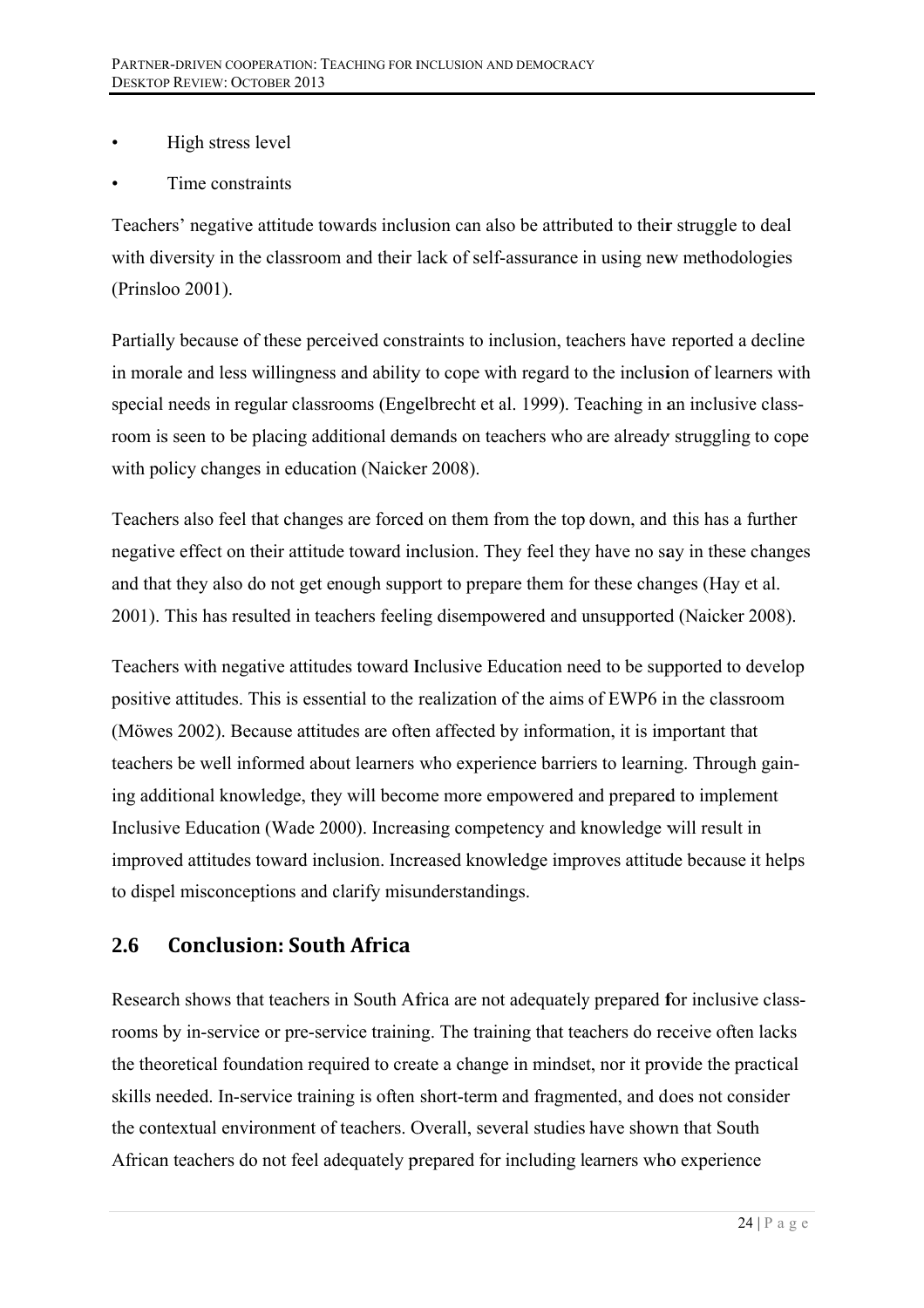barriers to learning in the classroom. This lack of effective training has a negative impact on the attitudes of teachers towards inclusion and their perception of their own ability in teaching learners who experience barriers to learning.

In addition, the pedagogy used by teachers continues to be authoritarian and lacks adaptability and creativity. Although advances have been made in creating inclusive policy, this is not being realized in the pedagogy found in classrooms. Again, a lack of effective teacher training plays a role here, in that teachers have not learnt the skills or the theoretical underpinnings required in adopting an inclusive teaching pedagogy.

Furthermore, many teachers in South Africa have a negative attitude toward inclusion. Although they may express the opinion that inclusion is a good idea, they also report that they are not comfortable teaching in an inclusive classroom, which is partially due to a lack of self-assurance in the new methodologies. This indicates that the mindsets and attitudes of teachers have not shifted beyond past policies. Other factors that impact negatively on their attitudes toward inclusion are: the environment that they find themselves in (i.e. lack of resources, overcrowded classrooms, etc.); the high number of curriculum changes over the last several years; the feeling that policies are forced on them from the top down without necessary input; low morale and high stress levels.

South Africa has human rights-based policies that state that every child in the country, regardless of the barriers to learning that they may experience, will have access to quality education. In addition, the country has several reputable universities offering teaching programmes at various levels. Several of these universities offer courses related to inclusion in varying levels of intensity. However, these courses focusing on Inclusive Education are seen as options or electives, rather than being mandatory for all people studying to become teachers. As a result of this and the lack of effective in-service teacher training, most South African teachers have not adopted the appropriate pedagogy and attitudes to teach in an inclusive classroom. This indicates a concerning "disconnect" between the policy of the country and the reality in the classroom.

A recommendation emanating from this is that pre-service teacher training should make courses related to inclusion a mandatory part of the degree. In addition, in-service training practices need to be reviewed to ensure that all teachers in the country are receiving effective, quality training related to inclusion. This will help to ensure that teacher adopt inclusive,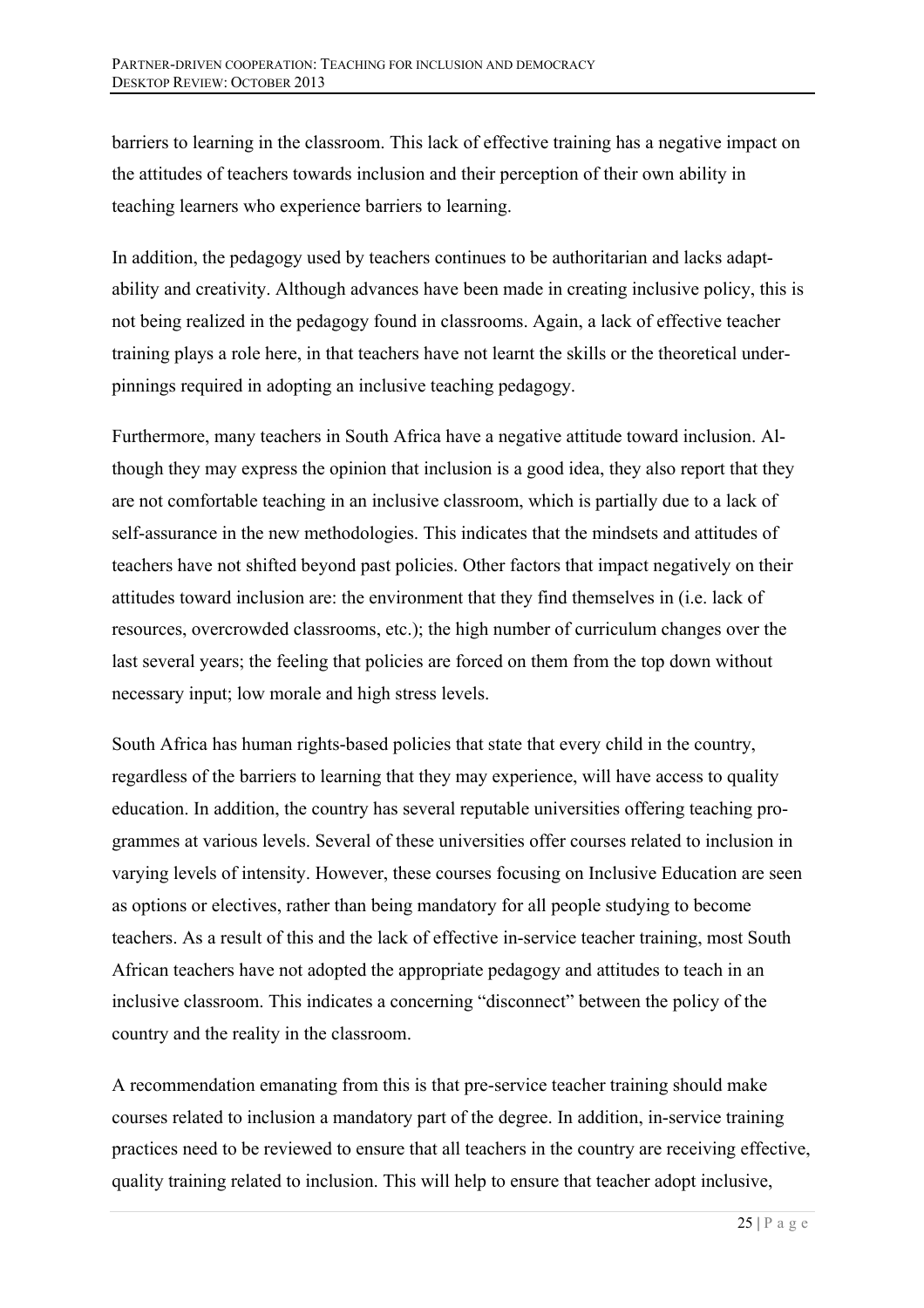reflective and creative teaching practices, and will help encourage a positive change in mindset toward inclusive education.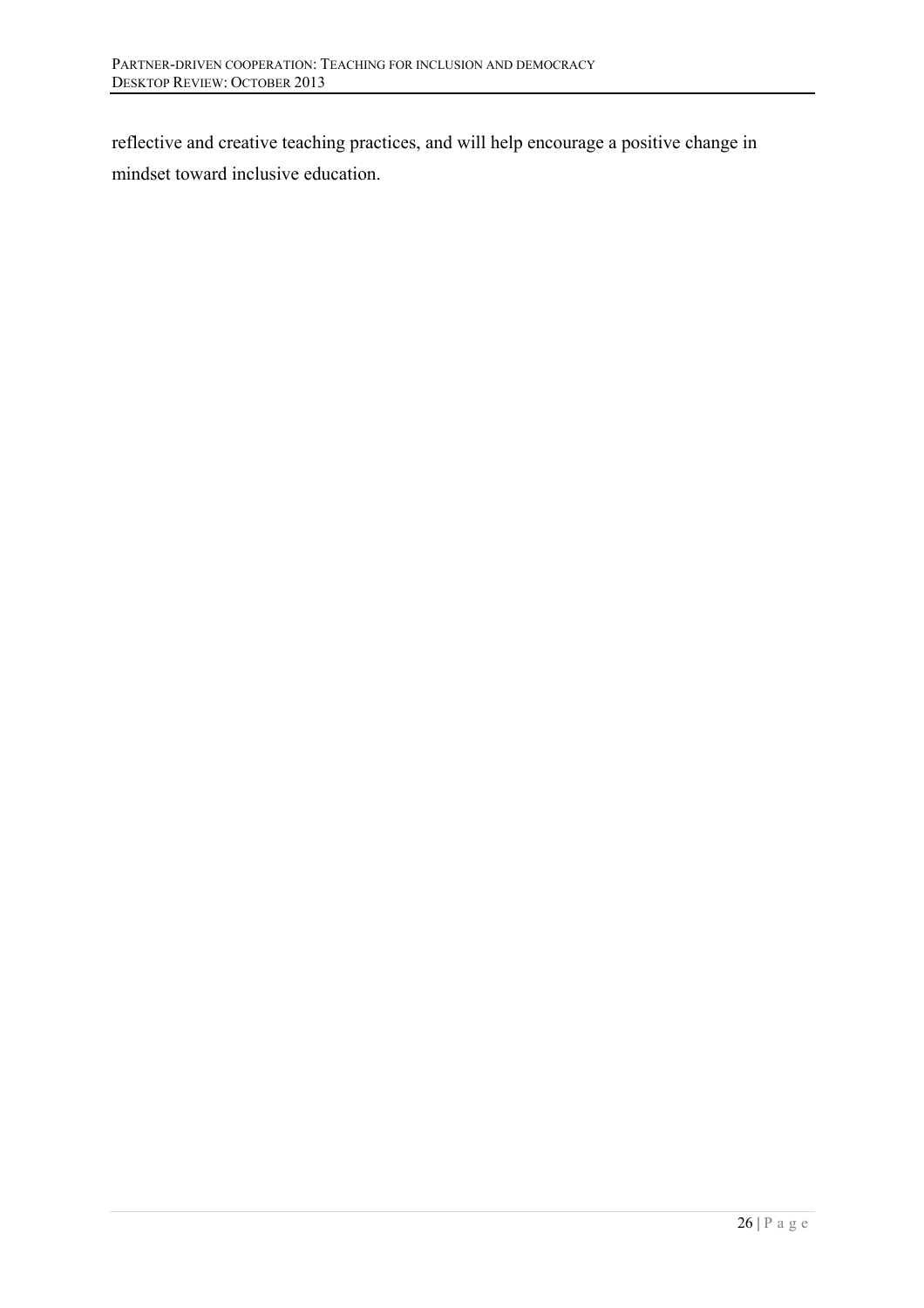# **Chapter 3: Review of Inclusive Education in Namibia**

#### $3.1$ Definition of Inclusive Education in Namihia

While the definitions of Inclusive Education in Namibian policy cover the entire scope of Inclusive Education, discussions on the subject in the country lean heavily toward disability, without taking into account other categories of exclusion.

According to Daniels and Garner (1999:13), the National Centre on Inclusive Education and Restructuring defines inclusive education as

... providing to all students, including those with significant disabilities, equitable. opportunities to receive effective educational services, in age-appropriate classes in their neighbourhood schools, in order to prepare students for productive lives as full members of society.

Although this definition refers to "all students", it specifically makes note of disability as an issue of exclusion, without discussing other barriers to learning. This reveals that to a certain extent, Inclusive Education is still viewed as a disability issue in Namibia.

#### Namibian historical context  $3.2$

Namibia also experienced colonialism. Known as South West Africa then, Namibia was first conquered by Germany. After the defeat of Germany in World War I, the country became a League of Nations mandate, and South Africa was entrusted with running the territory.

South Africa governed Namibia as if it was one of its provinces, and the policy of Apartheid was introduced in the country. From the 1960s, resistance against the South African occupation grew from protest to a war of resistance fought by the South West African People's Organization (SWAPO). Faced with an armed struggle waged from neighbouring Angola, South Africa militarized the territory. Martial law was imposed over large swathes of the country. Detention without trial and torture were among the human rights violations inflicted upon those who resisted.

As international pressure grew, South Africa rejected constitutional proposals for Namibia, and in 1978 the United Nations Security Council adopted Resolution 435. This resolution,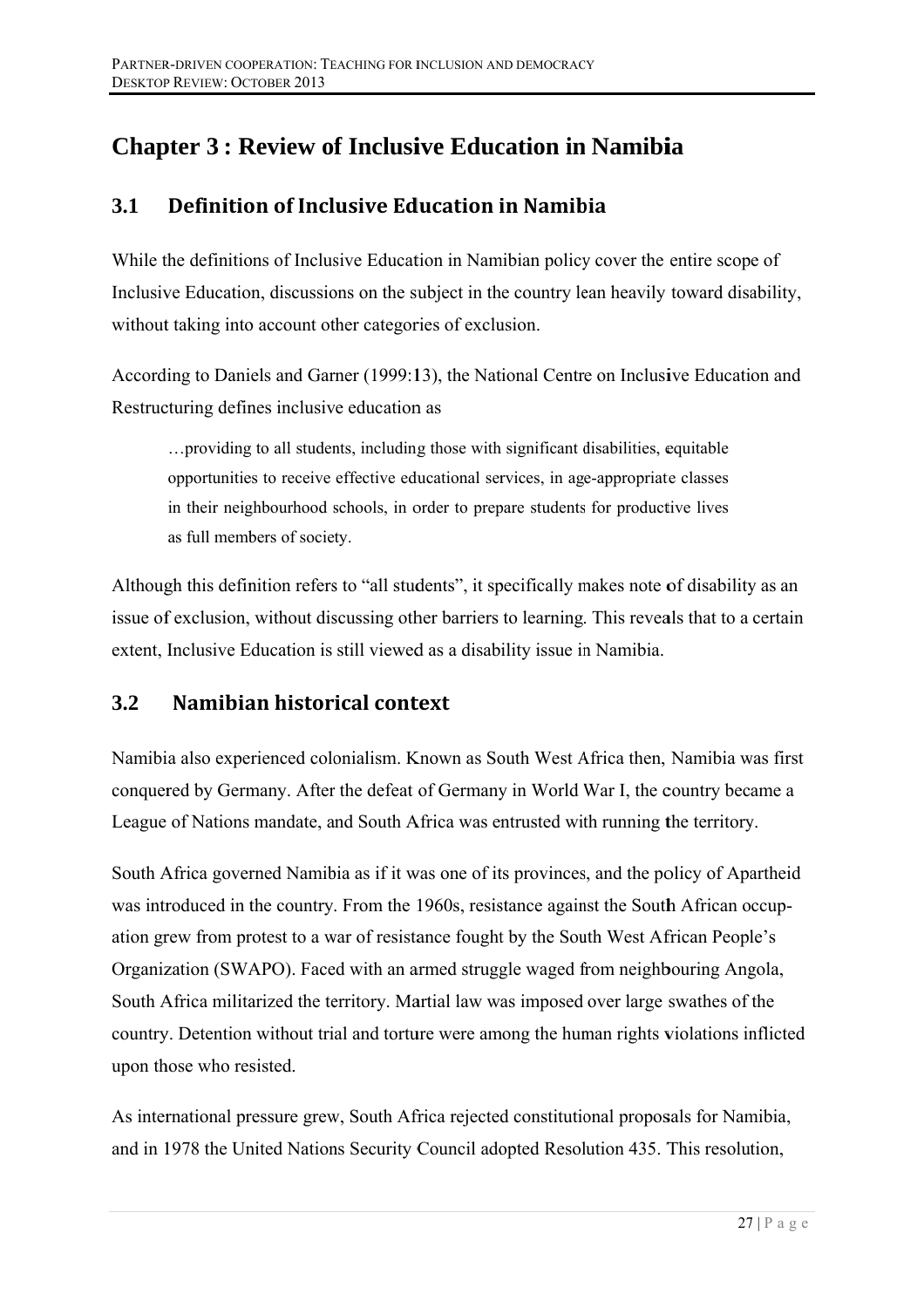which set out proposals for a cease-fire and UN-supervised elections, was the beginning of the end for South African rule and the beginning of the road to freedom for Namibia.

On 21 March 1990, Namibia became independent.

The resistance against the South African occupation was but one of the wars waged by Namibians against colonialism. Between 1904 and 1907, the Herero and Nama people took up arms against the Germans. It's estimated that up to 80 per cent of the Herero people and up to 50 per cent of the Nama people were killed in this war (Focus Travel Centre: www.focusnamibia.com).

When it took power as the first democratically elected Namibian Government, the SWAPO Government was confronted by a legacy of injustice, segregation and Apartheid.

Before independence in 1990, the education system was characterized by segregation along ethnic lines. There was, for example, an administration for whites, for Ovambos and for Hereros, and each administrative authority had the responsibility for their education planning and offerings. The administration of whites received the highest budget, followed by that of the Coloureds, $<sup>2</sup>$  while the rest of the black communities received inadequate budgets and</sup> were therefore offered low-quality education, characterized by lack of human and material resources. Many children, especially from black communities, did not attend school, dropped out of school without completing basic education, or had to be content with secondary education as the highest level they could attain. There were very few special schools for black children, and more often than not, learners with disabilities or special needs would drop out of school prematurely.

The injustices of the past were the driving force behind the new Government's decision to declare education a right of all, and not a privilege of the few as was the case during colonial times. This seems to have laid the foundation for Inclusive Education. At independence, the Namibian Constitution made education a right for all, with basic education being free and compulsory (Republic of Namibia 1990). The Government also made access, quality and democracy as educational goals (Republic of Namibia 1993:32). These goals made it possible

 $\overline{a}$  $2$  In a Southern African context, "Coloured" refers to a distinct but heterogeneous ethnic group of mixed ancestry.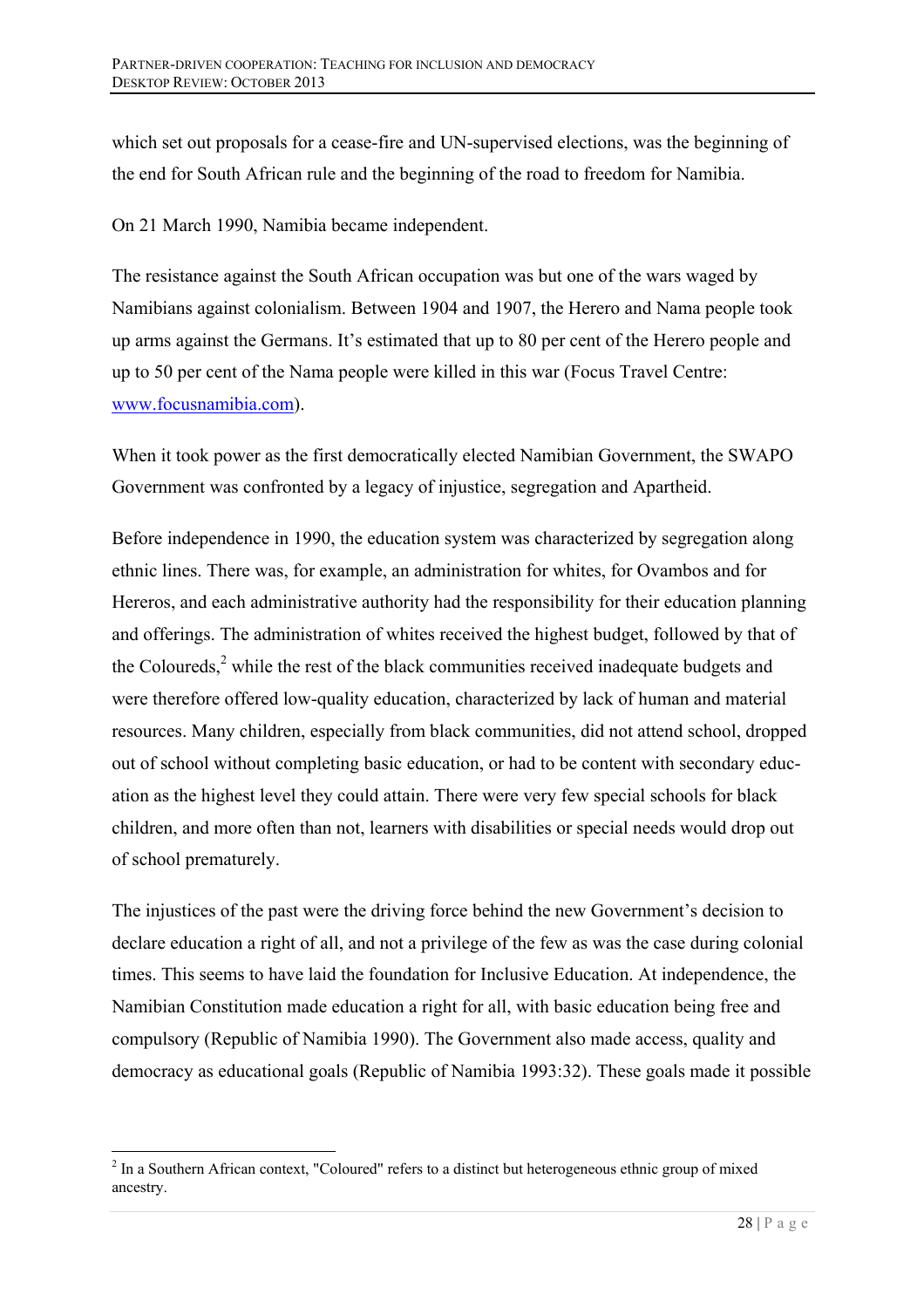for all Namibians to have equal opportunities to access quality education within the newly established democracy.

Inclusive Education theory and policy in Namibia is rooted in various international conventions signed by Namibia, of which the Salamanca Declaration is the most notable. In addition, legislation outside the education sector has also provided a good frame of reference for inclusion

Despite the various legislation and theoretical commitments to inclusion, both at educationas well as community- and society-levels, the implementation of Inclusive Education in Namibia is experiencing various challenges. The research of Zimba et al. (2007:21) emphasizes that the principles of inclusion have not been properly understood by stakeholders in the education system. These stakeholders include policymakers, principals, teachers, parents and other role players and communities. Consequently, the paradigm shift towards Inclusive Education has been negatively affected by the lack of homogeneity in the concept of inclusion. Thus, there is a need to formulate a uniform and consensually understood concept of what inclusion in Namibia is and should be. There is also a need to understand that there is a continuum towards full inclusion and how the country will realistically go about reaching full inclusion

#### $3.3$ Namibian policy review

Article 20 of the Constitution (the Republic of Namibia 1990) proclaims the right of all persons to education. The commitment was further enhanced by the participation in, and ratification of, the Jomtien World Conference on Education for All (1990).

Quoting from Article 10 (Equality and Freedom from Discrimination) of the Constitution, the National Disability Policy (1997), which is an independent policy crafted to specifically address the needs of persons with disabilities, declares that "all persons shall be equal before the law" and that "no person may be discriminated against on the grounds of sex, race, colour, ethnic origin, creed or social or economic status" (Republic of Namibia 1997: 3).

In 1993, the Ministry of Education and Culture released a policy document named "Towards" Education for All," which outlined four major goals on which the Namibian education system was to be based. These were: access, democracy, quality and equity (Republic of Namibia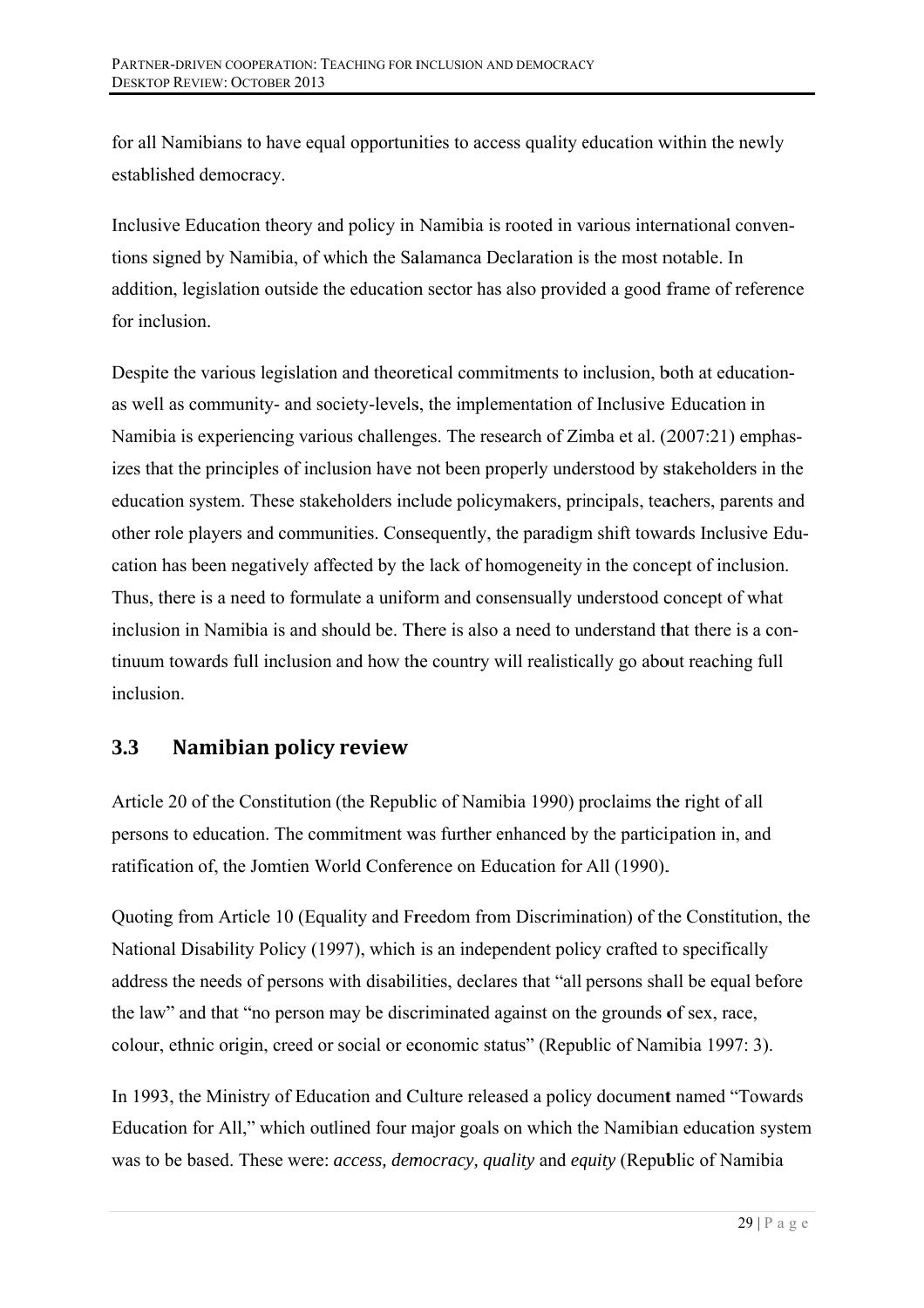1993:32). In it, the Government promises equal educational opportunities to all residents in Namibia. It goes further to suggest the integration of learners with special needs and disabilities as far as possible into the regular schools. These goals have been used as the cornerstones for the reforms that were implemented in the Namibian education system after independence.

The Policy Options for Educationally Marginalized Children (Republic of Namibia 2002) puts Inclusive Education into context. This document widened the concept of education for all further, as it made people aware of the educational needs and rights of children who are at risk of not accessing, or dropping out of, education programmes. These include children who

Live on the streets

 $\overline{a}$ 

- Have disabilities or special needs
- Become parents prematurely
- Are affected by abject poverty or HIV&AIDS
- Live in informal settlements
- Are orphans or are vulnerable
- Live in remote rural areas with limited educational stimulation and resources

Through this document, the Ministry of Education and Culture and communities became aware of the educational rights of these various groups of children.

In June 2008, the (draft) Sector Policy on Inclusive Education commissioned by the Ministry of Education was completed.<sup>3</sup> It gave a mandate to all institutions in the education sector eventually to become inclusive schools, "providing education to all children in their locality" (Väyrynen 2008:3). It further emphasizes that the development of good Inclusive Education practices requires institutional change and that all educational institutions should regularly monitor their policies and practices "and make sure that they meet the needs and aspirations of all learners" (Väyrynen 2008:13).

The draft policy identified the following eight main strategic areas for the implementation of Inclusive Education:

1. Inclusive Education should be perceived as an educational approach that aims at

 $3$  The policy has since been revised and is ready to be presented to Cabinet for final approval.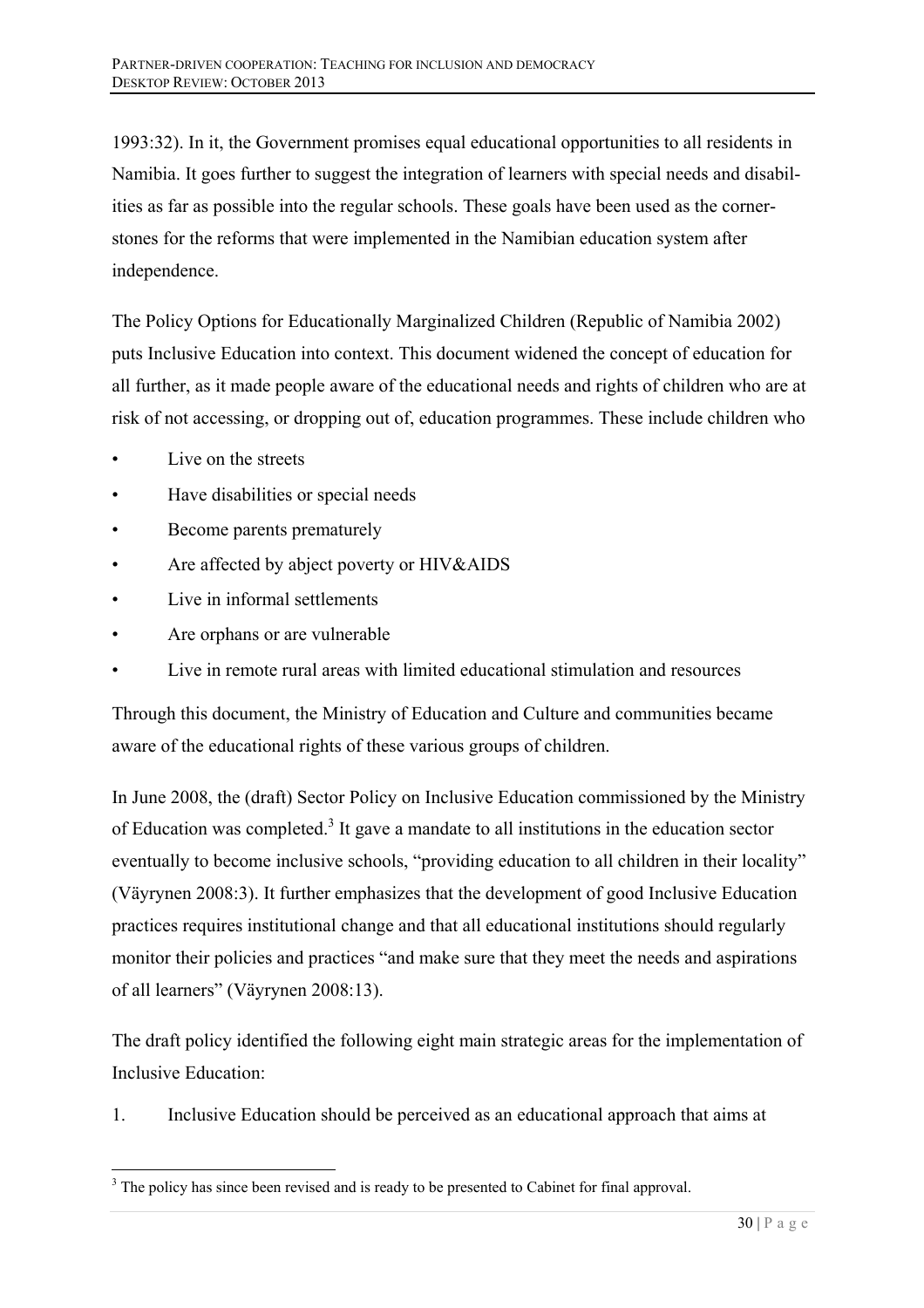assuring wider access to education "by improving quality and diversifying educational practice."

- $2.$ All stakeholders should reach a common understanding regarding Inclusive Education: its meaning, its principles and its implementation possibilities.
- $3<sub>1</sub>$ Educational institutions should move towards becoming inclusive and welcoming institutions to all learners and students in their communities. Each institution should develop their own support base in order to respond to the needs of learners and students with special needs.
- $\overline{4}$ . Monitoring and evaluation modalities need to be developed to keep track of, and provide, both quantitative and qualitative data of the achievements and pitfalls of the inclusion process.
- $5<sub>1</sub>$ It is proposed that the current Special Needs Education be decentralized, and regions be empowered to manage the inclusion process at the regional level.
- 6. Teacher education should be strengthened that enables teachers to develop a holistic understanding of Inclusive Education, with at least one teacher per school developing a reasonable level of expertise to address the challenges of learners with special needs at school level.
- $7.$ Managers and administrators in the education sector should be provided with skills and knowledge to enable them to understand, interpret and implement Inclusive Education.
- $8<sup>1</sup>$ The Basic Education curriculum needs to be revised so as to become more responsive to the educational needs of learners and students with diverse needs.

#### $3.4$ Review of Namibia's teacher education programmes

# 3.4.1 Institution offering teaching education programmes

With the exception of programmes offered by private and international universities and institutions (mainly from South Africa), teacher education is currently the responsibility of one main institution—the University of Namibia.

Prior to 2011, the Ministry of Higher Education managed four colleges of education, which offered a three-year diploma in Basic Education. A Cabinet decision in April 2010 resulted in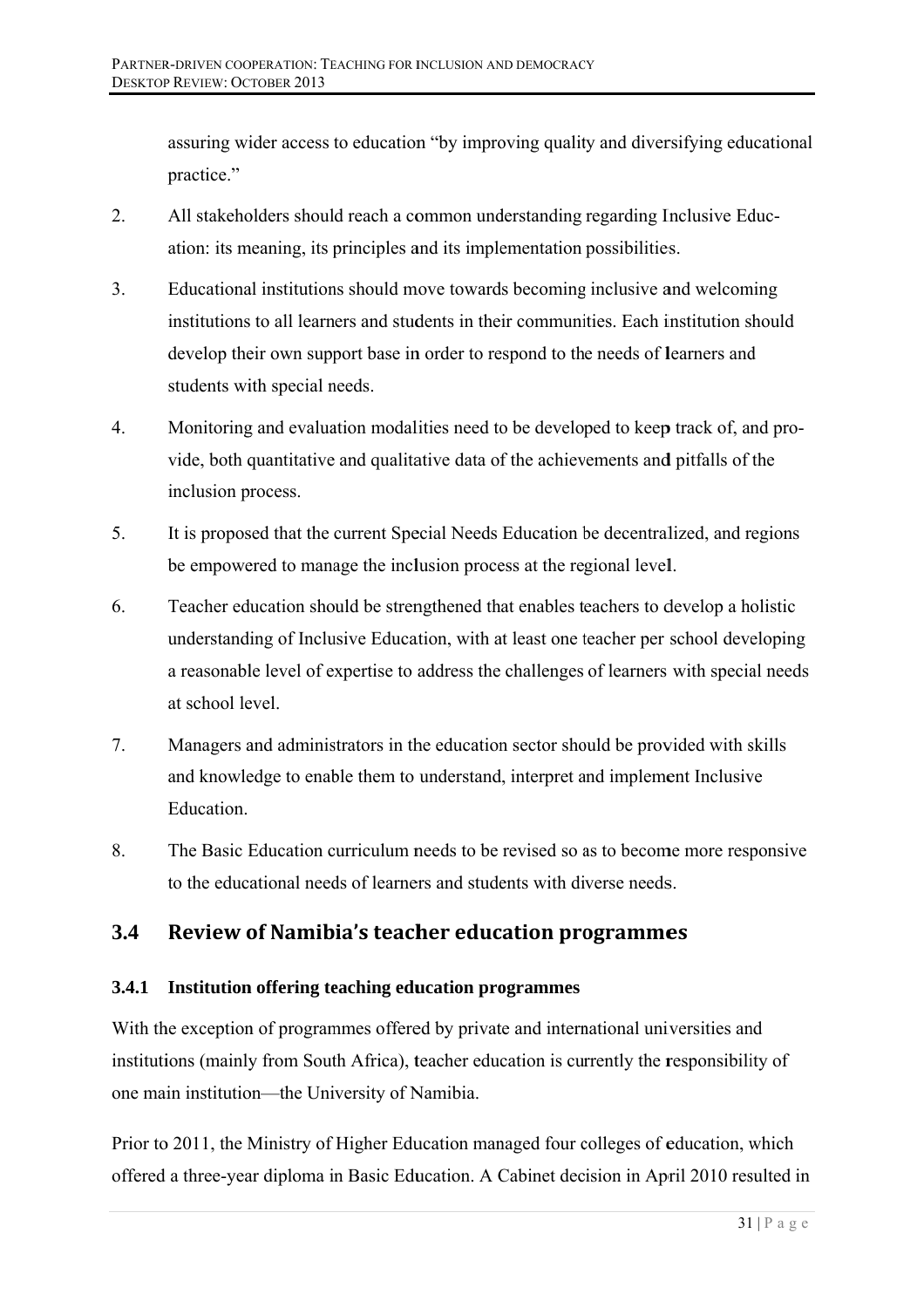the merger of these colleges with the Faculty of Education of the University of Namibia. Whereas the University of Namibia was traditionally responsible for teacher education for the secondary school phase and specialized postgraduate qualifications, it now offers teacher education for early childhood, pre- and lower primary phases, as well as upper primary, junior secondary and senior secondary phases. Its postgraduate programmes provide students with skills to operate in higher education, as well as other post-secondary environments.

Before 2004, Inclusive Education content was covered as an integrated approach, carried by courses such as Issues in Education, Early Childhood, Educational Social Psychology and Educational Psychology. The only standalone course, which ran from 1995 to 2008, was the Specialised Postgraduate Diploma in Special Education. Although it focused on Special Needs Education, Inclusive Education played a central role in it.

The Department of Educational Psychology and Inclusive Education deemed it necessary to submit to (the university's) Senate a request for an Inclusive Education focus by offering standalone Inclusive Education courses. These courses are now offered at both undergraduate and postgraduate levels in the university programmes.

#### **How Inclusive Education course content is offered**  $3.4.2$

All pre-service teacher education students take an introductory course in Inclusive Education that is offered for one semester during the second year of study. Among other themes, the course covers: definitions and the scope of Inclusive Education; different models and approaches in the field of Inclusive Education; international developments; legislation. The same course is offered to students pursuing their training in distance or part-time mode. There are no prerequisites for this course, which is offered to all students across the different levels (lower primary, upper primary and secondary phase). It is pitched at NOF Level 7 and offers eight credits.

During the fourth year of study, students select a career specialization from: Inclusive Education 2; School Leadership and Management; Life Skills; Curriculum Planning and Development: Sport Organisation and Administration; Arts and Culture Development and Organisation and Advanced Sign Language. The specialization is a two-semester course that follows after the completion of the school-based component (*i.e.* Teaching Practice). The prerequisite for Inclusive Education 2 is Inclusive Education 1, which is done in the second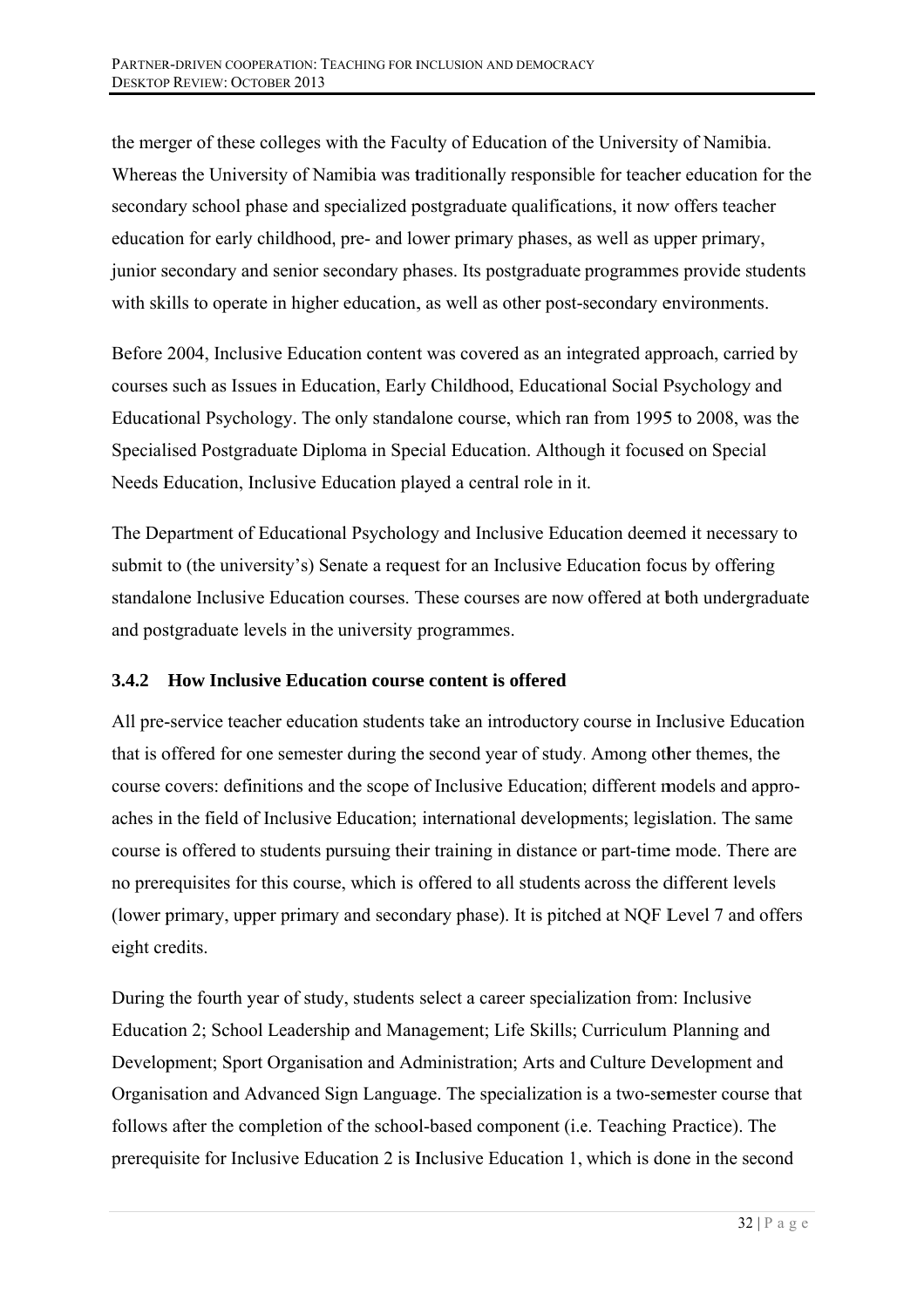year of study. The Inclusive Education 2 course is pitched at NQF level 8, and offers 12 credits. A requirement of this course is a one hour practical session per week that is intended to give students an insight into the practical application of Inclusive Education. Both Inclusive Education I and Inclusive Education 2 are offered full-time, as well as part-time through distance education.

For most of the University of Namibia courses, e-learning options are now becoming more readily available, although it is not a separate mode of offering. Although not without problems (such as limited internet access and difficulties in managing and maintaining videoconferencing facilities), this option makes it possible for students at satellite campuses and centres to access Inclusive Education content from experts at the main campus.

Besides these two courses, the University of Namibia offers a compulsory core module called Social Contemporary Issues. It is offered to all students in the university and comprises HIV and AIDS, Gender and Ethics sub-units. Although it does not directly address Inclusive Education, its underlying principle is that of enhancing tolerance and acceptance of all people, irrespective of their differences.

At postgraduate level, the Department of Educational Psychology and Inclusive Education offers four Masters in Education programmes. In all these programmes, listed below, the principle of inclusive societies is an underpinning theory:

- Masters in Education in Literacy and Learning
- Masters in Education (Early Childhood Development)
- Masters in Educational Psychology (Guidance and Counselling)

# • **Masters in Education (Inclusive Education)**

For the purpose of this review, the focus is on the Masters in Education (Inclusive Education). It started in 2010, with the purpose of developing students' expertise in the area of Inclusive Education so that they will eventually be able to drive programme design, implementation, monitoring and evaluation.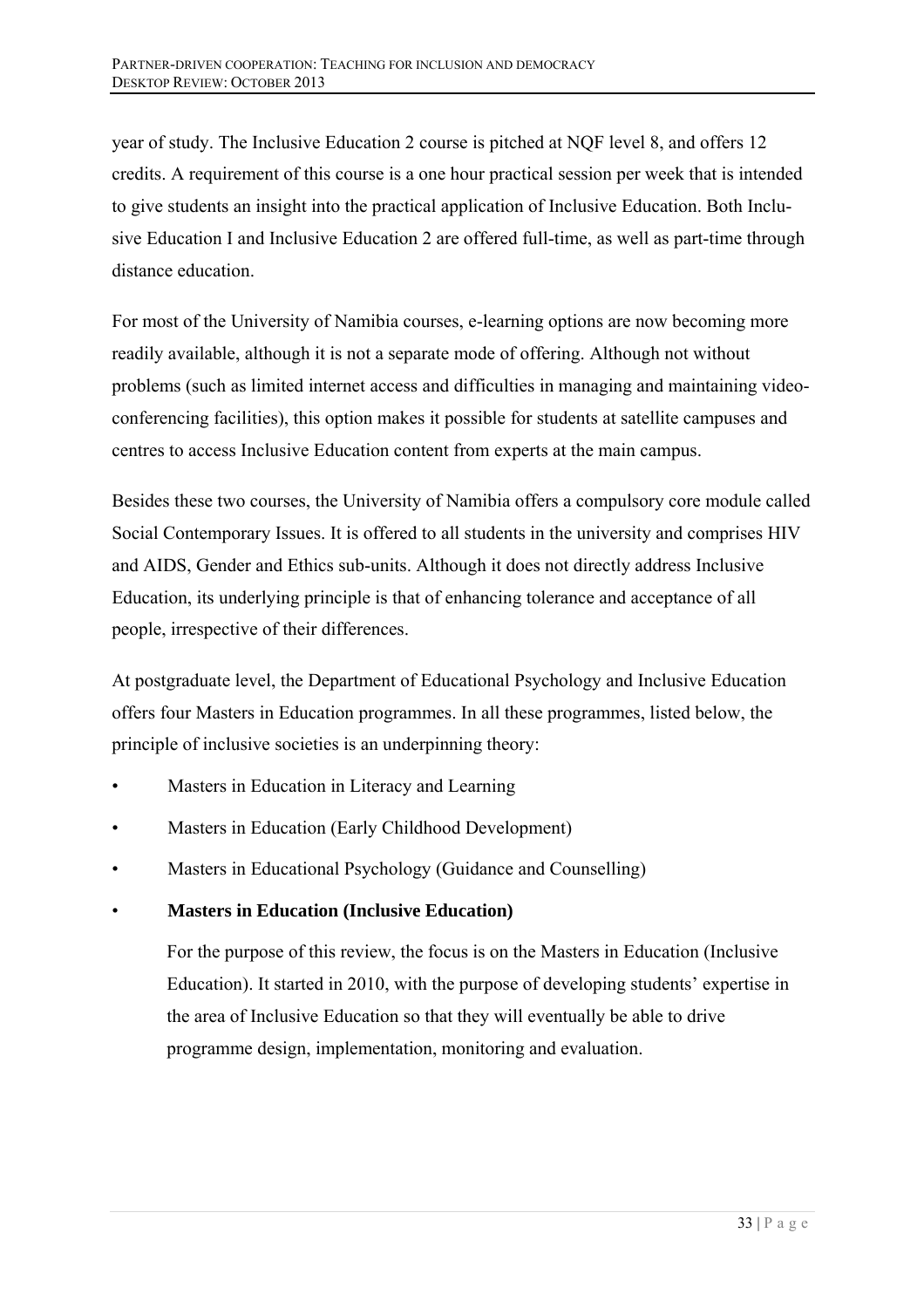# Admission requirements: students must have completed

An Honours degree with Inclusive Education, Educational Psychology and/or Special Education or equivalent from any accredited institution, with an overall C-average

 $OR$ 

A BEd plus Postgraduate Diploma in Special Education/Inclusive Education obtained from any accredited institution (Level 8)

**AND** 

At least two years of appropriate post-bachelors professional experience in the area of Inclusive Education or Special Education

**Curriculum framework.** The following courses form part of this degree (2013): Academic Writing for Postgraduate Students, Advanced Educational Research in Educational Psychology; Theoretical Framework for Inclusive Education; Collaboration and Teaching in Inclusive Settings; a choice of one of the following: Reading and Writing Difficulties / Deaf Education and Communication (not active) / Managing Emotional and Behavioural Difficulties (not active) / Visual Impairment and Braille Systems (not active) / Teaching Literacy Skills; Advanced Educational Research in Methodology (core); Teaching and Learning in Differentiated **Classrooms** 

#### $3.4.3$ How well teachers are prepared for inclusive and democratic classrooms

The impact of teacher education programmes are difficult to assess, as tracer-studies have not yet been not conducted to critically assess how teacher preparation impact teacher delivery. However, informal feedback and mini-researches have shown that current teacher education programmes are too theoretical. BEd final year students of 2008 and 2009 were asked to evaluate their courses by way of a questionnaire, and the results confirmed this (Haihambo 2008).

In addition, graduates from the Faculty of Education programmes who were appointed in special or inclusive schools often reported having had difficulties acquiring practical skills, which were not included in their pre-service teacher education programmes. They therefore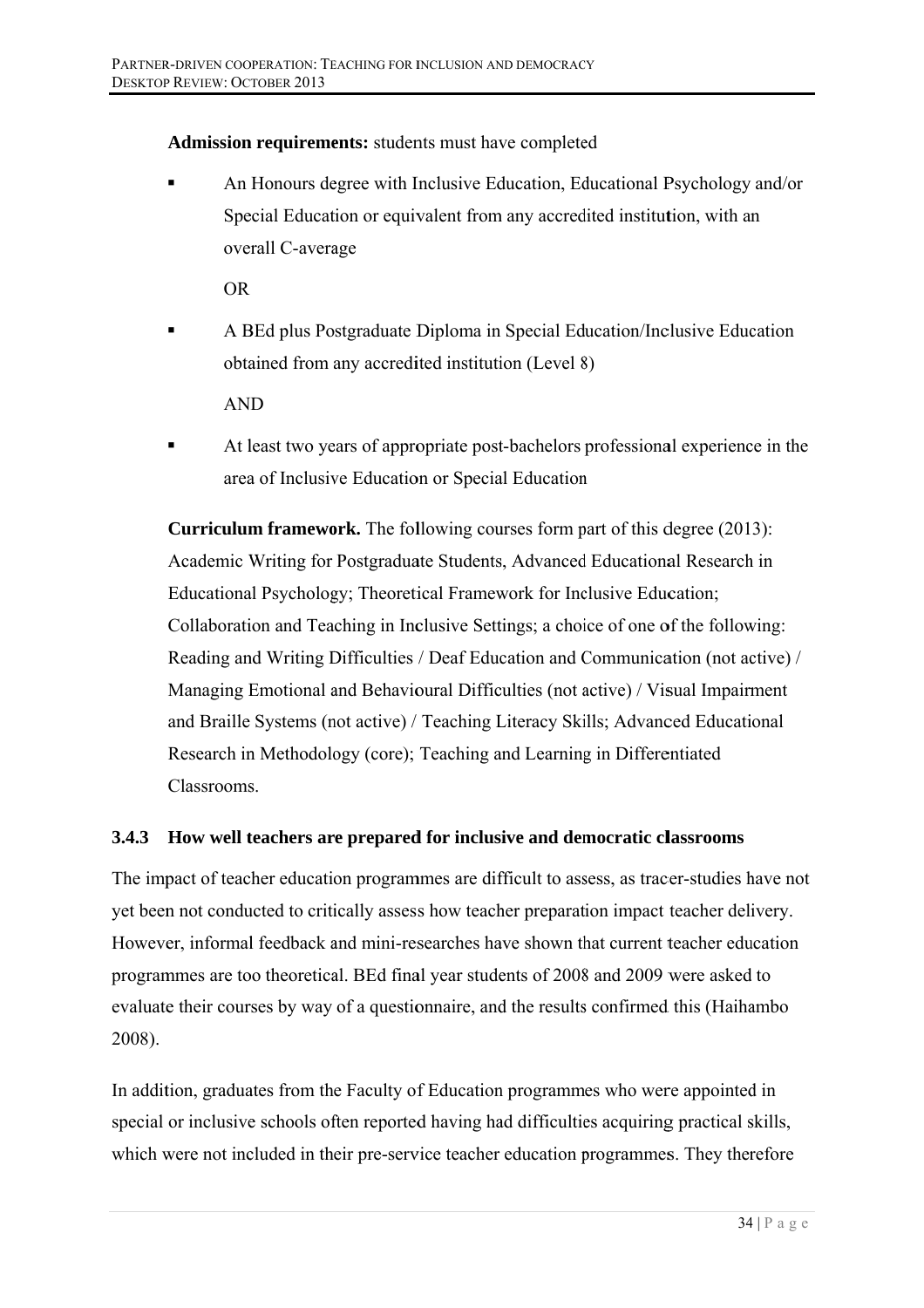had to learn on the job in their schools. Special and inclusive schools therefore provided a certain degree of in-service training in practical skills such as braille, sign language and certain para-occupational therapy skills. It was this kind of feedback that led to the introduction of compulsory practical sessions in university courses.

Unfortunately, when they are teaching, many teachers do not practise what they are taught in Inclusive Education. There are many impediments to the implementation of Inclusive Education, such as attitudinal barriers, school and classroom characteristics, infrastructural and structural barriers, and budgetary constraints. More often than not, teachers who had undergone training that included principles and philosophies of Inclusive Education find themselves placed in schools that are adversarial in the manner in which they are managed. There are often negative beliefs regarding inclusion in schools. School regulations do not necessarily tally with inclusive principles: for example, there are schools where punishment is used as a single response to deviation from rules, irrespective of circumstances. Sometimes the infrastructure of the schools is dilapidated to the degree of putting children at risk and exposing them to the elements. In a number of cases, the culture of sending children away to special schools is very deeply rooted, and it will take more time and resources to convince people otherwise.

## Namibian literature review  $3.5$

Since 1999, Inclusive Education research, especially with regard to teacher education, topped the research agenda of the Faculty of Education of the University of Namibia, as well as at the Ministry of Education. Research studies, mostly focusing on disability-related issues, were conducted, and the findings were used to inform teacher education and development. A few research studies are cited here.

In 1999, various research papers were presented at a workshop on Inclusive Education in Namibia. This workshop took place only five years after the Salamanca Declaration, and there was a lot of fear of and resistance to inclusion as it was seen as Special Needs and disability only. The following were among the papers presented.

Educating hearing impaired learners in the regular classroom: a model for Inclusive *Education*, by G Nambira. The paper provided an argument for the place of special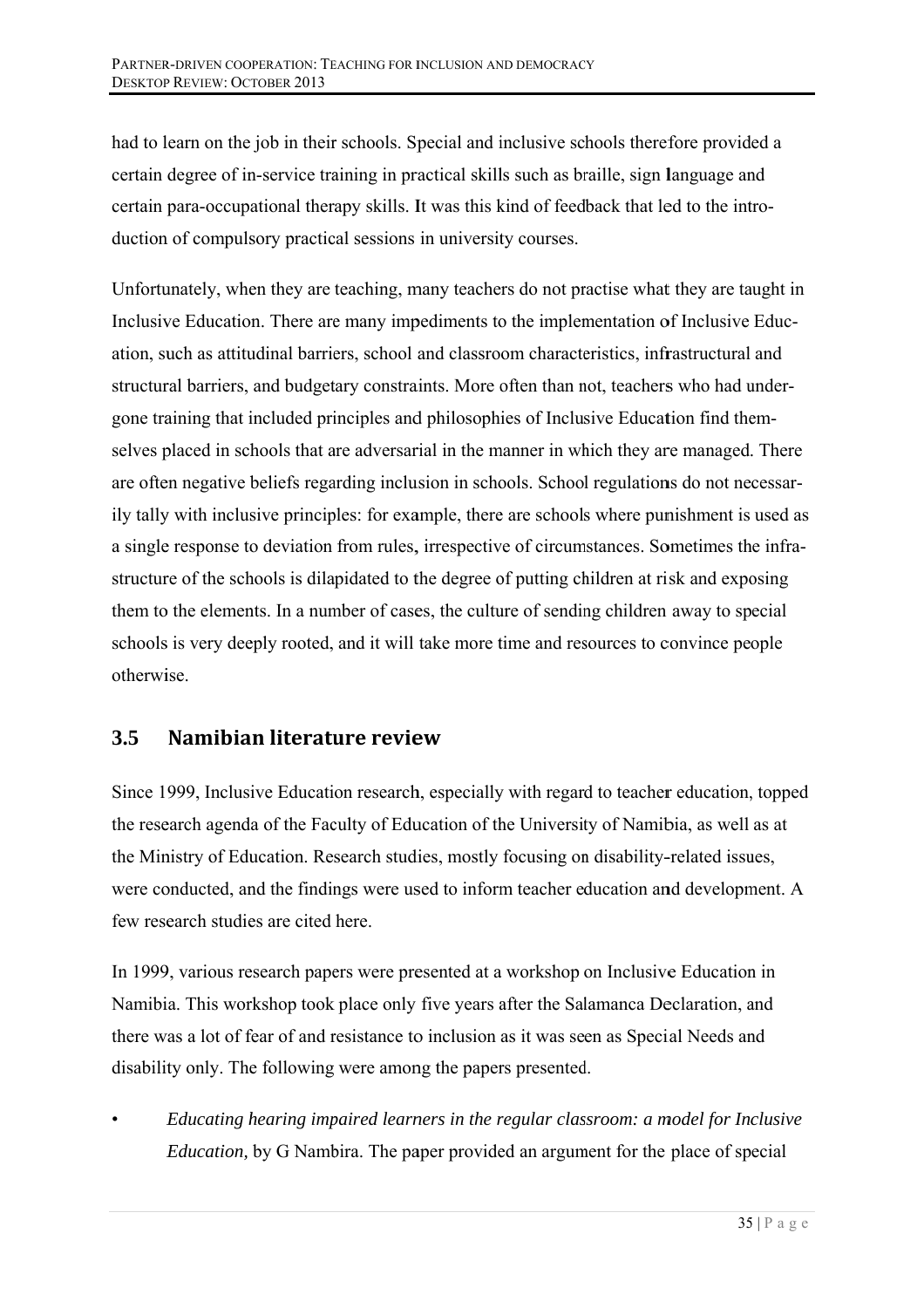schools for learners who are deaf, and partial inclusion for learners who have partial hearing.

- *The case of the gifted learner,* by P K Wainaina. The "gifted" were identified as a neglected group in Namibia. These children were perceived as a privileged group of children who have no problems, who collect academic awards and pass well. The paper pointed to some repercussions of neglecting children who are gifted.
- *Models of Inclusive Education,* by L Wahome*.* In this paper, the author highlighted the various models of Inclusive Education based on a continuum from segregation, integration, partial inclusion and full inclusion.
- *Academic practices for inclusive classrooms*, by A D Möwes. This paper identified practices that were used by teachers in the "inclusion by default" that were practised in schools and made teachers aware of their good practices.
- *Inclusive Education in Namibia: challenges for teacher education,* by U Hengari. The paper highlighted the difficulties associated with teachers' lack of training in Inclusive Education and showed how teacher education can rise above difficulties to better equip teachers to drive Inclusive Education planning and implementation.
- *Problems of teaching the concept of Inclusive Education to University of Namibia students*, by C K Haihambo. In this paper, the researcher pointed to the difficulties students had with understanding and conceptualizing Inclusive Education as opposed to the concepts of integration and segregation they were used to.

In 2002, the Namibia National Commission for UNESCO commissioned a situation analysis on children living and being on the street. This study was conducted in collaboration with the Ministry of Regional Local Government and Housing as street children issues were dealt with by that Ministry. C K Haihambo was the author of A *situation analysis of children living and being on the street: the case of Namibia*.

From 1999 to 2001, the University of Namibia's Department of Educational Psychology and Inclusive Education conducted a longitudinal research project on Inclusive Education as part of a cooperation agreement between it and the University of Oslo. At the end of this project, a conference titled Inclusive Education Educational Research was held, and various research papers were presented. The following are some of papers that have relevance for teacher education: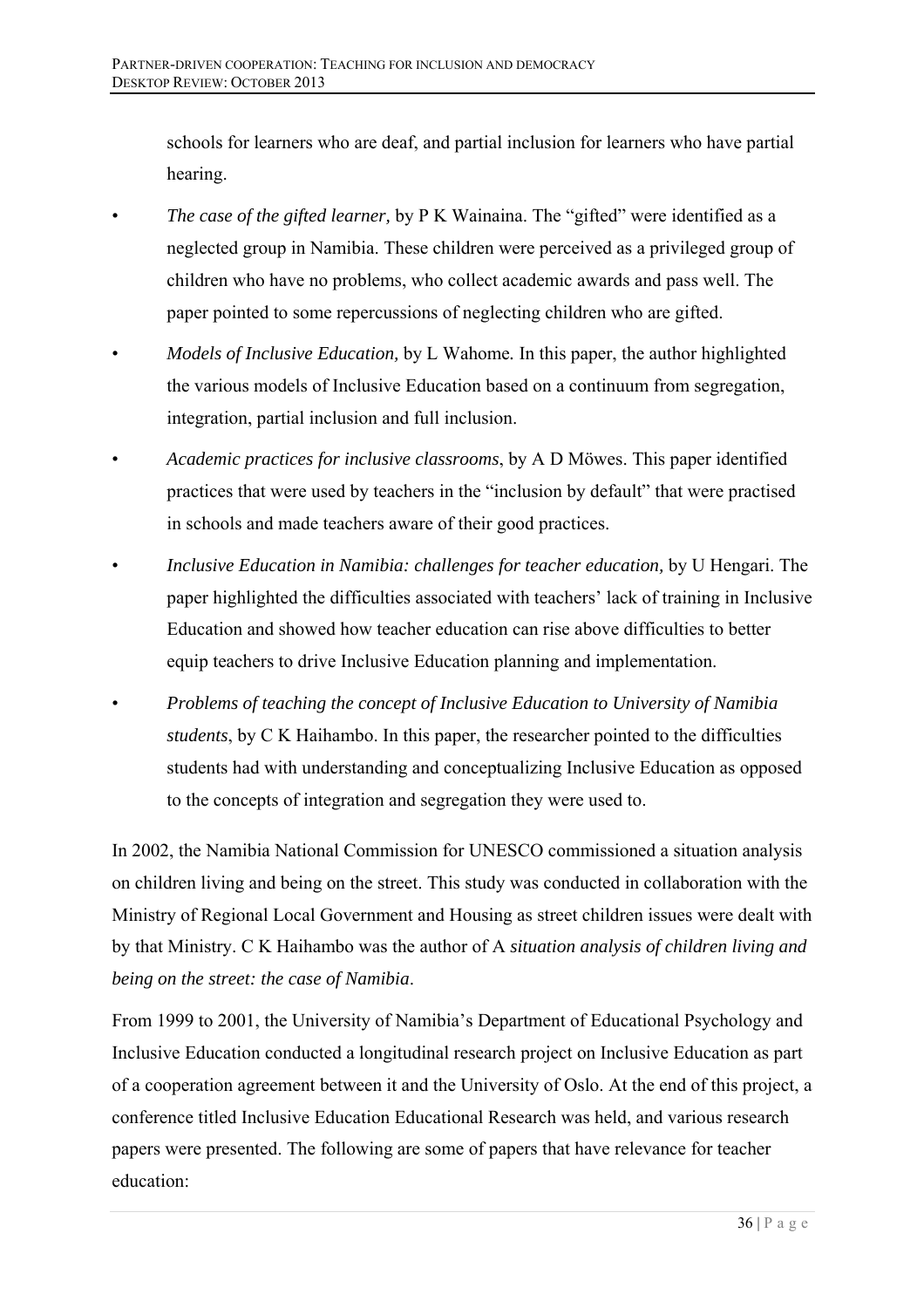• *Teachers' perceptions on the inclusion of learners with special needs in regular classrooms in Namibia* (Mostert et al. 2002)

This paper showed that teachers perceived learners with special needs as contributing to the lower speed for completion of the syllabus—they were seen as "guests" sitting in and socializing with their peers until they found space in special schools. These perceptions did not auger well for Inclusive Education principles. For this reason, the Department of Educational Psychology and Special Education made extra efforts to popularize Inclusive Education through multi-level sensitization methods (for example workshops and conferences, radio talks, school visits and university curriculum adaptation).

The role of the Faculty of Education regarding Inclusive Education (Mostert et al. 2002)

This paper revealed the role of the Faculty of Education as a pace setter for Inclusive Education practices.

In 2003, Inclusive Education experts were commissioned by the Ministry of Education to conduct a situation analysis of special needs education in Namibia. This extensive national research culminated in a concept paper used by the Ministry of Education, as well as the University of Namibia, to direct teacher professional development and learner support. It was entitled *A situation analysis of special needs Education in Namibia* (Zimba et al. 2004).

This study confirmed that, although there were generally high expectations for, and belief in, Special Education provision, many children who deserved to be catered for through the Special Education-approach were left out due to a shortage of space and resources. Only some teachers were aware of the Inclusive Education-drive, while the majority of those who knew about it described it as the integration of children with disabilities into regular schools. Like teachers, many parents and caregivers expected children with disabilities to be taken away to special schools, as they deemed themselves unskilled to deal with the specialized needs of their children.

Other Inclusive Education research studies include the following:

• *Namibian secondary school teachers' perceptions of Inclusive Education*: Doctoral dissertation for the University of Stellenbosch by A D Möwes (2007)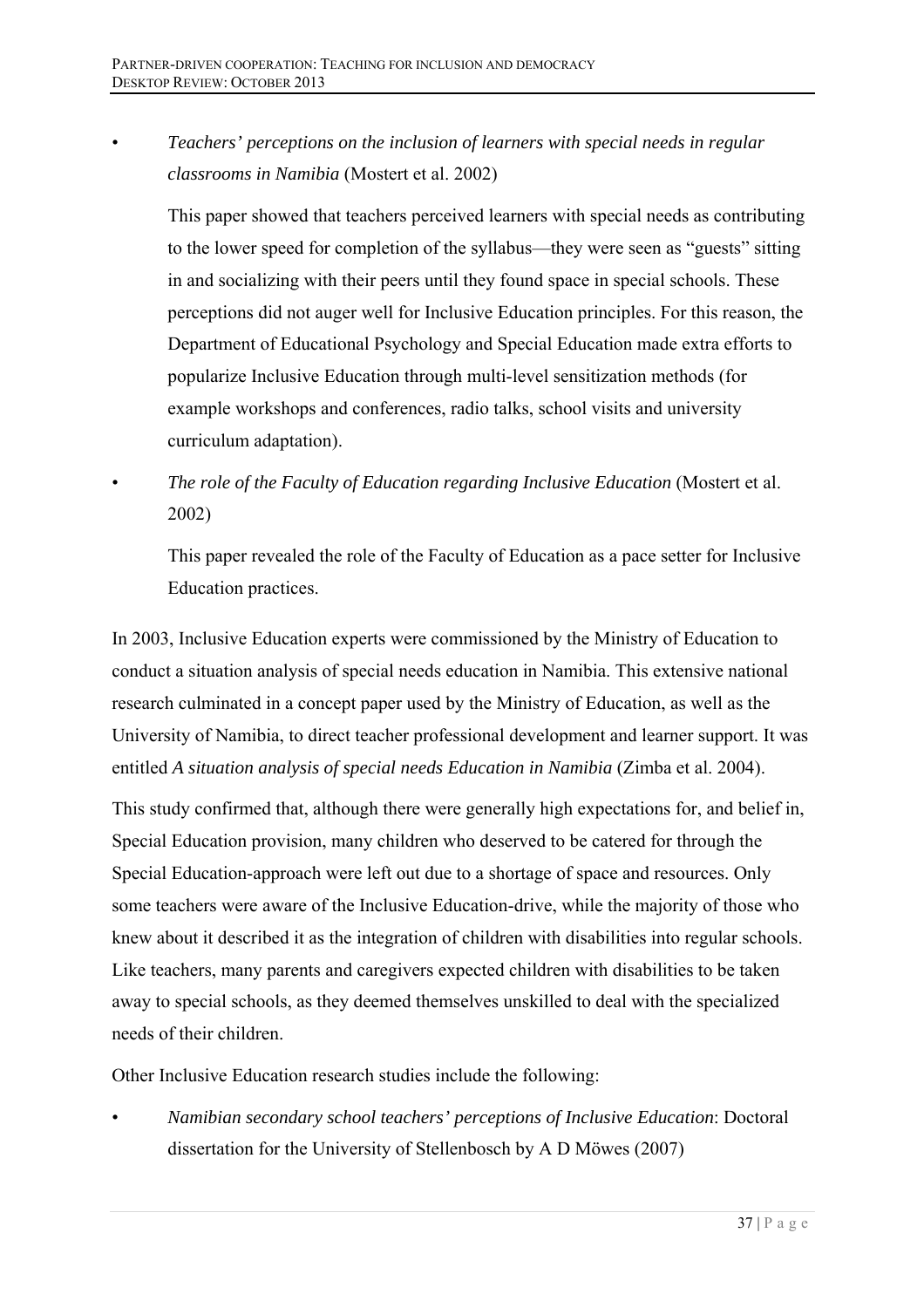This study revealed that many teachers and principals were of the opinion that Inclusive Education will mean more work for them and they will be expected to offer specialized services for which they have not been trained.

• *An assessment of services rendered to orphans and vulnerable children in Namibia*  (Haihambo et al. 2006)

This study revealed the various difficult circumstances orphans and vulnerable children experienced due to poor socioeconomic conditions of caregivers, the disintegration of extended family philosophy and practice and insensitivity of teachers and community members. For example, orphans and vulnerable children were

- Exploited for their resources exploited (grants they receive from Government by virtue of their being orphans or having certain vulnerabilities)
- Stigmatized and discriminated against, especially if the cause of their parents' deaths were HIV-related
- Used as domestic workers and cattle herders by their caregivers, leaving them little time to do school work

However, the study also revealed some best practices, whereby families fostered orphans and vulnerable children and treated them well. Some schools also went out of their way to meet both the basic and psychosocial needs of orphans and vulnerable children.

# • A 2008 study by C K Haihambo, *Students' perceptions of the Inclusive Education offerings in the Faculty of Education*

A 10-item open-ended questionnaire was completed by final year BEd programme students. The main finding of this research was that students felt that the course was too theoretical. They recommended that more practical components be added as learning outcomes to the Inclusive Education and Specific Learning Difficulties course. This has now been done, as practicals are now included in most professional development courses of the University.

Practicals are meant to expose to students to the practical components of their modules. Students pursuing modules in Inclusive Education are largely exposed to the theoretical framework underpinning Inclusive Education. However, students who are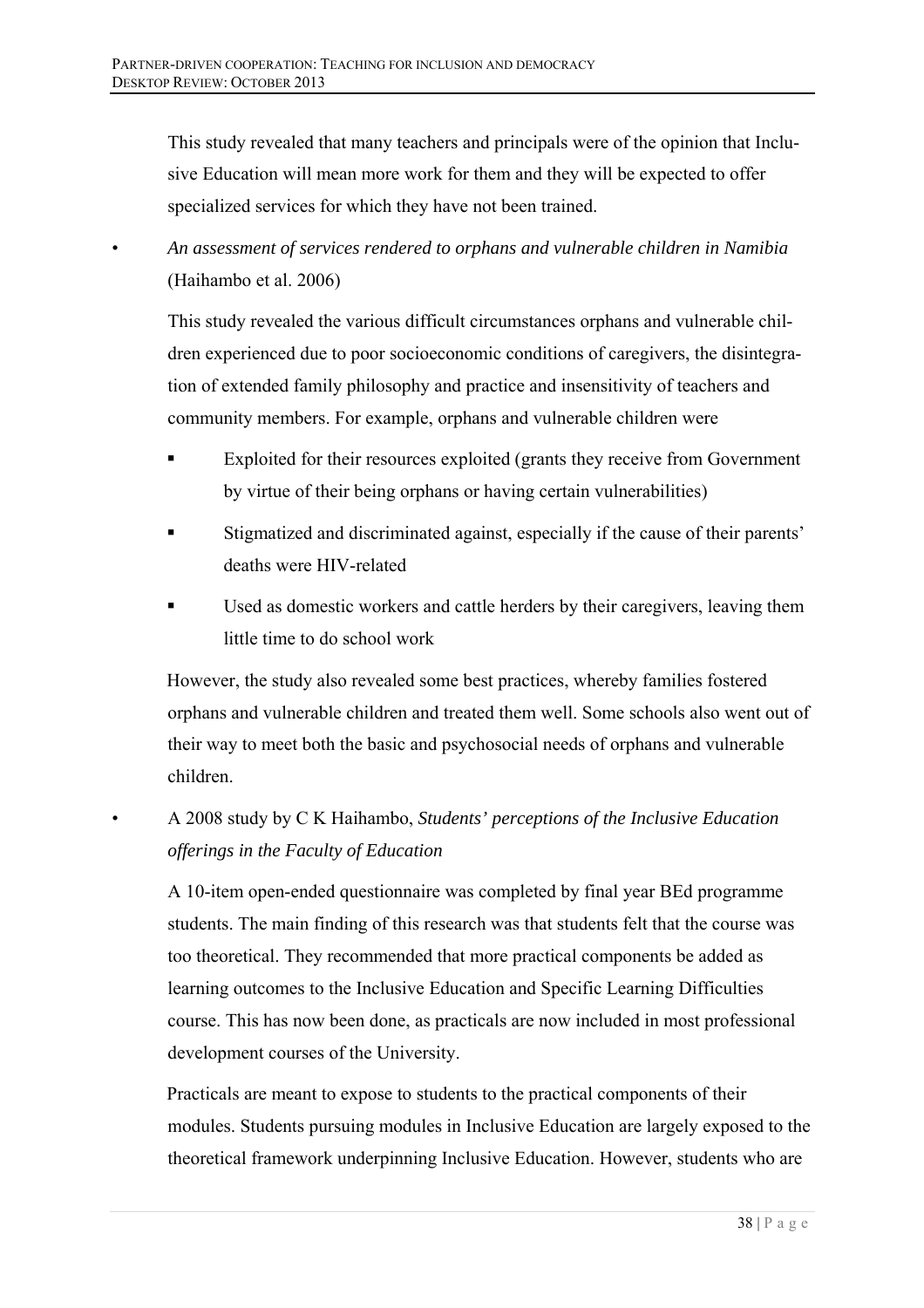interested in working specifically with pupils with particular special needs do not get the practical skills of, for example, sign language, braille, and support strategies for persons with autism. The university and Ministry of Education thus rely on existing special and resource schools, as well as civil organizations like Special Needs Network, Autism Namibia, Oponganda and Onyose centres (Windhoek), Sunshine Family Centre in Walvis Bay and CHAIN Centre in Swakopmund for skills development. This happens as in-service training once novice teachers are placed as volunteers or are employed in these institutions. This study thus indicated a gap between theory and practice.

• *Inclusive Education: challenges of students with disabilities in higher education in Namibia*. Doctoral dissertation for the University of South Africa by C K Haihambo (2010)

This study revealed, through narratives and "photo-voice", the multiple challenges experienced by students with disabilities in higher education. The challenges ranged from: physical access to lecture rooms due to unfriendly institutional infrastructures; lecturers' lack of consideration regarding disabilities; lack of socialization activities; lack of coherent services for students with disabilities.

• *Challenges facing the management of Gabriel Taapopi Inclusive School in Northern Namibia*. A Masters' thesis for the University of Namibia by M J Lukas (2012).

In this study, the researcher studied an inclusive school with the eyes of an outsider and explored how inclusion is managed in that particular school. He had in-depth interviews with: blind learners, as well as those who are partly sighted; teachers; members of school management.

His study revealed that the school was managing Inclusive Education as if it were an extra duty. It also revealed that the Ministry of Education did not support the school as was expected in terms of provision of training and materials. The study revealed clear pockets of integration and inclusion, but also that characteristics of integration were more manifest than Inclusive Education.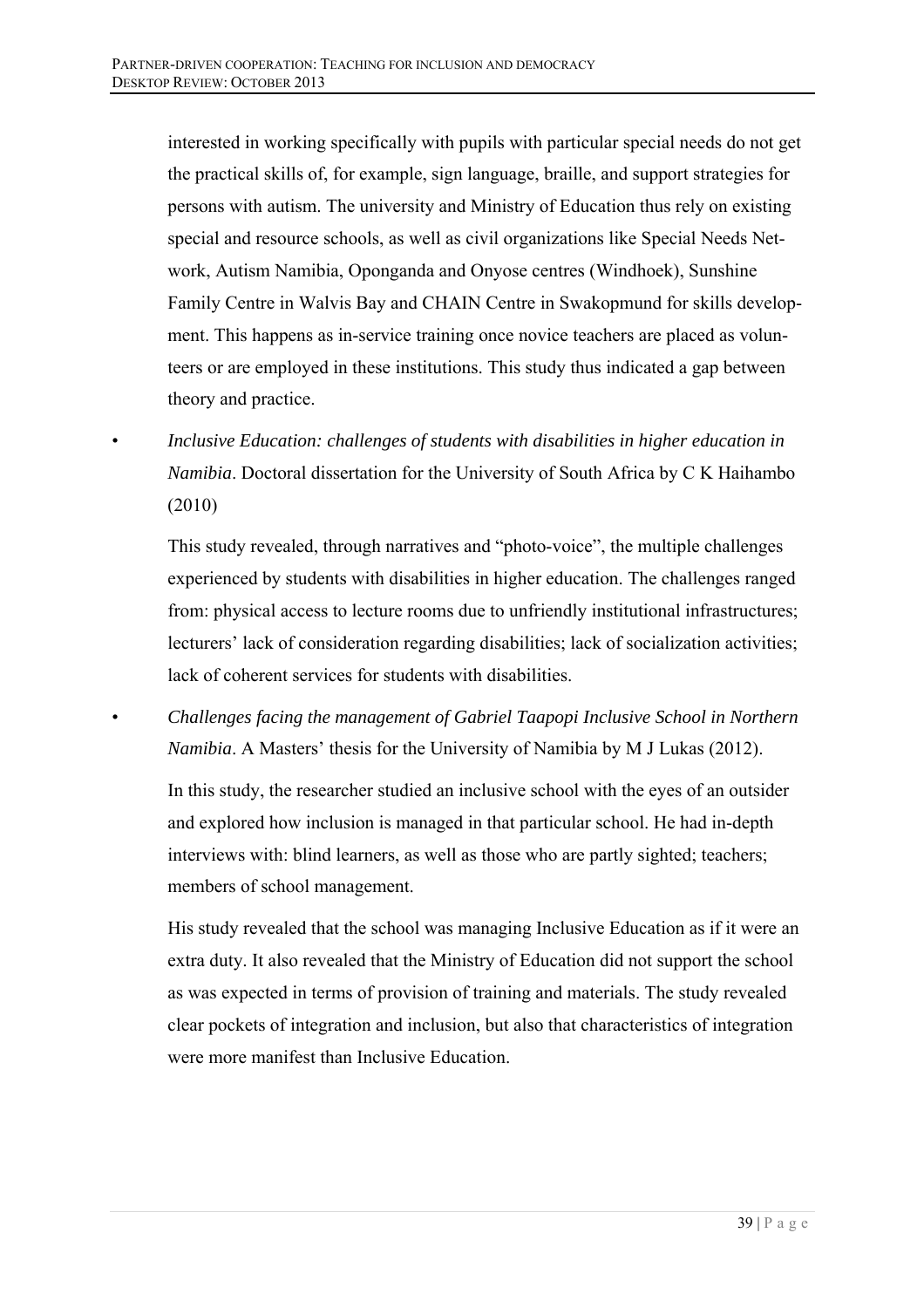## 3.6 **Conclusion: Namibia**

The literature review reveals that in Namibian education circles. Inclusive Education is defined holistically and in line with international declarations and conventions. However, in practice in Namibia, the term "Inclusive Education" tends to refer to children and youth with disabilities, and that at grassroots community level there is a lot of misunderstanding regarding Inclusive Education. Communities are largely caught in the notion of special schools, which are often viewed as "relief or drop-off centres", where parents of children with special needs can leave children in the care of specialized caregivers.

The University of Namibia has revised programme delivery to include Inclusive Education courses. The emphasis is currently on the philosophy of Inclusive Education. The limited research suggests that courses are currently too theoretical and do not provide students with the skills necessary to support learners and create barrier-free inclusive environments.

The literature also reveals that schools catering for learners with disabilities have unofficially served as training institutions for specialized skills, such as braille and sign language. There is also little or no evidence of effective in-service training programmes in Inclusive Education

There is a noticeable gap between the inputs of teacher education and the outcomes or teacher performances. This needs further research so that the issue can be addressed. There is a need for deeper research on teachers and teacher education in relation to Inclusive Education. Action and other empirical research methodologies can be employed.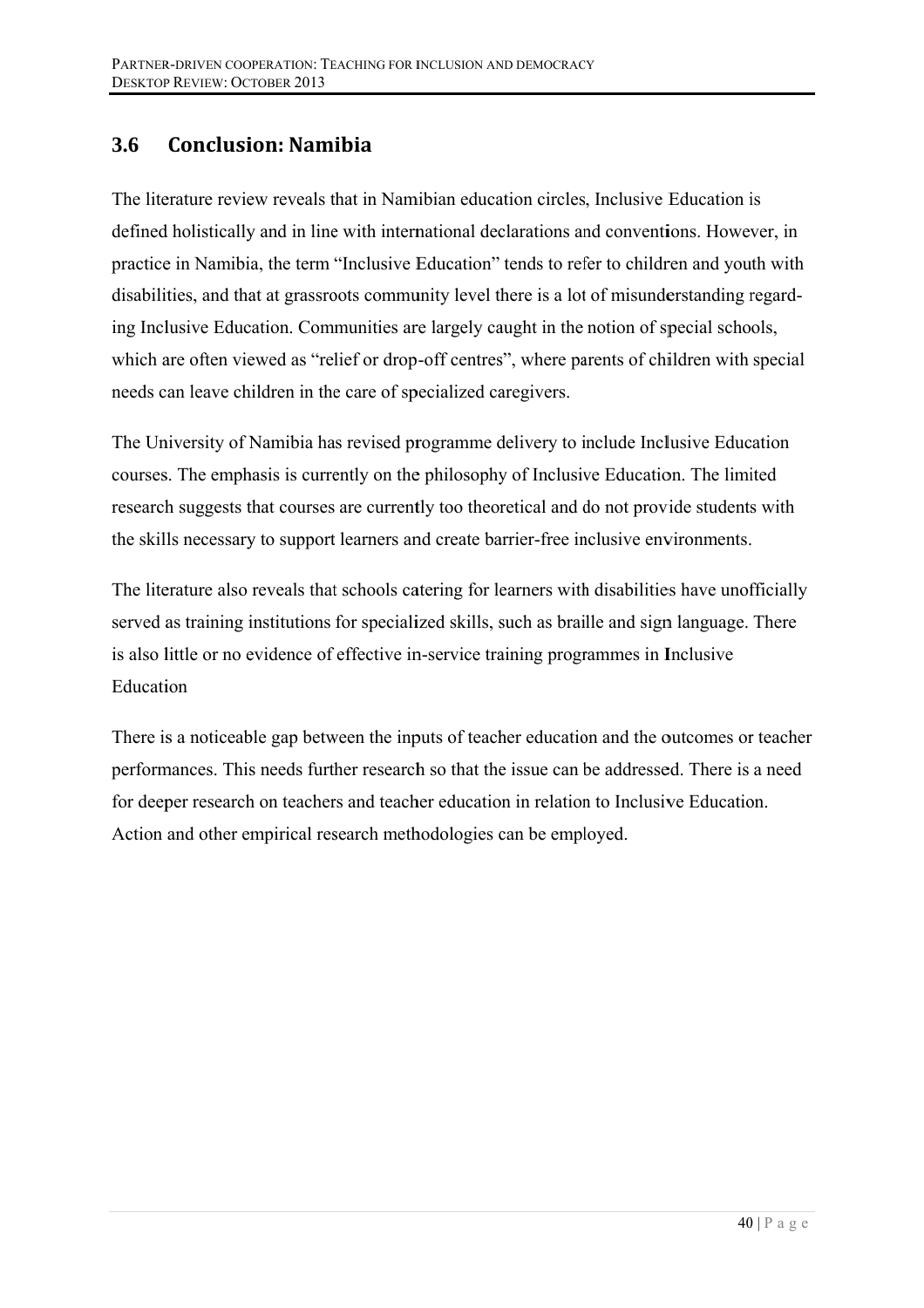# **Chapter 4: Review of Inclusive Education in Botswana**

### $4.1$ Definition of Inclusive Education in Botswana

The definition of Inclusive Education in Botswana is enshrined in the Republic of Botswana's Inclusive Education Policy (Government of Botswana 2011:2). It was adapted from UNESCO (2008) and reads

Inclusive education is a process that involves the reform of schools and other centres of learning to cater for all learners including (a) ethnic minorities, (b) rural populations, (c) those affected by HIV&AIDS and (d) those with learning disabilities/difficulties as well as serving the adults.

From this definition, it is clear that the Government of Botswana believes that through the implementation of the Inclusive Education policy, a more holistic answer to increasingly diverse learner needs will be achieved

The Botswana Government's approach towards EFA has a narrower base that emphasizes Special Education, rather than a broader-based inclusive and democratic education system. This has resulted in more specialized teacher development, albeit with a few traits of inclusive concepts, in areas such as child-friendly schools and involvement of the community in the management of school—essential elements for a successful inclusive education system.

### $4.2$ **Botswana historical context**

The landlocked country of Botswana became independent on the 30 September 1966. In 1885, the country (then known as Bechuanaland) had become a British Protectorate, following an appeal for protection in the face of rising tensions with the Dutch Boers in the Transvaal. When it gained independence in 1966, Botswana was one of the poorest countries in Africa, but it has since transformed itself to one of the fastest-growing economies in the world.

Formal education in Botswana has come a long way from pre-independence, when education was reserved for the elite, to the present—where the right to education for every citizen is specifically stated in policy (Government of Botswana 1977, 1994).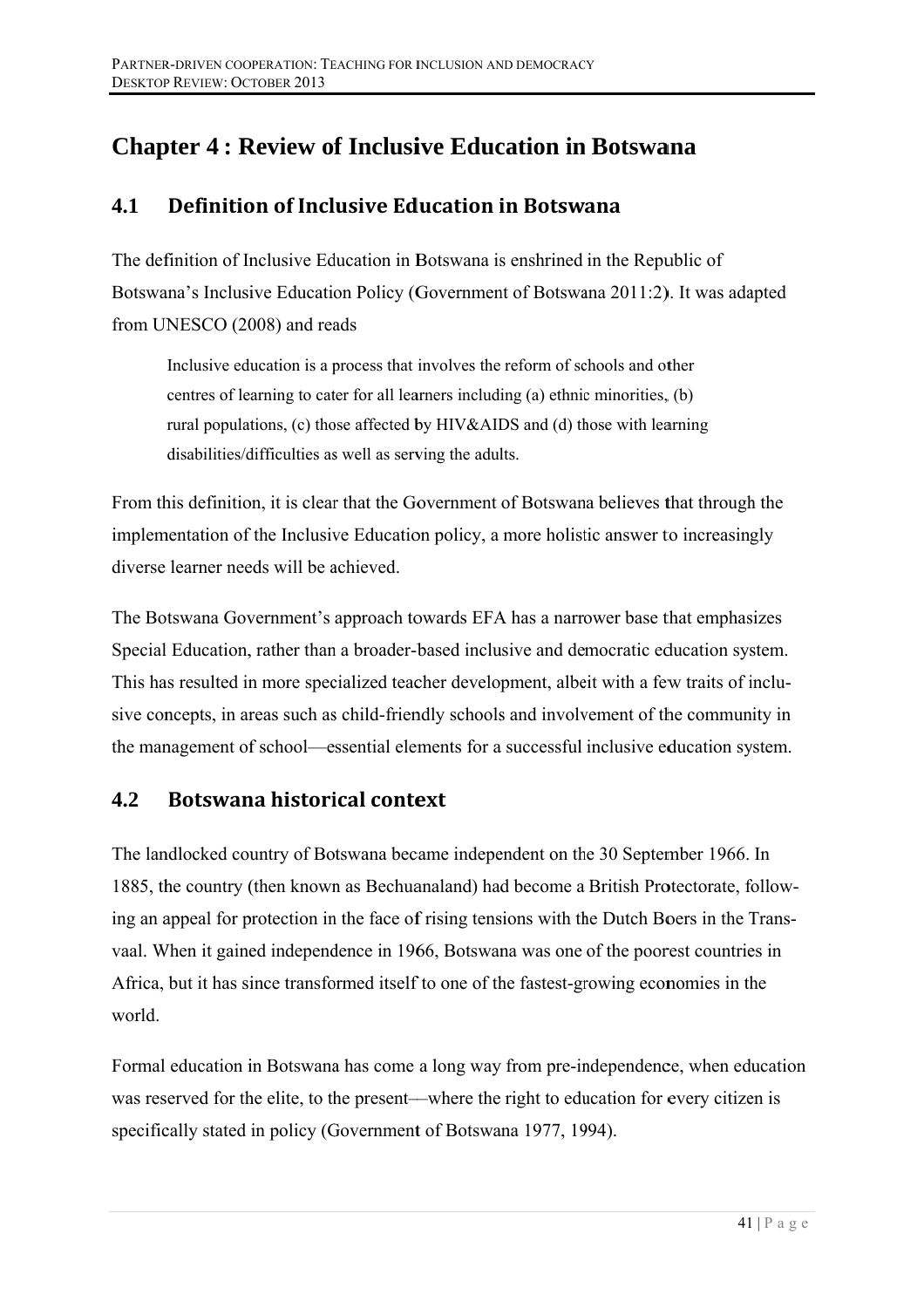Before independence, due to the cost of education and biased education policy, only children of the elite families were educated, while the masses were excluded (Chilisa 2000). A large number of children did not have access to basic education due to limited school places and lack of school fees (Government of Botswana 1977). As a result, at the time of independence, western formal education had made little impact on the majority of Batswana (Government of Botswana 1977).

When Botswana attained its independence from Britain in 1966, there were only 251 primary schools and 1624 teachers. Only 20 per cent of school-age children were enrolled in primary school. Even after independence, the colonial educational structure continued. Due to the prevailing poverty levels, most children could not access education.

Diamond mines were opened in the early seventies. Visionary leadership and good governance have made Botswana one of the fastest growing developing countries. The Government set out to provide education to its citizens in order to correct the imbalance of unequal access, and to produce labour for mine industry and various government positions (Government of Botswana 1977).

Botswana views the education of its citizens and access to basic education as a fundamental human right. It also believes that the role of education is to: develop and maintain a society that promotes moral and social values; respect the cultures and languages of different ethnic groups within the country; promote unity; reject discrimination and uphold social justice (Government of Botswana 1993).

In order to achieve all these goals, three major educational policies were formulated: the 1977 National Policy on Education (NPE) (Government of Botswana 1977); the Revised National Policy on Education (RNPE) of 1994; the current Inclusive Education Policy (Government of Botswana 2011), each of which is discussed in the next section.

### $4.3$ **Botswana Policy Review**

Currently, teacher development related to Inclusive Education is influenced by the various policy documents, as well as various challenges that had impeded the achievement of the targeted goals hitherto. In efforts to improve service delivery for individuals with special educational needs in Botswana, several policies emerged. These included the Revised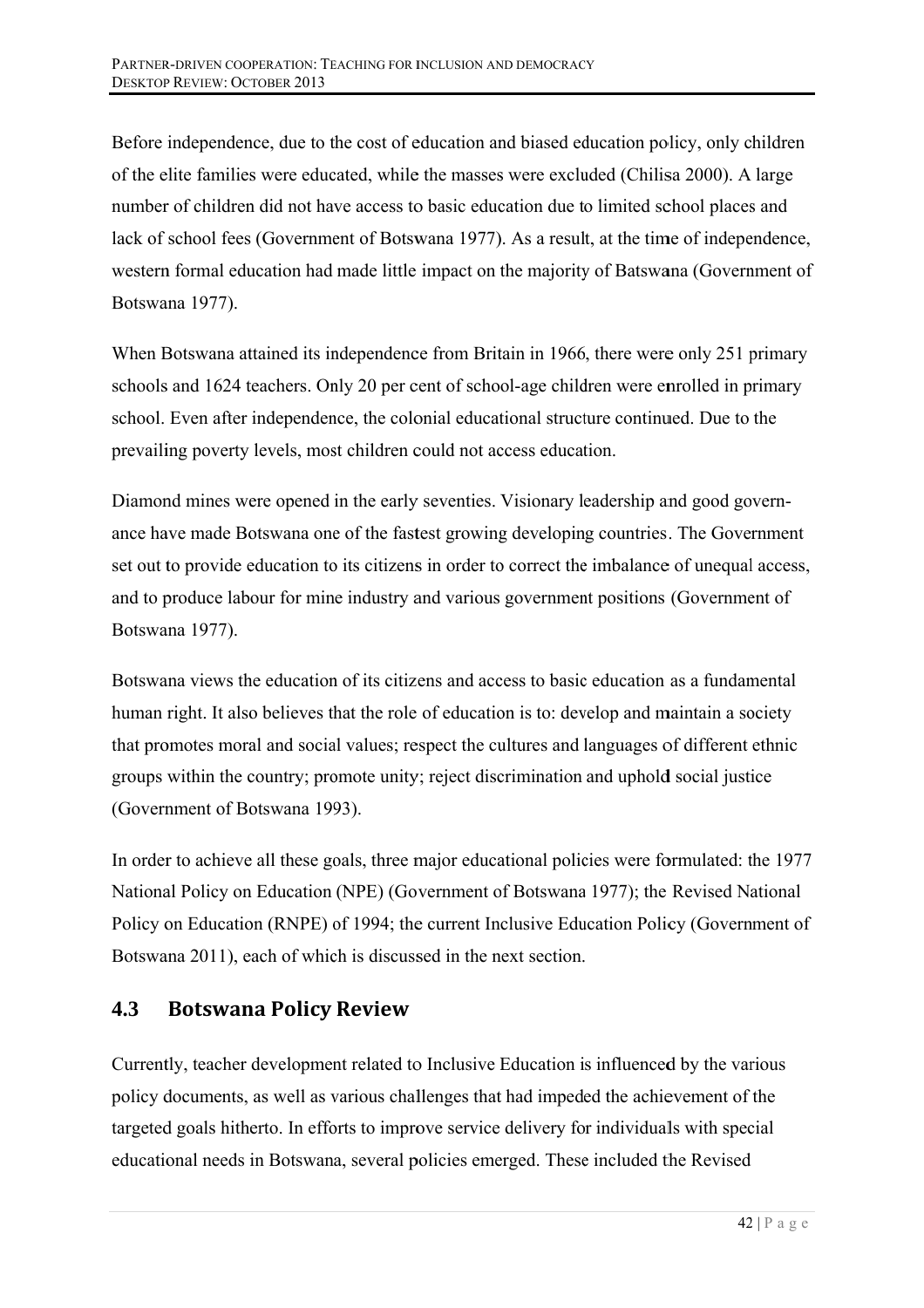National Policy on Education (Government of Botswana 1994), the Pastoral Policy in Secondary Education (2000), the University of Botswana Teaching and Learning Policy, and the Inclusive Education Policy (Government of Botswana 2011).

As a departure point, an explanation of the original National Policy on Education of 1977 is provided as background, before the RNPE and the Inclusive Education Policy are discussed.

# 4.3.1 The National Policy on Education (1977)

In 1976, the first National Commission on Education (NCE) was appointed as a presidential commission of enquiry tasked with the responsibility of formulating the country's philosophy of education, setting goals for the development of education and training, and recommending the best strategies to achieve those goals. The first NPE of 1977 was derived from Education for Kagisano, the report of this first NCE. The NPE was a significant milestone in the history of Botswana's education system, in that it provided a sound framework for educational planning, and for the provision of education. It also closed a chapter on one of the legacies of Botswana's colonial history—that of restricting access to quality education to only a few privileged individuals.

The NPE endorsed the philosophy of Education for Kagisano (which means Education for Social Harmony). Based on the four national principles of *democracy*, *development*, *selfreliance* and *unity*, social harmony is an important outcome for the society of Botswana. The proponents of Education for Kagisano envisaged that an ideal education system for Botswana would be one that could be instrumental in producing a society whose characteristics reflect a pursuit of the national ideal of social harmony.

The aim of the NPE was to increase access to education at all levels, with special emphasis on universal access at the primary level. Towards this end, the NPE proposed the following measures:

- The immediate priority of quantitative and qualitative improvement in primary education
- The provision of nine years of schooling for all by 1990, with the last three years in day Junior Secondary Schools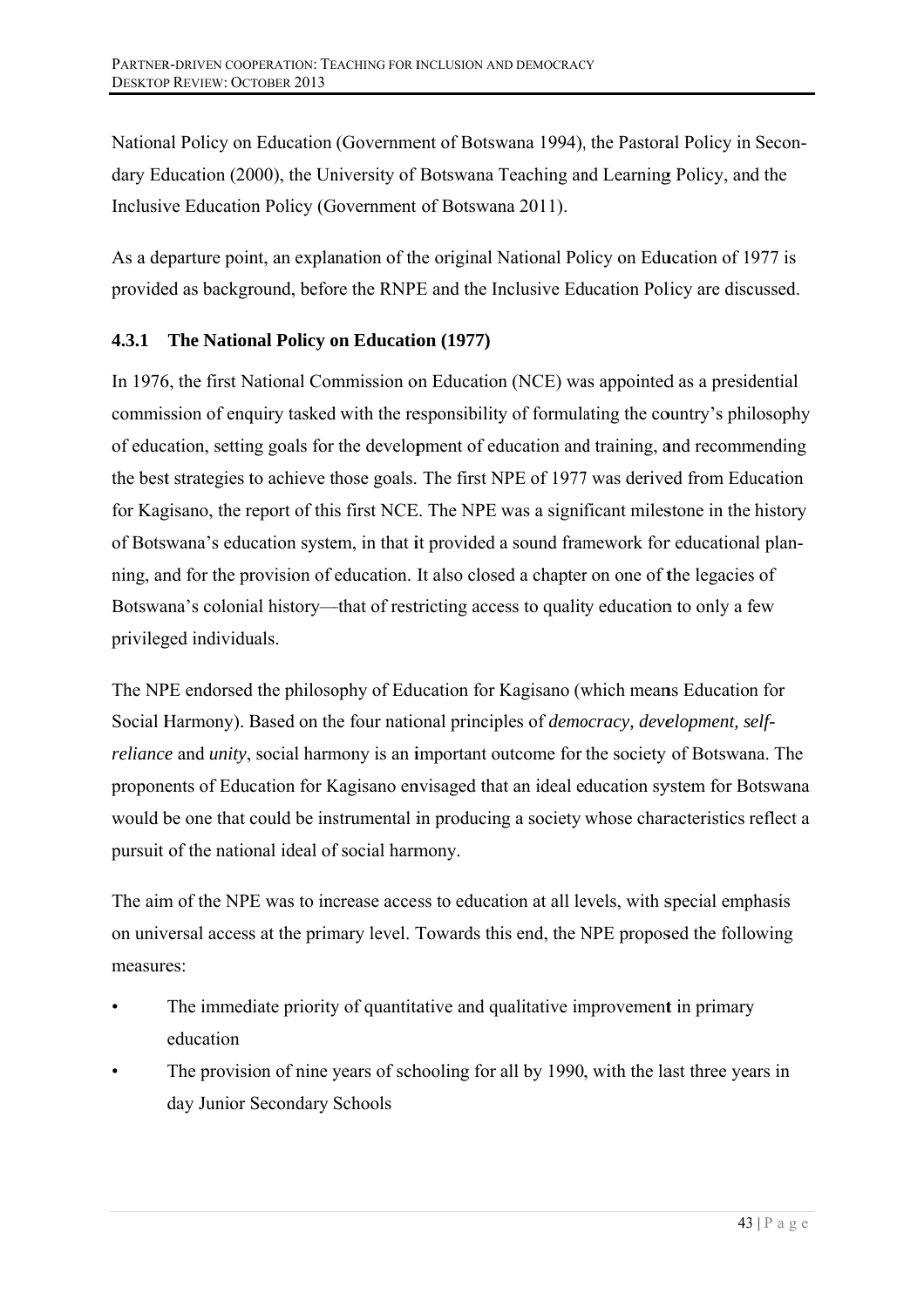- A reorientation of the curriculum to embody the national principles and to emphasize the acquisition of basic knowledge and skills that Batswana will need in a developing, rapidly changing society and economy
- The introduction of a national service scheme for Form V school leavers, particularly in the field of primary teaching, so as to "buy time" until sufficient well-qualified candidates for teacher training became available
- A greatly increased emphasis upon part-time learning, out-of-school education and the combination of learning and work
- The elimination of major discontinuities in the present education system

The NPE recommended equality of educational opportunity irrespective of gender, ethnicity, age or social background. Botswana views the education of its citizens and access to basic education as a fundamental human right. It believes that the role of education is to develop and maintain a society that promotes moral and social values. It also

- Respects the cultures and languages of different ethnic groups within the country
- Promotes unity  $\bullet$
- Rejects discrimination and upholds social justice (Government of Botswana 1993)

These are in fact the pillars of Inclusive Education. However, the policy was silent on education of learners with special educational needs. Education of these learners was mostly in the hand of NGOs

In 1992, the second National Commission on Education was established to review the entire education system in Botswana and to address the gaps. Following the submission of its report in 1993, the Revised National Policy on Education was formulated and approved by the National Assembly as Government White Paper No 2 of 1994 (Government of Botswana) 1994).

#### The Revised National Policy on Education (1994)  $4.3.2$

The RNPE is considered to be the major policy document in the area of education. It provides for education and training of all children and young people, including those with disabilities. The objectives of RNPE are based on following principles: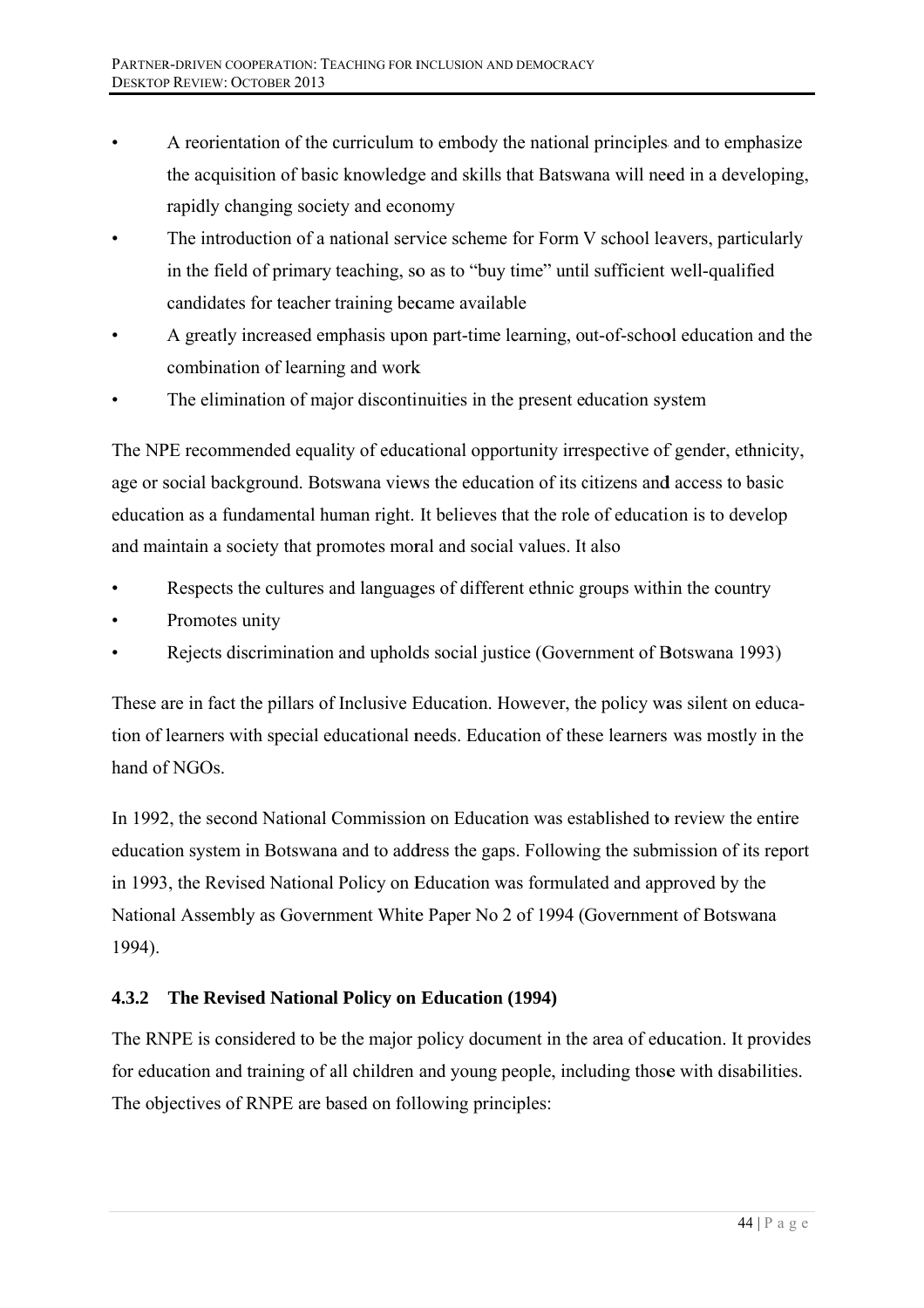- Access and equity (It suggested that many learners did not have access to schools and that access was
	- patchy and therefore not equitable.)
- Effective preparation of learners for life, citizenship and the world of work
- Development of training responsive and relevant to needs of economic development
- Improvement and maintenance of quality in the education system (With the massive expansion of school places there were concerns about quality.)
- Enhancement of the performance and status of the teaching profession
- Effective management of the education system
- Cost-effectiveness and cost sharing in the financing of education

Since the implementation of the RNPE, Botswana has made significant progress in developing its educational system. For example, the basic ten years of education in Botswana is guided by the RNPE (Government of Botswana 1994): by 1996, it (the RNPE) had introduced the three year Junior Certificate programme that is done after the completion of the seven-year primary education. The RNPE also lists specific provisions for the education and training of all children and young people, including those with disabilities.

In the RNPE, the goals for Special Education include the following:

- To ensure that all citizens of Botswana, including those with special needs, have equality of educational opportunities
- To prepare children with special educational needs for social integration by, as far as possible, integrating them with their peers in ordinary schools
- To ensure a comprehensive assessment that is based on the child's learning needs, and not on group norms, and which is followed by individualized instruction
- To promote early identification and intervention that will ensure maximum success of the rehabilitation process
- To ensure the support and active participation of the children's parents and community through an education and information campaign (Government of Botswana 1994:38)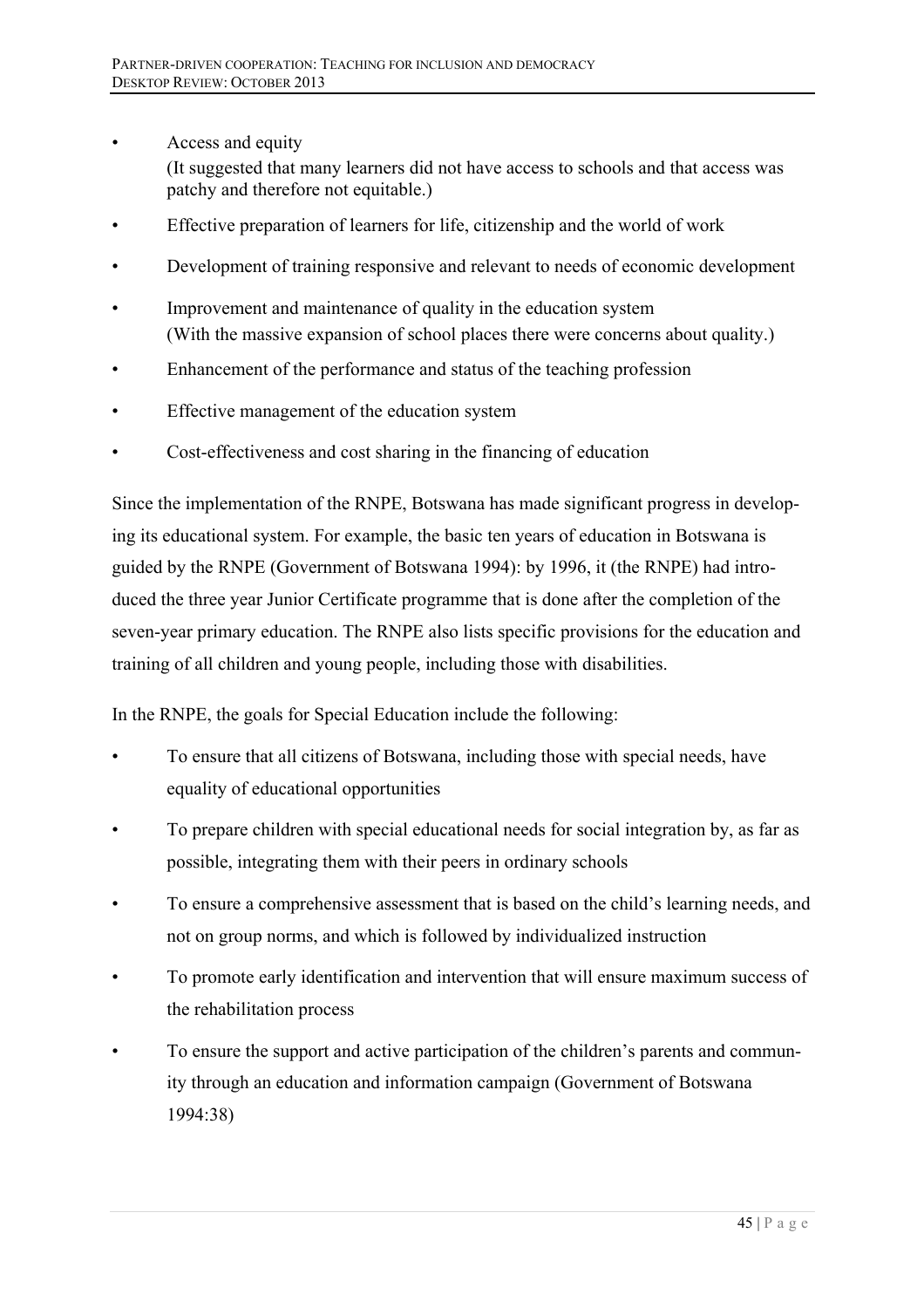The RNPE has had positive influences on Inclusive Education practice and thinking in Botswana. This important document includes the following relevant clauses:

The teaching profession

All teachers should have elements of Special Education during their pre-service or inservice training. Those who have not received such training during their pre-service courses should receive it through in-service training.

The community

It is Government policy that, as much as possible, the community should participate in the development and management of education.

Though the RNPE has had a positive influence on the development and reform of the Botswana education system, and in particular towards promoting inclusive education, some clauses may be regarded as impacting negatively on Inclusive Education. For example

A career structure should be developed for Special Education teachers This recommendation emphasizes the need for development of Special Education teachers, which is more in line with Inclusive Education, as contrasted to a more broad-based training.

This recommendation may be perceived positively as advocating a career structure for Inclusive Education, but it actually falls short of addressing Inclusive Education that is more encompassing and not only disability-focused, as has been the practice.

Exclusion of learners from and within the education system has been a primary concern of stakeholders in Botswana (McBride 2009). Initially, efforts were made that focused mostly on enhancing access. Currently there is a conscious attempt to enhance the quality of education of all learners. Although the RNPE promoted the access and integration of learners with special educational needs into the ordinary classroom, it also created more exclusion in some instances (Hopkins 2004). In order to address this issue, the Government of Botswana decided to develop a specific policy on Inclusive Education.

# 4.3.3 Inclusive Education Policy (2011)

The premise of Inclusive Education in Botswana is based on the principle that all children, regardless of ability, have an equal right to be educated, which is in line with the country's five founding principles: unity, democracy, self-reliance and development and *botho* (common humanity). This current policy on Inclusive Education has enhanced the nation's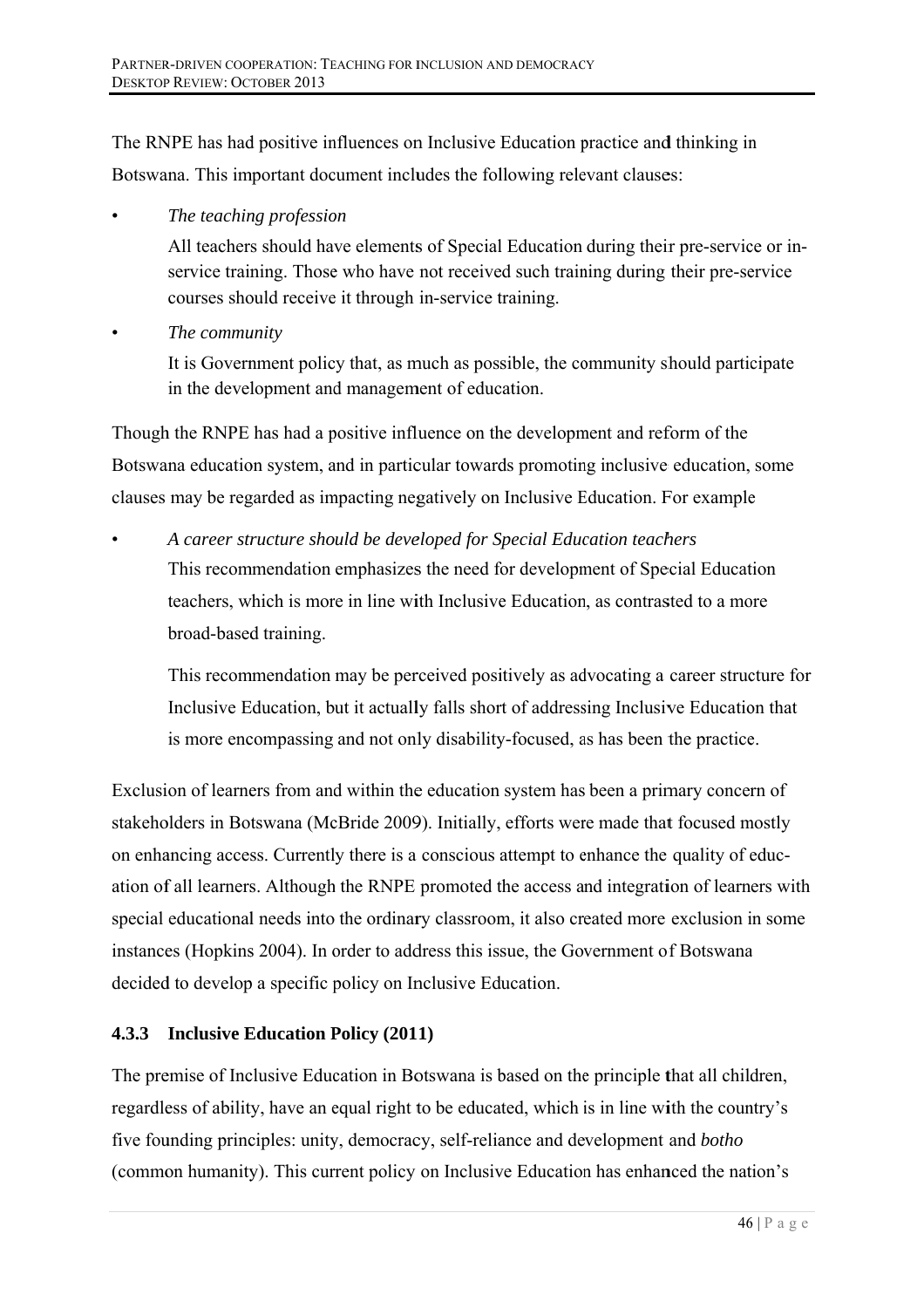commitment towards improving access and equal rights of education for all. The Government of Botswana strongly believes that all learners, including those with special educational needs, must experience equality of opportunity and social justice within education.

However, teachers acknowledge that classrooms are heterogeneous and learners differ in terms of development, interests, and exposure to a plethora of environments and experiences. The increasing diversity of the student population, coupled with new accountability systems, exacerbates the many barriers for providing appropriate instruction, especially for learners with special educational needs.

As an initial step, the Inclusive Education Policy was presented to the Ministry of Education and Skills Development's Management Team on the 19 August 2011. Later, it was rolled out to the ten regions, targeting different professionals that included Chief Education Officers, Principal Education Officers and Senior Education Officers. However, it has not yet been rolled out to other stakeholders such as other Ministries, NGOs, the private sector and civil society, whose ownership is considered vital if it is to be implemented successfully.

The rollout was a sensitization and lobbying stage in which challenges were experienced, as some stakeholders showed concerns regarding implementation. This was expected however, as change is not always welcomed. But in terms of numbers the response was good, and the input was commendable.

The newly-approved Botswana Inclusive Education Policy explicitly spells out the planned pre-service professional development and re-training of serving teachers as the necessary foundation of a successful Inclusive Education system. The policy is thus holistic in its approach. It has five goals and ten commitment statements targeting the teachers, learners, community, NGOs and private sectors.

# **The goals of the policy**

- All learners will complete their basic education and, where possible, progress to senior secondary, tertiary education or to vocational training.
- Teachers will have the skills and resources to enable children of different abilities to learn effectively.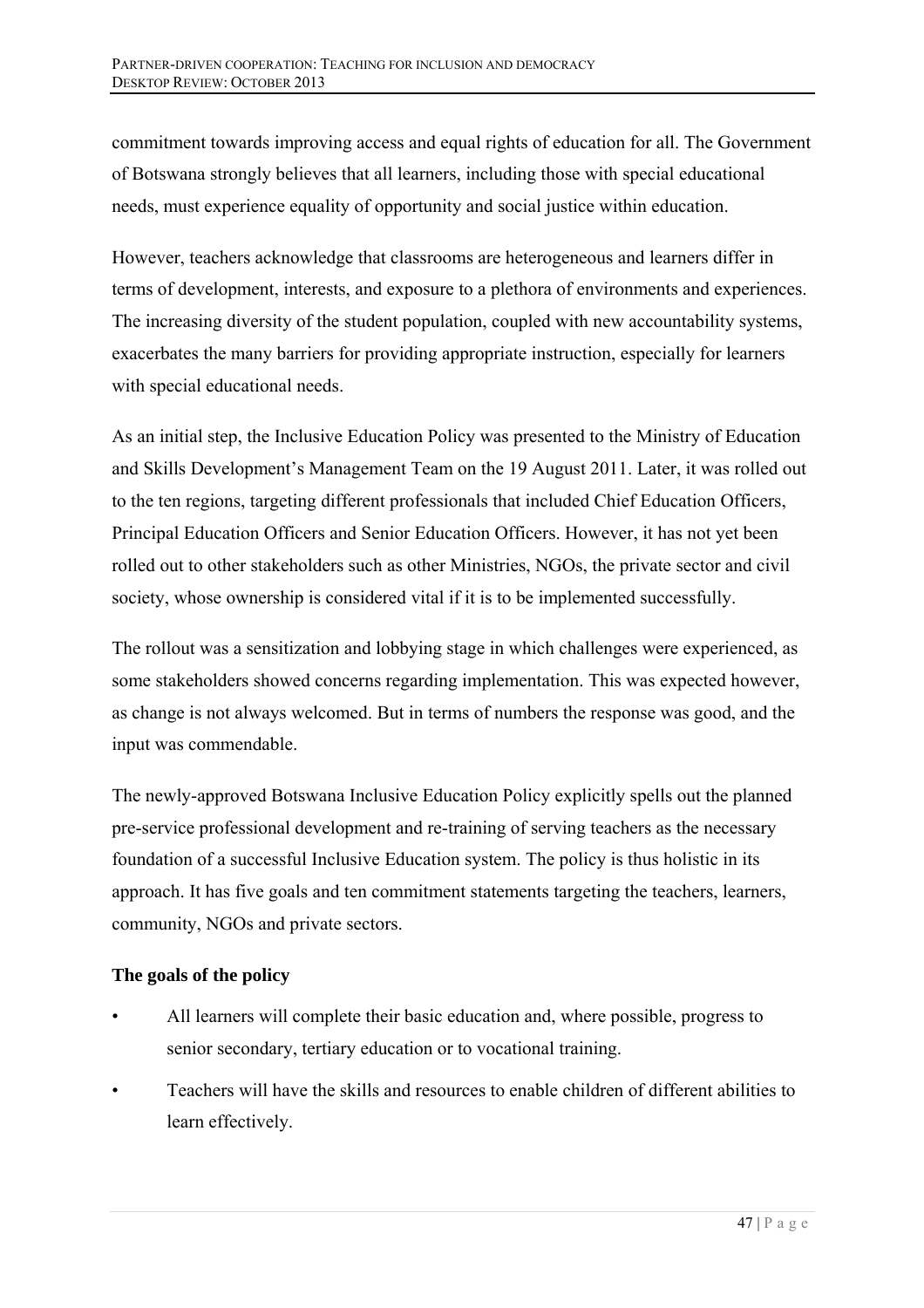- Out-of-school education programmes will be developed further and strengthened to ensure the inclusion in education and skills development of those children, young people and adults whose needs cannot be met in the formal system.
- Schools will be supportive and humane establishments that embrace and support all their learners and value their achievements, so that children will attend school regularly and work hard at their studies.
- All relevant governmental, non-governmental and private organizations will work in harmony to develop and maintain an Inclusive Education system in Botswana.

## **The ten commitment statements of the policy**

- Action will be taken to include children of school age who have never been enrolled in school.
- Action will be taken to decrease the number of children of school age who drop out before completing their basic education.
- Changes will be made regarding the education of children of school age who are attending school but not benefitting from what is currently provided, including children of school age who are at significant risk of failing to complete their basic education or of failing to succeed in maximizing their potential.
- Action will be taken to improve skills development and vocational training for young people and adults for whom the current system of vocational training is inappropriate.
- Action will be taken to ensure that teachers will be more effective in enabling children to learn.
- Action will be taken to improve schools' access to a wide range of good quality teaching and learning resources appropriate to the number of children being taught and to the specific needs of children with disabilities.
- Children, young people and adults who have never been to school or did not complete their basic education will be encouraged to do so.
- Action will be taken to ensure that schools are supportive and humane establishments that embrace and support all their learners and value their achievements.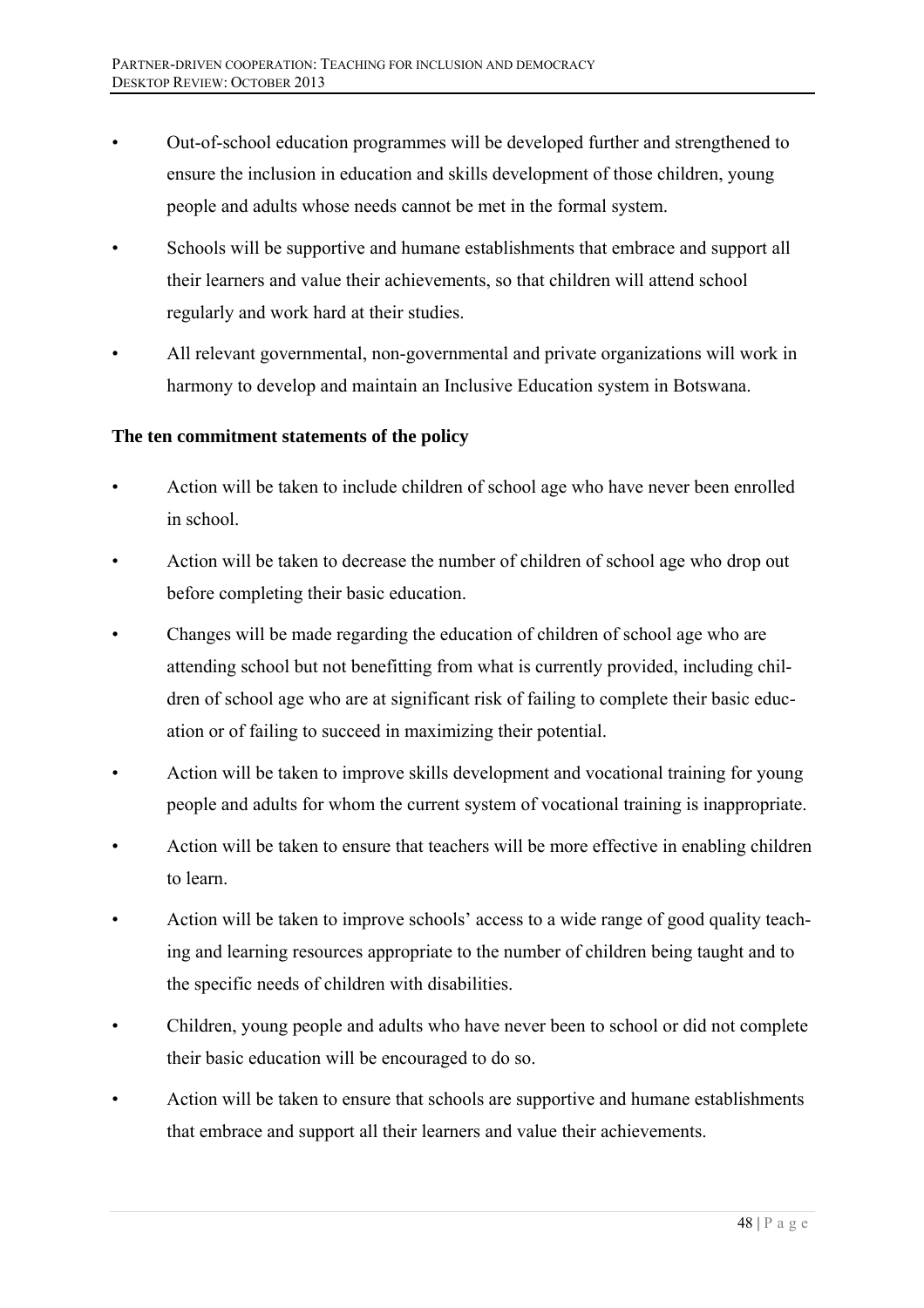- Children, particularly those with special educational needs, will be encouraged and supported to attend school and benefit from their attendance.
- Mechanisms will be put in place to harmonize relevant planning, policy-making, development and delivery of services, so that the Government of Botswana can deliver an Inclusive Education service that meets national requirements and is in line with international best practice.

Apart from these three policies, there two others that influenced Inclusive Education are: the Pastoral Policy in Secondary Education (2000), which emphasizes the holistic development of learners, and the University of Botswana Teaching and Learning Policy. The latter underscores community engagement and partnership and emphasizes community involvement as a positive element towards the improvement of education quality.

# 4.3.4 Influence of Education Policy on Teacher Training

The educational policies stress that teachers must have the right competencies so as to provide quality teaching to learners. For example, the very first policy (the NPE) noted that "the quality of teaching is the most important influence on the quality of the education provided in schools" (Government of Botswana 1977:127). In addition, it recommended that a teacher training curriculum should enable teachers to operate along the national principles.

Recommendation 95a of the RNPE states that all teachers should have some elements of Special Education in their pre-service or in-service training. Those who have not received such training during their pre-service courses should receive it during in-service training (Government of Botswana 1994:42). This recommendation was highly appropriate in the context of Botswana. The RNPE recommended Special Education teacher training to cater for the needs for learners with disabilities; RNPE (95b) recommended a broad-based Special Education programme, rather than focussing on a single disability. Despite these recommendations however, the Special Education programme is oriented towards disability and little emphasis is given to other disadvantaged students. It is hoped that the more recent Inclusive Education Policy of 2011 will lead to an improvement in this regard.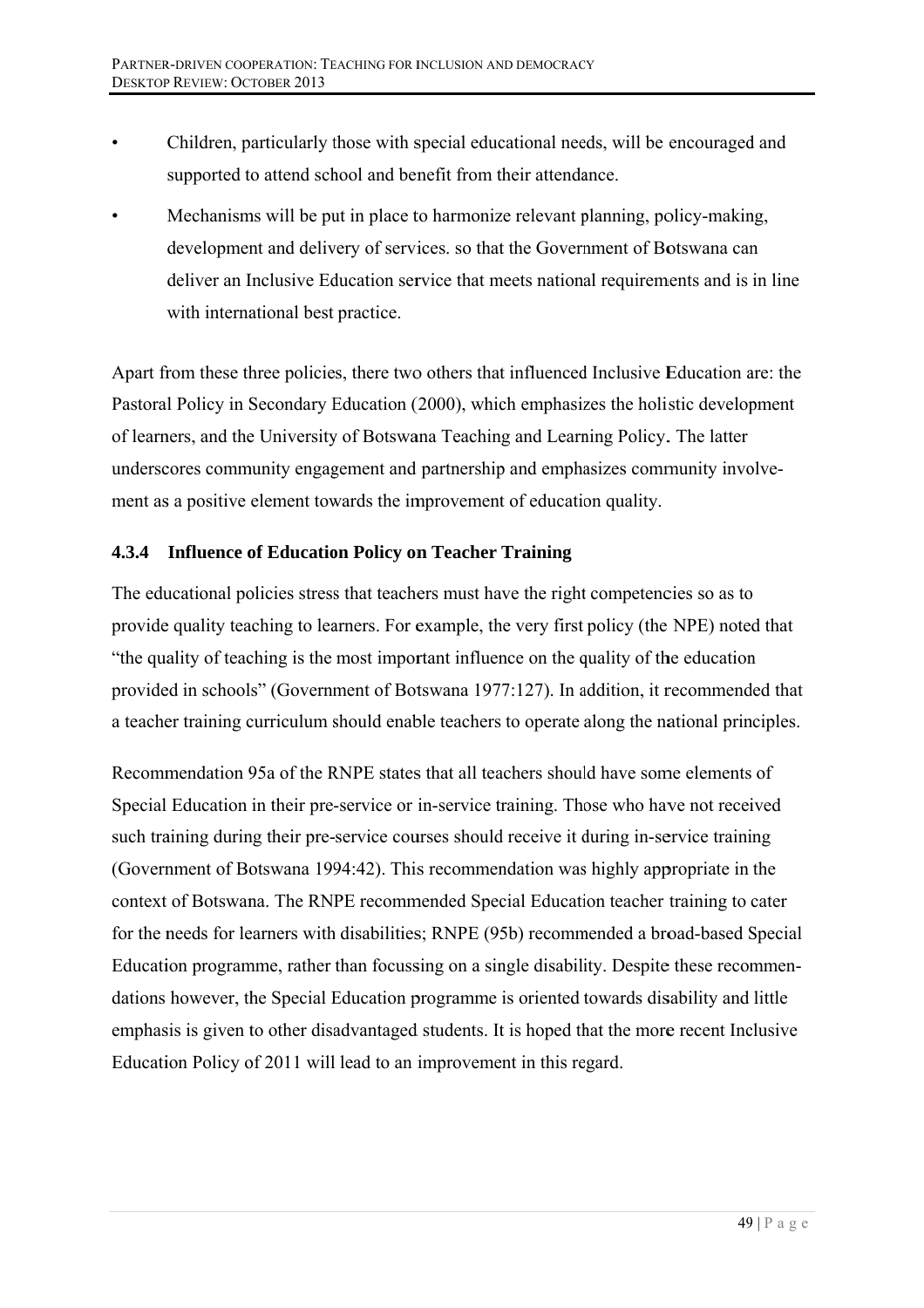#### $4.3.5$ **Summary of Botswana's Inclusive Education Policy**

In Botswana, the concept of Inclusive Education has become more prominent in education policy over the years, resulting in the move from the narrow-based approach of addressing disabilities and focusing on the Special Needs groups of children, to an inclusive approach, encompassing a wide range of children with diverse needs, as guided by the UN definition of Inclusive Education

### $4.4$ Overview of Botswana's teacher education programmes!

Botswana trains teachers at two levels—i.e. at the University of Botswana and five teacher training colleges.

#### $4.4.1$ **Colleges of Education**

Three of the colleges offer the three-year Diploma in Primary Education, while the other two offer the three-year Diploma in Secondary Education.

The five colleges offer pre-service and in-service training at Diploma Level. Pre-service training is offered as a full-time programme, while in-service training is offered both fulltime and part-time. This was done in accordance with the recommendation of the 1994 RNPE to offer the existing Primary Teachers Certificate holders the opportunity to upgrade their qualifications.

The colleges also offer a diploma in distance learning for serving teachers. The programme, which takes four years, is modularized and teachers attend lectures during school vacation.

**Name** Level Molepolole College of Education Secondary Tonota College of Education Secondary Francistown College of Education Primary Tlokweng College of Education Primary Serowe College of Education Primary

**TABLE 1: COLLEGES OF EDUCATION IN BOTSWANA**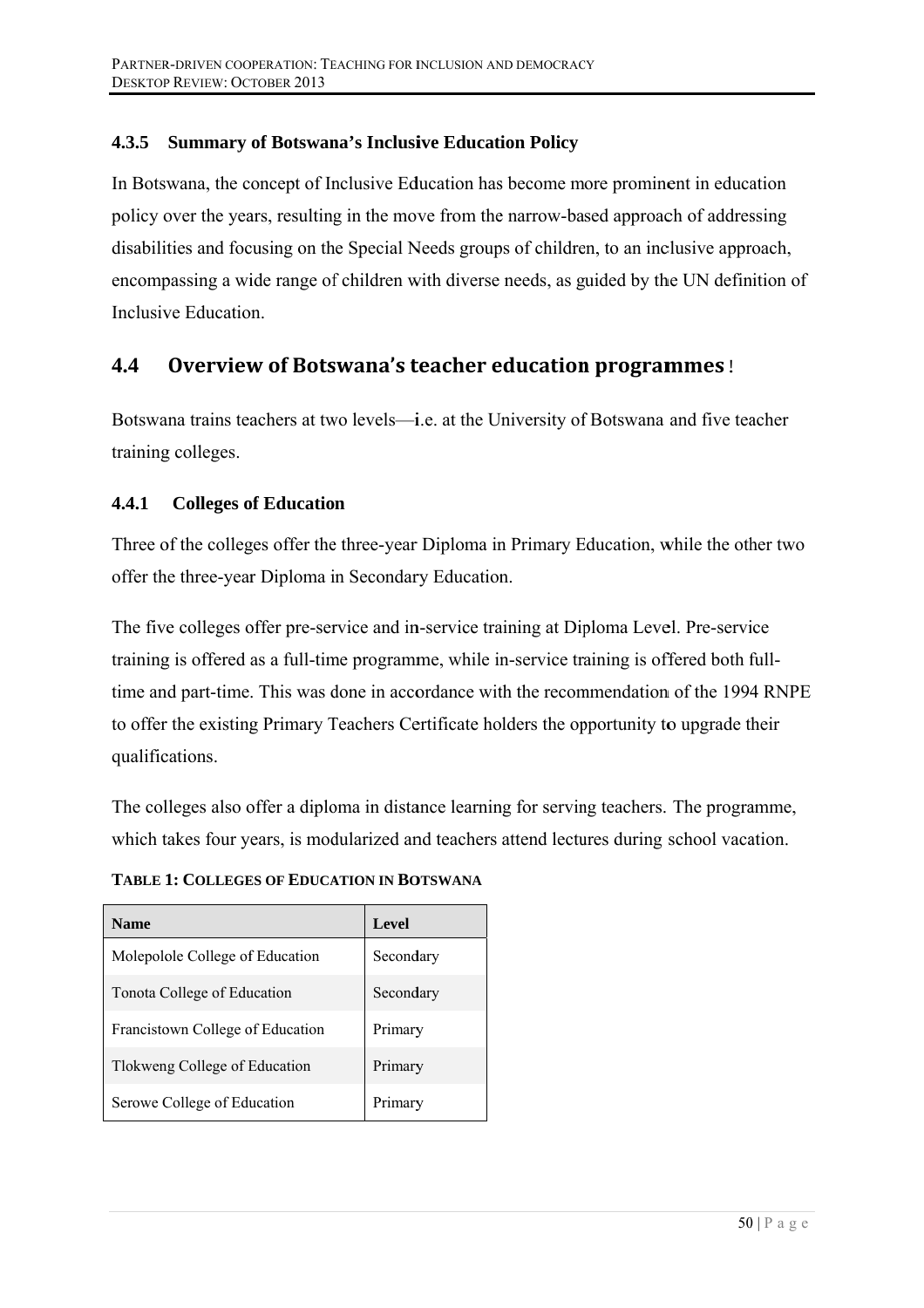#### $4.4.2$ **University of Botswana**

In order to develop human resources to enable the country to implement recommendations of the RNPE, the University of Botswana introduced the following Diploma and Degrees in Special Education in 1995 and 1999, respectively:

- A two-year in-service Diploma in Special Education for teachers (phased out in 2007)
- A four-year pre-service Degree in Special Education for secondary school leavers
- A two-year in-service Degree in Special Education for holders of a Diploma in **Special Education**

(This is a three-year course for those with a Diploma in Education or its equivalent.)

The current program is a double major, which means that students take Special Education courses along with a teaching subject. The University of Botswana offers specialization in four areas: intellectual disability, learning disability, visual impairment and hearing impairment. The current programme is disability focused. However, each area of disability is infused with the concept of Inclusive Education. During teaching practice, student-teachers specializing in the area of learning disabilities are placed in regular schools so that they learn to manage learners with diverse educational needs.

#### $4.4.3$ How teachers are prepared for Inclusive Education

#### $a.$ **Pre-service training**

The teacher education programme does not teach much about the diverse needs of learners. Currently, there are no specific modules or courses on Inclusive Education at the colleges of education and the University of Botswana, because the focus has been on Special Education, with a concentration on issues of disabilities. The Special Education Unit in the University of Botswana and the colleges of education prepare teachers to deal with learners with special educational needs, particularly those with disabilities. It is clear therefore, that the teaching models must be reconfigured to align them with Inclusive Education policies.

#### $\mathbf{h}$ . In-service training

The Department of Teacher Training is responsible for in-service teacher development in Botswana. The department promotes Inclusive Education through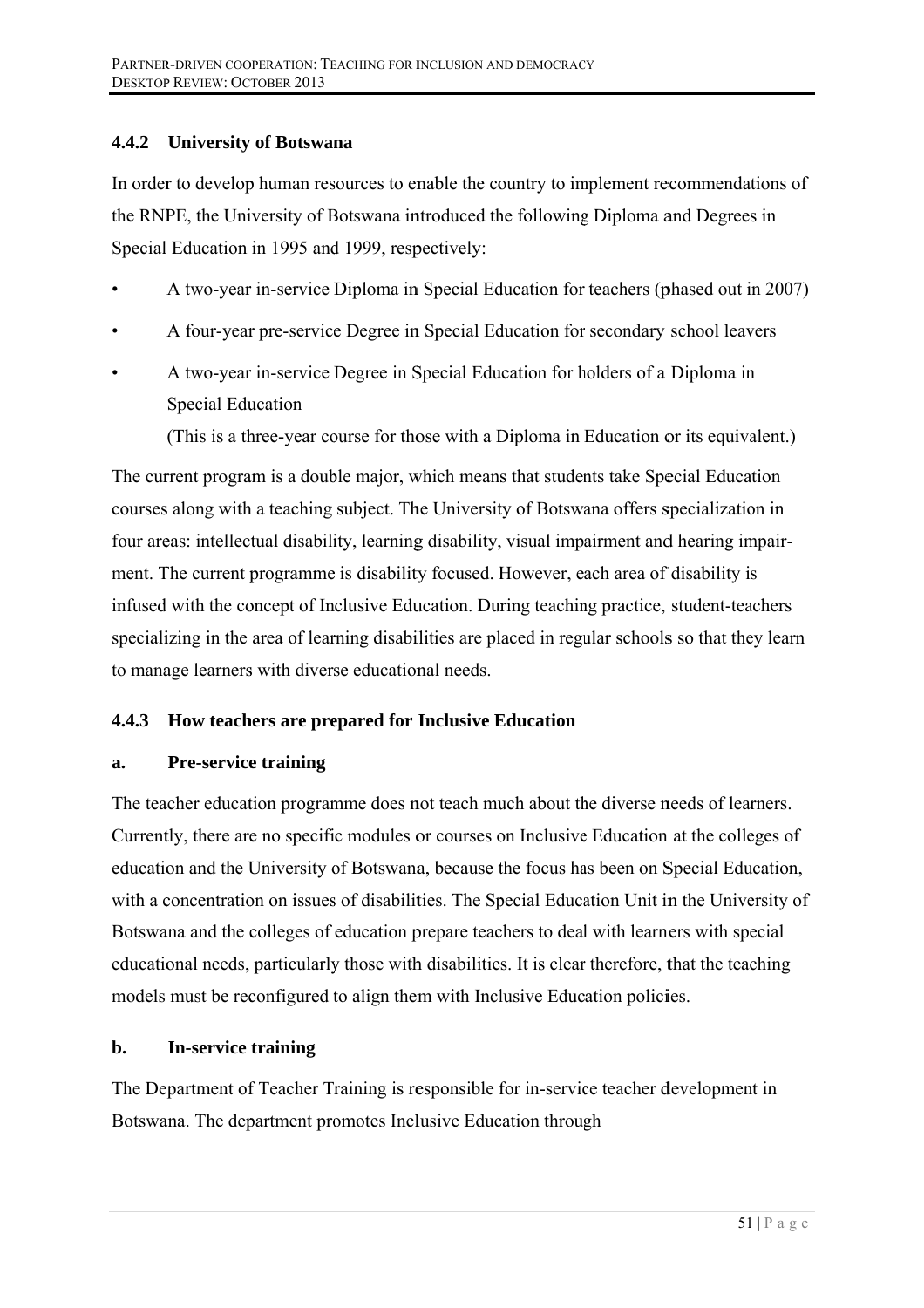- An adapted UNICEF Child Friendly Schools model (which offers teacher modules of training that include understanding the philosophy of child-friendly schools, the learning environment and the legal framework)
- A joint project between Botswana, Uganda, Kenya and Swaziland)

The Ministry of Education and Skills Development has signed a Memorandum of Understanding with the Cheshire Foundation of Botswana. The two parties carry out workshops for teachers on Inclusive Education, as well as Inclusive Education Policy.

### $4.5$ **Botswana literature review**

#### $4.5.1$ Research in relation to teacher education for Inclusive Education

Mbengwa (2010) investigated the effectiveness of Secondary Education teacher training at Botswana colleges in preparing teachers who can effectively support learners in inclusive classrooms. She explored the perceptions of 225 graduates from the two secondary colleges of education (Molepolole and Tonota). The study found that 63 per cent of the participants valued their education and felt that the Special Education course was useful in preparing teachers for inclusive classrooms. Furthermore, 50 per cent of the participants felt that the Special Education courses at colleges were "eye-openers". They felt the courses adequately prepared them with the basic knowledge and skills to manage learners with diverse learning with regard to: identification; modification; preparation of learning material; referral; preparation of an Individual Educational Plan on how to support learners experiencing barriers to learning; development in inclusive settings. However, these courses are disability-specific, rather than inclusion oriented.

Dart (2006) explored the perceptions of 59 first year students about individuals with disabilities. Findings of the study indicated that, initially, a large number of the students had negative attitudes toward disabilities but which turned into positive attitudes after them attending an introductory course.

In a recent study, Kuyini and Mangope (2011) compared the Botswana and Ghana preservice student-teachers attitudes and concerns towards Inclusive Education. The findings of the study revealed that Botswana student teachers had unfavourable attitudes towards disabilities, and that their attitude towards learners with sensory disabilities were lowest than their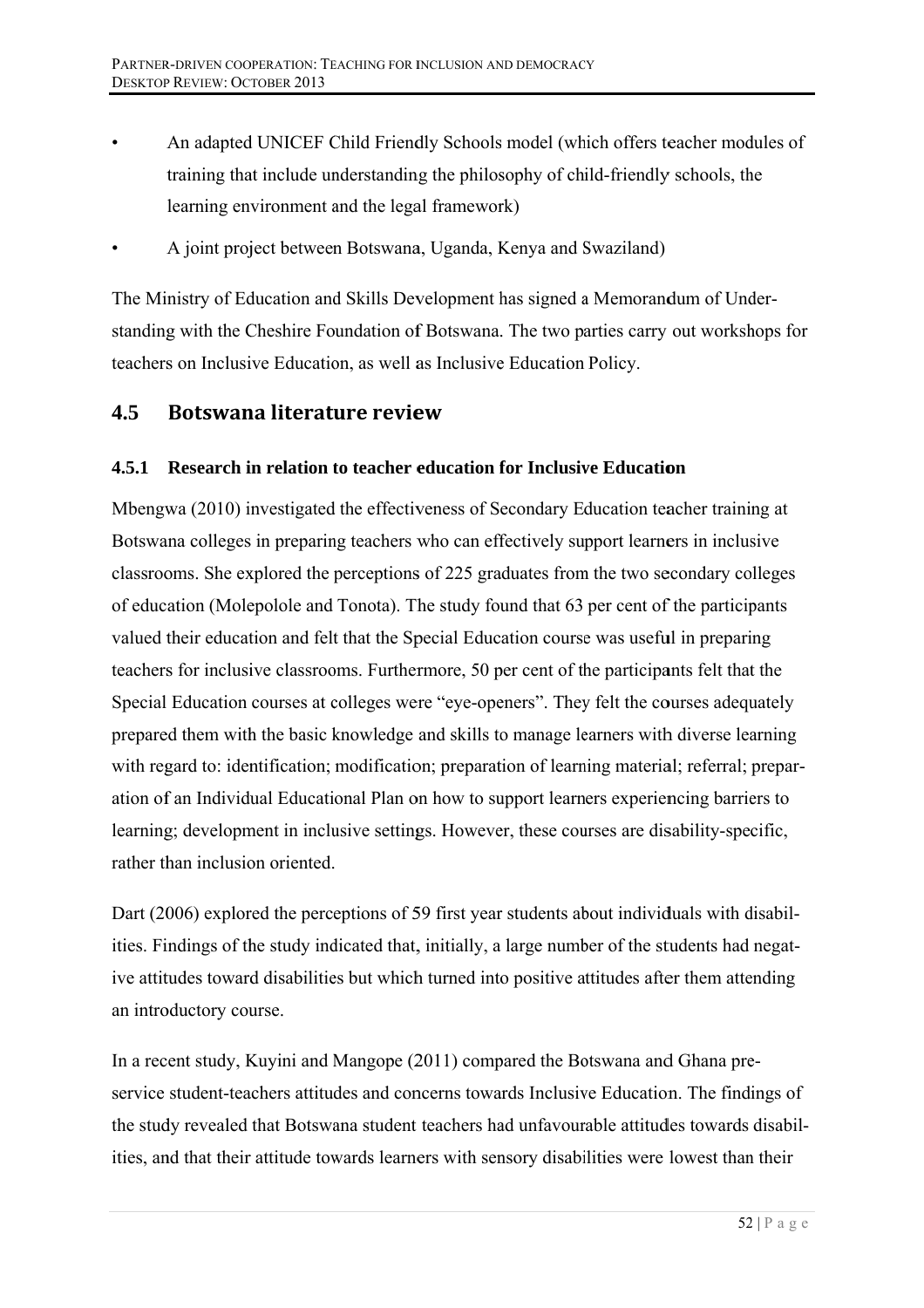attitude to learners with social problems such as speech and language problems. The student teachers in the study were concerned about lack of time, inadequate instructional materials, lack of knowledge and skills, and a shortage of "para-professionals".

The findings of these studies could be extrapolated to interpret that the initial teacher training programme in Botswana did not adequately prepare student teachers for inclusive classroom, which contradicts the findings of Mbengwe (2010).

Mukhopadhyay et al. (2009) explored the influence of teacher preparation programmes of the University of Botswana. This study investigated the attitudes of Special Education studentsteachers toward inclusion and perceived preparedness, as well as self-efficacy in inclusive settings. In addition, the study also sought to gain an understanding into the university teacher preparation programmes and the characteristics of teacher trainees having undergone such training, as well as how such programmes can better prepare future teachers for Inclusive Education. Furthermore, the study looked into barriers that may interfere with teacher preparedness for Inclusive Education, and concluded that the Special Education the teacherpreparation programme is inadequate in terms of preparing teachers for Inclusive Education.

# 4.5.2 How well programmes are preparing teachers for inclusive and democratic classrooms

Botswana's philosophy of education is based on Education for Kagisano, which has provided a solid foundation for Botswana's education system. However, it is evident from research (e.g. Jotia 2006; Tafa 2002; Molosiwa 2005; Ramahobo 2005; Monyatsi 2005; Batane 2002) that the ideals and objectives of Education for Kagisano have not vet been attained.

Pre-service education does not include components of social democracy, for example in relation to embracing multiculturalism in schools. Several issues need to be addressed in order for multicultural education to be implemented effectively; these include content integration, the knowledge construction process, prejudice reduction, equity pedagogy and an empowering school culture. Therefore, teacher education should focus more on Inclusive Education-related topics, such as social justice and teacher knowledge, beliefs and attitudes.

In 2004 and 2005 and again in 2009 and 2010, the Special Education under-graduate programme of the University of Botswana was reviewed by the university's Department of Educational Foundations. The findings revealed that the existing programme was focused on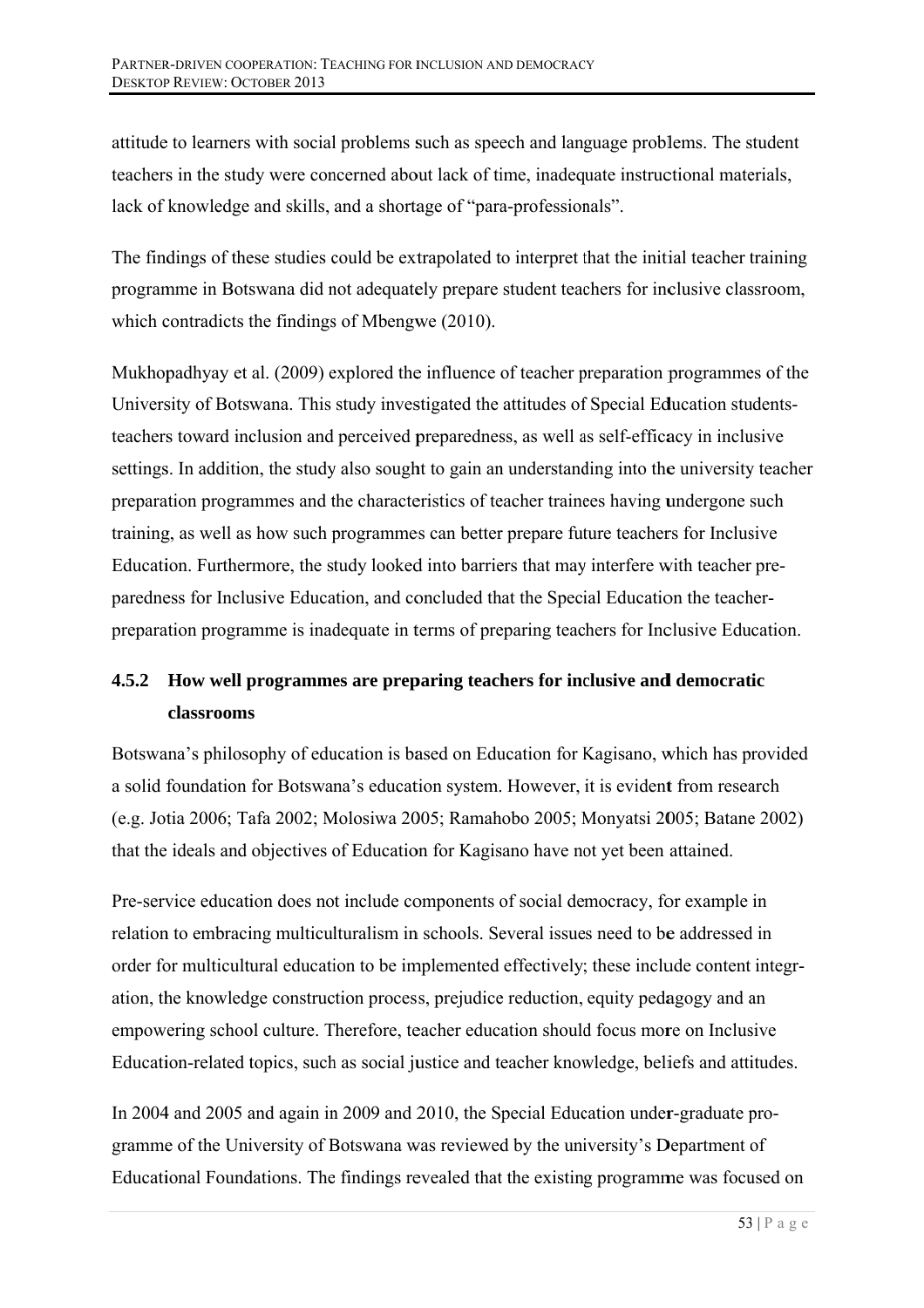Special Education and inadequately prepared teachers for inclusive classrooms (University of Botswana 2010). In line with the current Inclusive Education Policy (2011), it recommended that the programme should be redirected more toward inclusion. The new programme has been drafted, but is going through a series of changes because Inclusive Education is highly complex and has multiple interpretations. Ultimately, it needs to prepare teachers adequately to cater for learners with diverse educational needs.

Charema (2007) says that inadequate teacher training programmes pose challenges in the implementation of Inclusive Education in developing countries, particularly in sub-Saharan Africa. Successful Inclusive Education programmes require the services of different professionals who can assist in identification, referral, diagnosis, treatment and training (Eleweke  $\&$ Rodda 2000).

### 4.6 **Conclusion: Botswana**

This review presented a background on existing teacher education for inclusion and democracy in Botswana by reviewing the policy on training of teachers, of the programmes for teacher training and of the literature.

It revealed that the RNPE (1994) is being implemented to some degree, but much more needs to be done. This policy is also guiding the provision of quality and relevant education and training to all learners in the education system. The greatest limitation is that it focuses more on Special Education than on Inclusive Education. The following recommendations are based on the findings of this review:

- The initial teacher education programme should focus on Inclusive Education.
- Student teachers should get the opportunity to spend some time during practice teaching in rural and remote area schools to gain experiences of cultures different from those in cities and towns.
- In-service training in Inclusive Education should be provided for teachers and education officers
- Culturally-relevant teaching methods should be used to address the problem of negative attitudes, prejudices and misconceptions about minorities.
- The Inclusive Education Policy (2011) should be rolled out to all stakeholders.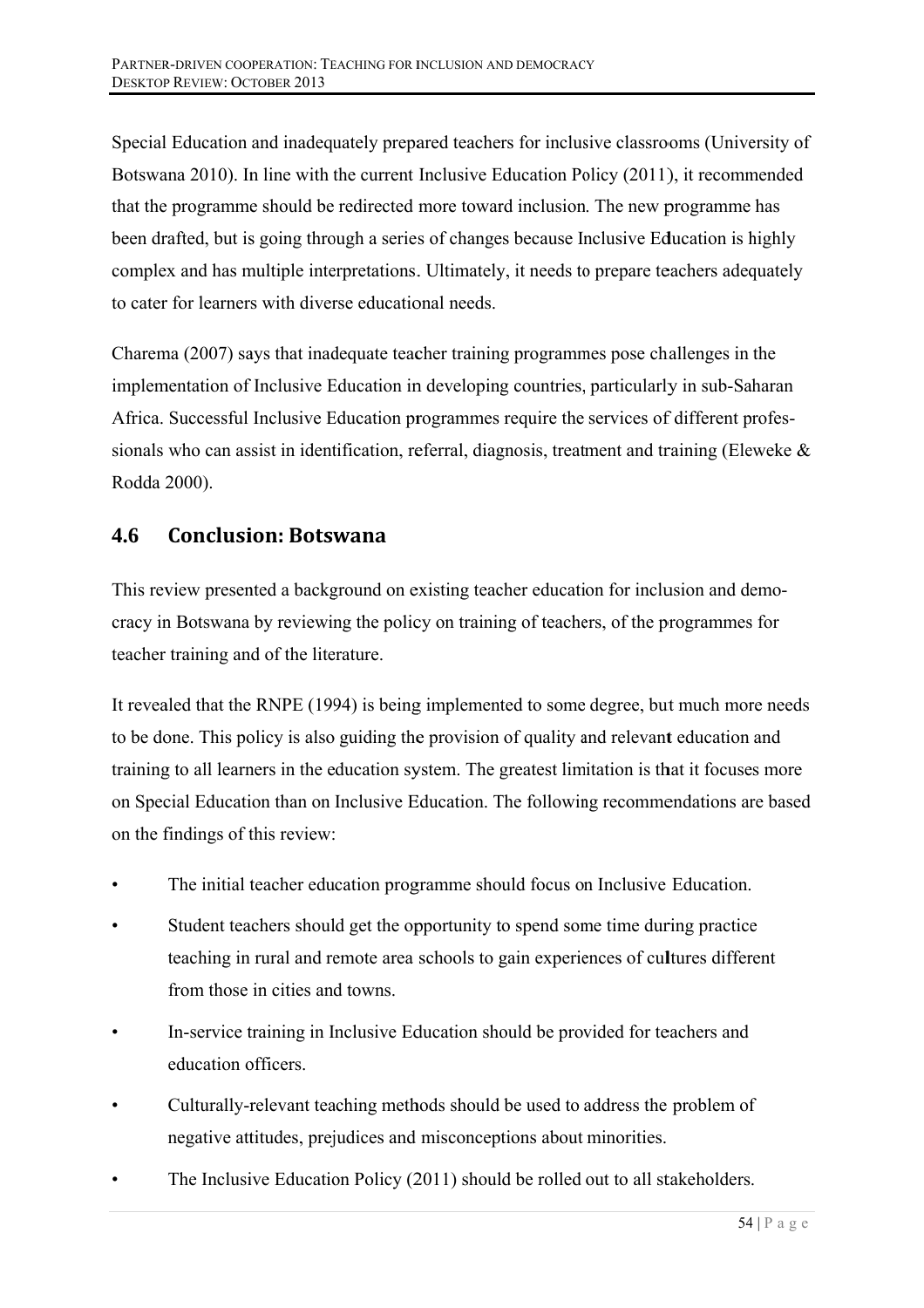- Although Special Education was started to enhance access to education for learners with disabilities, Inclusive Education is now considered as the strategy to promote access and participation of all learners.
- More learners with diverse educational needs should be placed in the regular classroom.
- In order to provide quality education to all learners, current teachers need to be equipped with different sets of skills and knowledge than those traditionally required by the profession. At the same time, the roles of the regular teachers, Special Education teachers and support service professionals need to change to cater for the needs of these learners.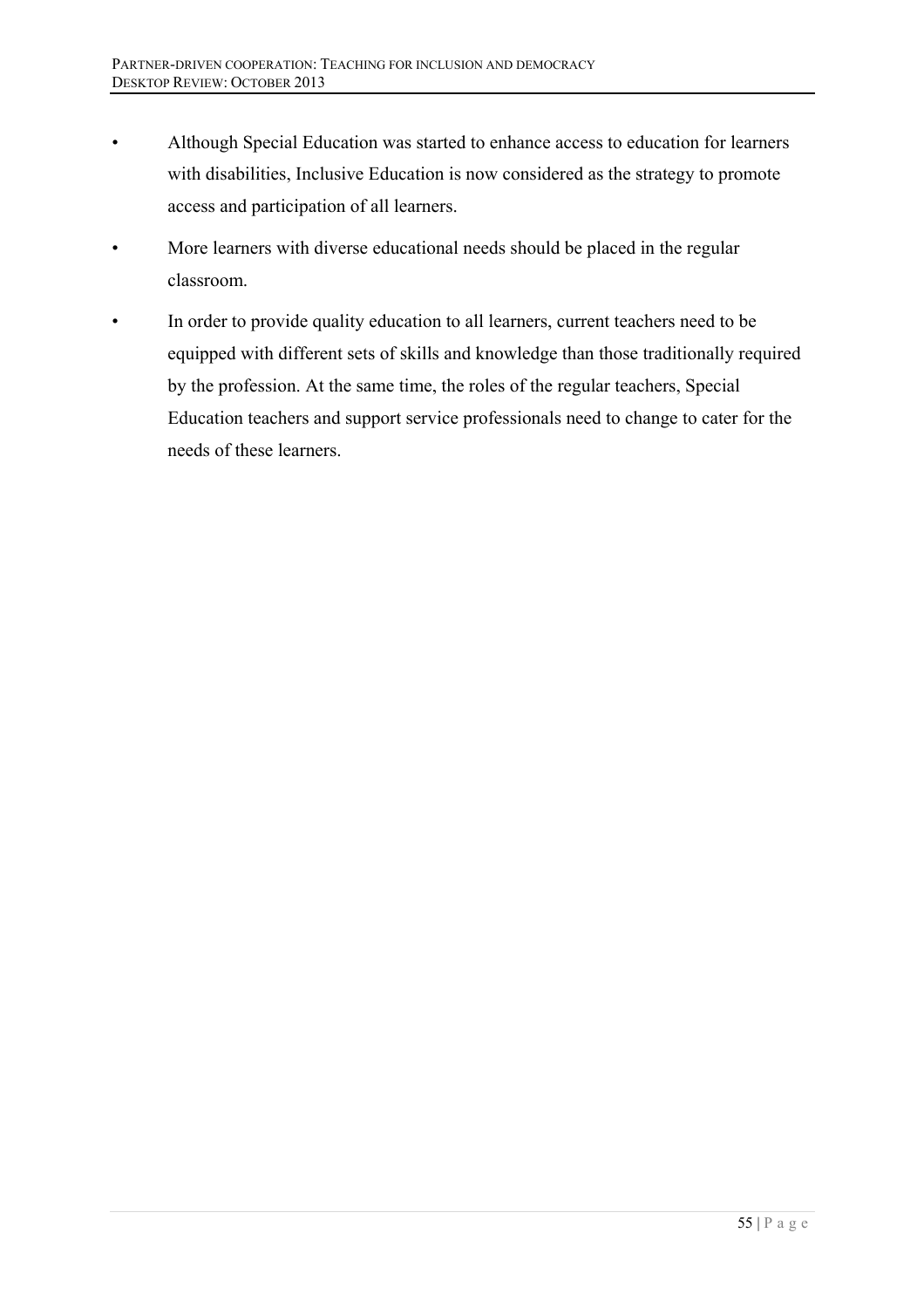# **Chapter 5: Review of Inclusive Education in Sweden**

### $5.1$ Definition of Inclusive Education in Sweden

This review addresses different dimensions and areas of Inclusive Education in Sweden. It looks at issues relating to policy, teacher training education in general, and how elements of inclusion operate in training programmes.

While the Swedish education and training system has been largely inclusive, over the years there have been certain transformations that have impacted on inclusive education in different ways. But it is important to note that inclusion is a process: and, while in some aspects the Swedish educational and training system has made progress in inclusion, there have also been areas in which it has regressed.

### $5.2$ **Swedish policy review**

There is no single education policy in Sweden that drives the inclusive agenda, but rather it is embedded in different policy documents like the Education Act, the Anti-Discrimination Law and the curriculum. However, the key principle underpinning Swedish Inclusive Education practice and theory is: "A school for all or everyone" (*En skolaföralla*). The basic premise is that there should be one school system accommodating all learners. Inclusion in education in Sweden is enshrined in the new Swedish Education Act for 2010. Chapter 3 of this Act says:

All shall irrespective of your geographical location, social or economic conditions have equal access to education in the school unless otherwise specifically stipulated in this law.

Moreover, all pupils shall be offered the guidance and stimulation they need in their learning and personal development, so that they develop their full educational potential. Pupils who are not able to meet the knowledge requirements should be offered the support and motivation to achieve their knowledge development goals. Article 7 of the Act further stipulates that special support should be provided to the pupil within their student group.

The Education Act further refers to the Discrimination Act of 2008, which states that no one should be discriminated against within education due to sex, ethnicity, religion, sexual orientation, disability or age. Moreover, according to Skolverket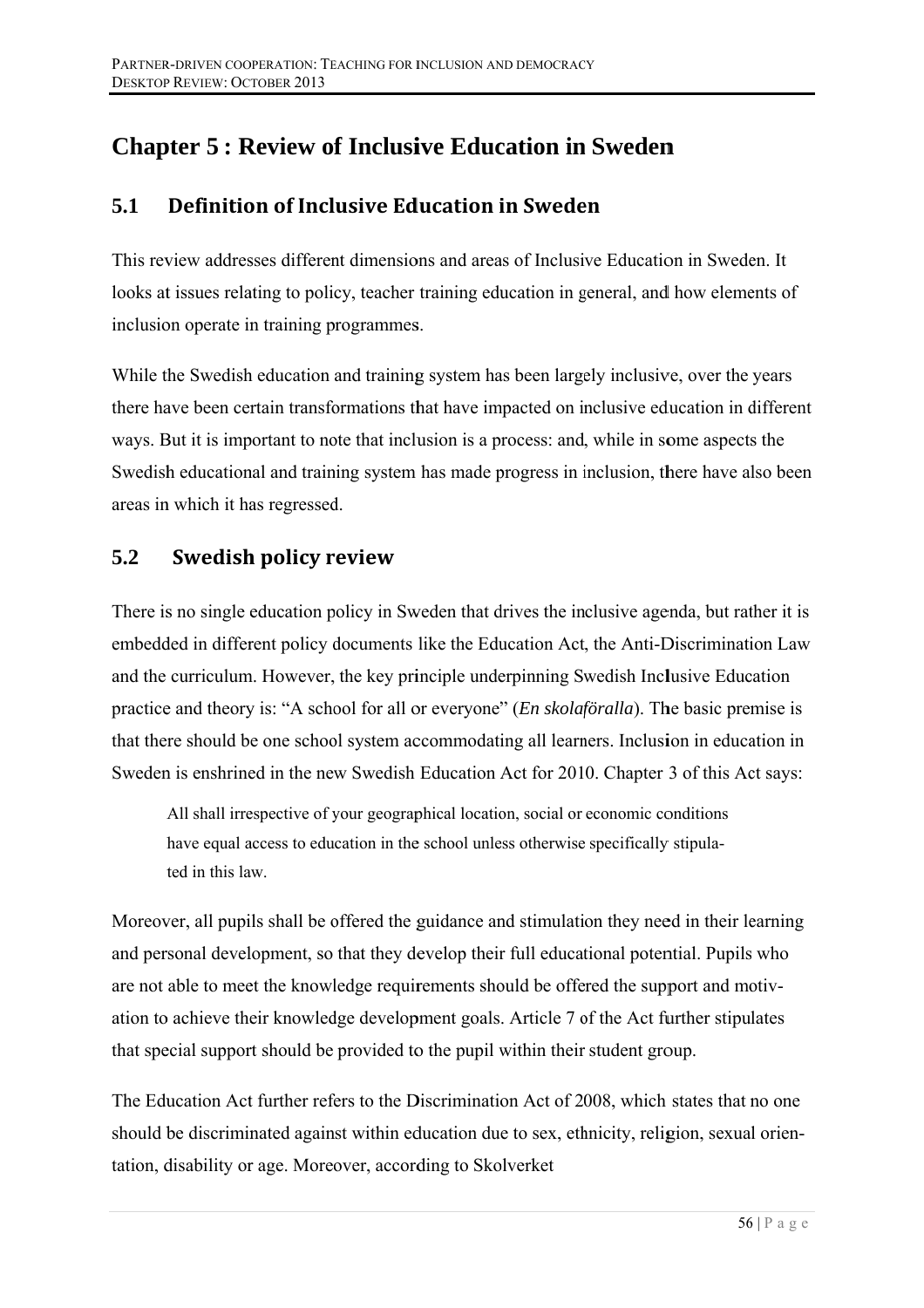- School is to foster the development and learning of all pupils.
- Education should impart and establish respect for human rights and the fundamental democratic values on which Swedish society is based.
- The inviolability of human life, individual freedom and integrity, the equal value of all people, equality between women and men, and solidarity with the weak and vulnerable are the values that the school should represent and impart.
- Education is to be adapted to the preconditions and needs of each pupil.

It is important to note that the Education Act specifies that support should be offered not only to pupils with disabilities, but also to all learners having difficulties with meeting the knowledge requirements.

What comes out of these various documents is that inclusive education is about providing equal access to education to all, providing support within the school systems to all, and adapting schools to response to the needs of all: it is about democracy and democratic values, as well as preparing everyone to participate in society.

### $5.3$ Overview of Sweden's teacher education programme

There are currently 14 higher education institutions offering teacher education in Sweden. Since there are different kinds of teacher education for different levels and subjects, as well as vocations, all universities offer at least one of these teacher education degrees. The following universities offer degrees in teacher education: Högskolan Dalarna; Högskolan i Borås; Högskolan i Halmstad: Högskolan Kristianstad: Karlstads Universitet: Linköpings Universitet; Linnéuniversitetet; Malmö Högskola; Mälardalens högskola; Stockholms Universitet; Södertörns Högskola; Umeå School of Education; Uppsala Universitet; Örebro Universitet.

The Swedish Government reformed the teacher education training programmes in 2010. The reform was geared towards training teachers for schools at different ages, subject areas and vocations. Training is now offered in four different areas to

- Pre-school teachers
- Elementary school teachers: leisure time, pre-school class and primary Grades 1 to 6
- Subject teachers in secondary and high schools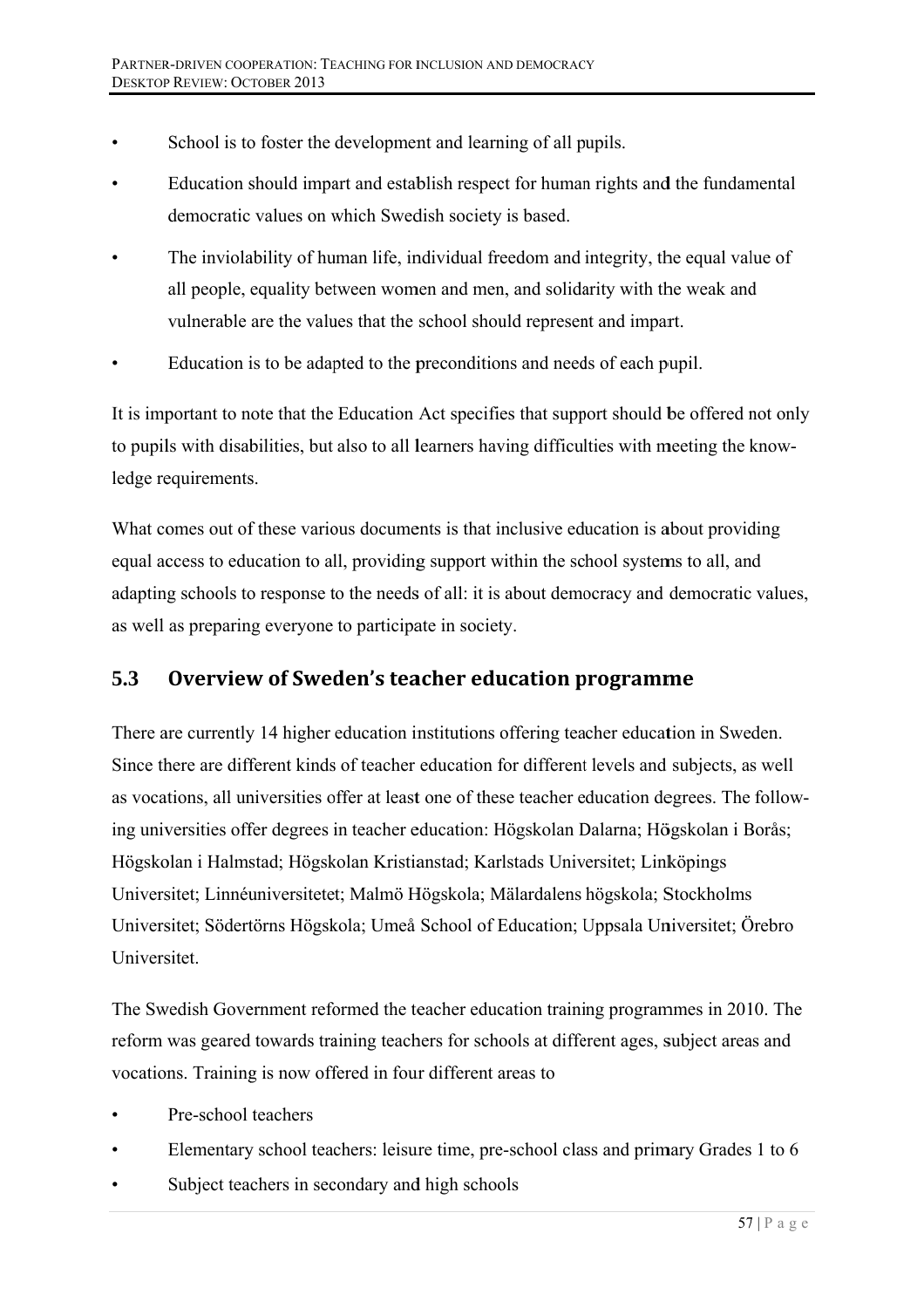# • Vocation teachers

The education reform has also enhanced the development of teachers in terms of working with pupils or students with special educational needs. While no courses on Inclusive Education are offered directly, competence and knowledge in Inclusive Education is infused in the teacher education curricula in the syllabuses of different courses.

In the new teacher education curriculum, there are a number of compulsory courses that all student teachers must take. Previously, students were required to take 60 credits in a group of courses called the *Allmanautbildningsområdet*, or in English **"**General Education Area". This group of courses is now called *UtbildningsvetenskapligaKärnan* or "Scientific Education Chain". These courses are very diverse and are intended to broaden and deepen students' knowledge in some core areas of the profession. Inclusive Education is infused into these courses. Some of the courses that are offered that are related to inclusion are

- Theories of Learning and Individual Development
- Social Relations in School
- Special Education
- Law and Ethics in the School World
- Evaluation and Development Work in School and Teaching

It can be seen that all student teachers are required to take at least one mandatory course in Special Education. In the case of Stockholm University, it is offered by the Department of Special Education, and is tailored to the specific teacher education programme. It is expected to provide student teachers the knowledge for working with learners with special educational needs, within the framework of the "school for all".

The other courses mentioned above address different areas of competence related to accommodating and working with diverse learners. For example, the Theories of Learning and Individual Development course provides theoretical knowledge about learning and the understanding that pupils learn differently. Furthermore, it addresses the issue of how to create a teaching and learning environment that meets the needs of all pupils.

The Social Relations in School course looks at the horizontal relationship between peers, as well as conflict resolution and the early identification and resolution of conflicts through a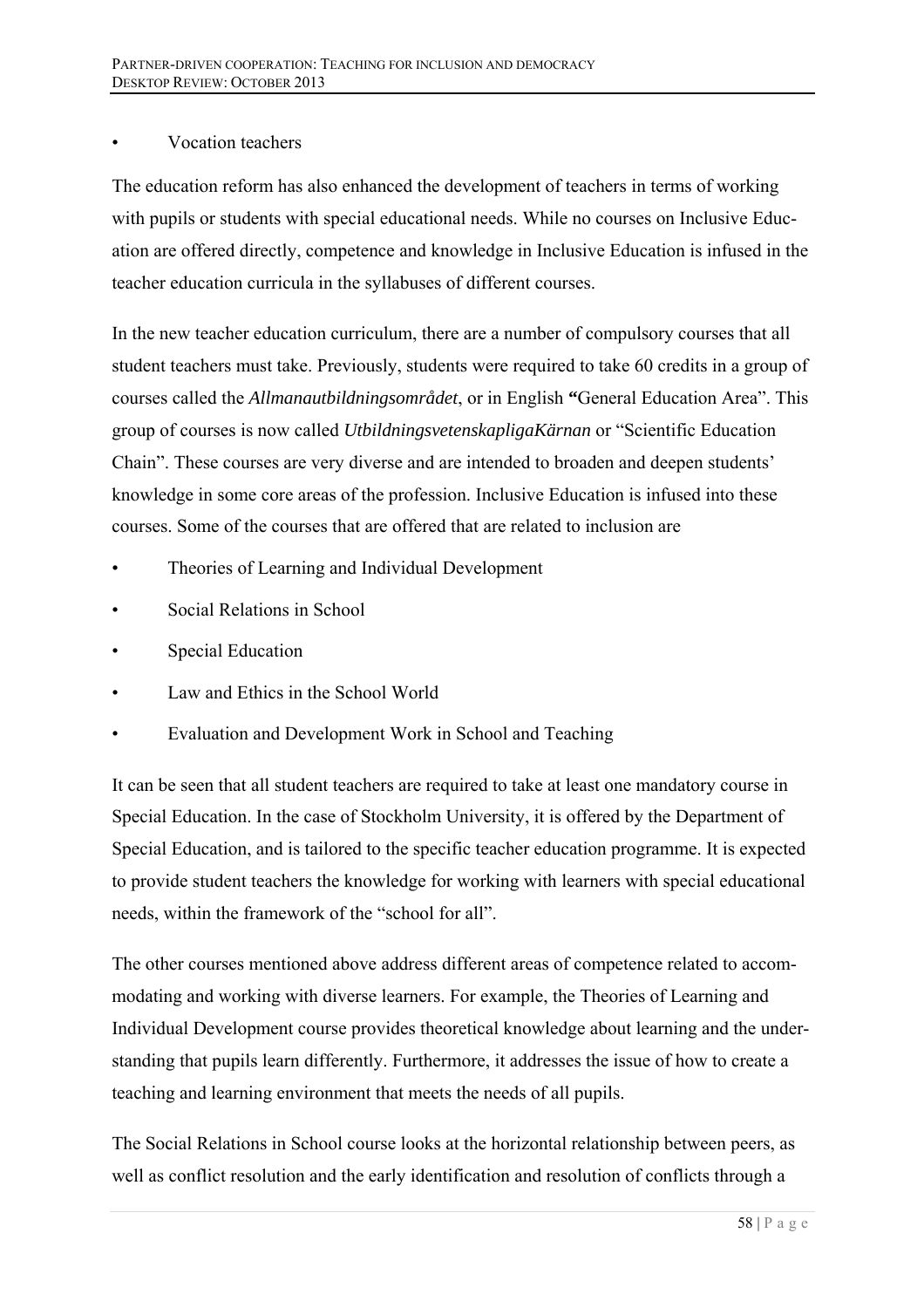participatory approach. It also considers the relationship between pupils and teachers, as well between teachers and parents—that is, involving parents in the school life of their children. It also addresses issues related to diversity, equality, normality and rejection, discrimination, bullying and harassment, as well as developing competence in working with children with disabilities

The Law and Ethics in the School World course builds teachers' competence regarding school law, the child's rights and professional ethics as teachers. It discusses directly issues at the core of Inclusive Education, in that it provides teachers with a thorough understanding of the legal framework in Sweden and how it empowers learners.

The Act establishes separate curricula for all the different forms of school in Sweden. In addition, it articulates the individual support required to help meet the needs of learners who are not able to meet the knowledge requirements. Yet, despite these aspects of the new Education Act of 2010 that promote inclusion, Inclusive Education protagonists argue that it is still not enough in terms of developing the competence of teachers to work with diverse learners in the inclusive classroom.

The establishment of new forms of school in Sweden marks a significant shift from the system that has characterized Swedish schools in the past. It has resulted in transformation, from schools as the focal point in responding to the needs of pupils with special educational needs, to a more individual perspective where special teachers are required to offer "special" individual teaching to pupils with special educational needs.

It should also be noted that teacher training in Sweden is done in universities, so there is a scientific and research dimension to teacher training, as well as a practical base.

## $5.4$ **Swedish literature review**

Over the last few years, research about inclusion in Sweden has adopted different focuses and explored different dimensions. Important research that has been conducted is categorized into the following themes: policy; organizational dimension; individual and group dimension.

# **Policy**

Some researchers have studied the relationship between policy and practice. Since education in Sweden is significantly decentralized, practices are managed at munici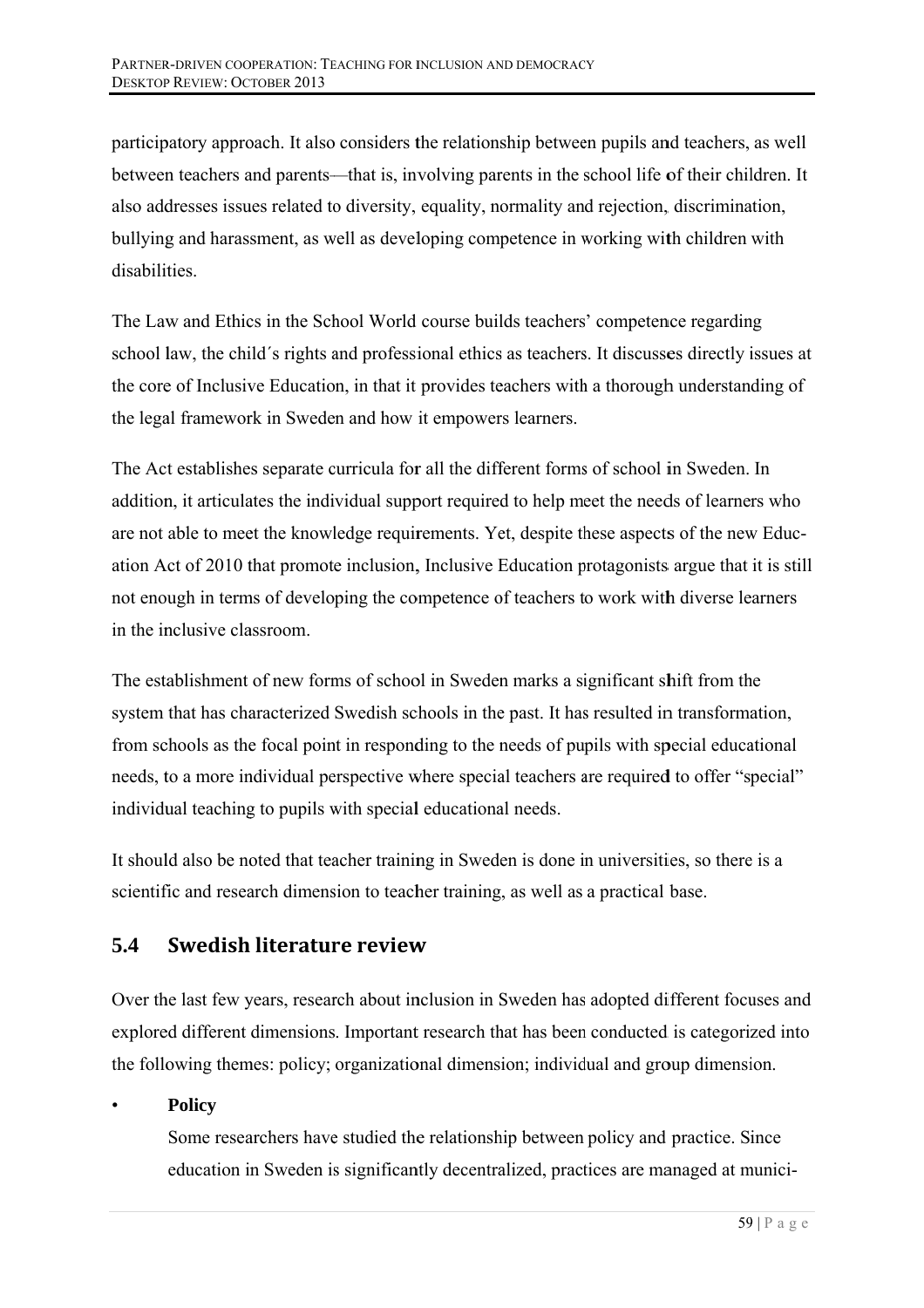pal level, while policy is determined at national level. This disparity has therefore been of research interest.

# • **Organizational dimension**

Research at this level has focused on the school as a provider of educational services. Here research has primarily explored two parallel perspectives.

Research on schools and exclusion looks at, among others, the separation of students into small groups, inclusive school leadership, and the role of special teachers and pedagogues.

The inclusion perspective has examined how schools make reasonable adjustments so that pupils with special educational needs gain access to, and participate in, all their schooling. Another important angle of organizational research is teacher training and competence development. Some research studies have looked at the teacher education programmes and how they prepare prospective teachers for inclusive classrooms. Other research has looked at in-service teachers and their competence in working with all learners in inclusive schools.

# • **Individual and group perspectives**

This research has focused on the individual with special educational needs in the inclusive school setting. The focus has been on diverse interest areas, from issues relating to performance and attainment, to pupils' health issues, to issues of peer acceptance and self-esteem of students with Special Needs in the mainstream school. At the group level, teachers' attitude towards inclusion, as well as the education of pupils and students with non-Swedish backgrounds, is gaining attention due to the high levels of non-attainment observed within this group.

The above are just some examples of research done in Inclusive Education in Sweden over the last decade. It is not a comprehensive summary of all the directions that research in Sweden has taken.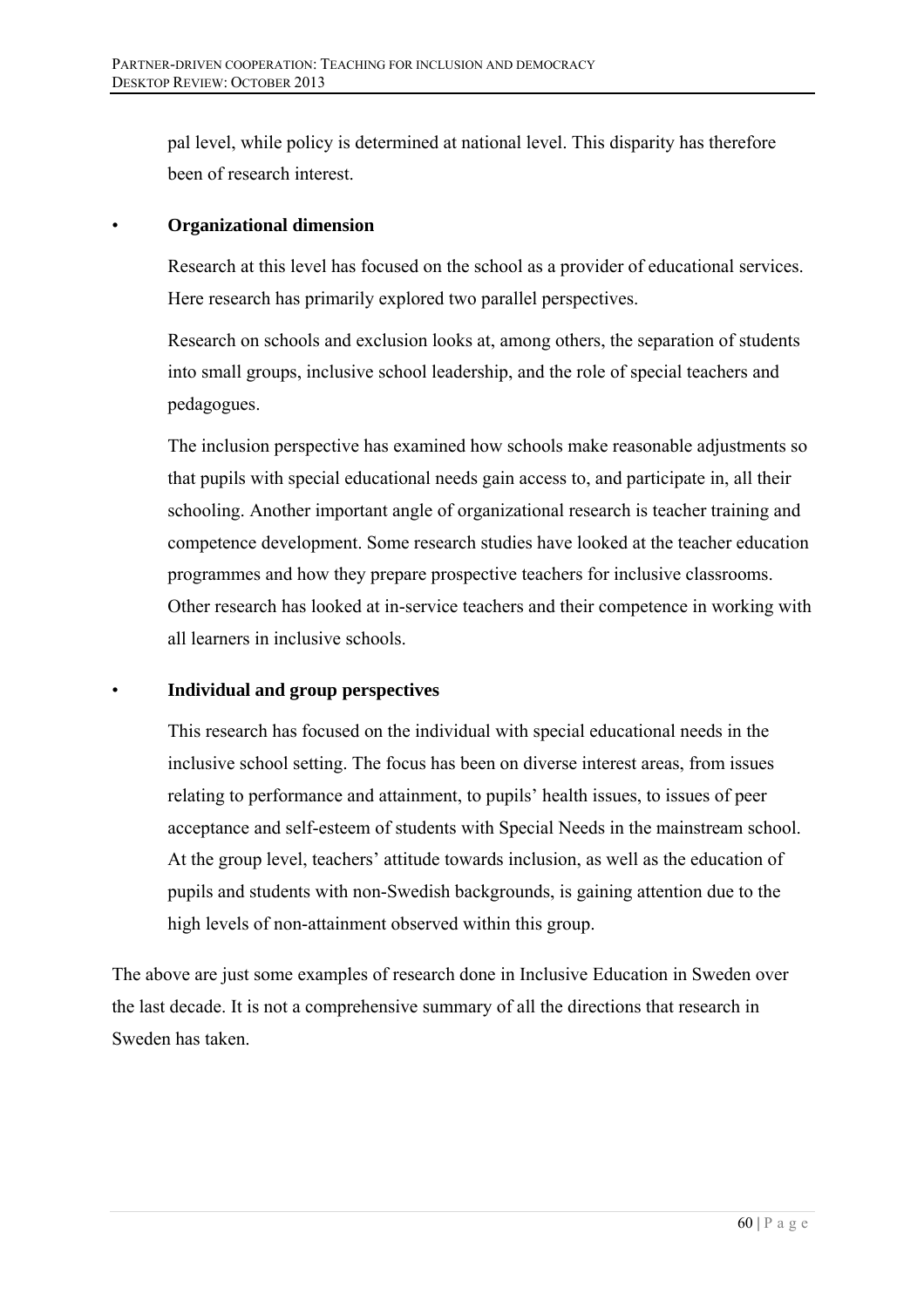# **Chapter 6: Conclusion—emerging themes and recommendations**

### $6.1$ **Emerging themes**

There are several themes emerging from the four desktop reviews. Although in some cases these themes were not observed in all four countries, all partners agreed that they were significant themes that needed further attention.

#### There is a shift globally from Special Education towards Inclusive Education.  $a_{\cdot}$

There are several significant international conventions and policies that explicitly outline the need to make a shift toward Inclusive Education. These policy documents do not only focus on inclusion as a disability issue, but rather recognize inclusion as an issue addressing the diversity of needs experienced by all learners. The project countries are all signatories to these important agreements, thereby committing themselves to make a national shift towards inclusion.

#### $\mathbf{h}$ . There is a disconnect between policy and practice.

This was significant in the three southern countries. Although in all cases the policies were progressive and spoke about the importance of Inclusive Education and viewed it as a holistic issue and not just about disability, the practices in these countries were not in line with their policies. This disconnect between policy and practice was seen both at the level of teacher training (pre-service and in-service) and in the classroom.

#### $\mathbf{c}$ . The mindset shift from disability to Inclusive Education is slow.

Related to the previous point, there is a disconnect between these progressive policies and the attitudes of teachers, who continue to view inclusive practices as additional to their work, and something they do not feel comfortable with. Lack of proper preparation in Inclusive Education may result in teachers having negative attitudes towards inclusion.

## d. All pre-service teacher training institutions in the four countries offer some form of compulsory introduction to Inclusive Education, but in most cases this is not enough.

These courses are offered in different ways in the partner countries. For example the University of Namibia offers free-standing Inclusive Education courses (including a mandatory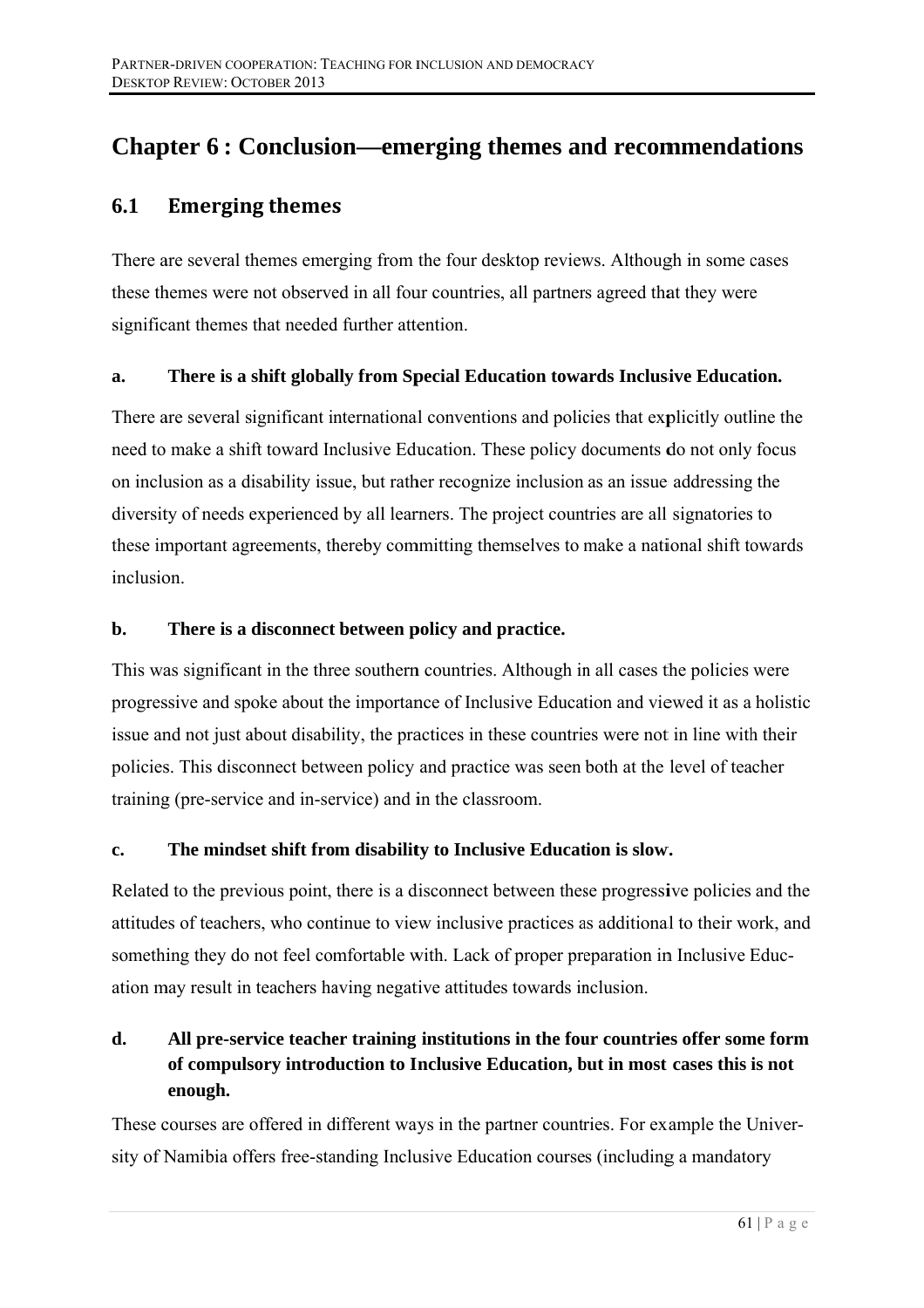introduction to Inclusive Education course for all second-year education students), whereas in South African universities Inclusive Education is integrated into other courses. In all four countries, however, there is at least some Inclusive Education content included in the required modules. In addition, many universities also offer elective courses or specializations that focus on Inclusive Education.

## Pre-service and in-service training do not adequately prepare teachers for e. inclusive classrooms.

There are various examples from all four countries that suggest that when teachers complete pre-service training they are still not equipped with the skills and knowledge to teach in an inclusive setting, and that in-service training also does not provide them with these skills and knowledge.

With regard to pre-service training, several studies in the southern African partner countries suggest that universities do not provide enough practical training on how to implement inclusive practices. This has contributed to the disconnect between policy and practice. Inservice teacher training often serves more as an orientation to new policy; it does not provide the theoretical underpinning or the practical skills required for implementation of the new policy in the classroom.

## **Recommendations**  $6.2$

The following recommendations were made by individual countries, or emanate from the conclusions listed above. These are not only general recommendations related to teacher training for inclusive classrooms, but are also meant to inform this collaborative research project going forward.

- There is a need to explore the resistance to policy change because that should lead to a better understanding of wider problems. This would also help to explain why policy mandates related to Inclusive Education are largely not being realized on the ground.
- Universities should have open dialogue on how to promote Inclusive Education without losing specialization expertise (as this was raised as a cause of concern for some universities).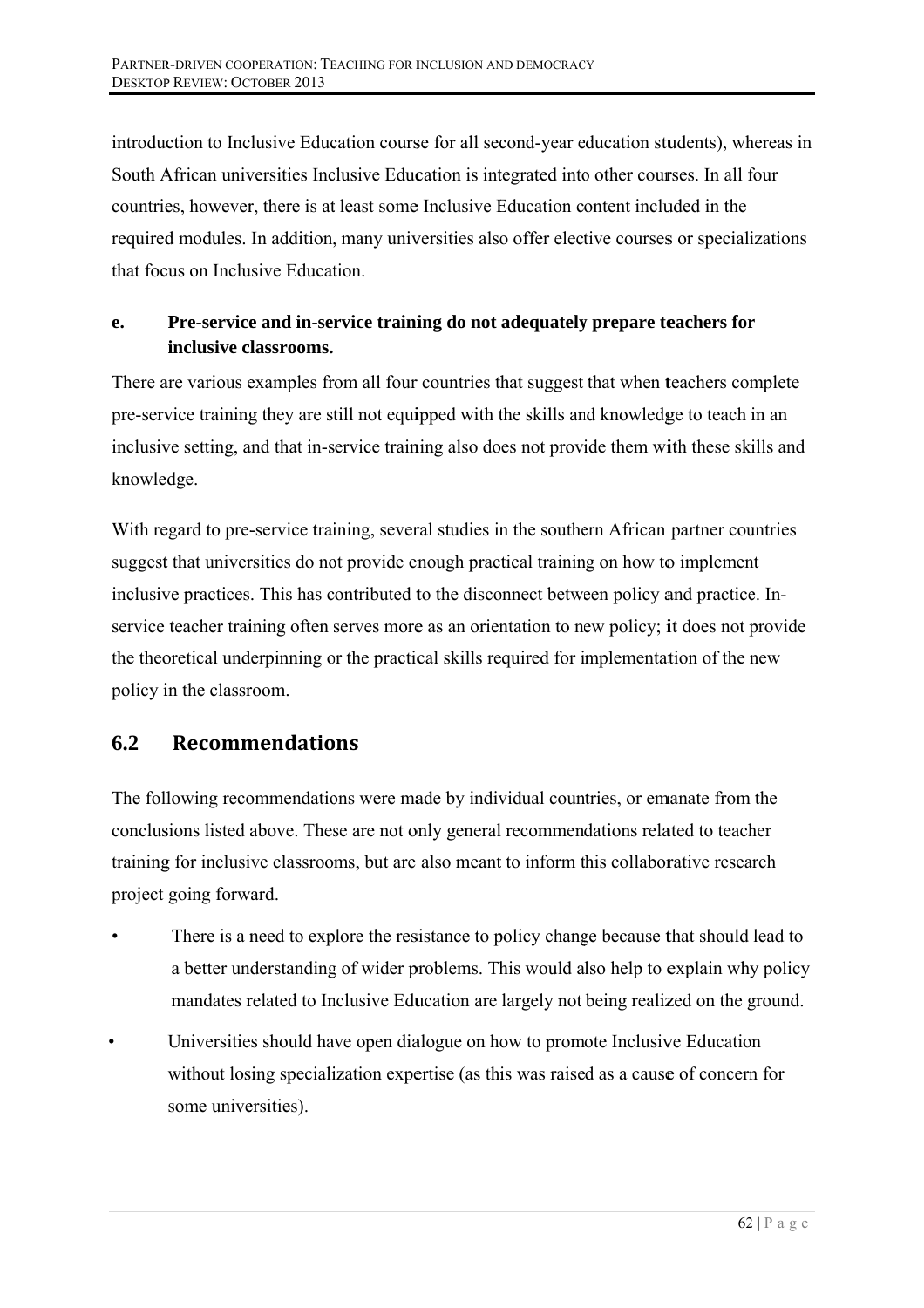- The project team should look into research that evaluates which approach is more effective for pre-service training: i.e. offering mandatory Inclusive Education courses at undergraduate level, or integrating Inclusive Education into all course work.
- A thorough review of in-service teacher training should be conducted to ensure that it is effective and that it encourages teachers to adopt more reflective, creative and inclusive practices.
- In order to provide quality education to all learners, current teachers need to be equipped with different sets of skills and knowledge than traditionally required by the profession. At the same time, the roles of the ordinary teachers, Special Education teachers and support service professionals need to change to cater for the needs of all learners.
- More practical Inclusive Education experience should be incorporated into pre-service teacher training.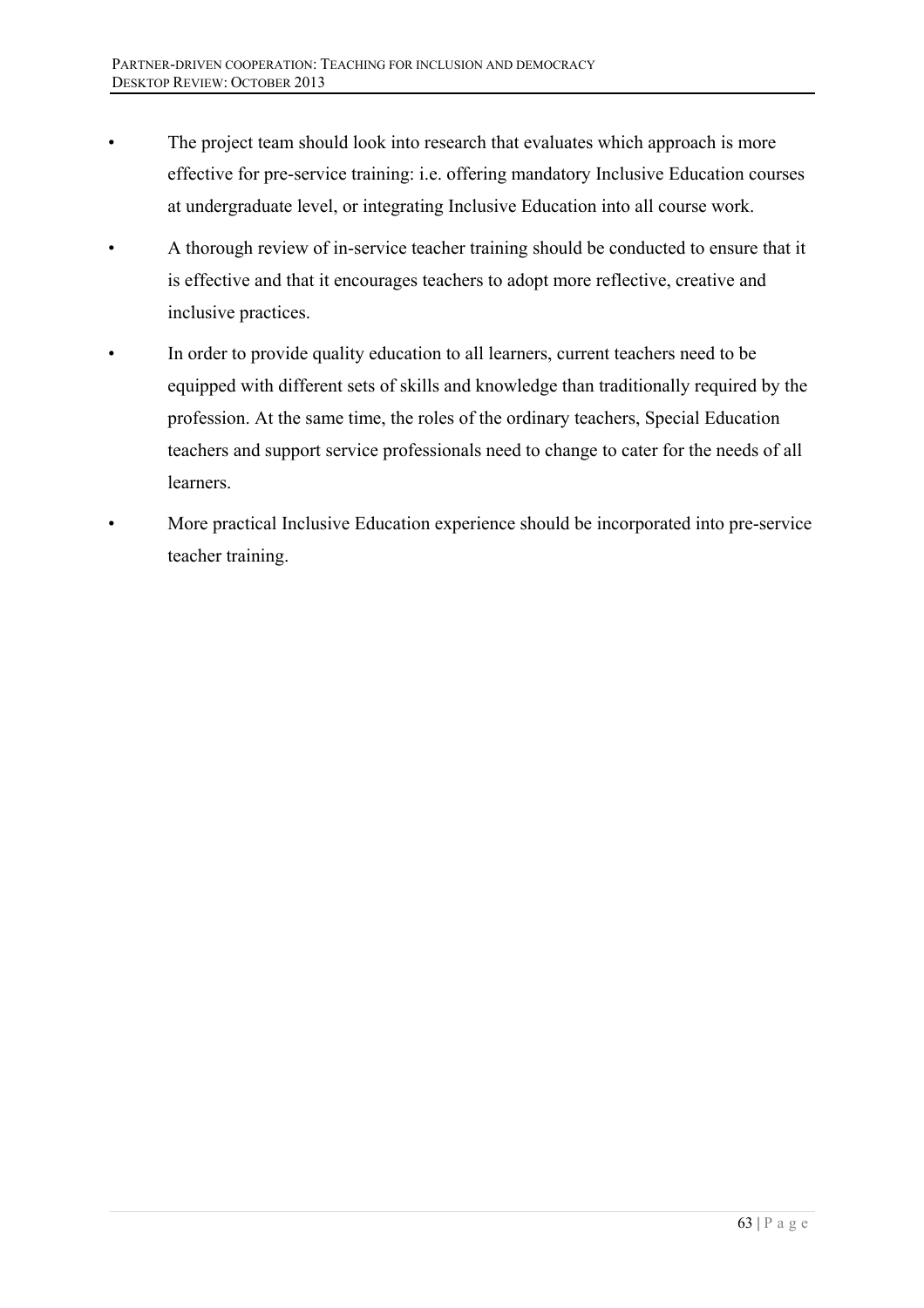# **List of sources**

Abosi, O. 2007. Educating children with learning disabilities in Africa. *Learning Disabilities Research & Practice* 22(3): 196–201.

Ainscow, M. 2007. From special education to effective schools for all: a review of progress so far, in the *SAGE Handbook of Special Education,* edited by L Florian, London: SAGE, pp 146-159.

Alasuutari, H, Chibesa, JL & Mäkihonko, M. 2006. The challenges of supporting educators in the inclusive classroom: development of inclusive education in North Western Province of Zambia as part of an Education Sector development programme, in *When all means all:*  experiences of three African countries with EFA and children with disabilities, edited by H Savolainen, M Matero & H Kokkala. Helsinki: Hakapaino Oy, pp104-119.

Alexander, S. (ed) 2000.*WCE Informatica: information guidelines for preset trainees*. Windhoek: Ministry of Education.

Aramidis, E.2005. Promoting Inclusive Education: from "expertism" to sustainable inclusive practices, in *Changing teaching and learning in the primary school,* edited by R Webb, Open University Press, Buckingham.

Armstrong, F, Armstrong, D & Barton, L. (eds) *Inclusive Education: policy, contexts and comparative perspectives.* London: David Fulton.

Ashton, D, Haihambo, CK & Mushaandja, J. 2007*. An assessment of services rendered to orphans and vulnerable children in Namibia*. A consultancy report for Global Fund. (Ministry of Health and Social Services)

Asia-Pacific Centre of Disability (ACPCD). 2009. *Convention of the Rights of Persons with Disabilities.* UNESCO.

Association on Higher Education and Disability (AHEAD). 2004. *Serve our students: a response to hurricane Katrina*. AHEAD, USA. (http://www.ahead.org/resouces/katrina/sos.htm: accessed on 7 December 2007)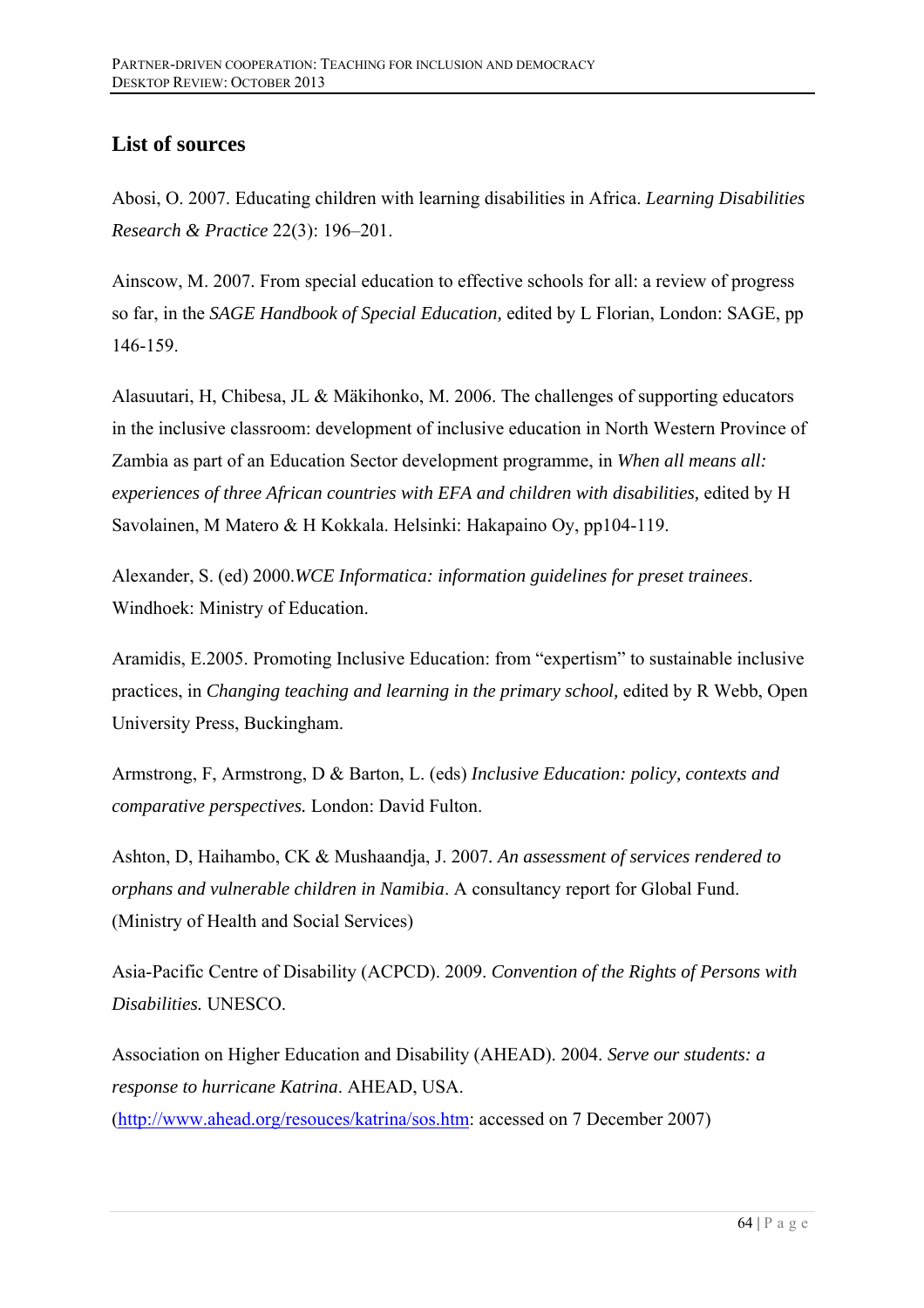Avoseh, MBM. 1999. *Opening up adult education: women's empowerment in Namibia*. A Research Paper of the University of Namibia. (Accessed on 17/06/09)

Barr, JJ & Bracchitta, C. 2008. Effects of contact with individuals with disabilities: positive attitudes and majoring in Education. *Journal of Psychology* 142 (3): 225-243.

Batane, T. 2002. Technology and collaboration: a qualitative study in one secondary school in Botswana, in *Proceedings of World Conference on Educational Multimedia, Hypermedia and Telecommunications 2002, edited by* P Barker & S Rebelsk. Chesapeake, VA: AACE, pp 97-98. (http://www.editlib.org/p/9874: accessed 8 March 2012)

Bawa, KA & Mangope B. 2011. Student teachers' attitudes and concerns about inclusive education in Ghana and Botswana. *International Journal of Whole Schooling 7*(1).

Berger, KS. 2002. *The developing person through the life span*. 5<sup>th</sup> Edition. New York: Worth.

Best, JW & Khan. JV. 1998. *Research in Education*. 8th edition. London: Alan & Bacon.

Bevan-Brown, J. 2006. Beyond policy and good intentions. *International Journal of Inclusive Education* 10 (2-3): 221- 234.

Biehler, RF & Snowman, J. 1997. *Psychology applied to teaching.* 8th edition. Boston: Houghton Mifflin.

Bloom, LR. 2002. From self to society: reflections on the power of narrative enquiry, in *Qualitative research in practice: examples for discussion and analysis,* edited by SB Merriam & Associates, San Francisco: Jossey-Bass, pp 310-313.

Boekaerts, M & Minnaert, A. 2006. Affective and motivational outcomes of working in collaborative groups. *Educational Psychology* 26(2): 188-194.

Booth, T. 2001. Progress in Inclusive Education, in *Meeting special and diverse educational needs: making Inclusive Education a reality*, edited by H Savolainen, H Kokkala & H Alasuutari, Helsinki: Hakapaino Oy, pp 17-30.

Borg, WR & Gall, MD. 1994*. Educational research: an introduction.* 5th edition. New York: Longman.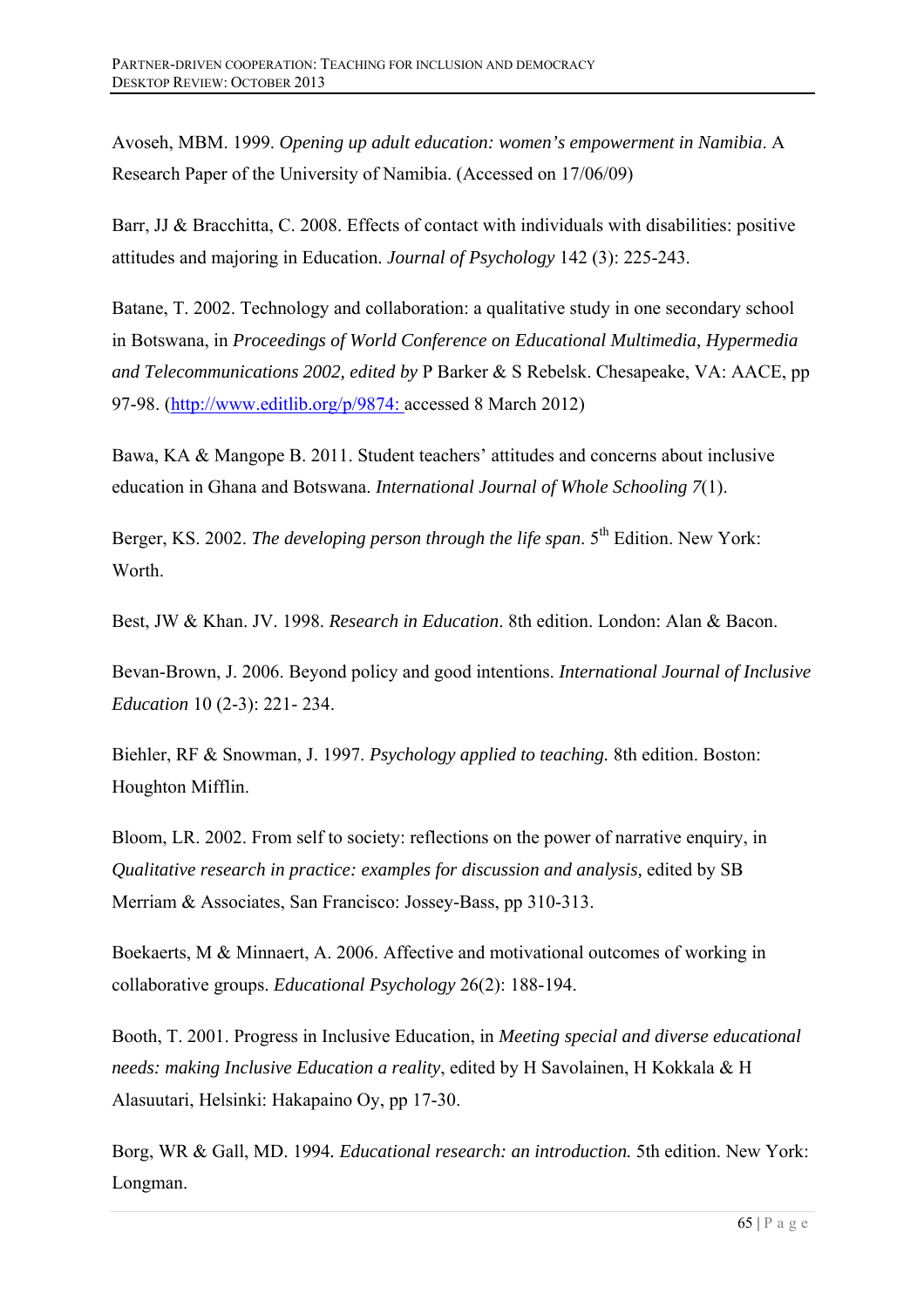Boyd, D & Bee, H. 2009. *Lifespan development*. 5th edition. USA: Pearson.

Bronfenbrenner, U. 1979. *Ecology of human development: experiments by nature and design.* Cambridge, MA: Harvard.

Cawthon, SW. 2007. Hidden benefits and unintended consequences of No Child Left Behind Policies for students who are deaf or hard of hearing. *American Educational Research Journal* 44 (3): 460-492.

Charema, J. 2007. From special schools to inclusive education: the way forward for developing countries south of Sahara. *The Journal of the International Association of Special Education* 8(1): 88-98.

Chhabra, S, Srivastava, R & Srivastava, I. 2010. Inclusive education in Botswana: the perceptions of school teachers. *Journal of Disability Policy Studies* 20(4): 219-228.

Chilisa, B. 2002. National policies on pregnancy in education systems in sub-Saharan Africa: the case of Botswana. *Gender and Education* 14: 21-35.

Choate, JS. 2000. *Successful Inclusive Teaching: proven ways to detect and correct special needs.* Needham Heights: Allyn & Bacon.

Cigman, R. 2007. *Included or excluded? The challenge of the mainstream for some SEN children.* London: Routledge.

Clandinin, JD & Connelly, MF. 2000. *Narrative inquiry: experience and story in qualitative research*. San Francisco: John Wiley.

Clandinin, JD (ed). 2000. *Handbook of narrative inquiry: mapping a methodology*. Thousand Oaks: SAGE.

Clark, G. 2007. Going beyond our limits: issues for able and disabled students. *Journal of Geography in Higher Education* 31(1): 211-218.

Cohen, C, Manion, L & Morrison, K. 2007. *Research methods in Education*.5<sup>th</sup> and 6th edition. London: Routledge Taylor and Francis.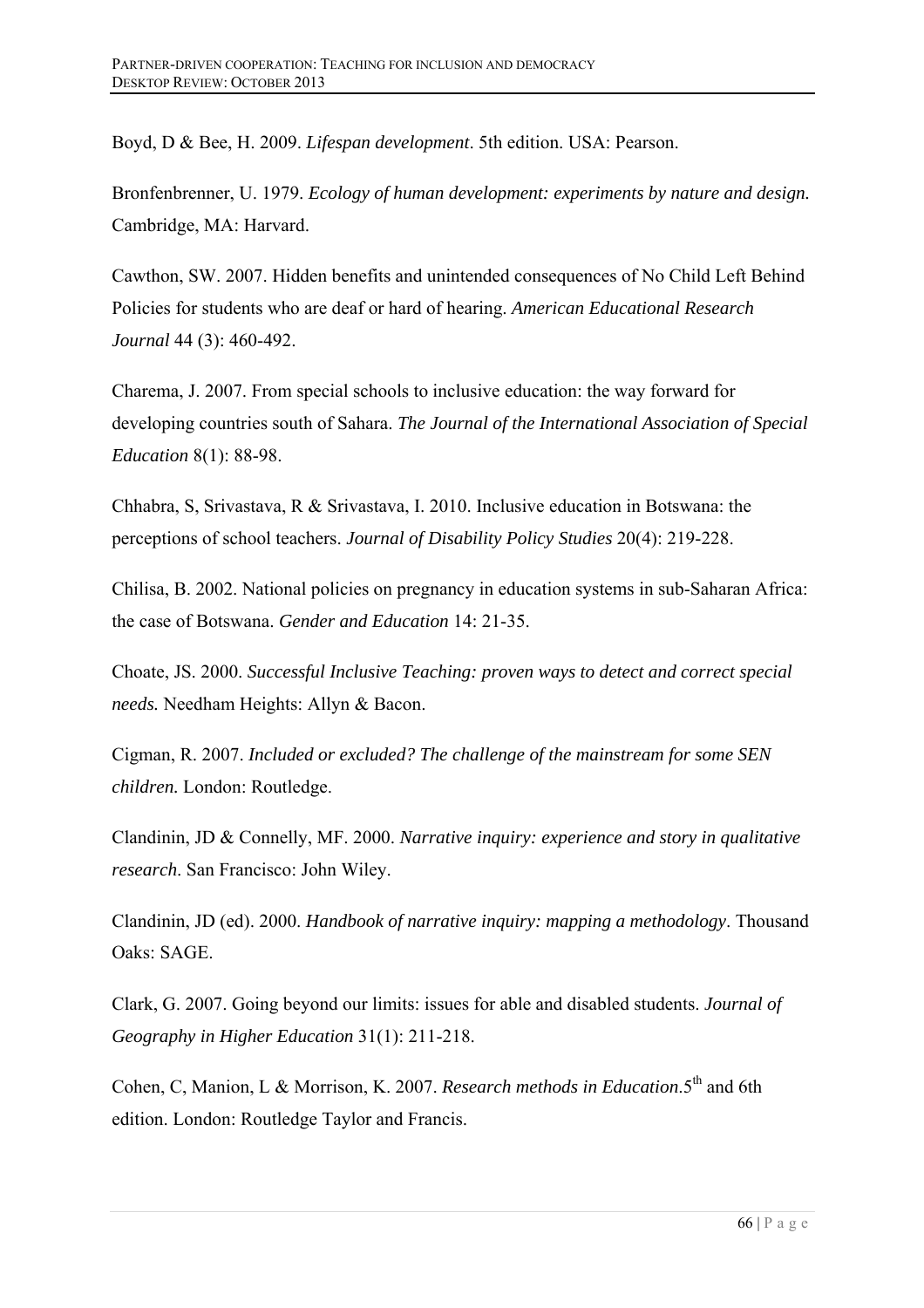Conle, C & de Beyer, M. 2009. Appraising the ethos of experiential narratives: key aspects of methodological challenges. *Educational Theory* 59(1): 41–65.

Creswell, JW. 2008. *Qualitative inquiry & research design: choosing among five approaches.* Thousand Oaks: SAGE.

Crous, SFM. 2004. The academic support needs of students with impairments at three higher education institutions. *SAJHE* 18(1): 228-251.

Cushner, K, McClelland, A. & Safford, P. 1996. *Human diversity in education: an integrative approach*. 2nd edition. Kent State University: McGraw-Hill.

D'Alessio, S & Watkins, A. 2009. International comparisons of inclusive policy and practice: are we talking about the same thing? *Research in Comparative and International Education* 4 (no 3).

Daniel, B & Wassel, S. 2003. *Adolescence: assessing and promoting resilience in vulnerable children*. 3rd edition. London: Jessica Kingsley.

Daniels, H & Garner, P. 1999. *Inclusive Education: World Yearbook of Education 1999*. UK: Kogan Page.

Dart, G, Nthobatsang, T, Korwa, L & Chizwe, O. 2010. The experiences of albino children at Botswana junior secondary schools; a double case study. *The British Journal of Special Education* 37(2): 77-86.

Dart, G. 2006. My eyes went wide open: an evaluation of the special needs education awareness course at Molepolole College of Education, Botswana. *British Journal of Special Education* 33(3): 130-138.

Dart, G. 2007. Inclusive Education in Botswana, in *Responding to the challenges of Inclusive Education in Southern Africa,* edited by P Engelbrecht & L Green, Pretoria: Van Schaik.

De Vos, S. 2005. Combined quantitative and qualitative approach, in *Research at grassroots for social sciences and human service provisions,* edited by AS de Vos et al., Pretoria: Van Schaik, pp 363-365.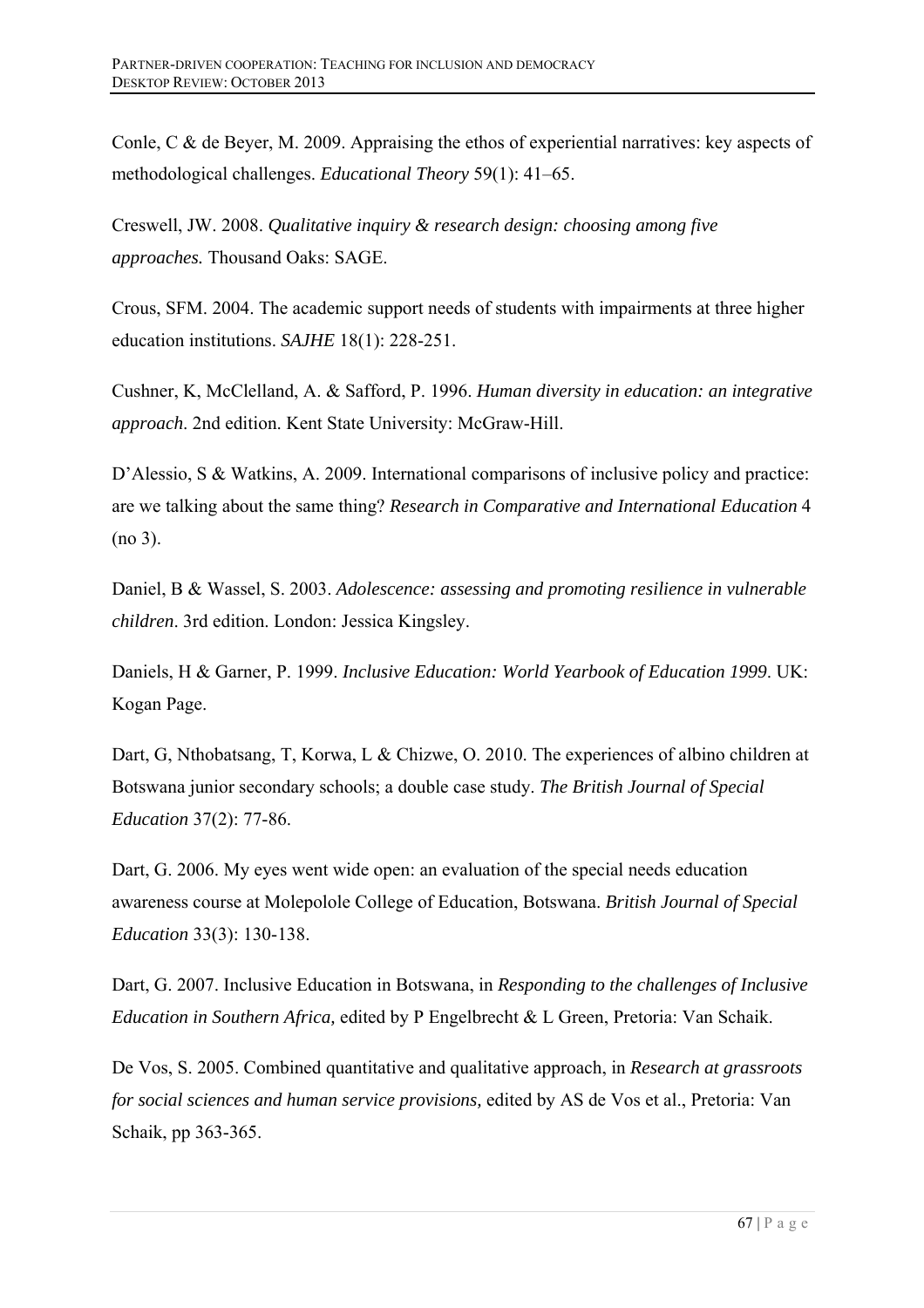DeFord, C. 2006. A chance to prove themselves in diverse issues in higher education. *Proquest Education Journals* (6): 78-81.

Dembo, MH. 1994. *Applying Educational Psychology*. 5th edition. White Plains, NJ: Longman.

Denhart, H. 2008. Deconstructing barriers: perceptions of students with learning disabilities in higher education. *Journal of Learning Disabilities* 41(6): 483–497.

Denzin, NK & Lincoln, Y (eds). 2000. *Handbook of qualitative research*. 2nd edition. Thousand Oaks: SAGE.

Dyson, A & Millward, A. 2008. *Schools and special needs: issues of innovation and inclusion.* London: Kogan Page.

Eklindh, K & Van den Brule-Balescut, J. 2006. The right of education for persons with disabilities: reflecting on UNESCO's role from Salamanca to the Convention on the Rights of Persons with Disabilities, in *When all means all: experiences of three African countries with EFA and children with disabilities,* edited by H Savolainen, M Matero & H Kokkala. Helsinki: Hakapaino Oy, pp19-36.

Eleweke, JC & Rodda, M. 2002. The challenge of enhancing Inclusive Education in developing countries. *International Journal of Inclusive Education* 6(2): 113-126.

Elliot, SN, Kratochwill, TR, Littlefield, J & Travers JF. 1996. *Educational Psychology: effective teaching effective learning.* 2nd edition. USA: Brown & Benchmark.

Eluwa Special School. Sa. Pamphlet.

Engelbrecht, P & Green, L. (eds). 2005. *Responding to the challenges of Inclusive Education in Southern Africa.* Pretoria: Van Schaik.

Engelbrecht, P, Green, L, Naicker, S (eds). 1999. *Inclusive Education in action in South Africa*. Pretoria: Van Schaik.

Engelbrecht, P, Green, L, Sigamoney, N & Engelbrecht, L (eds). 1999. *Inclusive Education in South Africa*. Pretoria: Van Schaik.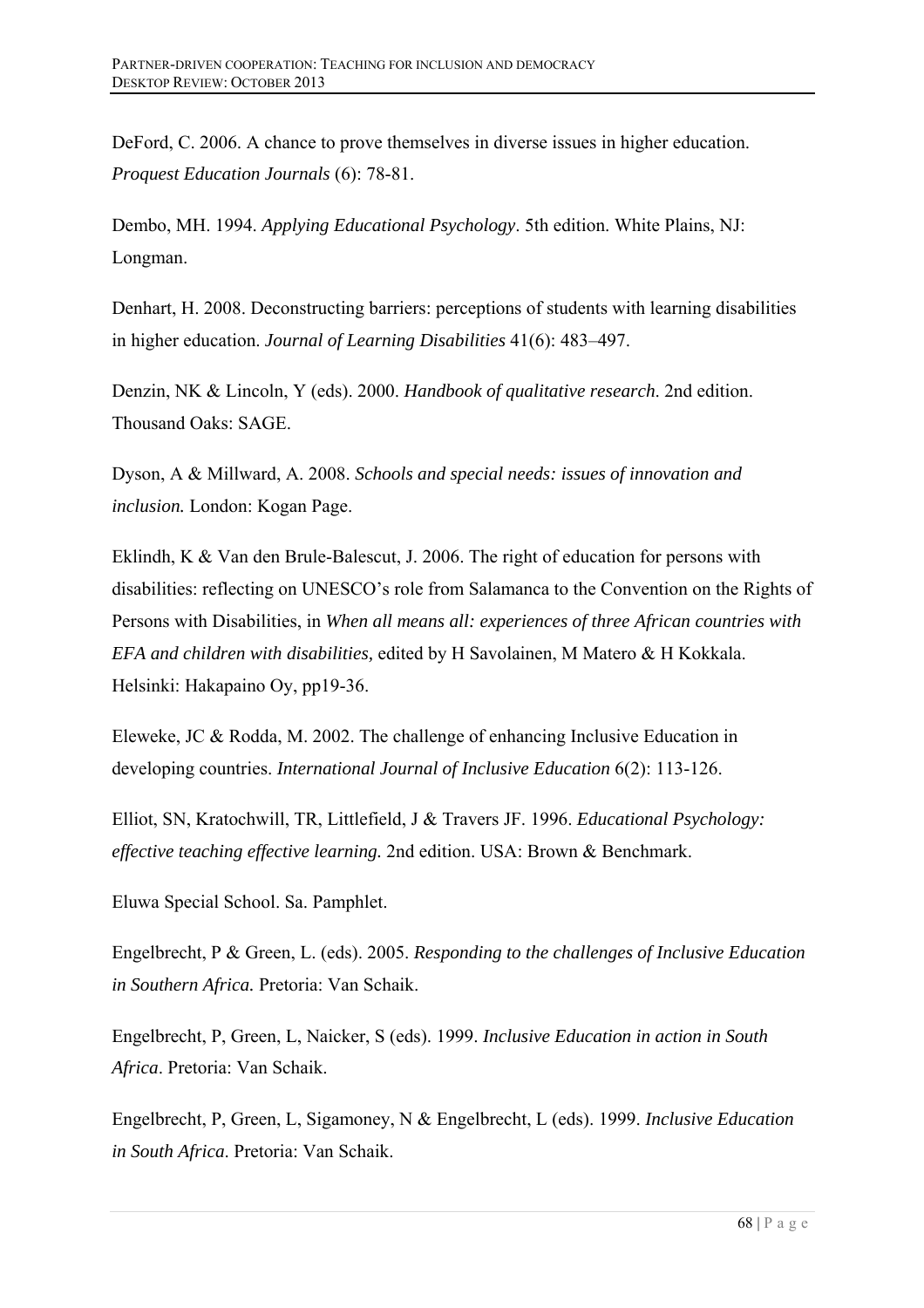Engelbrecht, P. 2006. The implementation of Inclusive Education in South Africa after ten years of democracy. *European Journal of Psychology of Education* XXI(3): 253-264.

Fairweather, JS. & Shaver, DM. 1990. A troubled future? Participation in postsecondary education by youths with disabilities. *The Journal of Higher Education* 61(3): 332–348.

Fichten, CS & Goodrick, G 1990. Getting along in college: recommendations for college students with disabilities and their professors. *Rehabilitation Counseling Bulletin* 34(2): 103– 126.

Field, S, Sarver, MD & Shaw, S. 2003. Self determination: a key to success in postsecondary education for students with learning disabilities, in *Adults with learning disabilities,* edited by L Price, S Field & JR Patton 24(6): 339–348.

Focus Travel Centre. History and Politics. Accessed on 4 November 2013: www.focusnamibia.com/ .

Forest, KD. 2003. Overcoming unintentional barriers with intentional strategies: educating faculty about students with disabilities. *Teaching Psychology: the Generalist Corner* 30(3): 270-293.

Furney, KS, Hasazi SB & Clark/Keefe J. 2005. Multiple dimensions of reform: the impact of state policies on special education and supports for all students. *Journal of Disability Policy Studies* 16: 169-176.

Gaotlhobogwe, B. 2001. Inclusive education: an investigation of the support system for pupils with special educational needs in Botswana. Unpublished Master's dissertation, University of Manchester.

Ghai, A. 2001. Marginalization and disability: experiences from the Third World, in *Disability and the life course: global perspectives*, edited by M Priestley, UK: Cambridge University Press, pp 27-37.

Glaser-Zikuda, M. 2002. Qualitative approaches in learning research: learning diaries and the role of the researcher, in *The role of the researcher in qualitative psychology*, edited by M Kiegelmann, Qualitative Psychology Nexus II. Germany: Ingeborg Huber Verlag, pp77- 89.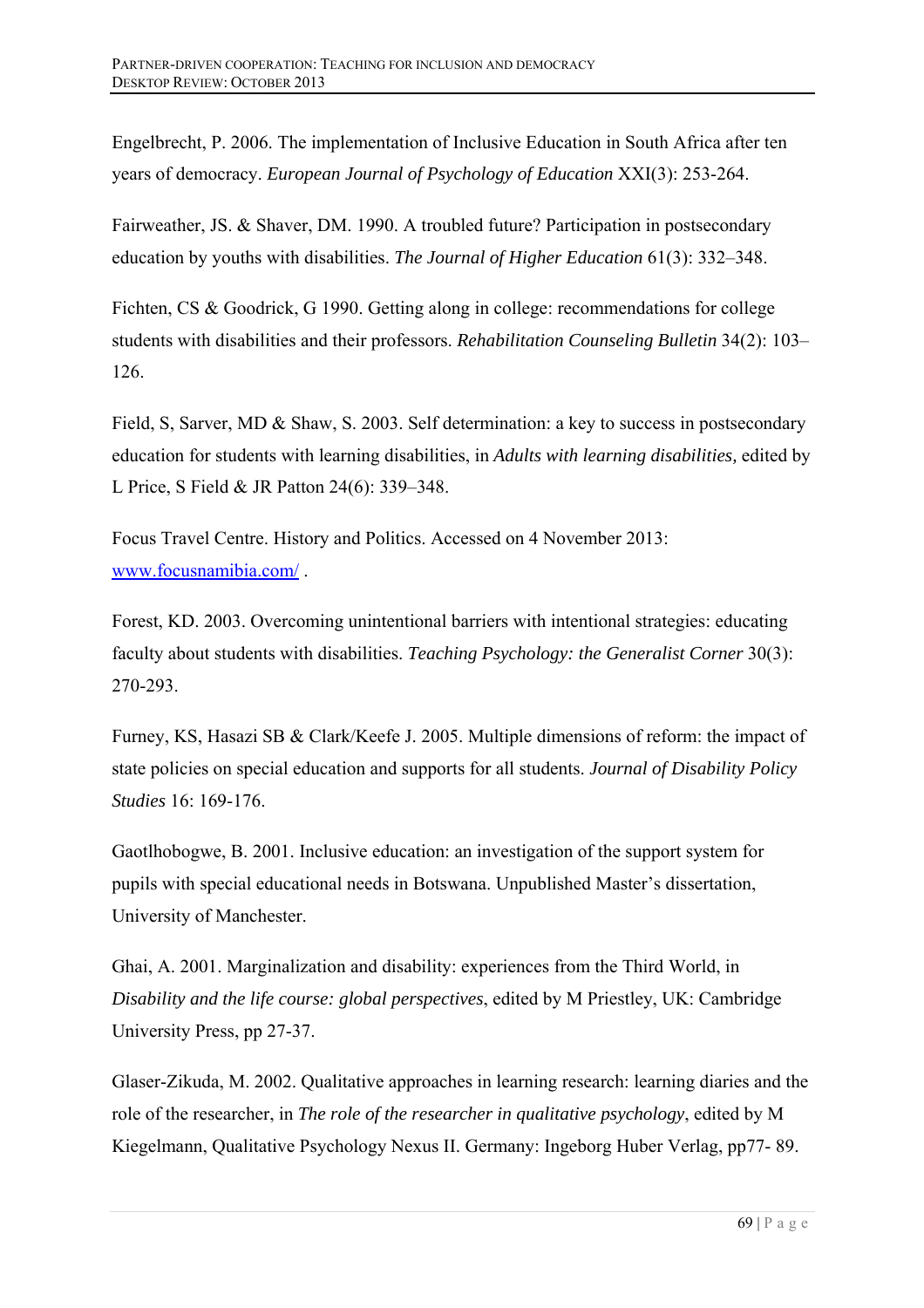Gledhill, JM. 1999. *Managing students: managing universities and colleges: guides to good practice.* Philadelphia: Open University Press.

Government of Botswana. 1977. *National policy on education*. Gaborone: Government Printers.

Government of Botswana. 1993. National commission on education. Gaborone: Government **Printers** 

Government of Botswana. 1994. *Revised national policy on education*. Gaborone: Government Printers.

Government of Namibia, Central Bureau of Statistics. 2006. *Namibia facts: a summary of census statistics*. Windhoek: National Planning Commission.

Government of Botswana, Central Statistics Office. 2001. *Population census.* (http://www.cso.gov.bw/images/stories/Education/education\_ 2006 report.pdf: accessed on 15 June 2011)

Government of Botswana, Central Statistics Office. 2006*. Education statistics report*. (http://www.cso.gov.bw/images/stories/Education/education\_2006 report.pdf: accessed on 15 June 2011)

Government of Botswana, Ministry of Education and Skills Development. 2008. National report on the development of education: Inclusive education: The way of the future. (Draft report) (www.ibe.unesco.org.National.pdf: accessed on 25 August 2009)

Government of Botswana, Ministry of Education and Skills Development. 2011. Inclusive education policy: action plan. (Draft report)

Government of Botswana, Ministry of Finance and Development Planning. 2012. 2012 Budget speech. (http://www.gov.bw/Global/Portal Team/Speeches/2012BudgetSpeech.pdf: – accessed on 30 April 2012)

Government of New Brunswick. 2009. Strengthening inclusion, strengthening schools: Report of the review of Inclusive Education programs and practices in New Brunswick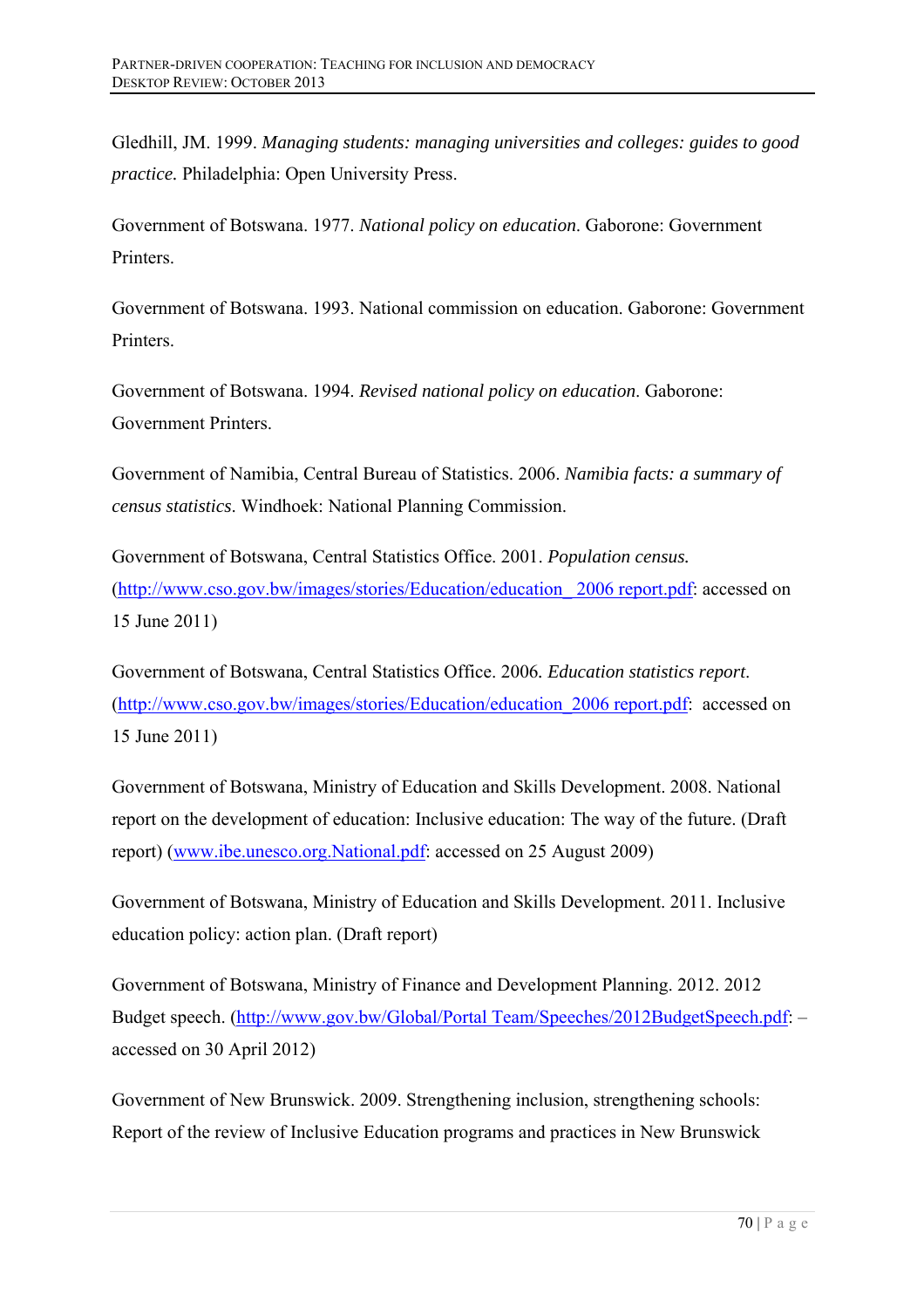schools – an action plan for growth. (http:/www.gnb.0000/publications/comm./Inclusion.pdf) Government of Sweden. 2010. Swedish Education Act.

Grobler, M. 2008. University life and vulnerability to HIV and AIDS and other risks. Unpublished paper presented at the first year orientation programme, Windhoek: University of Namibia.

Guenther, S. 2005. Photo interviews: reflections of a student research project: experiences of university students with physical disabilities. *OT Now* (2): 1-12.

Guernsey, K, Nicoli, M & Ninio, A. 2007. *Convention of the Rights of Persons with Disabilities: Its implementation and relevance for the World Bank*. SP Discussion Paper No 0712. (http://www.unesco.org: accessed on 18 June 2009)

Hadjikakou, K & Hartas, D. 2007. Higher education provision for students with disabilities in Cyprus. *Higher Education Journal* (55): 103–119.

Haihambo, CK. & Lightfoot, E. 2008. An ethnographic analysis of cultural myths and beliefs regarding disabilities in Namibia. *CIJD – 2008-0043.* ( Submitted and approved journal article, in press).

Haihambo, CK. 1996. Emotional problems of girls in Namibian secondary schools and the impact on their career choices and future roles. Masters' thesis, University of Oslo, Norway.

Haihambo, CK. 2005. The views of blind and deaf university students, Namibia. *Enabling Education Network* UK: EENET (12, 2008:7).

Haihambo, CK. 2010. *Inclusive Education: challenges of students with disabilities in higher education institutions in Namibia.* Doctoral dissertation, University of South Africa.

Haihambo-Muetudhana, CK & Hengari, JU. 2004. *Introduction to Inclusive Education: Center for External Studies*. Study Guide. Windhoek. University of Namibia.

Hall, J & Tinklin, T. 1998. *Students first: the experiences of disabled students in higher education* (SCRE Report 85)*.* Scottish Council for Research in Education. (http://www.scre.ac.uk/resreport/rr85/: accessed on 7 December 2007)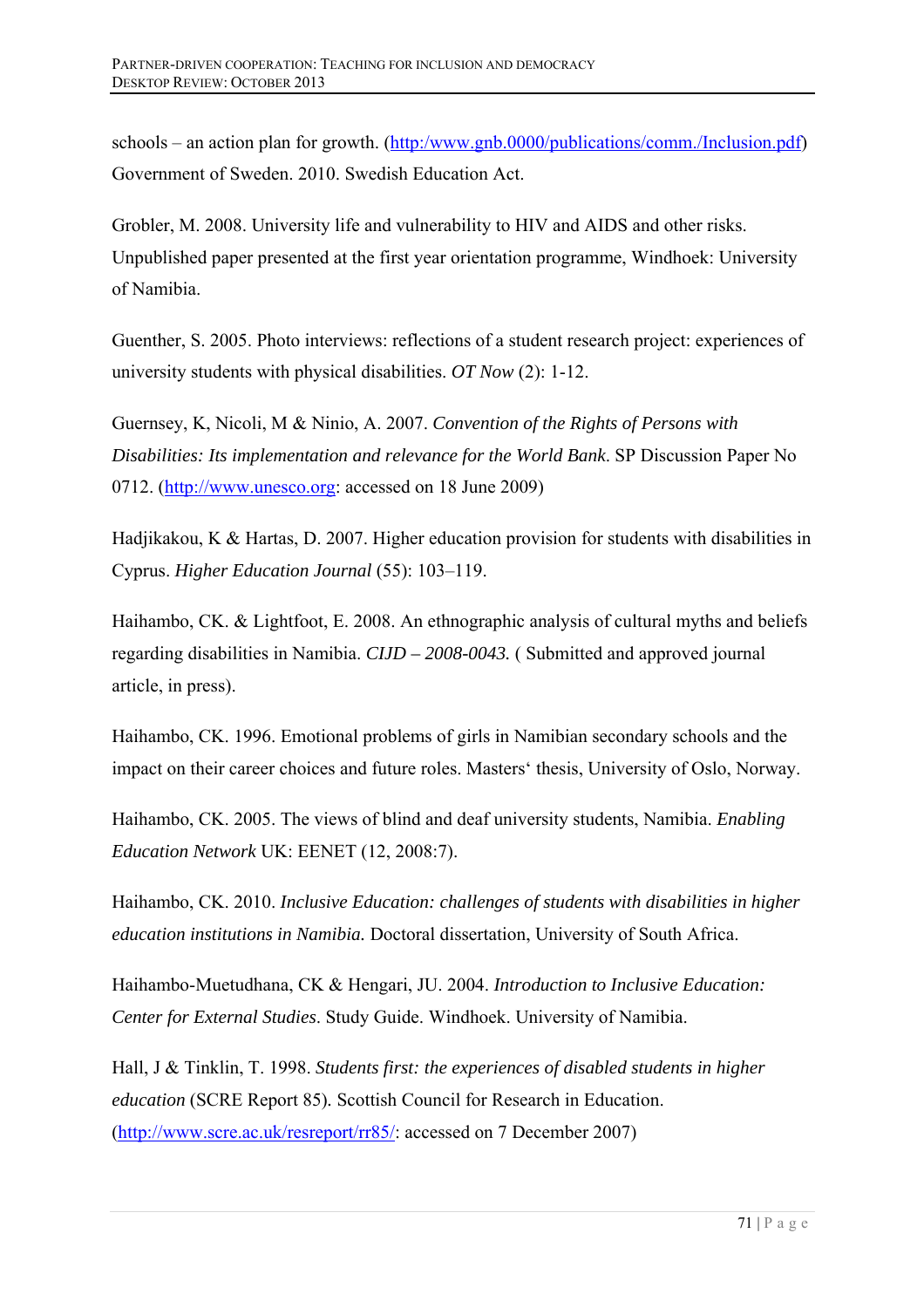Hampton, J. 1996. Attitudes of white college students toward African Americans with disabilities in social situations. *CRC*, University of Illinois at Urbana-Champaign, vol 52: 22 – 38.

Hannan, A & Silver, H. 2000. *Innovating in higher education: teaching, learning and institutional cultures.* Buckingham: The Society for Research into Higher Education and Open University Press.

Hatch, JA. 2002. *Doing qualitative research in education settings*. Albany: State University of New York Press.

Hay, JF, Smit, J & Paulsen, M. 2001. Teacher preparedness for Inclusive Education. *South African Journal of Education* 21(4): 213-218.

Heward, WL. 2003. *Exceptional children: an introduction to special education.* 7th edition. Ohio State University: Merril Prentice Hall.

Highlen, PS & Finley, HC. 1996. Doing qualitative analysis, in *The psychology research handbook: a guide for graduate students and research assistants*, edited by FTL Leon & JT Austin, California: SAGE, pp 177 – 207.

Hobban, MT, Ottenritter, NW, Gascoigne, JL, & Kerr, DL. 2003. *Campus HIV prevention strategies: planning for success*. USA: Community College Press.

Hodges, JS & Keller, MJ. 1999. Perceived influences on social integration by students with physical disabilities. *Journal of College Student Development* 40(6): 678–786.

Holloway, S. 2001. Student experiences: the experiences of higher education from the perspective of disabled students. *Disability and Society* 16(4): 597–615.

Hong, BSS, Ivy, FW, Gonzalez, HR & Ehrensberger, W. 2007. Preparing students for postsecondary education. *Teaching Exceptional Children* 40(1): 32 – 38.

Hopkin, AG. 2004. Special Education in Botswana: social inclusion or exclusion? *Pula: Botswana Journal of African Studies* 18(1): 88-102.

Humphrey, N. 2008. Including pupils with autistic spectrum disorders in mainstream schools. *Support for Learning* 23(1): 41-46.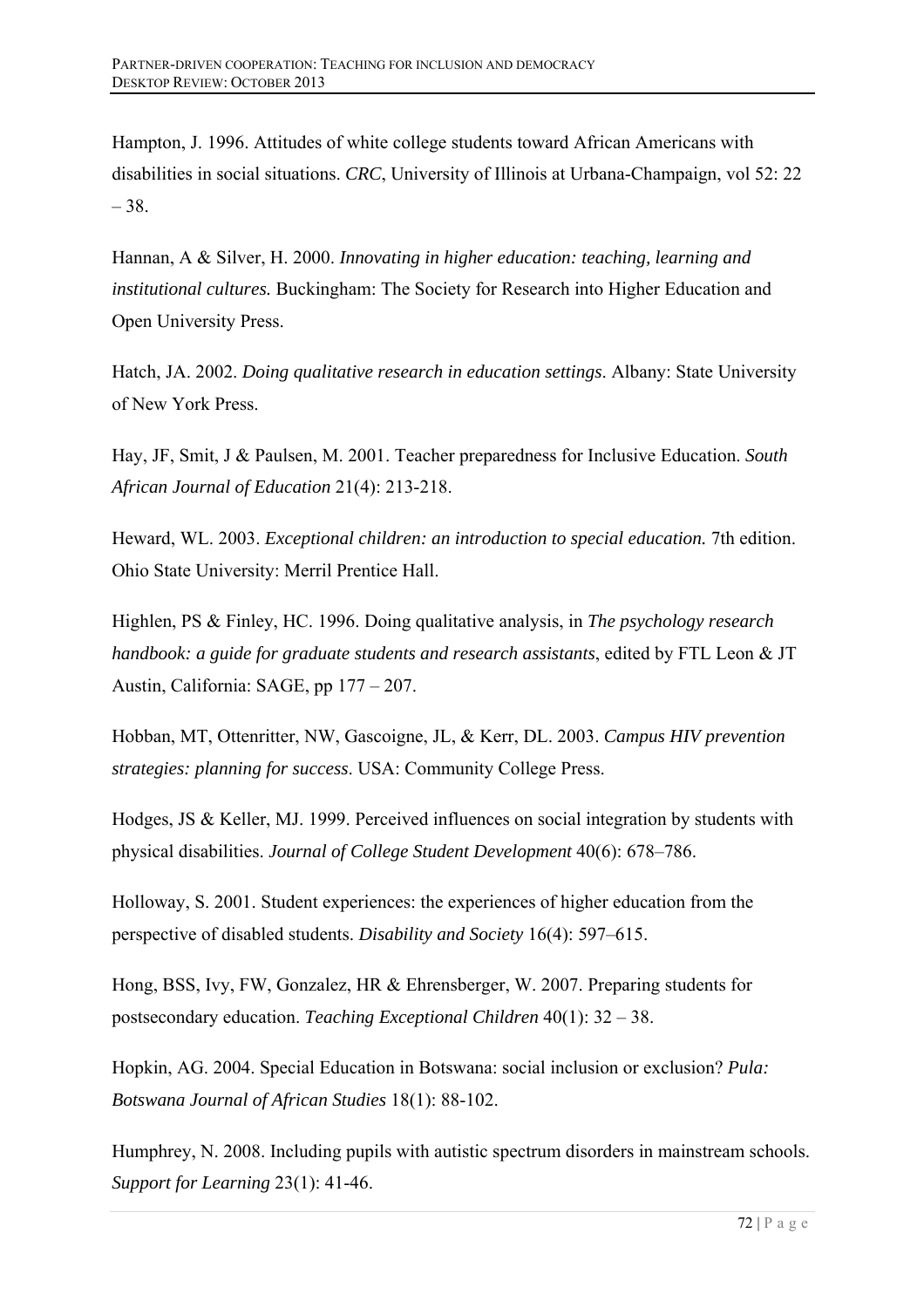Hunt, L, Bromage, A & Tomskinson, B (ed). 2006. *The realities of change in higher education: interventions to promote learning and teaching*. London: Routledge Taylor & Francis.

IDAF. 1989. *NAMIBIA: the facts*. London: International Defence and Aid Fund for Southern Africa.

Idol, L. 2006. Towards inclusion of special education students in general education: a programme evaluation of eight schools. *Remedial & Special Education* 27(2): 77- 94.

Johnsen, B & Skjørten, MD (eds). 2001. *Towards Inclusion Book 1: Education – Special Needs Education: an introduction*. Oslo: Unipub forlag.

Johnson, D. 2000. Enhancing out-of-class opportunities for students with disabilities. *New Directions for Student Services* (91).

Jotia, AL. 2006. The quest for deep democratic participation: school as democratic spaces in the post-colonial Botswana. Unpublished Doctoral dissertation, submitted to the College of Education of Ohio University. (http://etd.ohiolink.edu/sendpdf.cgi/Jotia%20Agreement%20Lathi.pdf?Ohiou1147360469)

Karjalainen, L. 2003. Rooted in my own terms: identity narratives of adult third culture kids in the Finnish society. Masters' thesis, University of Oulu, Finland.

Kashupulwa, C. 2008. Education sector: prospects and challenges. *New Era Newspape*r, 25 January: 8.

Katjavivi, PH. 1988. *A history of resistance in Namibia*. Berlin: LIT Verlag.

Keltikangas-Järvinen, K. 2009. Innate temperament explains too much from a student's school achievement. Keynote address presented at 14th Biennial Conference of International Study Association on Teachers and Teaching, 1 July 2009, Rovaniemi, Finland.

Kiegelmann, M. (ed) 2002. *The role of the researcher in qualitative psychology.* Germany: Ingerborg Huber Verlag.

King, JI. 2001. Colleges can do even more for people with disabilities. *Chronicle of Higher Education* 47 (40): 1–4. (Available at www.ebscohost.com: accessed on 24 June 2008)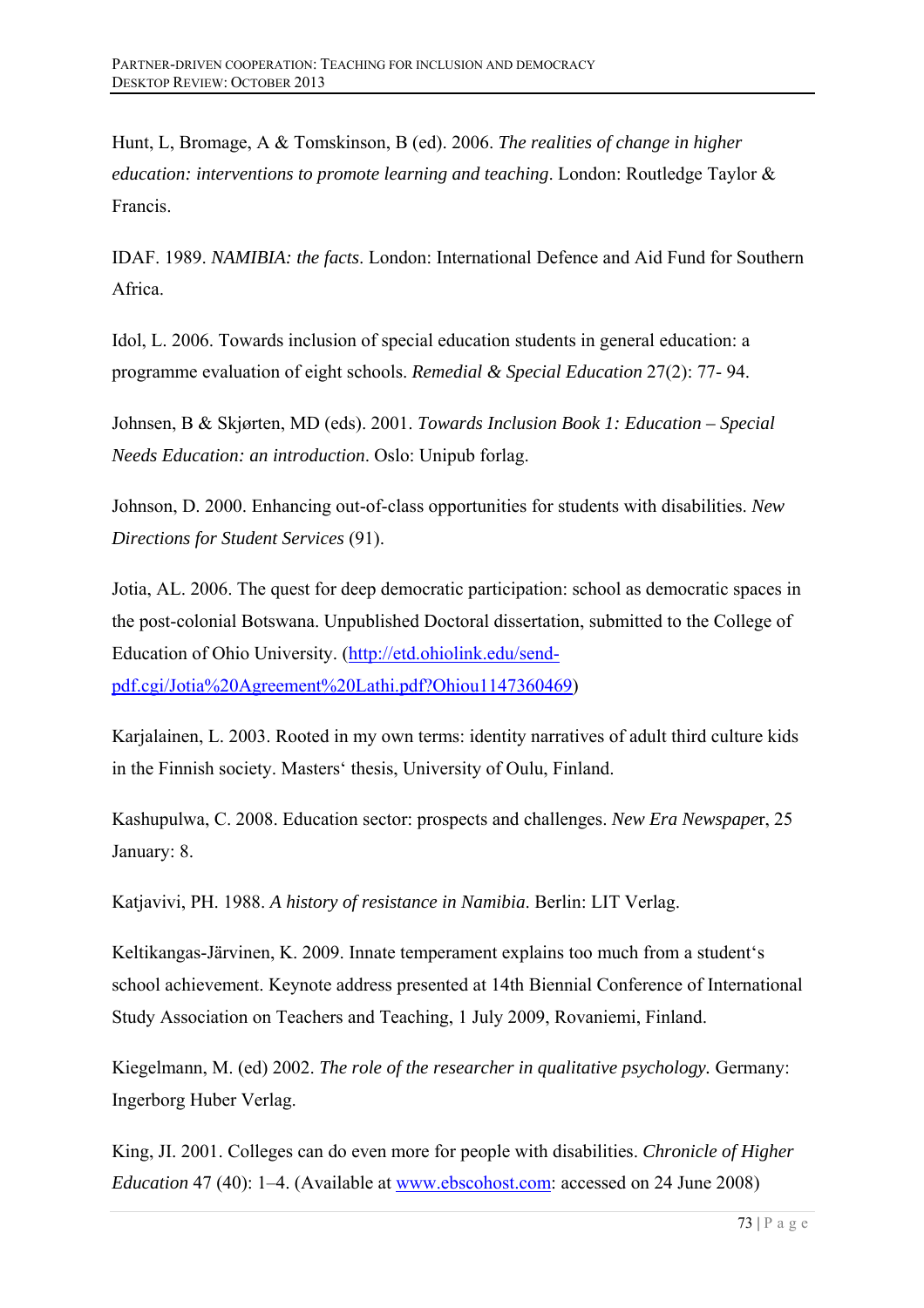Kudlick, C. 2005. The blind man's Harley: white canes and gender identity. *America Journal of Women in Culture and Society* 30(2): 1586–1602.

Kuusipalo, JT. 2008. Identities at work: narratives from a post-bureaucratic ICT organization. An academic dissertation, University of Oulu, Finland: University of Oulu Press.

Kuyini, AM & Mangope, B. 2011. Student teachers' attitudes and concerns about inclusive education in Ghana and Botswana. *International Journal of Whole Schooling* 7 (1): 20-37.

Kvale, S. 2007. *Doing interviews*. London: SAGE.

Larkin, J, Lombardo, C, Walker, L, Bahreini, R, Tharao, W, Mitchell, C, & Dubazane, N. 2007. *Taking it global xpress: youth, photovoice and HIV/AIDS. [sine loco]* 

Le Beau, DL. 1999. Seeking health: the hierarchy of resort in utilization patterns of traditional and Western medicine in multi-cultural Katutura, Namibia. Doctoral dissertation, University of Rhodes.

Leicester, M. 1999. *Disability voice: towards an enabling education* London: Kingsley.

Lene, D. 2012 (http://www.seneseinclusive.edu.ws).

Lomofsky, L. & Lazarus, S. 2001. South Africa: First steps in the development of an inclusive education system. *Cambridge Journal of Education* 31(3): 304–317.

Losinsky, L-O, Levi, T, Saffey, K & Jelsma, J. 2003. An investigation into the physical accessibility to wheelchair bound students in an Institution of Higher Education in South Africa. *Disability and Rehabilitation* 25(7): 305–308.

Lukas, MJ. 2012. *Challenges of the inclusion of learners with visual impairments to school management: a case study of Gabriel Taapopi Secondary School in the Oshana Education Region in Namibia.* Master's thesis, Faculty of Education, University of Namibia.

Magweva, S & Mavundukure, G. 2002. *Access to tertiary education by persons with visual impairment in Namibia*, Consultancy Report, Ministry of Higher Education and Employment Creation, Namibia. Windhoek: Ministry of Higher Education and Employment Creation.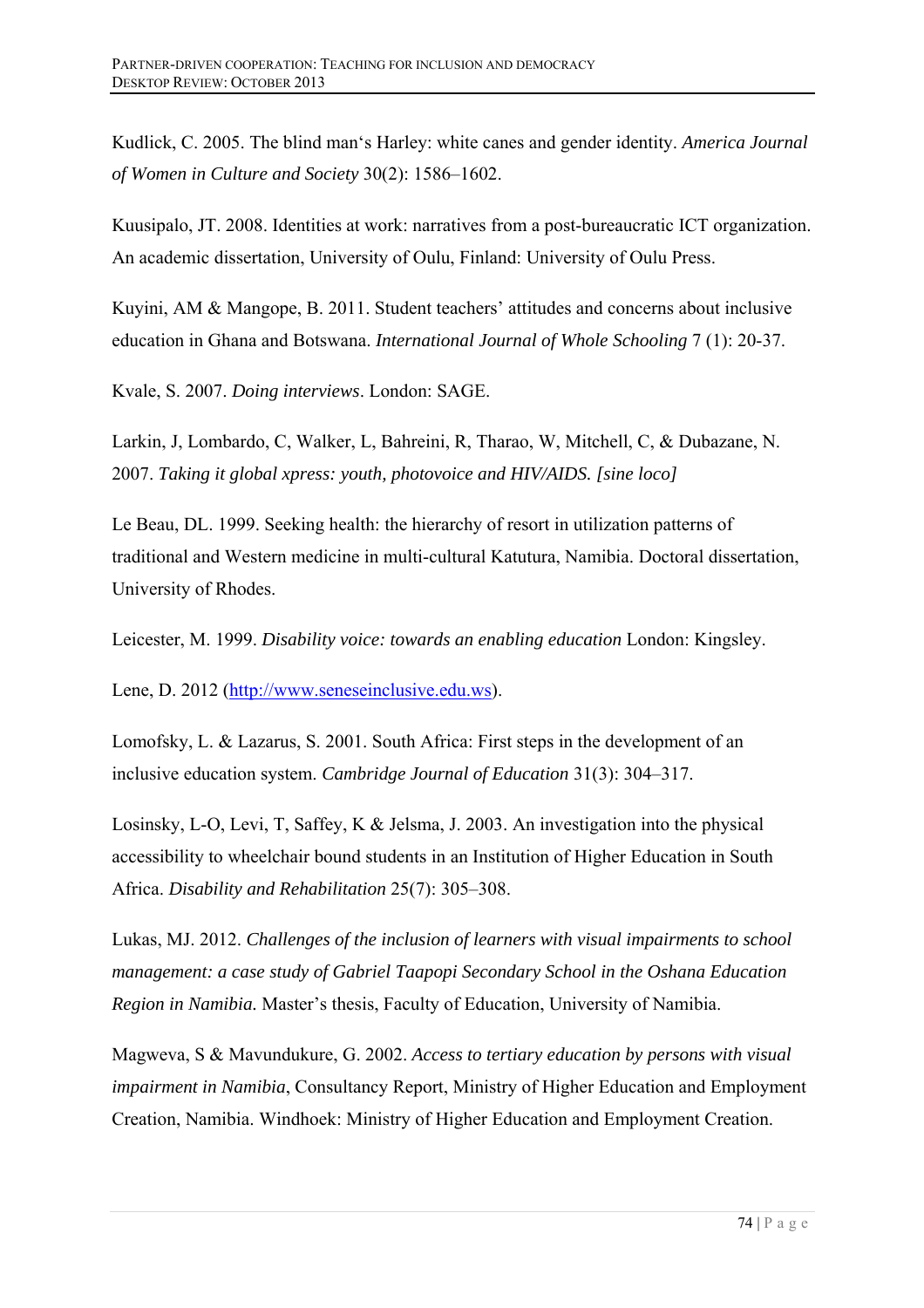Mangope, B. 2002. The attitudes of rural primary and secondary school teachers toward the inclusion of students with disabilities in their classrooms in Botswana. Unpublished Master's thesis, University of Melbourne.

Margalit, M. 1994. *Loneliness among students with special needs*, Birmingham: John Wiley.

Martin, M. 2007. Cross-border higher education: regulation, quality assurance and impact, in *UNESCO: International Institute for Educational Planning,* edited by M Martin, MJ Lemaitre, R Wilkinson, AA Hajry, J Tayag, P Naidoo  $\&$  M Singh (1):  $11 - 28$ .

Masimega, NT. 1999. Including students with hearing impairment. Unpublished Masters thesis, University of Manchester.

Matshediso, KR. 2007. Access to higher education for disabled students in South Africa: a contradictory conjuncture of benevolence, rights and the social model of disability. *Disability and Society* 22(7): 685–699.

Mbengwa, EB. 2010. Adjusting secondary teacher training programmes in Botswana to ensure effective support within Inclusive education. Unpublished doctoral dissertation, University of Free State. (http://www. *etd.uovs.ac.za/ETD-db/theses/ available/etd... /MbengwaEB.pdf)* 

McBride, R. 2010. Education and training policy support programme [Inclusive Education policy]. Draft Report.

McLean, P, Heagney, M & Gardner, K. 2003. Going global: the implications for students with disability. *Higher Education Research and Development* 22(2): 217–229.

Mcllroy, D. 2003. *Studying @ university*: *how to be a successful student*. London: SAGE.

Mehta, S. 2008. University of Namibia/University of Toronto Partnership Programme: research report. Windhoek: University of Namibia.

Merriam, SB & Associates. 2002. *Qualitative research in practice: examples for discussion and analysis.* San Francisco: Jossey-Bass.

Merriam, SB. 1998. *Qualitative research and case study applications in education*. San Francisco: Jossey-Bass.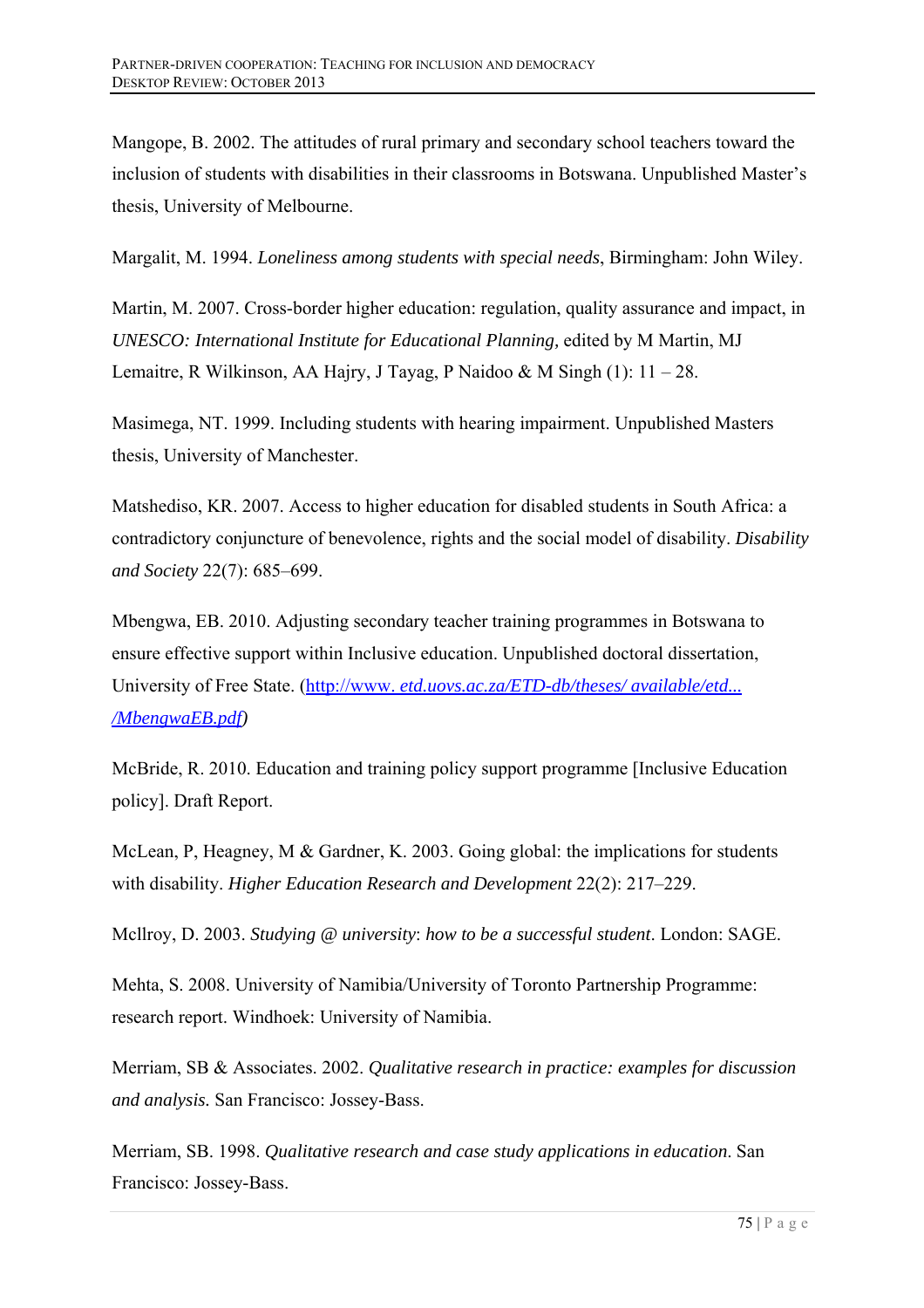Mertens, DM. 2005. *Research and evaluation in education and psychology: integrating diversity with quantitative, qualitative, and mixed methods*. 2nd edition. London: SAGE.

Michalko, R. 2009. The excessive appearance of disability. *International Journal of Qualitative Studies in Education* 22(1): 65–74.

Molope, M. 2007. Implementation of Inclusive Education in mainstream schools in Nkangala Region, Mpumalanga Province. Tshwane University of Technology, Master's thesis.

Molosiwa, A. 2005. Language and literacy issues in Botswana, Unpublished Working Paper, University of Michigan. (http://cpls.educ.ubc.ca/content/pdfs/4MolosiwaBotswana.pdf)

Monyatsi, PP. 2005. Transforming schools into democratic organisations: The Case secondary school management development project in Botswana. *International Education Journal* 6(3): 354-366.

Morrow, W. 2007. *Learning to teach in South Africa*. Cape Town: HSRC.

Möwes, AD. 2004. Namibian teachers' views of inclusive education. Doctoral dissertation, University of Stellenbosch.

Mukhopadhyay, S & Molosiwa, S. 2010. Influence of an Introductory Special Education Course on Attitude Change of PGDE Students of University of Botswana. *Asia Pacific Disability Rehabilitation Journal* 21(2): 47-56.

Mukhopadhyay, S, Molosiwa, SM & Moswela, E. 2009. Teacher trainees' level of preparedness for Inclusive Education in Botswana schools: need for change. *International Journal of Scientific Research in Education* 2(2): 51-58.

Mukhopadhyay, S. 2009. Factors influencing the status of Inclusive Education for learners with disabilities in Botswana primary schools. Unpublished PhD thesis, University of Botswana.

Mushaandja, J. 2007. Investigating professional development needs of secondary school principals in Namibia. Doctoral dissertation, University of the Western Cape, Cape Town.

Mutorwa, J. 2002. *Access to Education: 1990-2000. Reflections on the implementation of Namibia's policy of Education for All.* Windhoek: Gamsberg MacMillan.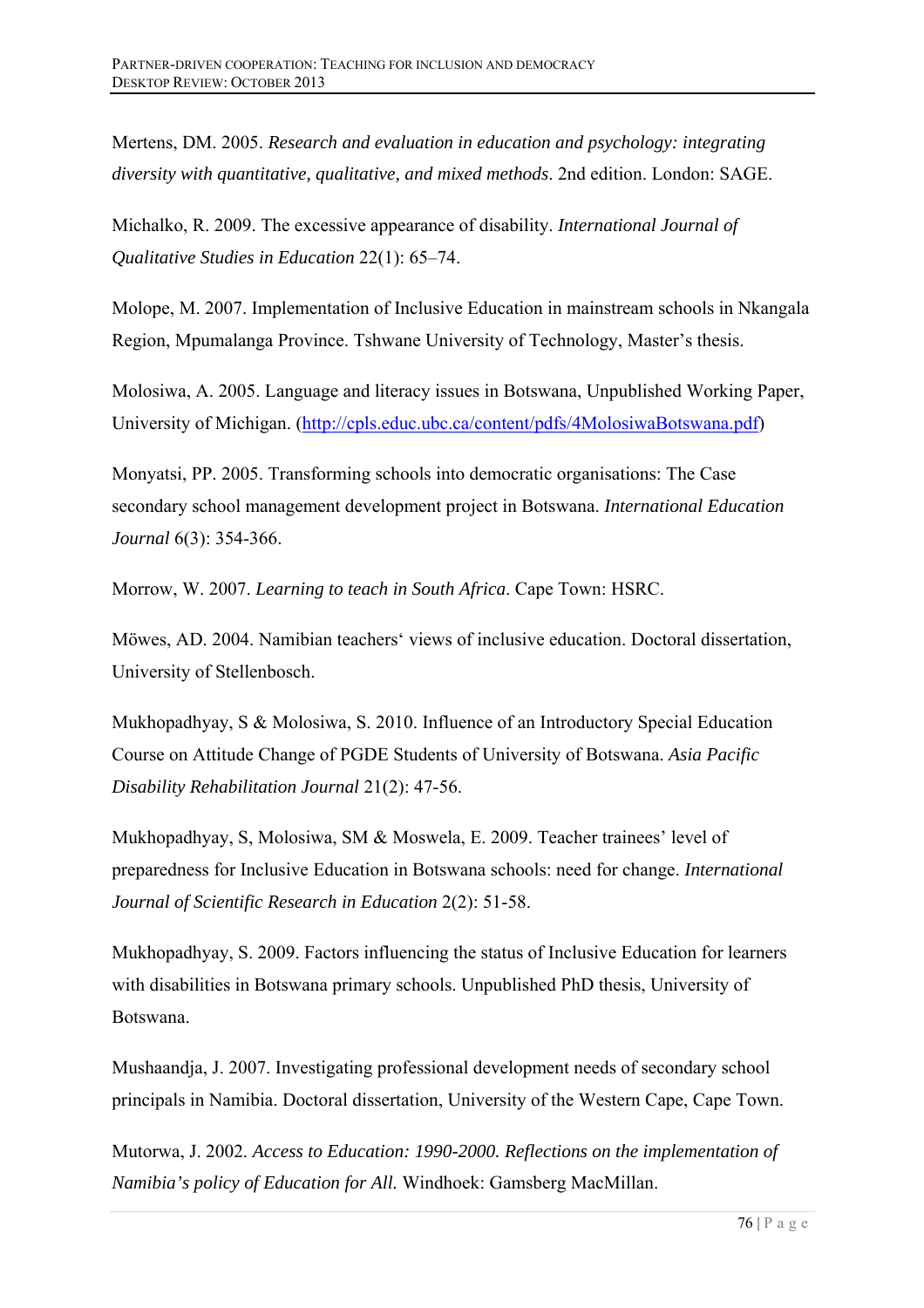Mwamwenda, T S. 2004. *Educational Psychology: an African perspective. South Africa.*  Durban: Heinemann Higher and Further Education.

Mӧwes, AD. 2002. *The views of educators regarding Inclusive Education in Namibia*. Stellenbosch: University of Stellenbosch.

Naanda, AN. 2005. The development of an inclusive approach in early childhood education in Namibia. Doctoral dissertation, the University of Stellenbosch, Cape Town.

Naicker, J. 2008. Educators' preparedness for Inclusive Education. Master's thesis, University of Zululand.

Naicker, S. 2006. From policy to practice: a South-African perspective on implementing Inclusive Education policy. *International Journal of Whole Schooling* 3(1).

Namibia Travelnet, 2008. Nations' Encyclopedia.

(http://nationsencyclopedia.com/Africa/Namibia-ETHNIC-GROUPS.html: accessed on 16 June 2008)

National Federation of People with Disabilities in Namibia. 2007. *Voice on Disability Issue*s 2(5): 4-12.

National Institute for Democracy. 1993. *Affirmative action guidelines.* Windhoek.

Ndengejeho, PB. 2006. *Inclusive and sustainable education for social integration of disabled people in Namibia: the Cheshire Homes Namibia 1986 – 2006.* Windhoek: Solitaire Press.

Neuman, WL. 2003. *Social research methods: qualitative and quantitative approaches*. 5th Edition*.* Boston: Allyn & Bacon.

Nghipondoka, EAS. 2001. The implementation of Inclusive Education in the Tsandi Constituency, Namibia. MEd dissertation, University of the Western Cape, Cape Town.

Nunan, T, George, R & McCausland, H. 2000. Inclusive Education in universities: why it is important and how it might be achieved. *International Journal of Inclusive Education* 4 (1):  $63 - 88.$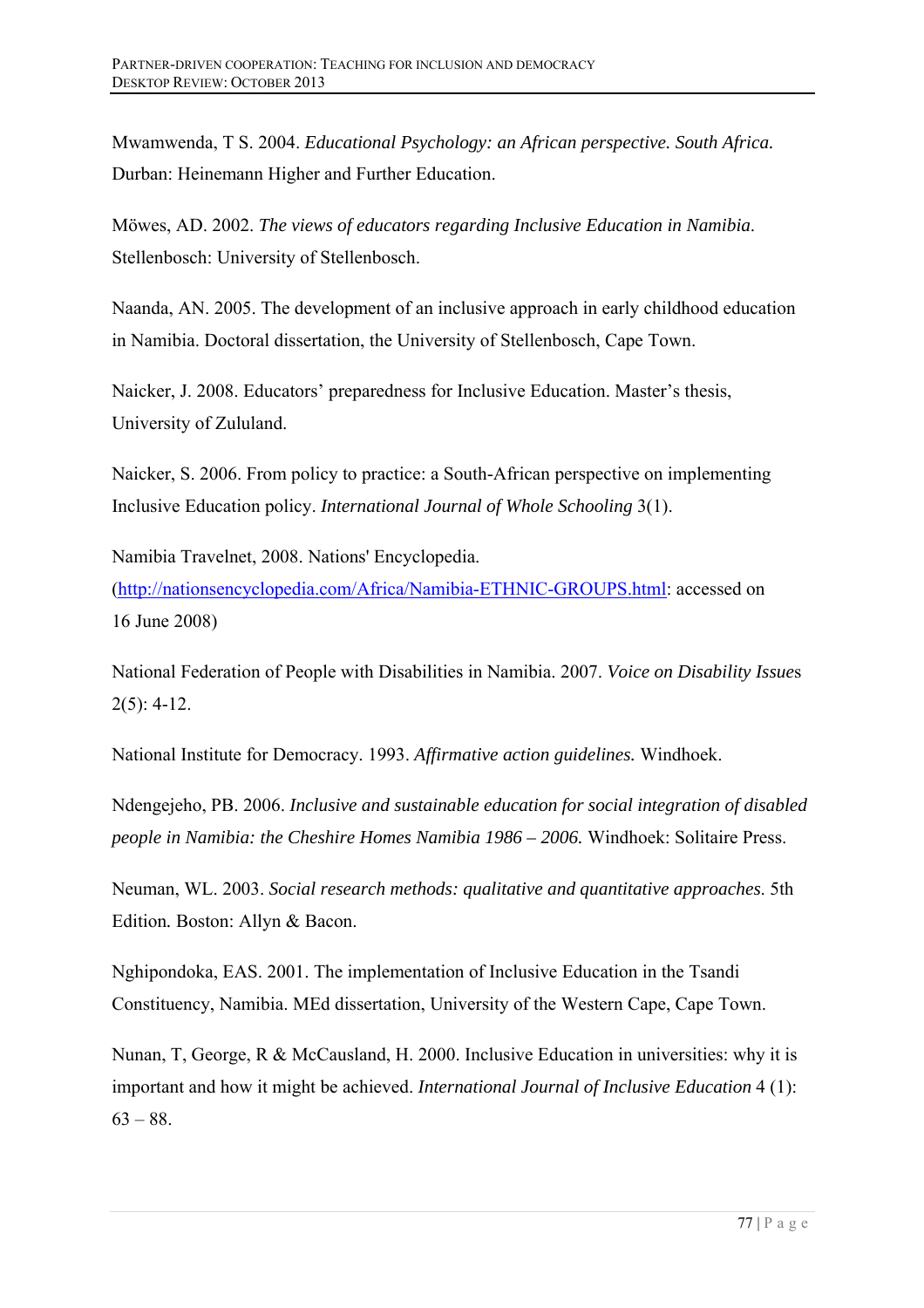O'Hanlon, C. 2003. *Educational inclusion as action research: an interpretive discourse.* London: Open University.

Opini, BM. 2006. Strengths and limitations of Ontario post-secondary education accessibility plans: a review of one university accessibility plan. *International Journal of Inclusive Education* 1-23.

Organization of African Unity. 2000. *Declaration of the African Decade of the Disabled Persons (1999 – 2009),* adopted by the 23rd session of the Labour and Social Affairs Commission in Algiers, Algeria, April 2000 and endorsed by the 72nd Session of the OAU Council of Ministers and 36th Assembly of Heads of State and Government respectively in Lome, Togo, July 2000, African Rehabilitation Institute.

Otaala, B. 2003. The state of higher education in Namibia: country higher education profiles, in *African higher education: an international reference handbook* , edited by D Teferra & PG Althbach, Indiana University, pp 476–486.

Otlhogile, B. 1999. Educating the disabled in Botswana: implications for Government, in *Issues of access and opportunity to basic education for disabled children in Botswana: proceedings of the Second National Seminar of Botswana Council for the Disabled,* edited by O Abosi, C Didimalang, C Gabanakemo, & P Nwaogu (BCD), Gaborone: Botswana Council for Disabled, pp11- 24.

Oxford, University Press. 2001. *Oxford paperback dictionary thesaurus & wordpower guide*. New York.

Pansiri, ON. 2008. Improving commitment to basic education for the minorities in Botswana: a challenge for policy and practice. *International Journal of Educational Development* 28:  $446 - 459$ .

Parker, V. 1999. Personal assistance for students with disabilities in Higher Education: the experience of the University of East London. *Disability and Society* 14(4): 483–504.

Parsons, RD, Hinson, SL, & Sardo-Brown, D. 2001. *Educational Psychology: a practitionerresearcher model of teaching*. Australia: Wadsworth Thomson Learning.

Peters, SJ. 2003. *Disability Group of the World Bank Report*. World Bank.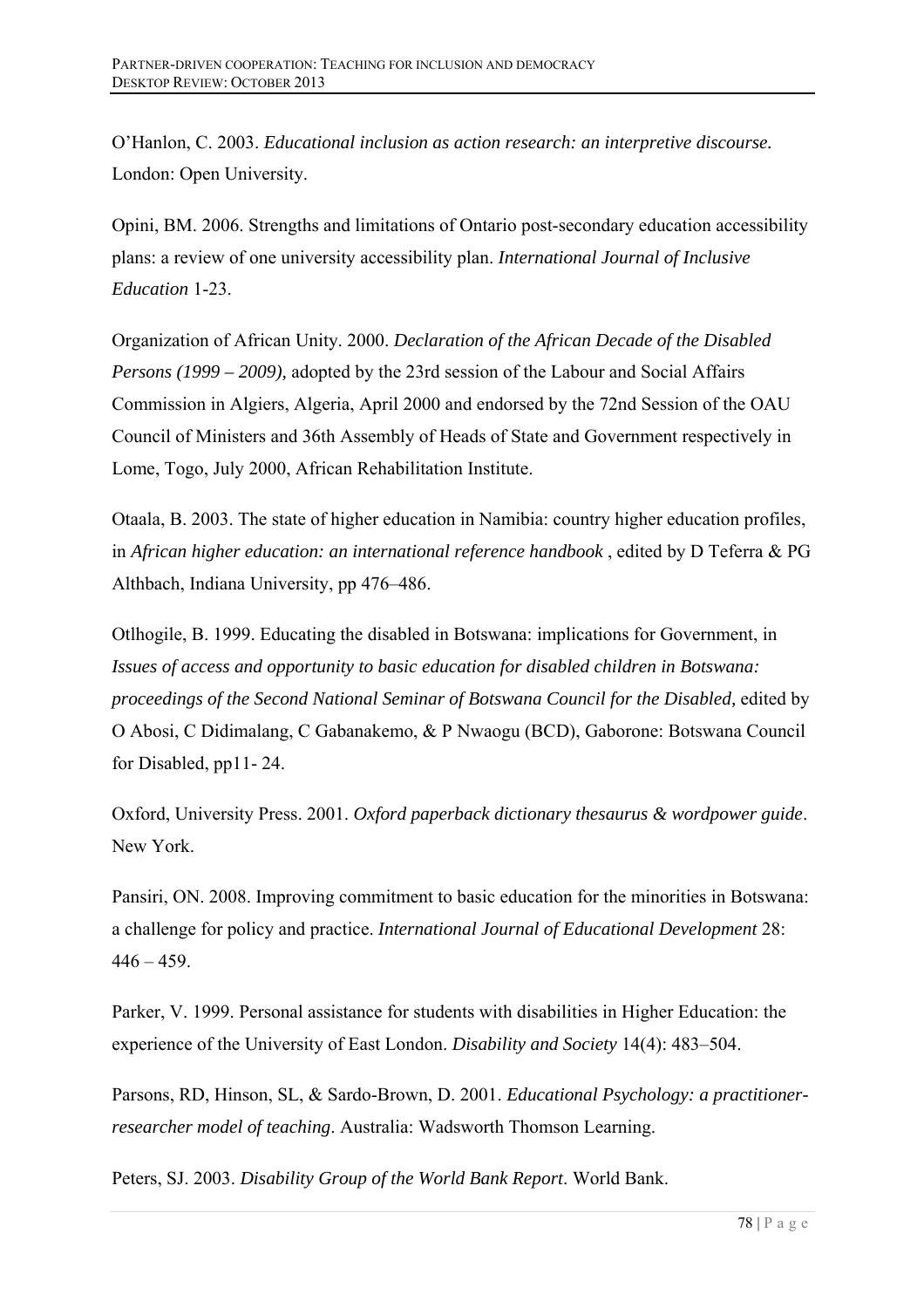Peters, SJ. 2007. Education for All: a historical analysis of international Inclusive Education policy and individuals with disabilities. *Journal of Disability Policy Studies* 18(2): 98-108.

Petersen, I, Louw, J & Dumont, K. 2008. Adjustment to university and academic performance among disadvantaged students in South Africa. *Educational Psychology* 29(1): 99–115.

Phillips, H. 2008. A study of the skills newly qualified teachers have to manage and administer in a classroom. Dissertation paper 18, Cape Peninsula University of Technology.

Polytechnic of Namibia, Office of the Dean of Students. 2008. *Student Services Handbook 2008.* Windhoek.

Price, L, Field, S & Patton, JR. 2003. Self-determination: a key to success in post-secondary education for students with learning difficulties. *Adults with Learning Difficulties in Remedial and Special Education* 24 (6): 328 – 358.

Prinsloo, E. 2001. Working towards Inclusive Education in South African classrooms. *South African Journal of Education* 21(4): 344-348.

Ramahobo, LN. 2005. Towards multicultural education for Khoisan people of Botswana: breaking barriers, exploring possibilities and expanding opportunities. Unpublished conference paper, University of Botswana.

Reece, I & Walker, S. 2006. In *Teaching, training & learning: a practical,* edited by D Clues & D & M Charlton*,* 6th edition, Great Britain: Business Education Publishers.

Republic of Namibia, Census Office. 2003. *2001 Population and Housing Census*. Windhoek: National Planning Commission.

Republic of Namibia, Ministry of Education. 2009. *National Policy for Inclusive Education in the Education Sector*. Windhoek.

Republic of Namibia, Ministry of Basic Education, Sport and Culture. 2002. *Education Act No. 16.* Windhoek.

Republic of Namibia, Ministry of Education. 1993. *Toward Education for All*: *a development brief for education, culture and training*. Windhoek: Gamsberg MacMillan.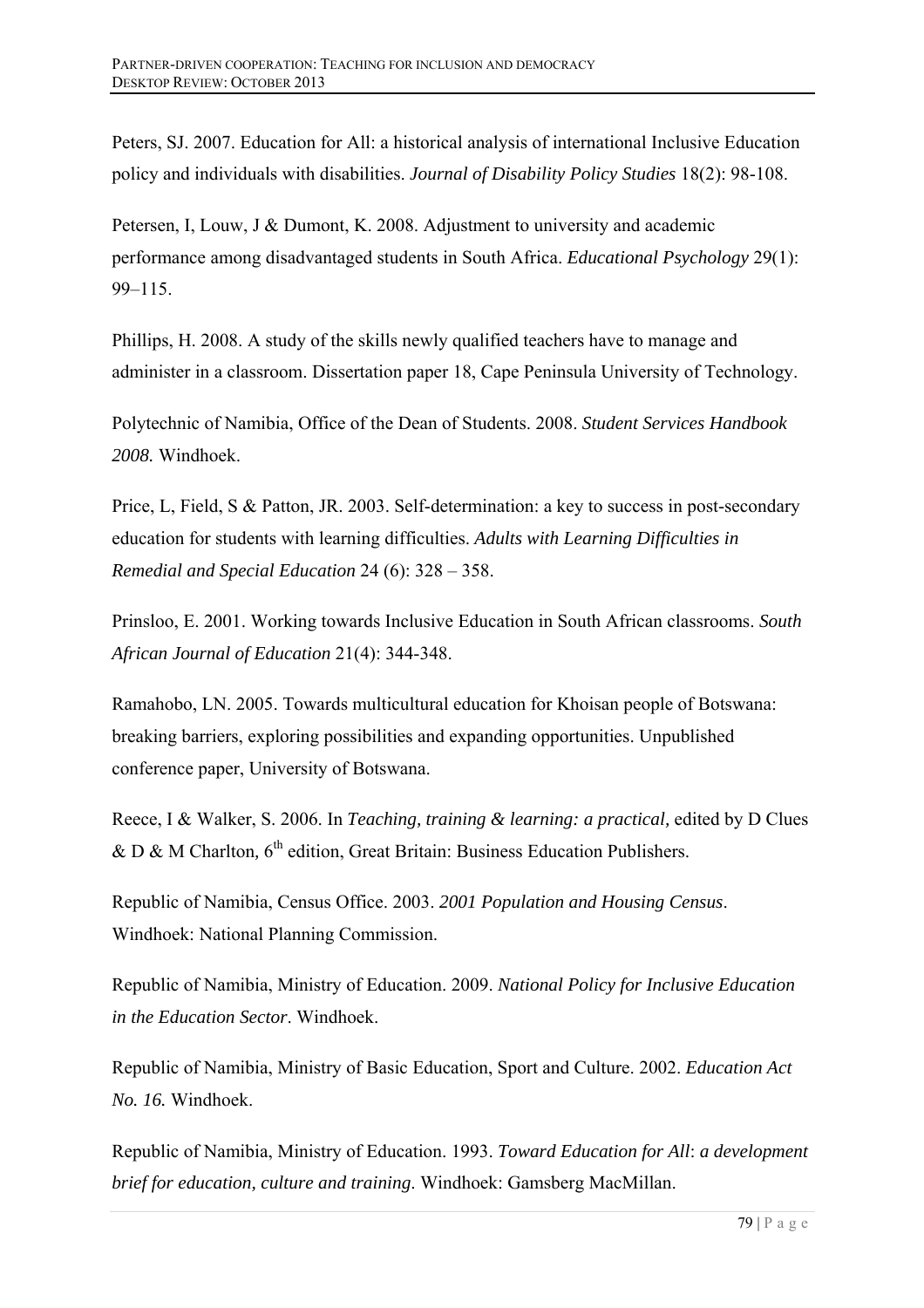Republic of Namibia, Ministry of Education. 2006. *Annual Report for Financial Year 2005/ 2006*: Presented to the National Assembly of the Republic of Namibia, Windhoek.

Republic of Namibia, Ministry of Education. 2012. Draft Sector Policy on Inclusive Education.

Republic of Namibia, Ministry of Higher Education, Vocational Training, Science and Technology. 1999. *Investing in people, developing a country: Higher Education for development in Namibia.* USAID Windhoek: Gamsberg MacMillan.

Republic of Namibia, Ministry of Information and Broadcasting. 1990. *Constitution of the Republic of Namibia*. Windhoek.

Republic of Namibia, Ministry of Lands, Resettlement and Rehabilitation. 1997. *National Policy on Disability.* Windhoek.

Republic of Namibia, Office of the Prime Minister. 2004. *National Disability Council Act*. Windhoek: Government Gazette.

Republic of Namibia. 2003. *Higher Education Act No 26 of 2003*, in *Government Gazette of the Republic of Namibia*, Windhoek.

Riessman, CK. 2008. *Narrative methods for human sciences*. Los Angeles: SAGE.

Rioux, M. 200. Disability rights in education, in the *SAGE Handbook of Special Education*, edited by L Florian, London: SAGE, pp 107-116.

Rioux, M. 2007. Disability rights in education, in the *SAGE Handbook of Special Education*, edited by L Florian, London: SAGE, pp 107-116.

Roberts, B. 2002. *Biographical research*. Buckingham: Open University Press.

Roer-Strier. 2002. University students with learning disabilities advocating for change. *Disability and Rehabilitation* 24(17): 914–924.

Salcido, R. 2007. Redefining care: building bridges from the medical model to the social model: taxonomy of discourse: rethinking the Careǁ Rehabilitation Model. *The Disability Archive UK*. (http://www.leeds.ac.uk/disability-studies: accessed on 7 December 2007)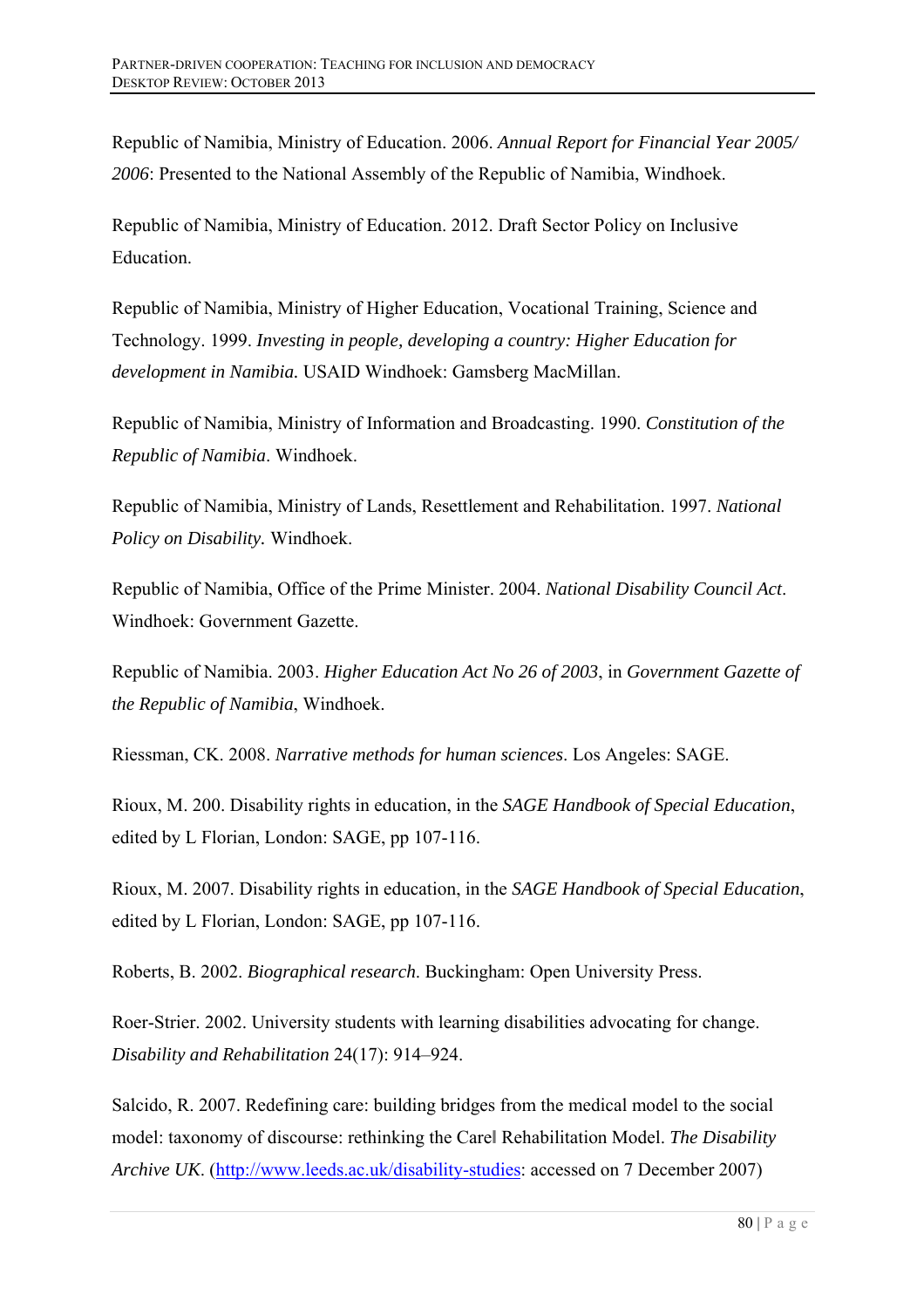Samuel, M. 2003. Autobiographical research in changing patterns of teacher education in South Africa: policy practice and prospects, in *Teacher education: memories as method and model,* edited by K Lewin, M Samuel & Y Sayed, Sandown: Heinemann, pp 253 – 262.

Sayed, Y. 2004. The case of teacher education in post-apartheid South Africa: politics and priorities, in *changing Class*: *Education and social change in post-apartheid South Africa*, edited by Linda Chisholm, HSRC.

Schostak, J. 2006. *Interviewing and representation in qualitative research*. Glasgow. Open University Press.

Schratz, M (ed). 1993. *Qualitative voices in educational research*. London: Falmer Press.

Shalem, Y. 2003. Do we have a theory of change? Calling change models to account. *Perspectives in Education* 21(1): 29-53.

Shimwooshili-Shaimemanya. 2006. Teaching desertification: an Investigation of teacher and classroom attributes, instructional strategies, locus of control, attitudes and self-efficacy of Namibian junior secondary school teachers. PhD dissertation, Florida Institute of Technology, Melbourne, FL.

Silverman, D. 1997. Interpreting qualitative data: methods for analyzing talk, text and interaction. London: SAGE.

Singal, N. 2006. An ecosystemic approach for understanding inclusive education: an Indian case study. *European Journal of Psychology of Education* XXI (3): 239–252.

Singh, V & Ghai, A. 2008. Notions of self: lived realities of children with disabilities in *Disability and Society* 24(2): 129–145.

SINTEF & University of Namibia. 2003. *Living conditions among persons with disabilities in Namibia: a national representative study.* Windhoek: SINTEF Untimed.

Skelton, A. 2002.Towards inclusive learning environments in higher education? Reflections on a professional development course for university lecturers. *Teaching in Higher Education*  7(2): 193–214.

Skjørten, MD. 1997. *Special education terms and concepts*. Uganda: UNISE.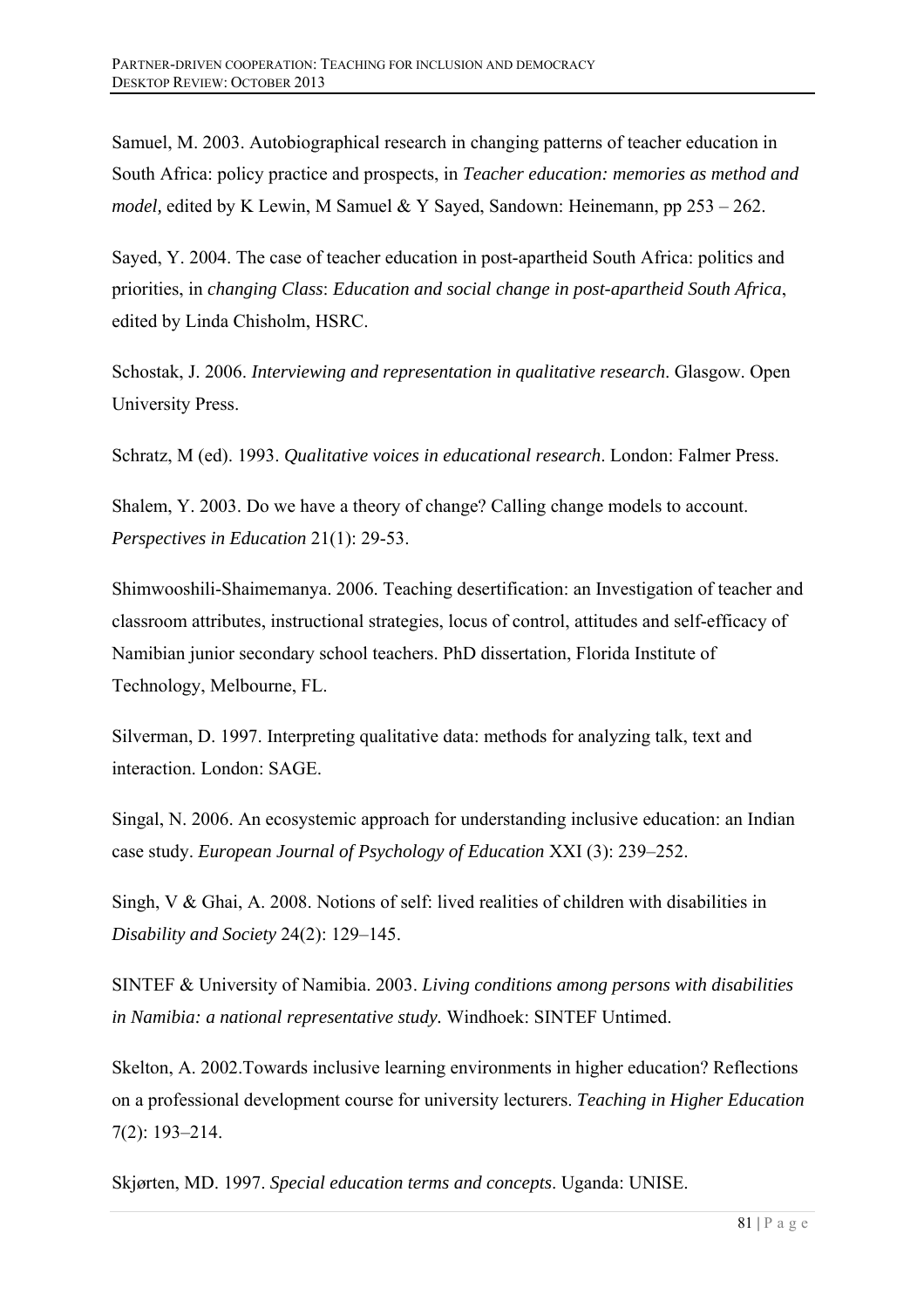Skolverket 2011. Curriculum for the compulsory school, preschool class and

the leisure-time centre 2011

Smith, PK & Pellegrini, AD (eds). 2000. In *Psychology of Education: Major Themes IV Social Behaviour and School Peer Group*. London: Routledge Falmer.

Smith, RM. 2004. Towards an enabling education: the difference that disability makes: Book Reviews. *Educational Researcher* 31-36.

Snowman, J & Biehler, R. 2006. *Psychology applied to teaching.* 11th edition. USA: Houghton Mifflin.

South African Department of Education. 2001. Education White Paper 6: Special Needs Education, building an Inclusive Education and Training System. Pretoria.

South African Department of Education. 2005. Guidelines for Inclusive Learning Programmes. Education White Paper 6: Special Needs Education. Pretoria.

South African Department of Education, Directorate: Inclusive Education. 2013. Guidelines for accommodating learner diversity in the classroom through the National Curriculum Statement. Presentation handout.

Spellings, M. & Manning, J. 2002. Students with disabilities preparing for postsecondary education: know your rights and responsibilities*. OCR,* issued by US Department of Education Office for Civil Rights, Washington DC.

(http://www.ed.gov/about/offices/list/ocr/transmission.html: accessed on 14 May 2008).

Staley, C, 2003. *Fifty ways to leave your lectern: active learning strategies to engage firstyear students*. Australia: Thomsom Wadsworth.

Sternberg, R J & Williams, WM. 2002. *Educational Psychology.* Boston: Allyn & Bacon.

Stone, E. 2001. A complicated struggle: disability, survival and social change in the majority of the world, in *Disability and the life course: global perspectives,* edited by M Priestley, Cambridge University Press, pp 50–63.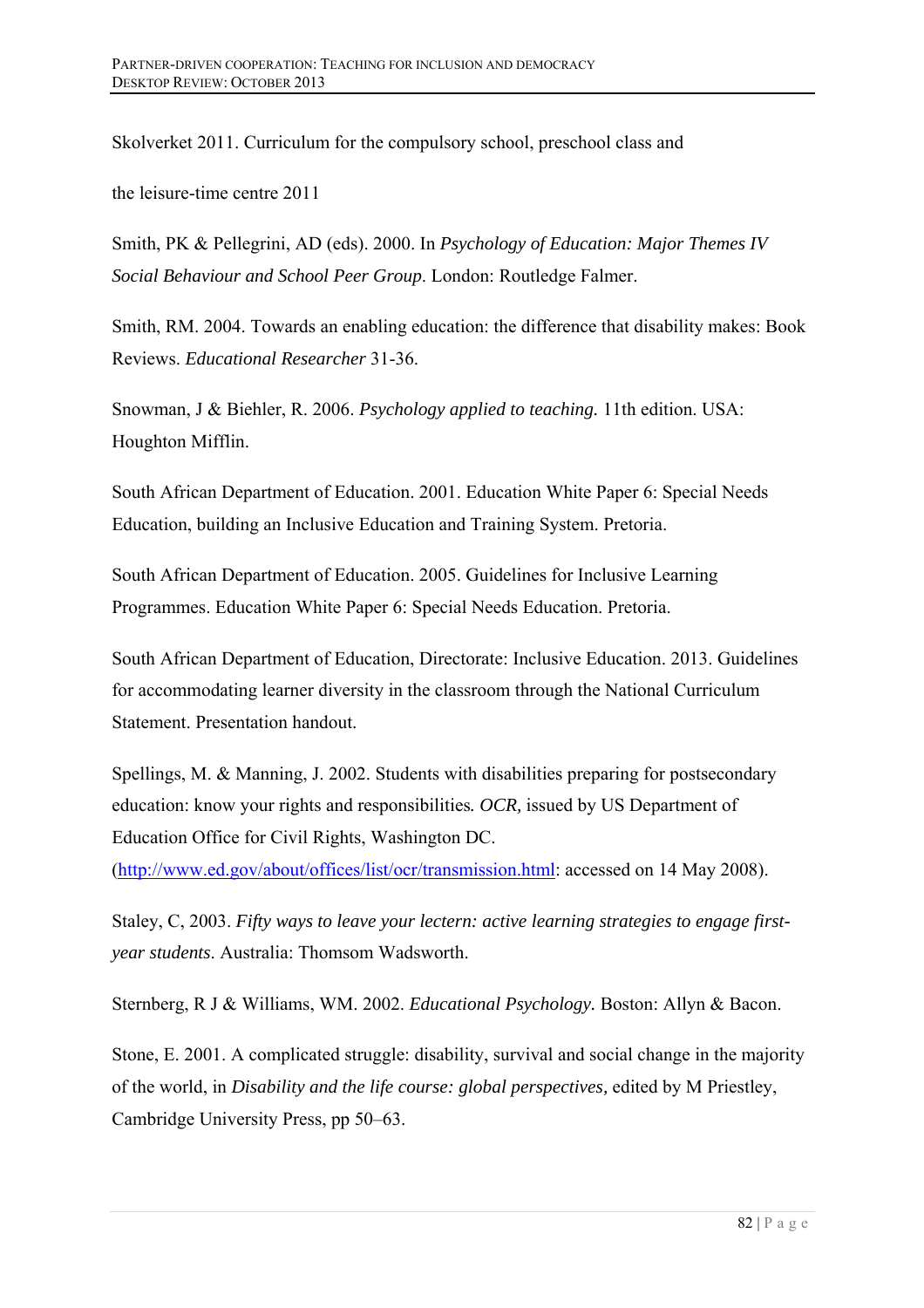Suwanabroma, J & Gamage, D. 2008. Improving the image of Thai private universities with quality services. *Education and Society* 26(3): 45–61.

Swain, J & French, S. 2000. Towards an affirmation model of disability. *Disability and Society* 15(4): 569–582.

Tabulawa, R. 2009. Education reform in Botswana: reflection on policy contradiction and paradoxes. *Comparative Education* 45: 87-107.

Tafa, EM. 2002. Corporal punishment: the brutal face of Botswana's authoritarian schools. *Educational Review* 1(1): 17-26.

Taub, DE, McLorg, PA & Bartnick, AK. 2008. Physical and social barriers to social relationships: voices of rural disabled women in the USA. *Disability and Society* 24(2): 201– 215.

Taylor, M. 2005. The development of special educational needs coordinator role in higher education setting. *Support for Learning* 20(1): 22–27.

Thody, A. 2006. *Writing and presenting research*. London: SAGE.

Thomas, C. 2007. *Sociologies of disability and illness: contested ideas in disability studies and medical sociology*. New York: Palgrave Macmillan.

Tincani, M. 2003. Improving outcomes for college students with disabilities: ten strategies for instructors. *College Teaching* 52(4): 128–132.

Tinklin, T, Riddel, S & Wilson K. 2004. Policy and provision for disabled students in higher education in Scotland and England: the current state of play. *Studies in Higher Education*  29(5): 637–657.

Tirussew, T. 2006*.* Overview of the development of inclusive education in the last fifteen years in Ethiopia, in *When all means all: experiences in three African countries with EFA and children with disabilities,* edited by H Savolainen , M Matero & H Kokkala, Helsinki: Hakapaino Oy, pp 58–68.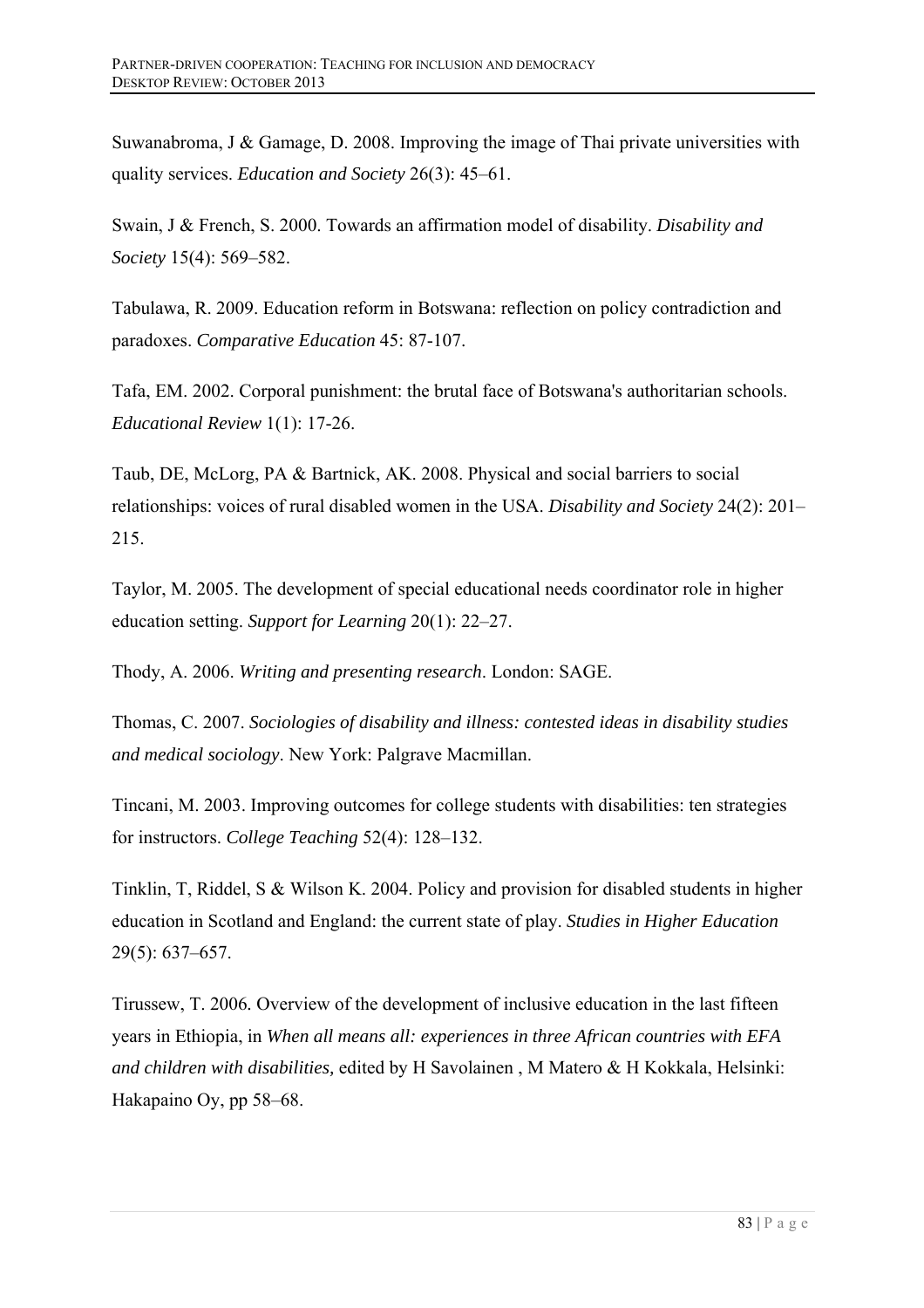Trainor, A.A. 2008. Using cultural and social capital to improve postsecondary outcomes and expand transition models for youth with disabilities. *The Journal of Special Education* 42(3): 148–162.

Treloar, LL. 1999. Editor's Choice: Lessons on disability and the rights of students. *Community College Review* 27(1). (http://www.ebscohost.com.oasis.unisa.ac.za: accessed on 25 June 2008)

UNESCO. 1994. *The Salamanca statement and framework of action on special needs education*. Paris.

UNESCO. 1999. Provisions for students with disabilities in higher education. (http:/unesdoc.unesco.org/ images: accessed on 6 July 2009)

UNESCO. 2003. Overcoming exclusion through inclusive approaches in education: a challenge and a vision – conceptual paper. Paris.

UNESCO. 2004. *Higher education in a globalized society: UNESCO Education Position Paper, Division of Higher Education*. Paris.

UNESCO. 2005. *Guidelines for inclusion: ensuring access to education for all*. Paris.

UNESC0. 2005*. UNESCO Participates in New Human Rights Convention for Persons with Disabilities*. (http://portal.unesco.org/education: accessed on 11 July 2008)

UNESCO. 2008. Inclusive Education: the way of the future. UNESCO International Conference on Education in Geneva.

UNISA. 2008. *Inspired: official publication for UNISA Students* 4 (22), December.

UNISA. 2008. Technical requirements for quotations and referencing. (http://www.unisa.ac.za: accessed on 11 June 2009)

UNISA. 2009. *Services and procedures 2009.* Pretoria.

United Nations. 1994. *United Nations standard rules on the equalization of opportunities for persons with disabilities.* New York. *(*http//www.un.org/documents/ga/res/48/a48r096.htm*)*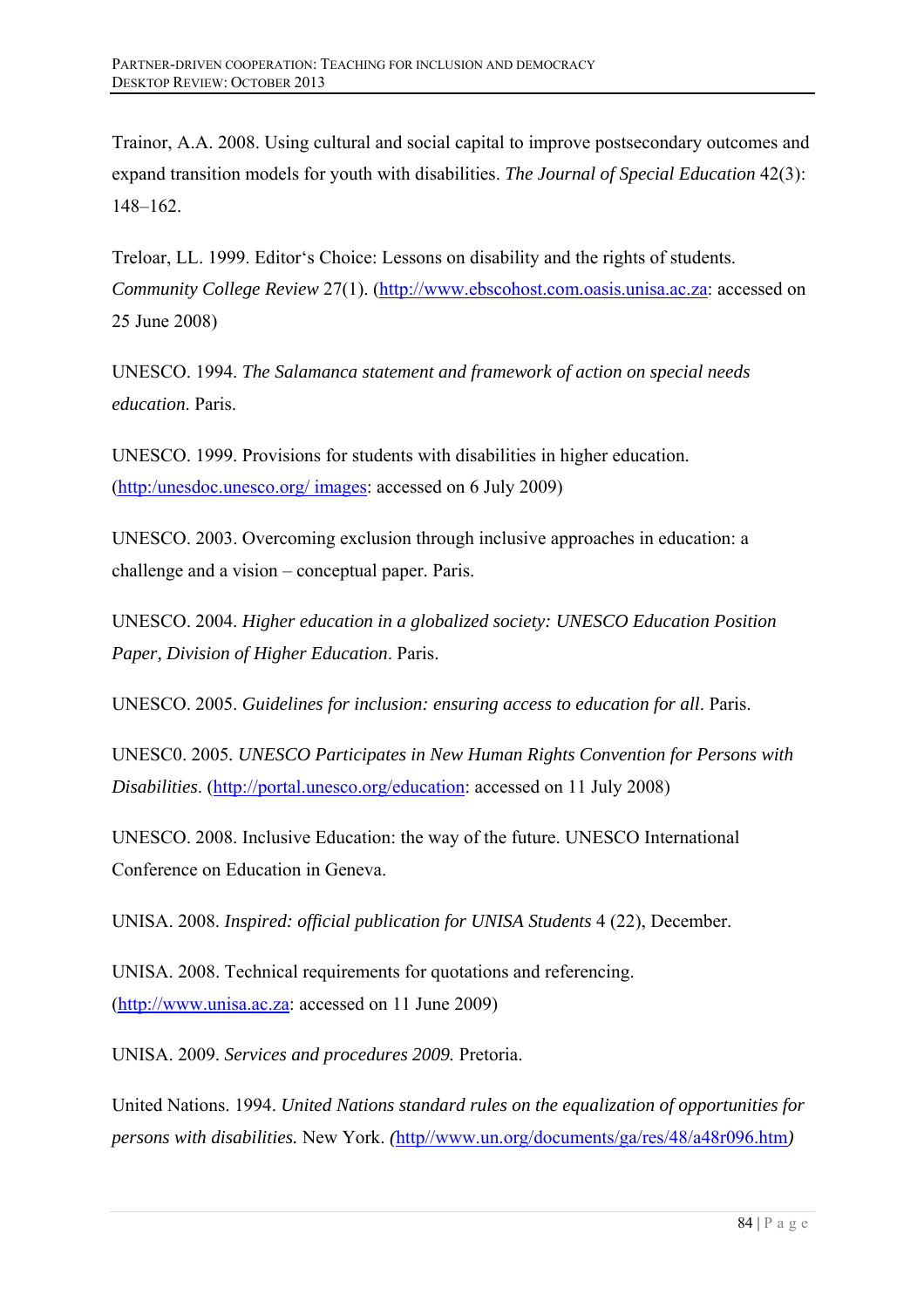University of Melbourne. 2004/5. *University of Melbourne disability Action Plan 2004 – 2007*. University of Melbourne.

University of Namibia, Department of Educational Psychology and Inclusive Education. 2008. Teaching practice report for specialized Postgraduate Diploma in Special Needs Education.

University of Namibia, Faculty of Education. 2006. Annual report. (Unpublished)

University of Namibia, Faculty of Education. 2007. Annual report.

University of Namibia, Faculty of Education. 2012. Faculty Prospectus.

Väyrynen, S. 2008. *National Policy on Inclusive Education (Draft)*. Windhoek: Ministry of Education.

Verhoef, SM. 2005. Educators' perceptions of their educational responsibility towards hearing impaired children in mainstream schools. Doctoral thesis, University of Zululand, Durban.

Wade, S. 2000. *Inclusive Education: a casebook and reading for prospective and practicing educators*. New Jersey: Lawrence Erlbaum.

Walker, R. 1993. Finding a silent voice for the researcher: using photographs in evaluation research, in *Qualitative voices in educational research,* edited by M Schratz, London: Falmer Press, pp 72-92.

Walton, E, Nel, N, Hugo, A & Muller, H. 2009. The extent and practice of inclusion in independent schools in South Africa. *South African Journal of Education* 29: 105-126.

Watermeyer, B. 2009. Claiming loss in disability. *Disability & Society* 24(1): 91–102.

Watkins, A. (ed) 2007. *Assessment in Inclusive settings; key issues for policy and practice.* Odense: European Agency for Development in Special Needs Education.

Wedell, K. 2005. Dilemmas in the quest for inclusion. *British Journal for Special Education*   $32: 3-11$ .